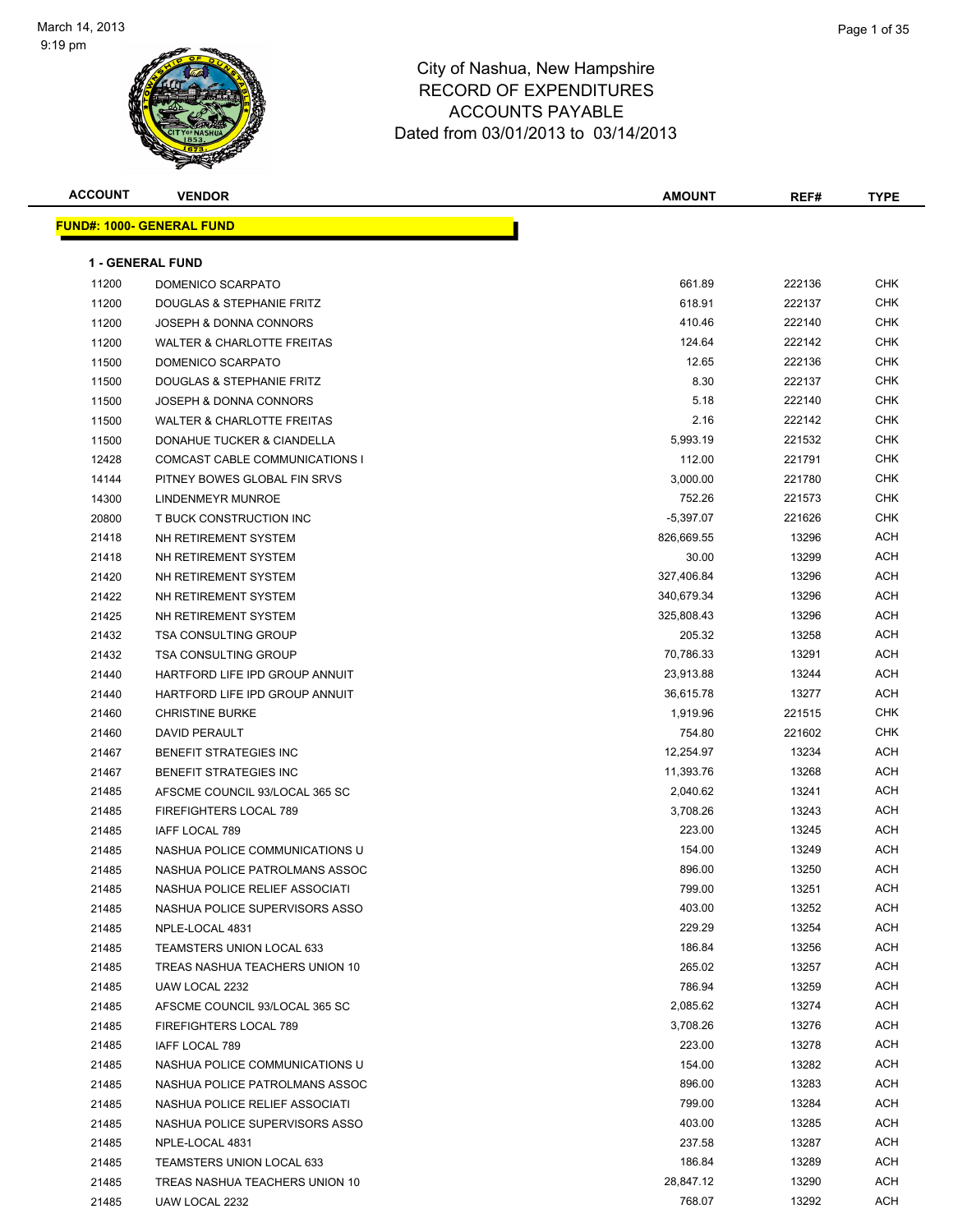

| <b>ACCOUNT</b> | <b>VENDOR</b>                     | <b>AMOUNT</b> | REF#   | <b>TYPE</b> |
|----------------|-----------------------------------|---------------|--------|-------------|
|                | <u> FUND#: 1000- GENERAL FUND</u> |               |        |             |
|                |                                   |               |        |             |
|                | <b>1 - GENERAL FUND</b>           |               |        |             |
| 21485          | AMERICAN FEDERATION OF TEACHER    | 211.50        | 221744 | <b>CHK</b>  |
| 21490          | UNITED WAY OF GREATER NASHUA      | 212.56        | 221232 | <b>CHK</b>  |
| 21490          | UNITED WAY OF GREATER NASHUA      | 905.46        | 221759 | <b>CHK</b>  |
| 21495          | <b>WAGE ASSIGNMENT</b>            | 175.00        | 13242  | <b>ACH</b>  |
| 21495          | <b>WAGE ASSIGNMENT</b>            | 184.75        | 13246  | <b>ACH</b>  |
| 21495          | <b>WAGE ASSIGNMENT</b>            | 180.00        | 13247  | <b>ACH</b>  |
| 21495          | <b>WAGE ASSIGNMENT</b>            | 318.00        | 13248  | <b>ACH</b>  |
| 21495          | <b>WAGE ASSIGNMENT</b>            | 259.00        | 13255  | <b>ACH</b>  |
| 21495          | <b>WAGE ASSIGNMENT</b>            | 219.23        | 13260  | <b>ACH</b>  |
| 21495          | <b>WAGE ASSIGNMENT</b>            | 175.00        | 13275  | <b>ACH</b>  |
| 21495          | <b>WAGE ASSIGNMENT</b>            | 184.75        | 13279  | <b>ACH</b>  |
| 21495          | <b>WAGE ASSIGNMENT</b>            | 180.00        | 13280  | ACH         |
| 21495          | <b>WAGE ASSIGNMENT</b>            | 318.00        | 13281  | <b>ACH</b>  |
| 21495          | <b>WAGE ASSIGNMENT</b>            | 259.00        | 13288  | <b>ACH</b>  |
| 21495          | <b>WAGE ASSIGNMENT</b>            | 219.23        | 13293  | <b>ACH</b>  |
| 21495          | <b>WAGE ASSIGNMENT</b>            | 711.32        | 221224 | <b>CHK</b>  |
| 21495          | <b>WAGE ASSIGNMENT</b>            | 25.00         | 221225 | <b>CHK</b>  |
| 21495          | <b>WAGE ASSIGNMENT</b>            | 126.01        | 221226 | <b>CHK</b>  |
| 21495          | <b>WAGE ASSIGNMENT</b>            | 1,461.12      | 221227 | <b>CHK</b>  |
| 21495          | <b>WAGE ASSIGNMENT</b>            | 87.68         | 221228 | <b>CHK</b>  |
| 21495          | <b>WAGE ASSIGNMENT</b>            | 11.54         | 221229 | <b>CHK</b>  |
| 21495          | <b>WAGE ASSIGNMENT</b>            | 103.50        | 221230 | <b>CHK</b>  |
| 21495          | <b>WAGE ASSIGNMENT</b>            | 237.00        | 221231 | CHK         |
| 21495          | <b>WAGE ASSIGNMENT</b>            | 137.67        | 221745 | <b>CHK</b>  |
| 21495          | <b>WAGE ASSIGNMENT</b>            | 871.15        | 221746 | <b>CHK</b>  |
| 21495          | <b>WAGE ASSIGNMENT</b>            | 1.15          | 221747 | <b>CHK</b>  |
| 21495          | <b>WAGE ASSIGNMENT</b>            | 75.00         | 221748 | <b>CHK</b>  |
| 21495          | <b>WAGE ASSIGNMENT</b>            | 58.83         | 221749 | <b>CHK</b>  |
| 21495          | <b>WAGE ASSIGNMENT</b>            | 51.08         | 221750 | <b>CHK</b>  |
| 21495          | <b>WAGE ASSIGNMENT</b>            | 264.11        | 221751 | <b>CHK</b>  |
| 21495          | <b>WAGE ASSIGNMENT</b>            | 410.52        | 221752 | <b>CHK</b>  |
| 21495          | <b>WAGE ASSIGNMENT</b>            | 1,125.58      | 221753 | <b>CHK</b>  |
| 21495          | <b>WAGE ASSIGNMENT</b>            | 87.68         | 221754 | <b>CHK</b>  |
| 21495          | WAGE ASSIGNMENT                   | 11.54         | 221755 | <b>CHK</b>  |
| 21495          | <b>WAGE ASSIGNMENT</b>            | 103.50        | 221756 | <b>CHK</b>  |
| 21495          | WAGE ASSIGNMENT                   | 407.79        | 221757 | <b>CHK</b>  |
| 21495          | <b>WAGE ASSIGNMENT</b>            | 237.00        | 221758 | <b>CHK</b>  |
| 21495          | <b>WAGE ASSIGNMENT</b>            | 265.17        | 221760 | <b>CHK</b>  |
| 21495          | WAGE ASSIGNMENT                   | 142.45        | 221761 | <b>CHK</b>  |
| 21538          | NASHUA TEACHERS UNION             | 44.27         | 13253  | ACH         |
| 21538          | NASHUA TEACHERS UNION             | 4,794.10      | 13286  | ACH         |
| 21921          | STATE OF NH                       | 26,406.05     | 13230  | ACH         |
| 21921          | STATE OF NH                       | 21,811.93     | 13232  | <b>ACH</b>  |
| 21921          | STATE OF NH                       | 20,219.56     | 13238  | <b>ACH</b>  |
| 21921          | STATE OF NH                       | 20,923.90     | 13239  | <b>ACH</b>  |
| 21921          | STATE OF NH                       | 13,822.74     | 13261  | <b>ACH</b>  |
| 21921          | STATE OF NH                       | 13,794.51     | 13263  | <b>ACH</b>  |
| 21921          | STATE OF NH                       | 9,777.70      | 13264  | ACH         |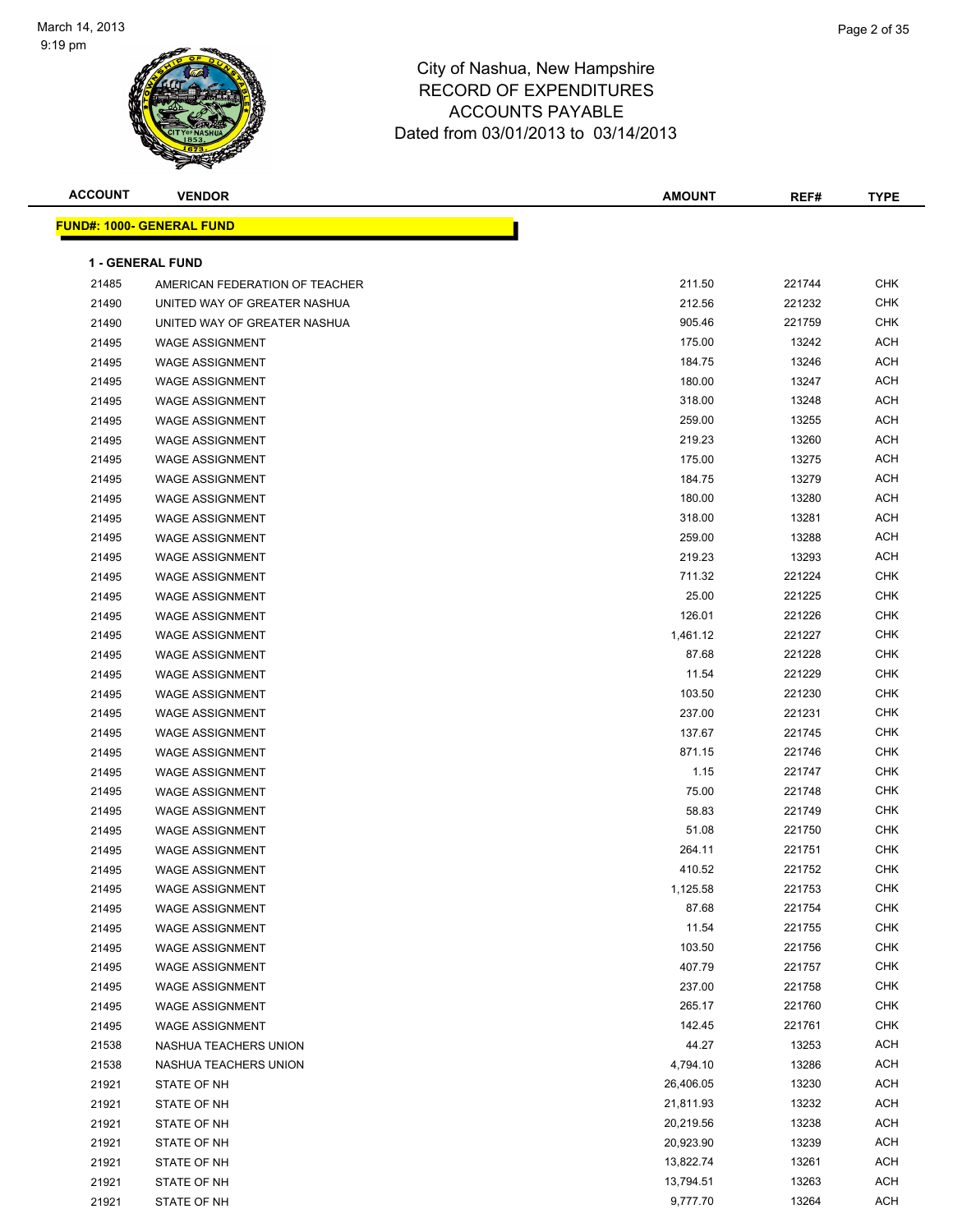

| <b>ACCOUNT</b> | <b>VENDOR</b>                    | <b>AMOUNT</b> | REF#   | <b>TYPE</b> |
|----------------|----------------------------------|---------------|--------|-------------|
|                | <b>FUND#: 1000- GENERAL FUND</b> |               |        |             |
|                |                                  |               |        |             |
|                | <b>1 - GENERAL FUND</b>          |               |        |             |
| 21921          | STATE OF NH                      | 15,580.41     | 13265  | ACH         |
| 21921          | STATE OF NH                      | 12,657.14     | 13266  | <b>ACH</b>  |
| 21921          | STATE OF NH                      | 17,898.72     | 13294  | ACH         |
| 21942          | <b>ALISON KRANE</b>              | 1,895.48      | 221649 | <b>CHK</b>  |
| 21942          | ANGELA ROONEY                    | 40.27         | 221650 | CHK         |
| 21942          | ANN KARBASSI                     | 138.42        | 221651 | CHK         |
| 21942          | <b>ASHLEY CONLEY</b>             | 94.34         | 221652 | <b>CHK</b>  |
| 21942          | <b>BENJAMIN CLARK</b>            | 567.71        | 221653 | <b>CHK</b>  |
| 21942          | <b>BRENDA BALL</b>               | 253.78        | 221654 | <b>CHK</b>  |
| 21942          | <b>BRIAN HARRINGTON</b>          | 50.59         | 221655 | CHK         |
| 21942          | <b>BRIAN HOUSE</b>               | 255.08        | 221656 | <b>CHK</b>  |
| 21942          | <b>BRIAN MORRISSEY JR</b>        | 150.15        | 221657 | <b>CHK</b>  |
| 21942          | <b>CAROL RITCHIE</b>             | 57.26         | 221658 | CHK         |
| 21942          | CAROLYN DUQUETTE                 | 1,597.20      | 221659 | <b>CHK</b>  |
| 21942          | CHRISTOPHER TOOMEY               | 389.32        | 221660 | <b>CHK</b>  |
| 21942          | <b>COLETTE VALADE</b>            | 37.74         | 221661 | CHK         |
| 21942          | DAWN CHISHOLM                    | 1,401.23      | 221662 | CHK         |
| 21942          | DEBORAH UNDERWOOD                | 173.37        | 221663 | <b>CHK</b>  |
| 21942          | <b>DENNIS APRIL</b>              | 196.54        | 221664 | <b>CHK</b>  |
| 21942          | <b>DENNIS LEE</b>                | 356.87        | 221665 | <b>CHK</b>  |
| 21942          | DIANE COOK                       | 272.21        | 221666 | <b>CHK</b>  |
| 21942          | DOMINIC D'ANTONI                 | 117.94        | 221667 | <b>CHK</b>  |
| 21942          | DORIS ROACH                      | 226.47        | 221668 | <b>CHK</b>  |
| 21942          | DOUGLAS DAME                     | 241.70        | 221669 | <b>CHK</b>  |
| 21942          | ELIZABETH KOSTA                  | 1,190.09      | 221670 | <b>CHK</b>  |
| 21942          | ELIZABETH REDMOND                | 173.37        | 221671 | <b>CHK</b>  |
| 21942          | <b>ELIZABETH ROGERS</b>          | 173.37        | 221672 | CHK         |
| 21942          | ELLA DEBAKKER                    | 173.37        | 221673 | CHK         |
| 21942          | <b>ERIC BATTISTELLI</b>          | 236.57        | 221674 | <b>CHK</b>  |
| 21942          | <b>ERIN CREUZ</b>                | 1,250.10      | 221675 | <b>CHK</b>  |
| 21942          | <b>GEORGE BOWMAN</b>             | 225.48        | 221676 | CHK         |
| 21942          | <b>GEORGE MCCARTHY</b>           | 16.75         | 221677 | <b>CHK</b>  |
| 21942          | <b>GUIDO MARCHIONDA</b>          | 389.32        | 221678 | <b>CHK</b>  |
| 21942          | HANNAH ROOT                      | 59.86         | 221679 | <b>CHK</b>  |
| 21942          | <b>HEATHER BRICKNER</b>          | 1,224.71      | 221680 | CHK         |
| 21942          | <b>HEIDI HAVRON</b>              | 87.74         | 221681 | CHK         |
| 21942          | <b>HILLARY WAINWRIGHT</b>        | 169.52        | 221682 | <b>CHK</b>  |
| 21942          | JEAN PAUL ROYEA                  | 140.22        | 221683 | <b>CHK</b>  |
| 21942          | JEFFERY BUKUNT                   | 33.50         | 221684 | <b>CHK</b>  |
| 21942          | JENNIFER DEHAAN KISIEL           | 175.49        | 221685 | <b>CHK</b>  |
| 21942          | <b>JESSICA GAGNON</b>            | 265.36        | 221686 | <b>CHK</b>  |
| 21942          | <b>JILL STANSFIELD</b>           | 16.04         | 221687 | <b>CHK</b>  |
| 21942          | <b>JOANNA PAROLIN</b>            | 44.35         | 221688 | <b>CHK</b>  |
| 21942          | <b>JOEL IWASKIEWICZ</b>          | 28.32         | 221689 | CHK         |
| 21942          | <b>JONATHAN IBARRA</b>           | 583.03        | 221690 | CHK         |
| 21942          | JOSEPH JOHNSON                   | 1,172.86      | 221691 | CHK         |
| 21942          | <b>KAREN CREBASE</b>             | 18.87         | 221692 | CHK         |
| 21942          | KAREN LEVESQUE                   | 173.37        | 221693 | <b>CHK</b>  |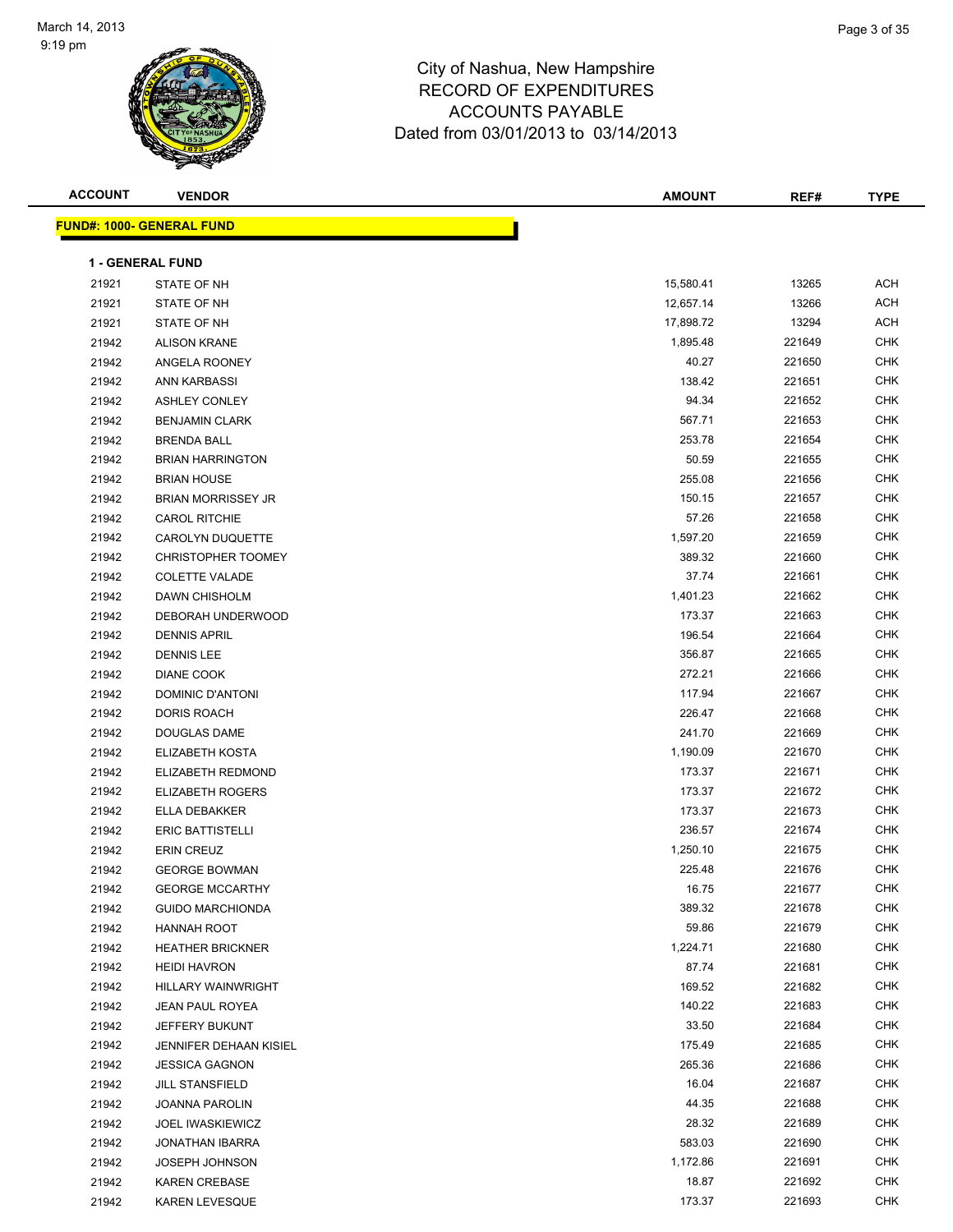

| <b>ACCOUNT</b> | <b>VENDOR</b>                                  | <b>AMOUNT</b>     | REF#             | <b>TYPE</b>       |
|----------------|------------------------------------------------|-------------------|------------------|-------------------|
|                | <u> FUND#: 1000- GENERAL FUND</u>              |                   |                  |                   |
|                |                                                |                   |                  |                   |
|                | <b>1 - GENERAL FUND</b>                        |                   |                  |                   |
| 21942          | KATE LEONAS                                    | 1,274.43          | 221694           | <b>CHK</b>        |
| 21942          | <b>KELLEY PARADIS</b>                          | 37.74             | 221695           | <b>CHK</b>        |
| 21942          | <b>KEVIN ROSENBERG</b>                         | 224.42            | 221696           | <b>CHK</b>        |
| 21942          | <b>KRISTEN NODDIN</b>                          | 1,161.70          | 221697           | <b>CHK</b>        |
| 21942          | <b>KRISTEN RUTTER</b>                          | 33.50             | 221698           | <b>CHK</b>        |
| 21942          | LAURA KELLY                                    | 178.97            | 221699           | <b>CHK</b>        |
| 21942          | <b>LEONARD LAVOIE</b>                          | 409.18            | 221700           | <b>CHK</b>        |
| 21942          | LINDY WALCH                                    | 180.13            | 221701           | <b>CHK</b>        |
| 21942          | LINNEA MCALLISTER                              | 52.53             | 221702           | <b>CHK</b>        |
| 21942          | LISA BUONOMO                                   | 118.02            | 221703           | <b>CHK</b>        |
| 21942          | LISA LAPIN                                     | 113.22            | 221704           | <b>CHK</b>        |
| 21942          | <b>LISA TIBANDO</b>                            | 526.30            | 221705           | <b>CHK</b>        |
| 21942          | <b>LORIE KALOSKY</b>                           | 609.47            | 221706           | CHK               |
| 21942          | LYN NELSON                                     | 309.80            | 221707           | CHK               |
| 21942          | <b>MARK BEACH</b>                              | 1,234.60          | 221708           | CHK               |
| 21942          | MARY JANE COLLINS                              | 829.45            | 221709           | CHK               |
| 21942          | <b>MARYANN PETERS</b>                          | 168.89            | 221710           | CHK               |
| 21942          | <b>MAUREEN O'DEA</b>                           | 38.22             | 221711           | CHK               |
| 21942          | MICHAEL FINDLEY                                | 16.04             | 221712           | CHK               |
| 21942          | MICHAEL HARRINGTON                             | 113.22            | 221713           | CHK               |
| 21942          | MICHAEL MAHONEY                                | 18.87             | 221714           | CHK               |
| 21942          | <b>MICHAEL ROY</b>                             | 335.16            | 221715           | CHK               |
| 21942          | <b>MICHELLE MILLS</b>                          | 1,747.85          | 221716           | CHK               |
| 21942          | <b>MITCHELL WOLPER</b>                         | 239.40            | 221717           | CHK               |
| 21942          | <b>MONTE FREIRE</b>                            | 269.86            | 221718           | CHK               |
| 21942          | <b>NAOMI PATCH</b>                             | 182.68            | 221719           | CHK               |
| 21942          | <b>NEETA MASAND</b>                            | 1,143.85          | 221720           | CHK               |
| 21942          | PAULA BURKE                                    | 960.20            | 221721           | CHK               |
| 21942          | PAULA VERNON                                   | 173.37            | 221722           | CHK               |
| 21942          | PETER JOHNSON                                  | 46.27             | 221723           | CHK               |
| 21942          | PHILIP LEMIEUX                                 | 179.35            | 221724           | CHK<br><b>CHK</b> |
| 21942          | PHILIP SCHAPPLER                               | 37.74             | 221725           |                   |
| 21942          | RICHARD CONWAY                                 | 16.75             | 221726           | CHK               |
| 21942          | RICHARD EOVINE                                 | 206.90            | 221727           | CHK               |
| 21942          | ROSEMARY BRANDI HEFELE                         | 2,100.99          | 221728           | CHK               |
| 21942          | <b>SAMANTHA BIRON</b>                          | 830.91            | 221729           | CHK               |
| 21942          | <b>SCOTT CISZEK</b>                            | 194.66            | 221730           | CHK               |
| 21942          | <b>STACEY GRIGAS LEWIS</b>                     | 1,547.96<br>47.17 | 221731<br>221732 | CHK<br><b>CHK</b> |
| 21942<br>21942 | STEPHEN BENNET                                 |                   |                  | <b>CHK</b>        |
|                | THOMAS FINNERTY, JR.                           | 480.85            | 221733<br>221734 | CHK               |
| 21942<br>21942 | <b>TIAGO CARDOSO</b><br><b>TIMOTHY KEOHANE</b> | 37.74<br>226.20   | 221735           | CHK               |
|                |                                                |                   |                  | CHK               |
| 21942          | TIMOTHY PETRAIN                                | 537.77<br>37.74   | 221736<br>221737 | CHK               |
| 21942          | <b>TODD CAMPION</b>                            |                   |                  | CHK               |
| 21942          | <b>TODD MARTYNY</b><br><b>TRACY PAPPAS</b>     | 519.10<br>578.37  | 221738<br>221739 | CHK               |
| 21942<br>21942 | TREASURER STATE OF NH                          | 25.00             | 221740           | CHK               |
| 21942          | UNITED WAY OF GREATER NASHUA                   | 965.90            | 221741           | <b>CHK</b>        |
|                |                                                |                   |                  |                   |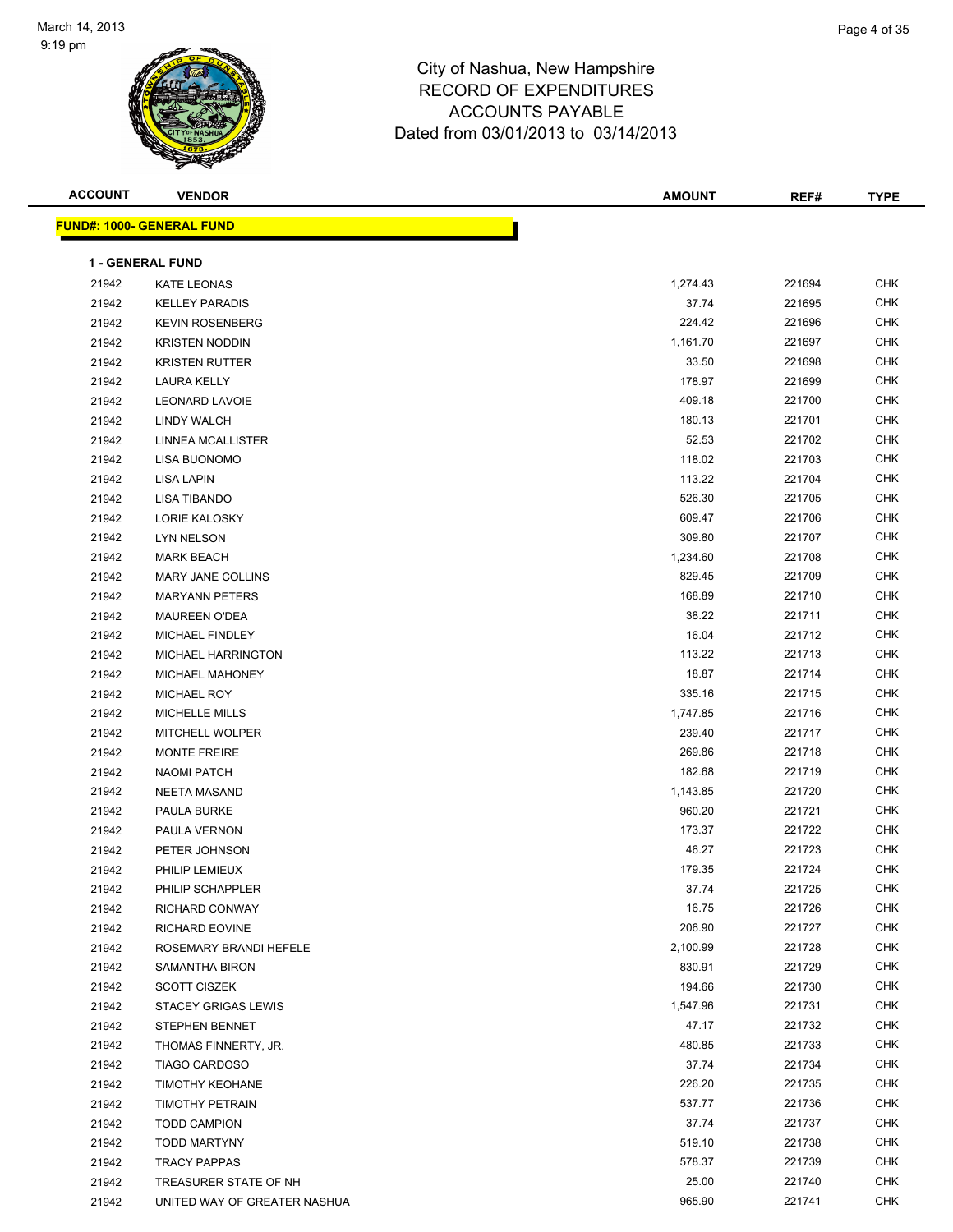| <b>ACCOUNT</b>     | <b>VENDOR</b>                                       | <b>AMOUNT</b>  | REF#   | <b>TYPE</b> |
|--------------------|-----------------------------------------------------|----------------|--------|-------------|
|                    | <b>FUND#: 1000- GENERAL FUND</b>                    |                |        |             |
|                    | 1 - GENERAL FUND                                    |                |        |             |
| 21942              | <b>WENDY SCHUMANN</b>                               | 59.78          | 221742 | <b>CHK</b>  |
| 21942              | <b>WILLIAM FARRELL</b>                              | 1,541.23       | 221743 | <b>CHK</b>  |
|                    | <b>TOTAL 1 - GENERAL FUND</b>                       | \$2,260,944.67 |        |             |
| <b>101 - MAYOR</b> |                                                     |                |        |             |
| 54421              | CONWAY OFFICE PRODUCTS LLC                          | 115.53         | 221857 | <b>CHK</b>  |
| 55400              | GREATER NASHUA CHAMBER OF COMM                      | 30.00          | 221885 | <b>CHK</b>  |
| 61910              | <b>SAM'S CLUB</b>                                   | 7.58           | 221946 | <b>CHK</b>  |
|                    | TOTAL 101 - MAYOR                                   | \$153.11       |        |             |
|                    | <b>102 - BOARD OF ALDERMEN</b>                      |                |        |             |
| 53428              | <b>DONNA GRAHAM</b>                                 | 405.00         | 221881 | <b>CHK</b>  |
| 54421              | CONWAY OFFICE PRODUCTS LLC                          | 140.00         | 221526 | <b>CHK</b>  |
| 54828              | <b>US BANK</b>                                      | 150.40         | 221822 | <b>CHK</b>  |
|                    | <b>TOTAL 102 - BOARD OF ALDERMEN</b>                | \$695.40       |        |             |
| <b>103 - LEGAL</b> |                                                     |                |        |             |
| 54421              | CONWAY OFFICE PRODUCTS LLC                          | 90.00          | 221526 | <b>CHK</b>  |
| 55614              | STEPHEN M BENNETT ESQ                               | 150.00         | 221762 | <b>CHK</b>  |
| 55614              | HILLSBOROUGH COUNTY REGISTRY O                      | 2.00           | 221795 | <b>CHK</b>  |
| 61100              | STAPLES BUSINESS ADVANTAGE                          | 73.74          | 221622 | <b>CHK</b>  |
| 61100              | STAPLES BUSINESS ADVANTAGE                          | 169.99         | 221952 | <b>CHK</b>  |
| 61650              | CONWAY OFFICE PRODUCTS LLC                          | 100.00         | 221526 | <b>CHK</b>  |
| 61807              | LEXISNEXIS MATTHEW BENDER                           | 55.49          | 221916 | CHK         |
|                    | <b>TOTAL 103 - LEGAL</b>                            | \$641.22       |        |             |
| 105 - CITI-STAT    |                                                     |                |        |             |
| 54421              | CONWAY OFFICE PRODUCTS LLC                          | 66.00          | 221857 | <b>CHK</b>  |
|                    | <b>TOTAL 105 - CITI-STAT</b>                        | \$66.00        |        |             |
|                    | 107 - CITY CLERK                                    |                |        |             |
| 42508              | TREASURER STATE OF NH                               | 760.00         | 221484 | <b>CHK</b>  |
| 44149              | TREASURER STATE OF NH                               | 9,474.00       | 221484 | <b>CHK</b>  |
| 55600              | <b>GENERAL CODE</b>                                 | 1,195.00       | 221878 | CHK         |
| 61100              | SURPLUS OFFICE EQUIPMENT INC                        | 177.00         | 221624 | <b>CHK</b>  |
|                    | <b>TOTAL 107 - CITY CLERK</b>                       | \$11,606.00    |        |             |
|                    | <b>109 - CIVIC &amp; COMMUNITY ACTIVITIES</b>       |                |        |             |
| 56228              | NASHUA SENIORS MEAL PROGRAM                         | 1,586.56       | 221593 | <b>CHK</b>  |
|                    | <b>TOTAL 109 - CIVIC &amp; COMMUNITY ACTIVITIES</b> | \$1,586.56     |        |             |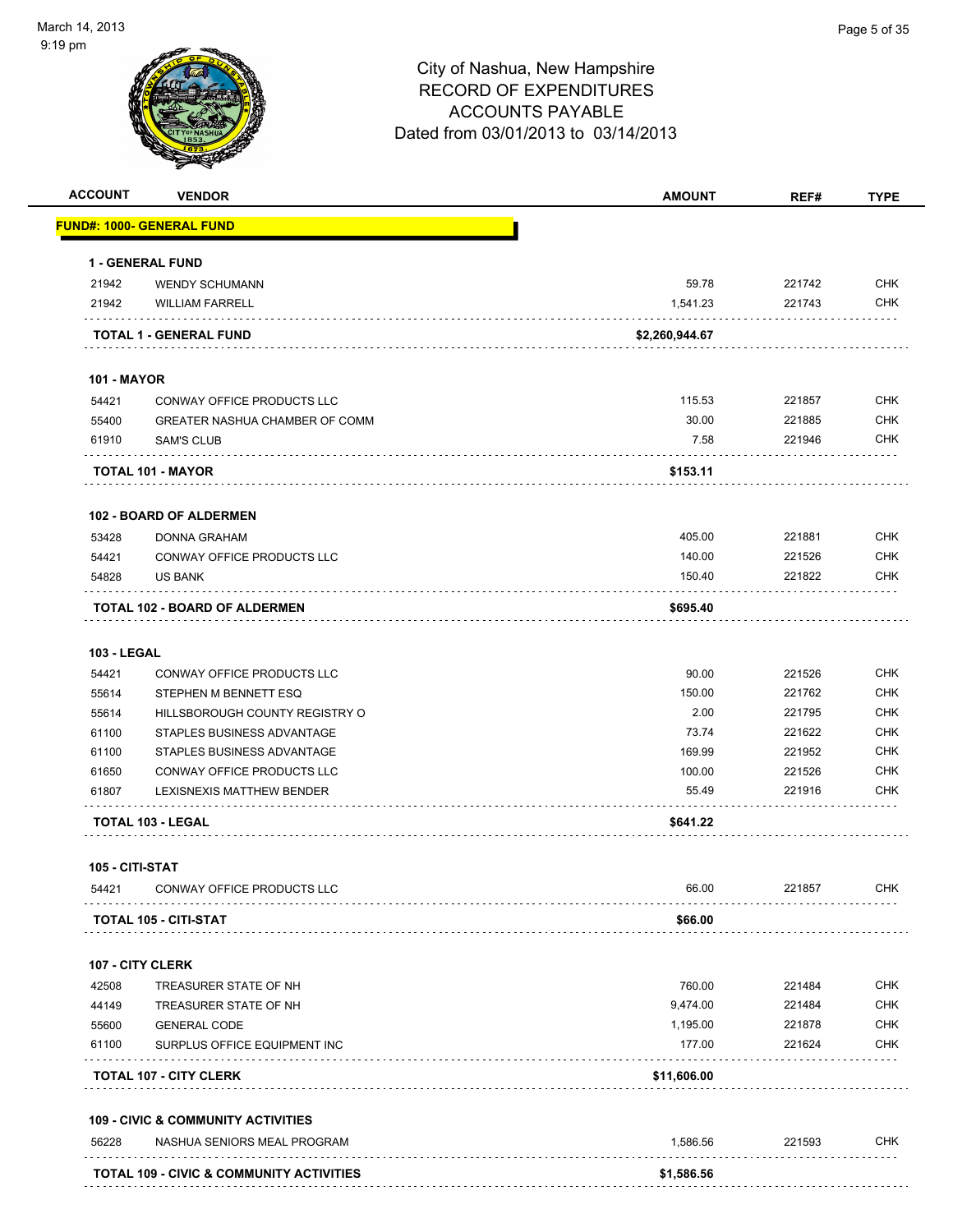

| <b>ACCOUNT</b> | <b>VENDOR</b>                             | <b>AMOUNT</b> | REF#   | <b>TYPE</b> |
|----------------|-------------------------------------------|---------------|--------|-------------|
|                | <b>FUND#: 1000- GENERAL FUND</b>          |               |        |             |
|                | <b>111 - HUMAN RESOURCES</b>              |               |        |             |
| 54421          | CONWAY OFFICE PRODUCTS LLC                | 120.00        | 221857 | <b>CHK</b>  |
| 55200          | <b>SHRM</b>                               | 180.00        | 221816 | <b>CHK</b>  |
| 61650          | CONWAY OFFICE PRODUCTS LLC                | 227.26        | 221857 | <b>CHK</b>  |
|                |                                           |               |        |             |
|                | <b>TOTAL 111 - HUMAN RESOURCES</b>        | \$527.26      |        |             |
| 113 - BENEFITS |                                           |               |        |             |
| 59580          | STATE OF NH UC                            | 8,721.99      | 221623 | <b>CHK</b>  |
|                | <b>TOTAL 113 - BENEFITS</b>               | \$8,721.99    |        |             |
|                | <b>118 - OTHER GENERAL GOV'T</b>          |               |        |             |
| 45370          | NASHUA HYDROPOWER ASSOCIATES              | 1,073.50      | 13295  | <b>ACH</b>  |
| 45960          | STAPLES BUSINESS ADVANTAGE                | $-97.99$      | 221622 | <b>CHK</b>  |
| 45960          | LOWES                                     | $-34.03$      | 221907 | <b>CHK</b>  |
| 45960          | STAPLES BUSINESS ADVANTAGE                | -44.91        | 221952 | <b>CHK</b>  |
|                | TOTAL 118 - OTHER GENERAL GOV'T           | \$896.57      |        |             |
|                | <b>120 - TELECOMMUNICATIONS</b>           |               |        |             |
| 55109          | <b>FAIRPOINT COMMUNICATIONS</b>           | 492.00        | 221473 | <b>CHK</b>  |
| 55109          | PAETEC COMMUNICATIONS INC                 | 3,789.01      | 221478 | <b>CHK</b>  |
| 55109          | PAETEC COMMUNICATIONS INC                 | 1,261.32      | 221479 | <b>CHK</b>  |
| 55109          | <b>BAYRING COMMUNICATIONS</b>             | 2,285.43      | 221790 | <b>CHK</b>  |
| 55109          | <b>FAIRPOINT COMMUNICATIONS</b>           | 738.18        | 221793 | <b>CHK</b>  |
| 55109          | PAETEC COMMUNICATIONS INC                 | 600.00        | 221809 | <b>CHK</b>  |
| 55109          | AMERICAN TELECOM SERVICES LLC             | 11,214.96     | 221833 | <b>CHK</b>  |
|                | TOTAL 120 - TELECOMMUNICATIONS            | \$20,380.90   |        |             |
|                | <b>122 - INFORMATION TECHNOLOGY</b>       |               |        |             |
| 55118          | <b>VERIZON WIRELESS</b>                   | 40.01         | 221489 | <b>CHK</b>  |
| 61100          | AMAZON.COM                                | 39.10         | 221788 | <b>CHK</b>  |
| 61615          | CONWAY OFFICE PRODUCTS LLC                | 90.80         | 221857 | <b>CHK</b>  |
| 71221          | <b>CDW GOVERNMENT INC</b>                 | 125.80        | 221519 | <b>CHK</b>  |
| 71221          | <b>CDW GOVERNMENT INC</b>                 | 251.60        | 221851 | <b>CHK</b>  |
| 71221          | DELL MARKETING LP                         | 447.24        | 221862 | <b>CHK</b>  |
|                | <b>TOTAL 122 - INFORMATION TECHNOLOGY</b> | \$994.55      |        |             |
|                |                                           |               |        |             |
|                | <b>126 - FINANCIAL SERVICES</b>           |               |        |             |
| 41307          | HILLSBOROUGH COUNTY REGISTRY O            | 51.84         | 221555 | <b>CHK</b>  |
| 53114          | MELANSON HEATH & CO PC                    | 10,000.00     | 221919 | <b>CHK</b>  |
| 53467          | <b>MAILINGS UNLIMITED</b>                 | 779.57        | 221577 | <b>CHK</b>  |
| 53467          | <b>MAILINGS UNLIMITED</b>                 | 733.67        | 221910 | <b>CHK</b>  |
| 54828          | <b>US BANK</b>                            | 26.55         | 221488 | <b>CHK</b>  |
| 55400          | NH TAX COLLECTORS ASSN                    | 50.00         | 221804 | <b>CHK</b>  |
| 55607          | UNITED PARCEL SERVICE                     | 9.05          | 221485 | <b>CHK</b>  |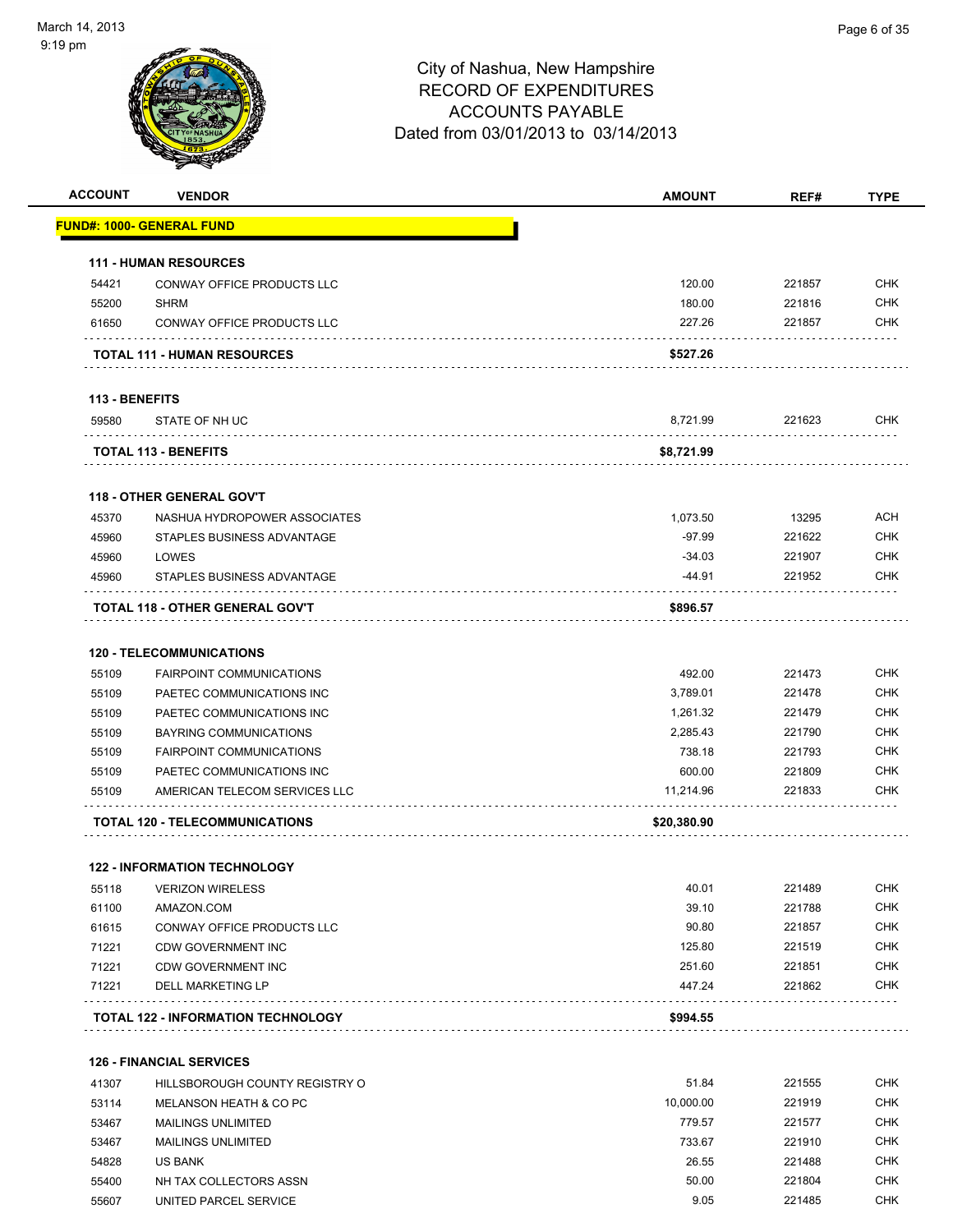

| <b>ACCOUNT</b>         | <b>VENDOR</b>                         | <b>AMOUNT</b> | REF#   | <b>TYPE</b> |
|------------------------|---------------------------------------|---------------|--------|-------------|
|                        | <u> FUND#: 1000- GENERAL FUND</u>     |               |        |             |
|                        | <b>126 - FINANCIAL SERVICES</b>       |               |        |             |
| 55607                  | <b>MAILINGS UNLIMITED</b>             | $-82.98$      | 221577 | <b>CHK</b>  |
| 55607                  | <b>MAILINGS UNLIMITED</b>             | $-131.04$     | 221910 | <b>CHK</b>  |
| 61100                  | STAPLES BUSINESS ADVANTAGE            | $-108.01$     | 221622 | <b>CHK</b>  |
| 61100                  | ANCO SIGNS & STAMPS INC               | 307.00        | 221834 | <b>CHK</b>  |
| 61100                  | STAPLES BUSINESS ADVANTAGE            | 353.79        | 221952 | <b>CHK</b>  |
| 61650                  | CONWAY OFFICE PRODUCTS LLC            | 322.50        | 221526 | <b>CHK</b>  |
|                        | <b>TOTAL 126 - FINANCIAL SERVICES</b> | \$12,311.94   |        |             |
|                        | <b>129 - CITY BUILDINGS</b>           |               |        |             |
| 54114                  | <b>HESS CORPORATION</b>               | 88.79         | 221554 | <b>CHK</b>  |
| 54114                  | LIBERTY UTILITIES                     | 706.18        | 221797 | <b>CHK</b>  |
| 54114                  | <b>HESS CORPORATION</b>               | 1,365.16      | 221887 | <b>CHK</b>  |
| 54141                  | PENNICHUCK WATER WORKS INC            | 569.90        | 221480 | <b>CHK</b>  |
| 54141                  | <b>HESS CORPORATION</b>               | 1,761.08      | 221554 | CHK         |
| 54280                  | <b>B &amp; S LOCKSMITHS INC</b>       | 280.00        | 221839 | <b>CHK</b>  |
|                        | <b>TOTAL 129 - CITY BUILDINGS</b>     | \$4,771.11    |        |             |
|                        | <b>130 - PURCHASING</b>               |               |        |             |
| 54421                  | CONWAY OFFICE PRODUCTS LLC            | 994.60        | 221526 | <b>CHK</b>  |
| 54487                  | <b>RICHARD NESMITH</b>                | 22.26         | 221550 | <b>CHK</b>  |
| 55500                  | THE TELEGRAPH                         | 2,952.09      | 221628 | <b>CHK</b>  |
| 55500                  | UNION LEADER CORP                     | 206.67        | 221638 | <b>CHK</b>  |
| 55500                  | THE TELEGRAPH                         | 1,128.15      | 221960 | <b>CHK</b>  |
| 61242                  | LINDENMEYR MUNROE                     | 65.50         | 221573 | CHK         |
| 61242                  | MCINTIRE BUSINESS PRODUCTS INC        | 1,319.36      | 221583 | CHK         |
|                        | <b>TOTAL 130 - PURCHASING</b>         | \$6,688.63    |        |             |
| <b>132 - ASSESSING</b> |                                       |               |        |             |
| 54421                  | CONWAY OFFICE PRODUCTS LLC            | 90.00         | 221857 | <b>CHK</b>  |
| 54828                  | CONWAY OFFICE PRODUCTS LLC            | 0.00          | 221857 | <b>CHK</b>  |
| 55200                  | <b>NRAAO</b>                          | 30.00         | 221477 | <b>CHK</b>  |
| 55307                  | <b>ANDREW LEMAY</b>                   | 54.81         | 221443 | <b>CHK</b>  |
| 55307                  | <b>GREG TURGISS</b>                   | 132.21        | 221464 | <b>CHK</b>  |
| 55307                  | <b>GARY TURGISS</b>                   | 101.14        | 221634 | <b>CHK</b>  |
| 55400                  | <b>NHAAO</b>                          | 15.00         | 221806 | <b>CHK</b>  |
| 61650                  | CONWAY OFFICE PRODUCTS LLC            | 100.00        | 221526 | <b>CHK</b>  |
|                        | <b>TOTAL 132 - ASSESSING</b>          | \$523.16      |        |             |
| 134 - GIS              |                                       |               |        |             |
| 55400                  | <b>NRAAO</b>                          | 195.00        | 221814 | CHK         |
| <b>TOTAL 134 - GIS</b> |                                       | \$195.00      |        |             |
| .                      |                                       |               |        |             |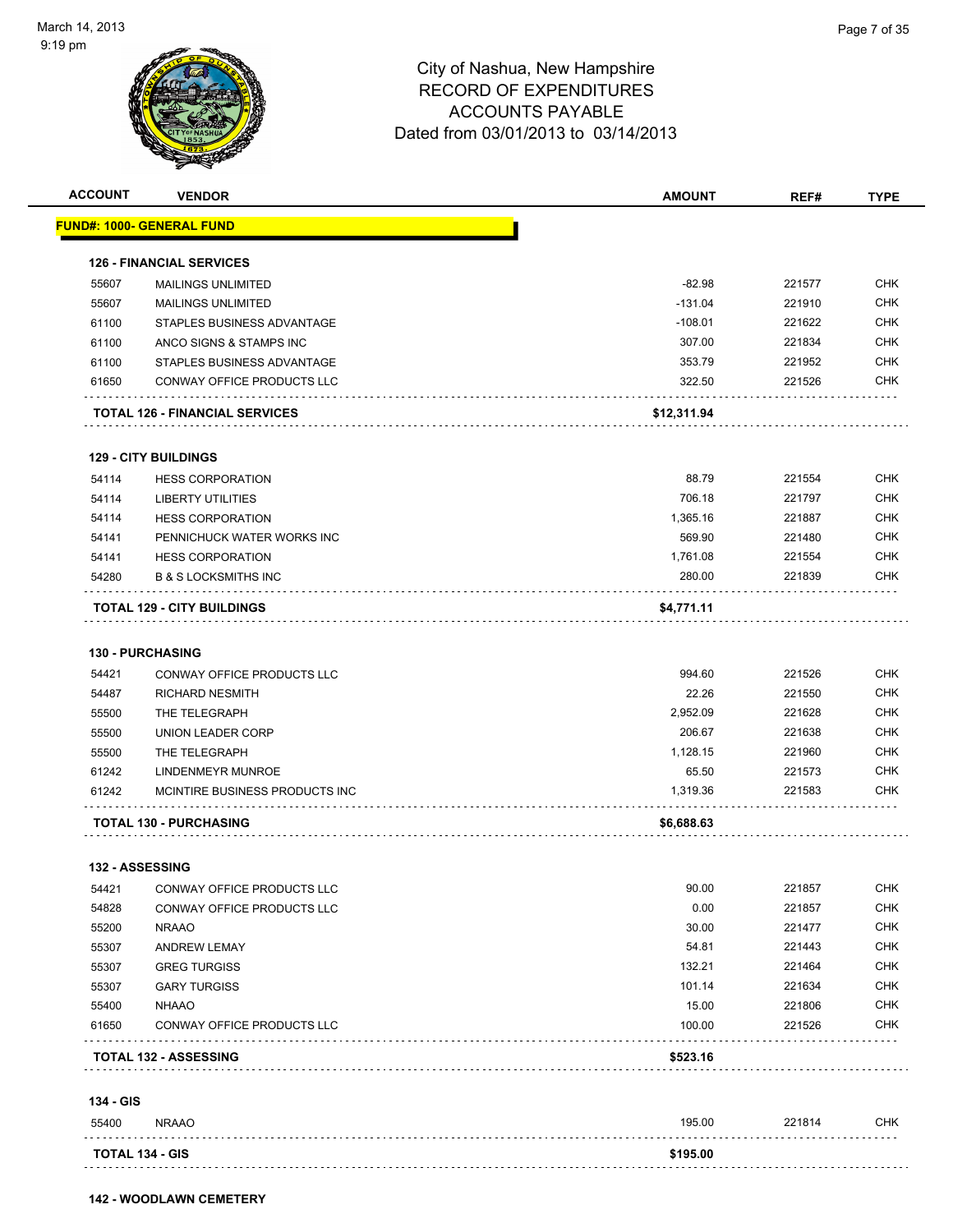

| <b>ACCOUNT</b> | <b>VENDOR</b>                                                           | <b>AMOUNT</b>     | REF#             | <b>TYPE</b>       |
|----------------|-------------------------------------------------------------------------|-------------------|------------------|-------------------|
|                | <u> FUND#: 1000- GENERAL FUND</u>                                       |                   |                  |                   |
|                |                                                                         |                   |                  |                   |
| 54107          | <b>142 - WOODLAWN CEMETERY</b><br>MCLAUGHLIN OIL CO                     | 586.20            | 221584           | <b>CHK</b>        |
|                |                                                                         | 377.34            | 221778           | <b>CHK</b>        |
| 54487          | MORIN ENGINE SERVICES LLC                                               | 10.13             |                  |                   |
| 55109          | PAETEC COMMUNICATIONS INC                                               |                   | 221478           | CHK<br><b>CHK</b> |
| 61100          | STAPLES BUSINESS ADVANTAGE                                              | 6.29              | 221622           | <b>CHK</b>        |
| 61499<br>61549 | HOME DEPOT CREDIT SERVICES<br><b>GRIFFIN GREENHOUSE NURSERY &amp; S</b> | 19.94<br>1,084.73 | 221556<br>221552 | <b>CHK</b>        |
|                |                                                                         |                   |                  |                   |
|                | TOTAL 142 - WOODLAWN CEMETERY                                           | \$2,084.63        |                  |                   |
|                | <b>144 - EDGEWOOD CEMETERY</b>                                          |                   |                  |                   |
| 54280          | HOME DEPOT CREDIT SERVICES                                              | 20.95             | 221889           | <b>CHK</b>        |
|                | <b>TOTAL 144 - EDGEWOOD CEMETERY</b>                                    | \$20.95           |                  |                   |
|                |                                                                         |                   |                  |                   |
| 150 - POLICE   |                                                                         |                   |                  |                   |
| 44184          | NASHUA POLICE DEPARTMENT                                                | 4.98              | 221452           | <b>CHK</b>        |
| 52800          | <b>MICHAEL CARIGNAN</b>                                                 | 1,522.00          | 221764           | <b>CHK</b>        |
| 52800          | <b>JOHN CINELLI</b>                                                     | 480.00            | 221765           | CHK               |
| 52800          | <b>MEGHAN MERCIER</b>                                                   | 400.00            | 221777           | CHK               |
| 52809          | <b>JEFFREY MAHER</b>                                                    | 250.00            | 221447           | CHK               |
| 53135          | PSYCHOTHERAPY ASSOC INC                                                 | 1,200.00          | 221606           | <b>CHK</b>        |
| 53135          | OCCUPATIONAL DRUG TESTING LLC                                           | 240.00            | 221934           | CHK               |
| 53135          | PSYCHOTHERAPY ASSOC INC                                                 | 400.00            | 221940           | CHK               |
| 53135          | ST JOSEPHS HOSPITAL                                                     | 1,109.65          | 221950           | <b>CHK</b>        |
| 54100          | <b>PSNH</b>                                                             | 481.48            | 221481           | CHK               |
| 54100          | <b>PSNH</b>                                                             | 11,261.18         | 221813           | <b>CHK</b>        |
| 54114          | <b>LIBERTY UTILITIES</b>                                                | 1,898.74          | 221799           | <b>CHK</b>        |
| 54114          | SHATTUCK MALONE OIL CO                                                  | 830.48            | 221815           | <b>CHK</b>        |
| 54141          | PENNICHUCK WATER WORKS INC                                              | 587.49            | 221811           | <b>CHK</b>        |
| 54243          | J LAWRENCE HALL INC                                                     | 1,428.91          | 221561           | CHK               |
| 54280          | HOME DEPOT CREDIT SERVICES                                              | 18.02             | 221557           | CHK               |
| 54280          | DEPENDABLE LOCK SERVICE INC                                             | 6.00              | 221864           | <b>CHK</b>        |
| 54280          | HOME DEPOT CREDIT SERVICES                                              | 69.64             | 221890           | CHK               |
| 54421          | CONWAY OFFICE PRODUCTS LLC                                              | 1,510.00          | 221526           | <b>CHK</b>        |
| 54487          | MCINTIRE BUSINESS PRODUCTS INC                                          | 339.00            | 221917           | <b>CHK</b>        |
| 54600          | DAVE ILLGS COLLISION REPAIR CE                                          | 46.80             | 221531           | <b>CHK</b>        |
| 54849          | <b>JOSHUA ST ONGE</b>                                                   | 45.96             | 221460           | <b>CHK</b>        |
| 54849          | <b>FAIRPOINT COMMUNICATIONS</b>                                         | 30.06             | 221473           | <b>CHK</b>        |
| 54849          | STATE OF NH DEPT OF SAFETY                                              | 1,125.00          | 221482           | <b>CHK</b>        |
| 54849          | COMCAST CABLE COMMUNICATIONS I                                          | 226.90            | 221791           | <b>CHK</b>        |
| 54849          | <b>FAIRPOINT COMMUNICATIONS</b>                                         | 217.56            | 221793           | <b>CHK</b>        |
| 54849          | <b>VERIZON WIRELESS</b>                                                 | 1,193.08          | 221824           | <b>CHK</b>        |
| 55109          | PAETEC COMMUNICATIONS INC                                               | 276.73            | 221479           | <b>CHK</b>        |
|                | PHILIP BELMONT                                                          | 45.20             | 221432           | <b>CHK</b>        |
| 55307          |                                                                         | 45.20             | 221770           | <b>CHK</b>        |
| 55307          | <b>IAN DAY-LEWIS</b>                                                    |                   |                  |                   |
| 55400          | <b>EMS TRAINING INC</b>                                                 | 1,350.00          | 221472           | <b>CHK</b>        |
| 55400          | CITY OF BOSTON - POLICE DEPT                                            | 1,000.00          | 221523           | <b>CHK</b>        |
| 55400          | LIFEGUARD SYSTEMS INC                                                   | 190.00            | 221572           | <b>CHK</b>        |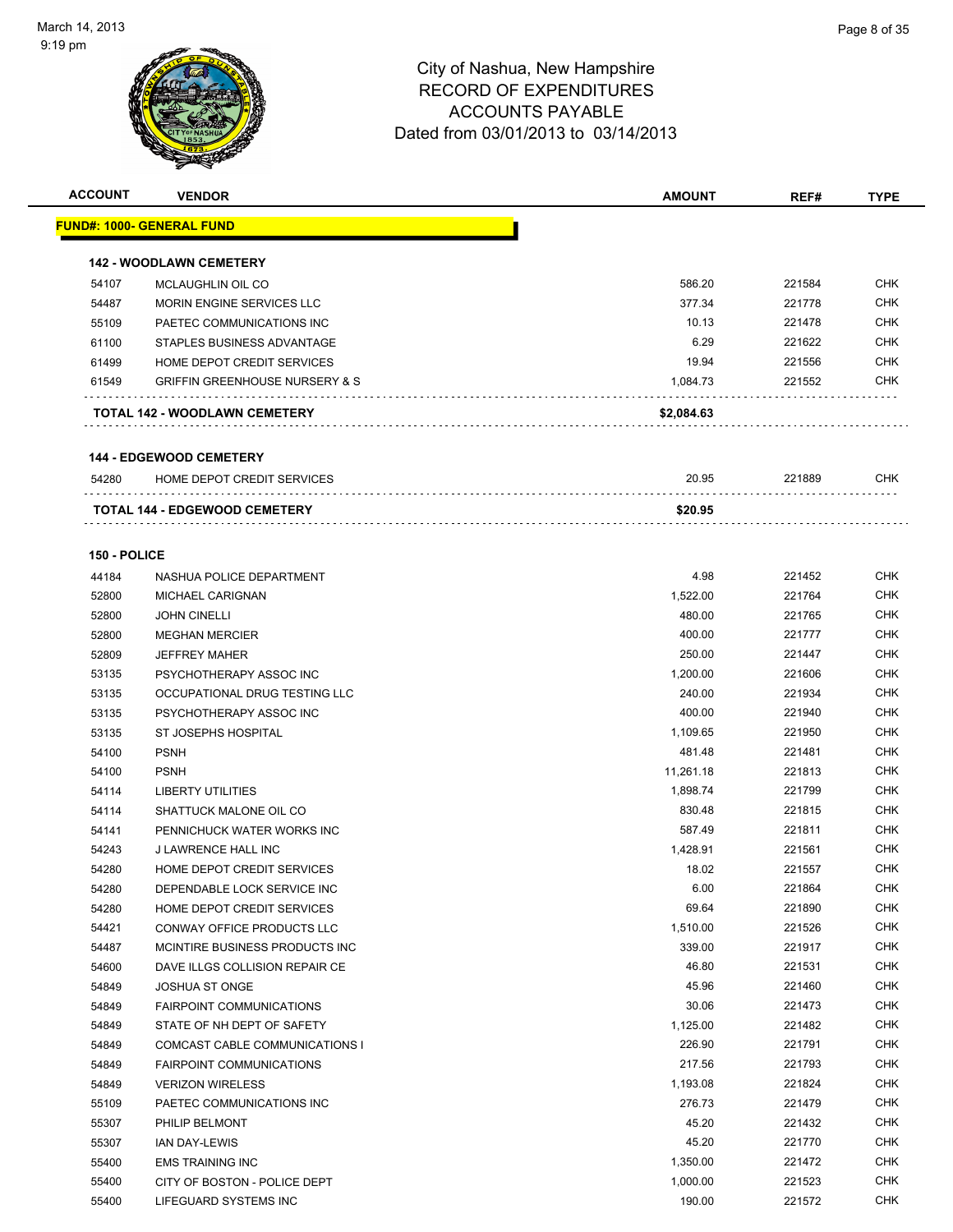

| <b>ACCOUNT</b> | <b>VENDOR</b>                    | <b>AMOUNT</b> | REF#   | <b>TYPE</b> |
|----------------|----------------------------------|---------------|--------|-------------|
|                | <b>FUND#: 1000- GENERAL FUND</b> |               |        |             |
|                |                                  |               |        |             |
| 150 - POLICE   |                                  |               |        |             |
| 55400          | <b>ECGIA</b>                     | 450.00        | 221792 | <b>CHK</b>  |
| 55400          | <b>NLEOA</b>                     | 1,150.00      | 221808 | <b>CHK</b>  |
| 55400          | AQUATIC ESCAPES DIVE CENTER      | 495.00        | 221835 | CHK         |
| 55400          | JOHN E REID & ASSOC INC          | 1,260.00      | 221900 | CHK         |
| 55421          | <b>ANDREW LAVOIE</b>             | 175.00        | 221441 | <b>CHK</b>  |
| 55421          | JAMES LIMA                       | 175.00        | 221444 | <b>CHK</b>  |
| 55421          | <b>JAMES MALONEY</b>             | 210.00        | 221448 | <b>CHK</b>  |
| 55421          | <b>KEVIN O'BRIEN</b>             | 210.00        | 221454 | CHK         |
| 55421          | <b>WILLIAM PEASE</b>             | 210.00        | 221455 | CHK         |
| 55421          | <b>JOHN SEUSING</b>              | 175.00        | 221457 | <b>CHK</b>  |
| 55500          | SUCCESS ADVERTISING INC          | 1,454.55      | 221956 | <b>CHK</b>  |
| 55500          | THE TELEGRAPH                    | 448.86        | 221960 | <b>CHK</b>  |
| 55607          | US POSTAL SERVICES               | 1,000.00      | 13240  | ACH         |
| 55607          | UNITED PARCEL SERVICE            | 12.00         | 221485 | CHK         |
| 55607          | UNITED PARCEL SERVICE            | 49.28         | 221821 | CHK         |
| 55699          | <b>BACTES</b>                    | 20.00         | 221840 | CHK         |
| 55699          | NASHUA MILLYARD ASSOC INC        | 703.46        | 221926 | CHK         |
| 55699          | <b>VILLAGE SENTRY KENNEL</b>     | 252.00        | 221967 | CHK         |
| 61100          | <b>GRANITE STATE STAMPS INC</b>  | 13.17         | 221549 | CHK         |
| 61100          | SOURCE 4 INC                     | 224.87        | 221619 | <b>CHK</b>  |
| 61100          | STAPLES BUSINESS ADVANTAGE       | 2,233.50      | 221622 | CHK         |
| 61100          | CONWAY OFFICE PRODUCTS LLC       | 413.16        | 221857 | <b>CHK</b>  |
| 61100          | TAB PRODUCTS CO LLC              | 682.99        | 221957 | CHK         |
| 61107          | NICOLE M CLAY                    | 341.01        | 221433 | CHK         |
| 61107          | <b>KEVIN PUCILLO</b>             | 206.00        | 221456 | CHK         |
| 61107          | <b>BENNETT STUSSE</b>            | 75.00         | 221462 | CHK         |
| 61107          | <b>BENS UNIFORMS</b>             | 1,295.76      | 221509 | <b>CHK</b>  |
| 61107          | PHILLIP COSTA                    | 91.98         | 221768 | <b>CHK</b>  |
| 61107          | ANDREW HAGAN                     | 250.96        | 221772 | <b>CHK</b>  |
| 61107          | <b>MICHAEL MOUSHEGIAN</b>        | 185.00        | 221779 | CHK         |
| 61107          | RICHARD SPRANKLE                 | 27.99         | 221785 | CHK         |
| 61107          | ALECS SHOE STORE INC             | 1,349.77      | 221830 | CHK         |
| 61107          | <b>BENS UNIFORMS</b>             | 44.99         | 221845 | <b>CHK</b>  |
| 61110          | <b>BENS UNIFORMS</b>             | 342.94        | 221509 | CHK         |
| 61110          | RILEYS SPORT SHOP INC            | 1,250.00      | 221611 | CHK         |
| 61110          | ALECS SHOE STORE INC             | 174.90        | 221830 | CHK         |
| 61110          | <b>BENS UNIFORMS</b>             | 89.98         | 221845 | <b>CHK</b>  |
| 61110          | STAR PACKER BADGES               | 435.95        | 221953 | CHK         |
| 61142          | BOUND TREE MEDICAL LLC           | 543.05        | 221847 | <b>CHK</b>  |
| 61185          | SIRCHIE FINGERPRINT LABS         | 329.64        | 221618 | CHK         |
| 61428          | THE DURKIN CO INC                | 438.64        | 221534 | CHK         |
| 61428          | F W WEBB CO                      | 31.75         | 221538 | CHK         |
| 61428          | NASHUA OUTDOOR POWER EQUIPMENT   | 74.19         | 221592 | CHK         |
| 61650          | STAPLES BUSINESS ADVANTAGE       | 583.20        | 221622 | CHK         |
| 61799          | ADAMSON INDUSTRIES CORP          | 397.70        | 221493 | CHK         |
| 61799          | <b>BELLETETES INC</b>            | 12.58         | 221507 | CHK         |
| 61799          | MACMULKIN CHEVROLET INC          | 156.89        | 221576 | CHK         |
| 61799          | MAYNARD & LESIEUR INC            | 99.60         | 221582 | <b>CHK</b>  |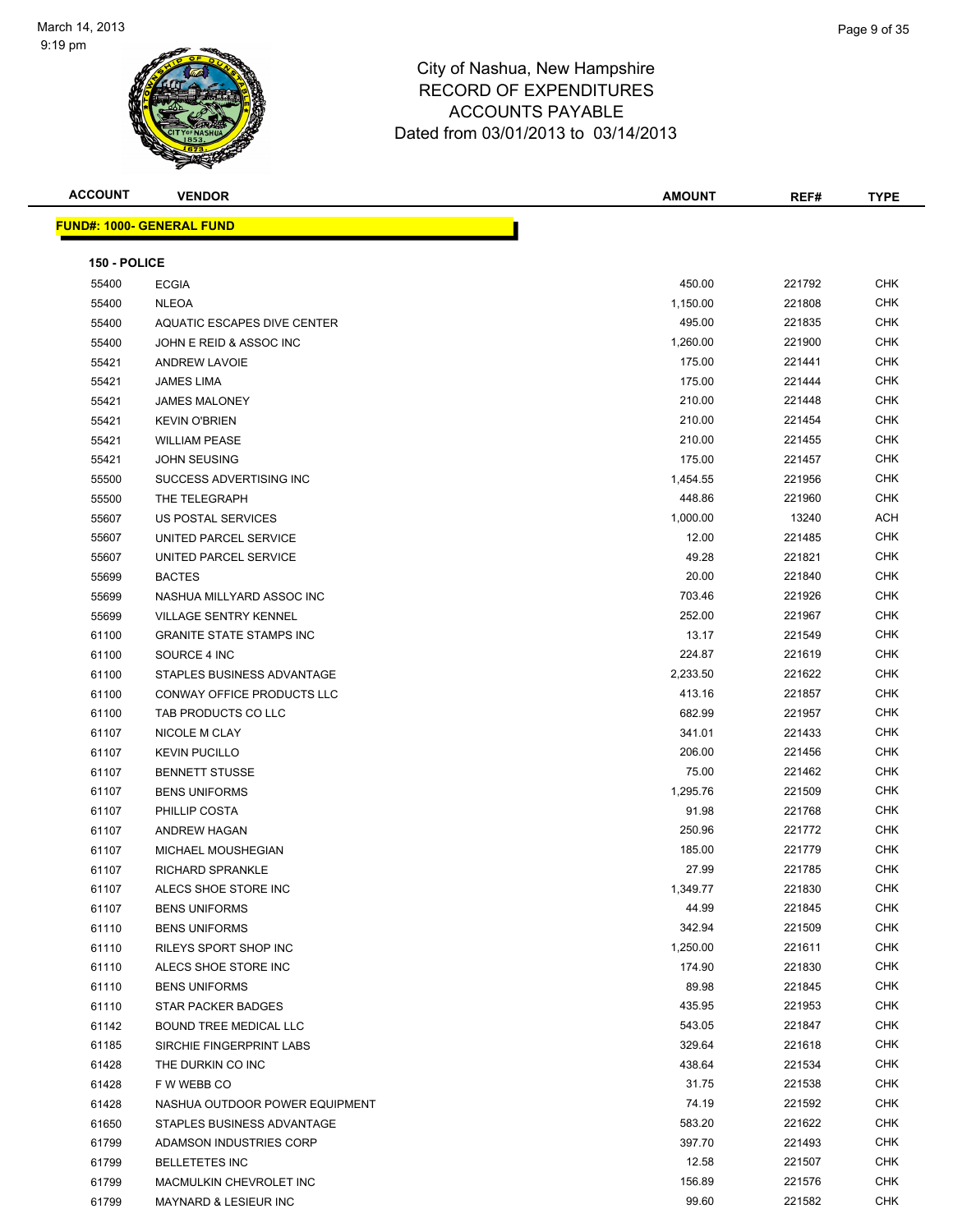

| <b>ACCOUNT</b> | <b>VENDOR</b>                          | <b>AMOUNT</b> | REF#   | <b>TYPE</b> |
|----------------|----------------------------------------|---------------|--------|-------------|
|                | <b>FUND#: 1000- GENERAL FUND</b>       |               |        |             |
| 150 - POLICE   |                                        |               |        |             |
| 61799          | NORTHERN FOREIGN CAR PARTS INC         | 346.18        | 221598 | <b>CHK</b>  |
| 61799          | <b>SAM'S CLUB</b>                      | 83.88         | 221614 | <b>CHK</b>  |
| 61907          | <b>SAM'S CLUB</b>                      | 308.10        | 221946 | <b>CHK</b>  |
| 71000          | <b>GREENLANDS OUTDOOR POWER EQUIP</b>  | 1,599.00      | 221551 | <b>CHK</b>  |
| 71221          | <b>ISLAND TECH SERVICES</b>            | 9,710.00      | 221560 | <b>CHK</b>  |
| 71228          | <b>HTH ENGINEERING</b>                 | 375.00        | 221891 | <b>CHK</b>  |
| 71400          | <b>TSSI</b>                            | 406.23        | 221962 | <b>CHK</b>  |
| 71414          | <b>B &amp; H PHOTO VIDEO PRO AUDIO</b> | 211.40        | 221838 | <b>CHK</b>  |
|                | <b>TOTAL 150 - POLICE</b>              | \$63,717.16   |        |             |
|                |                                        |               |        |             |

#### **152 - FIRE**

| 52800 | NATIONAL REGISTRY OF EMTS                 | 255.00   | 221453 | <b>CHK</b> |
|-------|-------------------------------------------|----------|--------|------------|
| 52800 | <b>MARK P WHOLEY</b>                      | 937.50   | 221968 | <b>CHK</b> |
| 53142 | <b>LABOMBARD ENGINEERING LLC</b>          | 1,700.00 | 221905 | <b>CHK</b> |
| 54114 | <b>HESS CORPORATION</b>                   | 928.05   | 221554 | <b>CHK</b> |
| 54114 | <b>LIBERTY UTILITIES</b>                  | 272.30   | 221796 | <b>CHK</b> |
| 54114 | <b>HESS CORPORATION</b>                   | 1,200.63 | 221887 | <b>CHK</b> |
| 54141 | PENNICHUCK WATER WORKS INC                | 899.44   | 221480 | <b>CHK</b> |
| 54141 | PENNICHUCK WATER WORKS INC                | 305.35   | 221811 | <b>CHK</b> |
| 54228 | <b>JP PEST SERVICES</b>                   | 85.00    | 221562 | <b>CHK</b> |
| 54228 | <b>JP PEST SERVICES</b>                   | 170.00   | 221896 | <b>CHK</b> |
| 54243 | AE MECHANICAL INC                         | 1,798.75 | 221494 | <b>CHK</b> |
| 54280 | AE MECHANICAL INC                         | 9,123.65 | 221494 | <b>CHK</b> |
| 54280 | <b>BATTERIES PLUS</b>                     | 99.96    | 221506 | <b>CHK</b> |
| 54280 | <b>FLETCHERS APPLIANCE</b>                | 89.00    | 221541 | <b>CHK</b> |
| 54280 | <b>GRANITE STATE GLASS</b>                | 476.00   | 221548 | <b>CHK</b> |
| 54280 | HOME DEPOT CREDIT SERVICES                | 194.58   | 221556 | <b>CHK</b> |
| 54280 | STANLEY IRON WORKS INC                    | 72.00    | 221621 | <b>CHK</b> |
| 54280 | YANKEE EQUIPMENT SYSTEMS INC              | 96.50    | 221645 | <b>CHK</b> |
| 54280 | <b>GRANITE STATE SEWER &amp; DRAIN CL</b> | 385.00   | 221884 | <b>CHK</b> |
| 54280 | HOME DEPOT CREDIT SERVICES                | 9.49     | 221889 | <b>CHK</b> |
| 54414 | ARISTA TEK INC                            | 1,875.00 | 221502 | <b>CHK</b> |
| 54421 | CONWAY OFFICE PRODUCTS LLC                | 472.00   | 221526 | <b>CHK</b> |
| 54421 | CONWAY OFFICE PRODUCTS LLC                | 618.96   | 221857 | <b>CHK</b> |
| 54600 | <b>BEST FORD</b>                          | 76.08    | 221511 | <b>CHK</b> |
| 54600 | CHELMSFORD AUTO ELECTRIC                  | 219.00   | 221522 | <b>CHK</b> |
| 54600 | F W WEBB CO                               | 54.01    | 221538 | <b>CHK</b> |
| 54600 | LIBERTY INTNL TRUCKS OF NH LLC            | 137.99   | 221571 | <b>CHK</b> |
| 54600 | SANEL AUTO PARTS CO                       | 544.40   | 221615 | <b>CHK</b> |
| 54600 | YANKEE TRUCK LLC                          | 12.96    | 221646 | <b>CHK</b> |
| 54600 | JACK YOUNG CO INC                         | 262.38   | 221897 | <b>CHK</b> |
| 55118 | PAETEC COMMUNICATIONS INC                 | 10.48    | 221478 | <b>CHK</b> |
| 55200 | NH FIRE PREVENTION SOCIETY                | 24.00    | 221475 | <b>CHK</b> |
| 55421 | <b>CUES INC</b>                           | 475.00   | 221471 | <b>CHK</b> |
| 55699 | TRUE BLUE CLEANERS                        | 251.92   | 221629 | <b>CHK</b> |
| 55699 | TRUE BLUE CLEANERS                        | 32.85    | 221630 | <b>CHK</b> |
| 55699 | TRUE BLUE CLEANERS                        | 22.62    | 221631 | CHK        |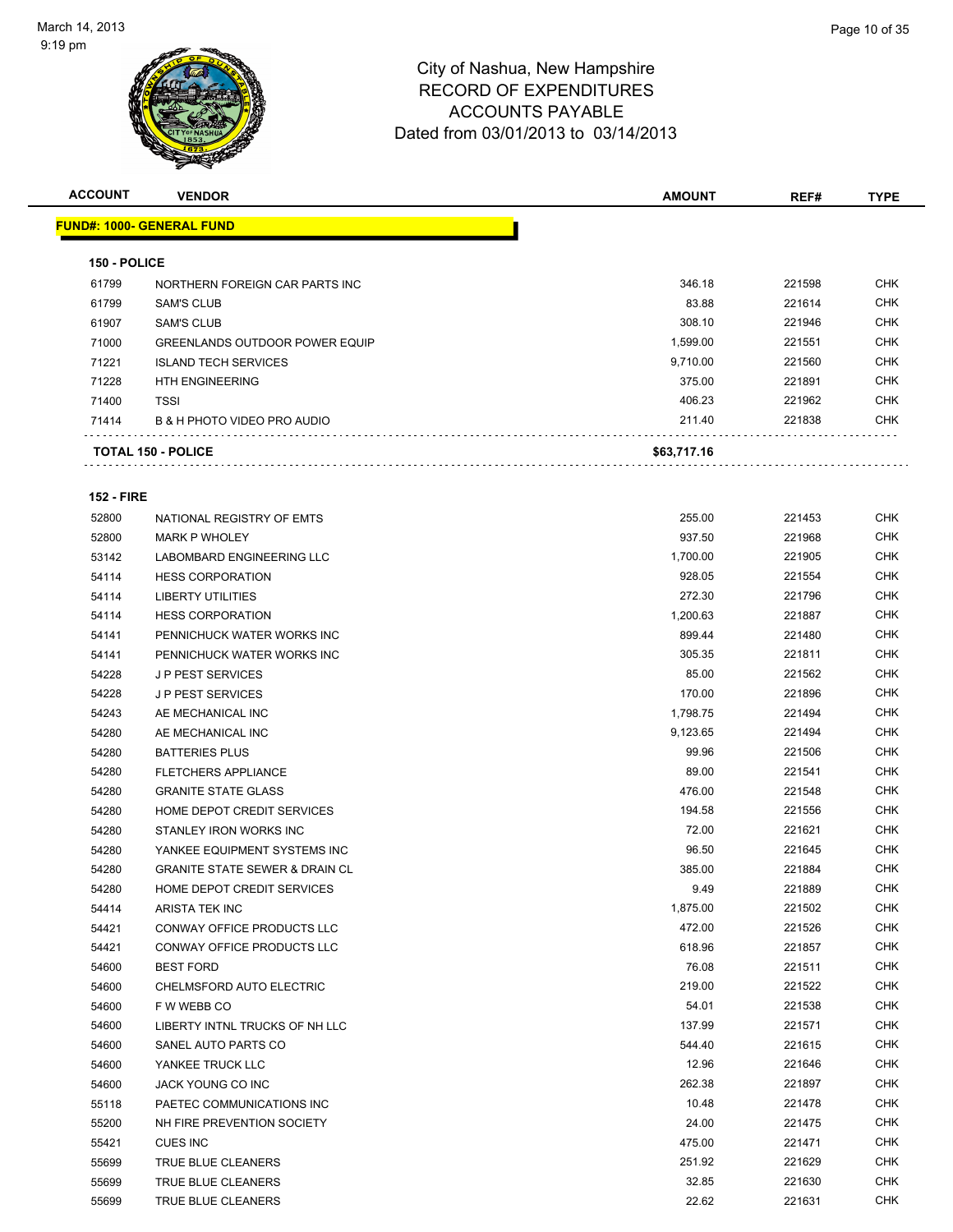

| <b>ACCOUNT</b>    | <b>VENDOR</b>                                    | <b>AMOUNT</b>   | REF#             | <b>TYPE</b> |
|-------------------|--------------------------------------------------|-----------------|------------------|-------------|
|                   | <b>FUND#: 1000- GENERAL FUND</b>                 |                 |                  |             |
| <b>152 - FIRE</b> |                                                  |                 |                  |             |
| 55699             | TRUE BLUE CLEANERS                               | 20.46           | 221632           | <b>CHK</b>  |
| 55699             | TRUE BLUE CLEANERS                               | 159.27          | 221818           | <b>CHK</b>  |
| 61299             | <b>H &amp; H LASER ENGRAVING</b>                 | 690.00          | 221886           | <b>CHK</b>  |
| 61428             | NEW ENGLAND PAPER & SUPPLY                       | 687.82          | 221930           | <b>CHK</b>  |
| 61699             | L W BILLS CO (ALARM ENGINEERIN                   | 622.80          | 221569           | <b>CHK</b>  |
| 61699             | SANEL AUTO PARTS CO                              | 81.20           | 221615           | <b>CHK</b>  |
| 61799             | MINUTEMAN TRUCKS INC                             | 262.81          | 221588           | <b>CHK</b>  |
| 61799             | YANKEE TRUCK LLC                                 | 149.38          | 221646           | <b>CHK</b>  |
| 61799             | JACK YOUNG CO INC                                | 170.59          | 221897           | <b>CHK</b>  |
| 71025             | <b>FASTENAL CO</b>                               | 35.42           | 221871           | <b>CHK</b>  |
| 71025             | FIREMATIC SUPPLY CO INC                          | 341.20          | 221874           | <b>CHK</b>  |
| 71400             | INDUSTRIAL PROTECTION SERVICES                   | 70.00           | 221558           | <b>CHK</b>  |
| 71400             | FIRE TECH & SAFETY OF NEW ENGL                   | 418.56          | 221873           | <b>CHK</b>  |
| 71432             | FIRE TECH & SAFETY OF NEW ENGL                   | 410.52          | 221873           | <b>CHK</b>  |
| 71999             | AQUATIC SPECIALTIES LLC                          | 241.82          | 221500           | <b>CHK</b>  |
| 71999             | AQUATIC SPECIALTIES LLC                          | 431.98          | 221836           | <b>CHK</b>  |
| 71999             | FIREMATIC SUPPLY CO INC                          | 892.80          | 221874           | <b>CHK</b>  |
|                   | <b>TOTAL 152 - FIRE</b>                          | \$29,874.48     |                  |             |
|                   | <b>153 - BUILDING INSPECTION</b>                 |                 |                  |             |
|                   |                                                  | 345.61          | 221449           | <b>CHK</b>  |
| 55307             | <b>RUSS MARCUM</b>                               | 401.72          | 221458           | <b>CHK</b>  |
| 55307             | <b>MARK SIMARD</b>                               |                 |                  | <b>CHK</b>  |
| 55307<br>55307    | <b>WILLIAM CONDRA</b><br><b>WILLIAM MCKINNEY</b> | 146.34<br>48.03 | 221767<br>221776 | <b>CHK</b>  |
|                   | <b>TOTAL 153 - BUILDING INSPECTION</b>           | \$941.70        |                  |             |
|                   |                                                  |                 |                  |             |
|                   | <b>155 - CODE ENFORCEMENT</b>                    |                 |                  |             |
| 55307             | <b>KYLE METCALF</b>                              | 345.83          | 221450           | <b>CHK</b>  |
| 55307             | ROBERT SOUSA                                     | 318.10          | 221459           | <b>CHK</b>  |
| 61299             | <b>QUARTERMASTER</b>                             | 16.69           | 221607           | <b>CHK</b>  |
| 61299             | <b>GALLS</b>                                     | 111.35          | 221877           | <b>CHK</b>  |
| 61299             | QUARTERMASTER                                    | 30.08           | 222161           | <b>CHK</b>  |
|                   | <b>TOTAL 155 - CODE ENFORCEMENT</b>              | \$822.05        |                  |             |
|                   |                                                  |                 |                  |             |
|                   | <b>157 - CITYWIDE COMMUNICATIONS</b>             |                 |                  |             |

|       | <b>TOTAL 157 - CITYWIDE COMMUNICATIONS</b> | \$1,077.82 |        |            |
|-------|--------------------------------------------|------------|--------|------------|
| 55607 | UNITED PARCEL SERVICE                      | 20.45      | 221821 | <b>CHK</b> |
| 55200 | MTUG                                       | 135.00     | 221590 | <b>CHK</b> |
| 54487 | <b>MICROWAVE NETWORKS</b>                  | 680.00     | 221586 | <b>CHK</b> |
| 54100 | <b>PSNH</b>                                | 242.37     | 221481 | <b>CHK</b> |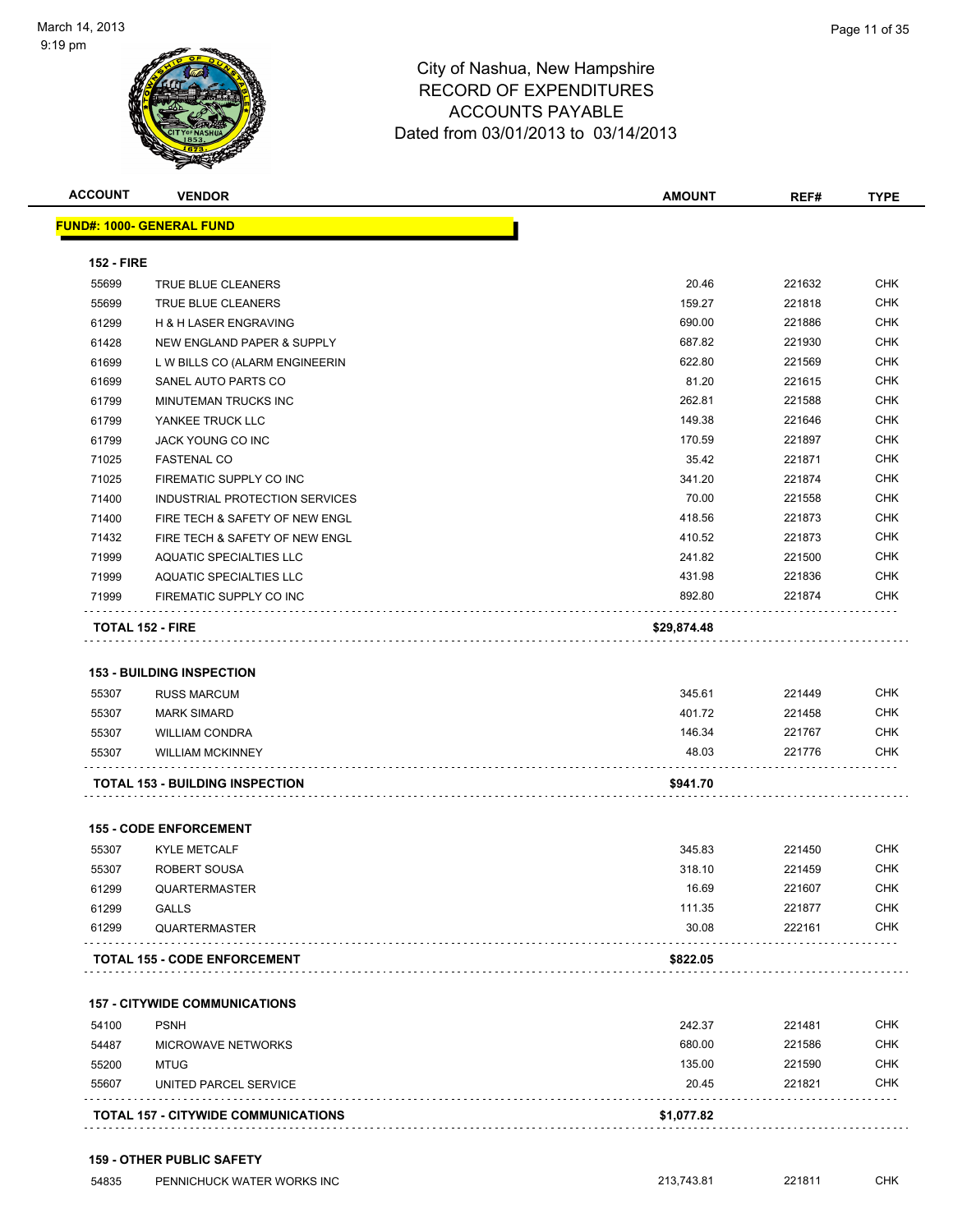

| <b>ACCOUNT</b> | <b>VENDOR</b>                                     | <b>AMOUNT</b> | REF#   | <b>TYPE</b> |
|----------------|---------------------------------------------------|---------------|--------|-------------|
|                | <b>FUND#: 1000- GENERAL FUND</b>                  |               |        |             |
|                | <b>TOTAL 159 - OTHER PUBLIC SAFETY</b>            | \$213,743.81  |        |             |
|                | <b>160 - PUBLIC WORKS-ADMIN/ENGINEERING</b>       |               |        |             |
| 54100          | <b>PSNH</b>                                       | 1,019.59      | 221481 | <b>CHK</b>  |
| 54141          | PENNICHUCK WATER WORKS INC                        | 73.62         | 221811 | <b>CHK</b>  |
| 54421          | <b>CONWAY OFFICE PRODUCTS LLC</b>                 | 939.24        | 221526 | <b>CHK</b>  |
| 54821          | <b>US BANK</b>                                    | 198.72        | 221822 | <b>CHK</b>  |
| 55109          | PAETEC COMMUNICATIONS INC                         | 4.17          | 221478 | <b>CHK</b>  |
| 55307          | <b>ROBERT MEUNIER</b>                             | 101.14        | 221451 | <b>CHK</b>  |
| 55307          | <b>WILLIAM TOOMEY</b>                             | 74.02         | 221463 | <b>CHK</b>  |
| 55400          | <b>WEDU INC</b>                                   | 180.00        | 221466 | <b>CHK</b>  |
| 55400          | <b>VSLS</b>                                       | 130.00        | 221825 | <b>CHK</b>  |
| 55699          | JAN PRO CLEANING SYSTEMS NORTH                    | 665.00        | 221563 | <b>CHK</b>  |
| 61299          | <b>BASS FIRST AID SERVICE CO</b>                  | 9.95          | 221505 | <b>CHK</b>  |
| 61299          | STAPLES BUSINESS ADVANTAGE                        | 128.99        | 221952 | <b>CHK</b>  |
| 61299          | <b>ULINE</b>                                      | 31.80         | 221963 | <b>CHK</b>  |
| 61830          | <b>WASTE &amp; RECYCLING NEWS</b>                 | 79.00         | 221490 | <b>CHK</b>  |
| 61830          | UNION LEADER CORP                                 | 226.72        | 221820 | <b>CHK</b>  |
|                | <b>TOTAL 160 - PUBLIC WORKS-ADMIN/ENGINEERING</b> | \$3,861.96    |        |             |
| 161 - STREETS  |                                                   |               |        |             |
| 54100          | <b>PSNH</b>                                       | 1,973.50      | 221481 | <b>CHK</b>  |
| 54100          | <b>PSNH</b>                                       | 1,084.61      | 221812 | <b>CHK</b>  |
| 54100          | <b>PSNH</b>                                       | 2,773.91      | 221813 | <b>CHK</b>  |

| 54100 | <b>PSNH</b>                              | 2,773.91 | 221813 | <b>CHK</b> |
|-------|------------------------------------------|----------|--------|------------|
| 54141 | PENNICHUCK WATER WORKS INC               | 574.24   | 221811 | <b>CHK</b> |
| 54200 | JAN PRO CLEANING SYSTEMS NORTH           | 855.00   | 221563 | <b>CHK</b> |
| 54207 | <b>LYDIA E BELTRAN</b>                   | 316.25   | 221508 | <b>CHK</b> |
| 54207 | BENTLEY MANAGEMENT GROUP INC             | 414.75   | 221510 | <b>CHK</b> |
| 54207 | <b>ROY E BRIAND</b>                      | 483.00   | 221513 | <b>CHK</b> |
| 54207 | <b>PATRICK T CADY</b>                    | 587.50   | 221517 | <b>CHK</b> |
| 54207 | <b>ROBERT W CHAMPAGNE</b>                | 871.13   | 221521 | <b>CHK</b> |
| 54207 | STEPHEN P CRAVOTT                        | 412.50   | 221528 | <b>CHK</b> |
| 54207 | <b>CRISP CONTRACTING LLC</b>             | 1,297.63 | 221529 | <b>CHK</b> |
| 54207 | <b>KENT R DUMAIS</b>                     | 287.50   | 221533 | <b>CHK</b> |
| 54207 | <b>KERRYS POOL &amp; SPA SPECIALISTS</b> | 246.00   | 221567 | <b>CHK</b> |
| 54207 | <b>RONALD MANN</b>                       | 336.00   | 221578 | <b>CHK</b> |
| 54207 | <b>JOHN MARINO</b>                       | 368.00   | 221579 | <b>CHK</b> |
| 54207 | <b>STEPHAN MORIN</b>                     | 384.00   | 221589 | <b>CHK</b> |
| 54207 | CHRISTOPHER UNDERWOOD                    | 454.25   | 221636 | <b>CHK</b> |
| 54207 | <b>JASON WAYE</b>                        | 258.75   | 221643 | <b>CHK</b> |
| 54207 | <b>LYDIA E BELTRAN</b>                   | 934.38   | 221844 | <b>CHK</b> |
| 54207 | BENTLEY MANAGEMENT GROUP INC             | 987.50   | 221846 | <b>CHK</b> |
| 54207 | <b>ROY E BRIAND</b>                      | 1,386.00 | 221848 | <b>CHK</b> |
| 54207 | PATRICK T CADY                           | 1,433.50 | 221850 | <b>CHK</b> |
| 54207 | <b>ROBERT W CHAMPAGNE</b>                | 2,272.50 | 221852 | <b>CHK</b> |
| 54207 | STEPHEN P CRAVOTT                        | 1,143.75 | 221858 | CHK        |
| 54207 | <b>CRISP CONTRACTING LLC</b>             | 2,659.63 | 221859 | <b>CHK</b> |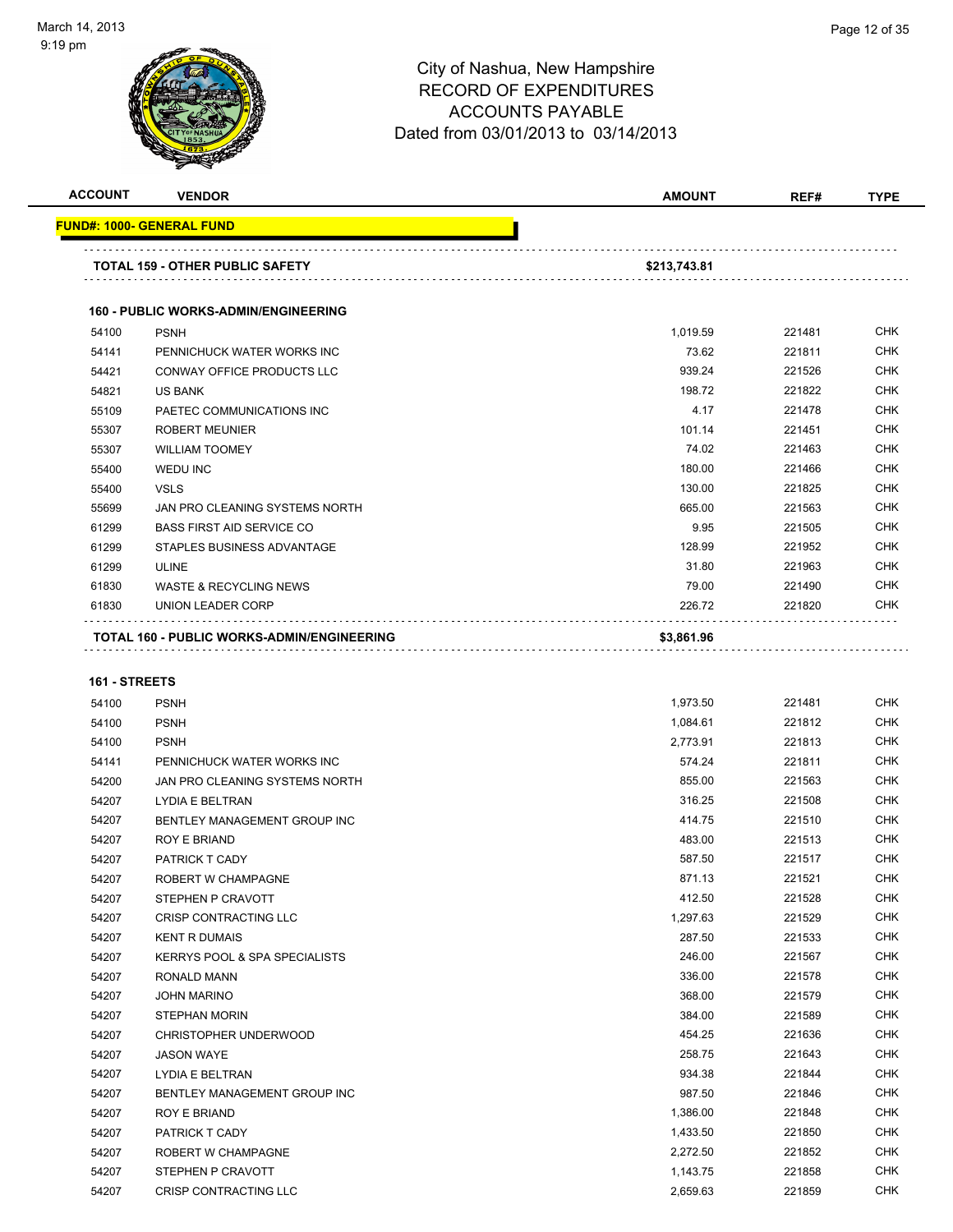

| <b>ACCOUNT</b> | <b>VENDOR</b>                     | <b>AMOUNT</b> | REF#   | <b>TYPE</b> |
|----------------|-----------------------------------|---------------|--------|-------------|
|                | <u> FUND#: 1000- GENERAL FUND</u> |               |        |             |
| 161 - STREETS  |                                   |               |        |             |
| 54207          | <b>KENT R DUMAIS</b>              | 905.63        | 221868 | <b>CHK</b>  |
| 54207          | <b>RONALD MANN</b>                | 880.00        | 221911 | CHK         |
| 54207          | <b>JOHN MARINO</b>                | 1,008.00      | 221912 | <b>CHK</b>  |
| 54207          | <b>STEPHAN MORIN</b>              | 1,040.00      | 221923 | CHK         |
| 54207          | CHRISTOPHER UNDERWOOD             | 1,283.75      | 221964 | CHK         |
| 54305          | <b>MARLIN CONTROLS INC</b>        | 1,100.00      | 221913 | <b>CHK</b>  |
| 54450          | CONWAY OFFICE PRODUCTS LLC        | 214.00        | 221526 | <b>CHK</b>  |
| 54600          | ROCHETTES OIL SERVICE INC         | 1,200.00      | 221612 | <b>CHK</b>  |
| 54600          | SAFETY KLEEN SYSTEMS INC          | 1,196.32      | 221613 | <b>CHK</b>  |
| 54600          | SOUTHWORTH-MILTON INC             | 98.04         | 221620 | <b>CHK</b>  |
| 54600          | <b>MILL METALS CORP</b>           | 661.85        | 221921 | <b>CHK</b>  |
| 55109          | PAETEC COMMUNICATIONS INC         | 19.28         | 221478 | <b>CHK</b>  |
| 55118          | <b>UCOM</b>                       | 333.40        | 221819 | <b>CHK</b>  |
| 61100          | STAPLES BUSINESS ADVANTAGE        | 450.13        | 221622 | <b>CHK</b>  |
| 61107          | PHOENIX SCREEN PRINTING           | 190.00        | 221604 | <b>CHK</b>  |
| 61107          | UNIFIRST CORPORATION              | 1,170.78      | 221637 | <b>CHK</b>  |
| 61142          | <b>BASS FIRST AID SERVICE CO</b>  | 110.65        | 221505 | <b>CHK</b>  |
| 61166          | <b>AIRGAS EAST</b>                | 141.74        | 221829 | <b>CHK</b>  |
| 61299          | <b>DELTA SUPPLIES</b>             | 329.25        | 221863 | <b>CHK</b>  |
| 61299          | JOHNSON SUPPLY CO INC             | 121.32        | 221901 | <b>CHK</b>  |
| 61307          | SHATTUCK MALONE OIL CO            | 5,142.16      | 221815 | <b>CHK</b>  |
| 61507          | <b>BROX INDUSTRIES INC</b>        | 1,037.79      | 221514 | <b>CHK</b>  |
| 61507          | <b>BROX INDUSTRIES INC</b>        | 1,476.30      | 222159 | <b>CHK</b>  |
| 61507          | <b>BROX INDUSTRIES INC</b>        | 3,101.29      | 222160 | <b>CHK</b>  |
| 61514          | <b>GRANITE STATE MINERAL INC</b>  | 44,780.25     | 221883 | <b>CHK</b>  |
| 61521          | PEMBROKE SAND & GRAVEL            | 1,309.77      | 221875 | <b>CHK</b>  |
| 61535          | <b>BROX INDUSTRIES INC</b>        | 1,129.80      | 221514 | <b>CHK</b>  |
| 61556          | OCEAN STATE SIGNAL CO             | 165.00        | 221935 | <b>CHK</b>  |
| 61900          | NORTON'S CLASSIC CAFE             | 72.00         | 221599 | <b>CHK</b>  |
|                | <b>TOTAL 161 - STREETS</b>        | \$95,464.28   |        |             |
|                |                                   |               |        |             |

#### **162 - STREET LIGHTING**

| 54100 | <b>PSNH</b>                        | 361.79      | 221481 | снк |
|-------|------------------------------------|-------------|--------|-----|
| 54100 | <b>PSNH</b>                        | 60.519.81   | 221812 | СНК |
|       | <b>TOTAL 162 - STREET LIGHTING</b> | \$60,881.60 |        |     |

#### **166 - PARKING LOTS**

| 54100 | <b>PSNH</b>                 | 694.93   | 221481 | <b>CHK</b> |
|-------|-----------------------------|----------|--------|------------|
| 54141 | PENNICHUCK WATER WORKS INC  | 74.10    | 221480 | <b>CHK</b> |
| 54207 | THE DOTY GROUP INC          | 7.087.50 | 221866 | <b>CHK</b> |
| 54280 | HOME DEPOT CREDIT SERVICES  | 98.44    | 221889 | <b>CHK</b> |
| 54280 | LOWES                       | 53.20    | 221907 | <b>CHK</b> |
| 54280 | MARVELL PLATE GLASS INC     | 70.00    | 221914 | <b>CHK</b> |
| 54487 | <b>QUIRK GM PARTS DEPOT</b> | 71.90    | 221608 | <b>CHK</b> |
| 55109 | PAETEC COMMUNICATIONS INC   | 7.30     | 221478 | <b>CHK</b> |
| 55307 | <b>JILL STANSFIELD</b>      | 26.22    | 221461 | <b>CHK</b> |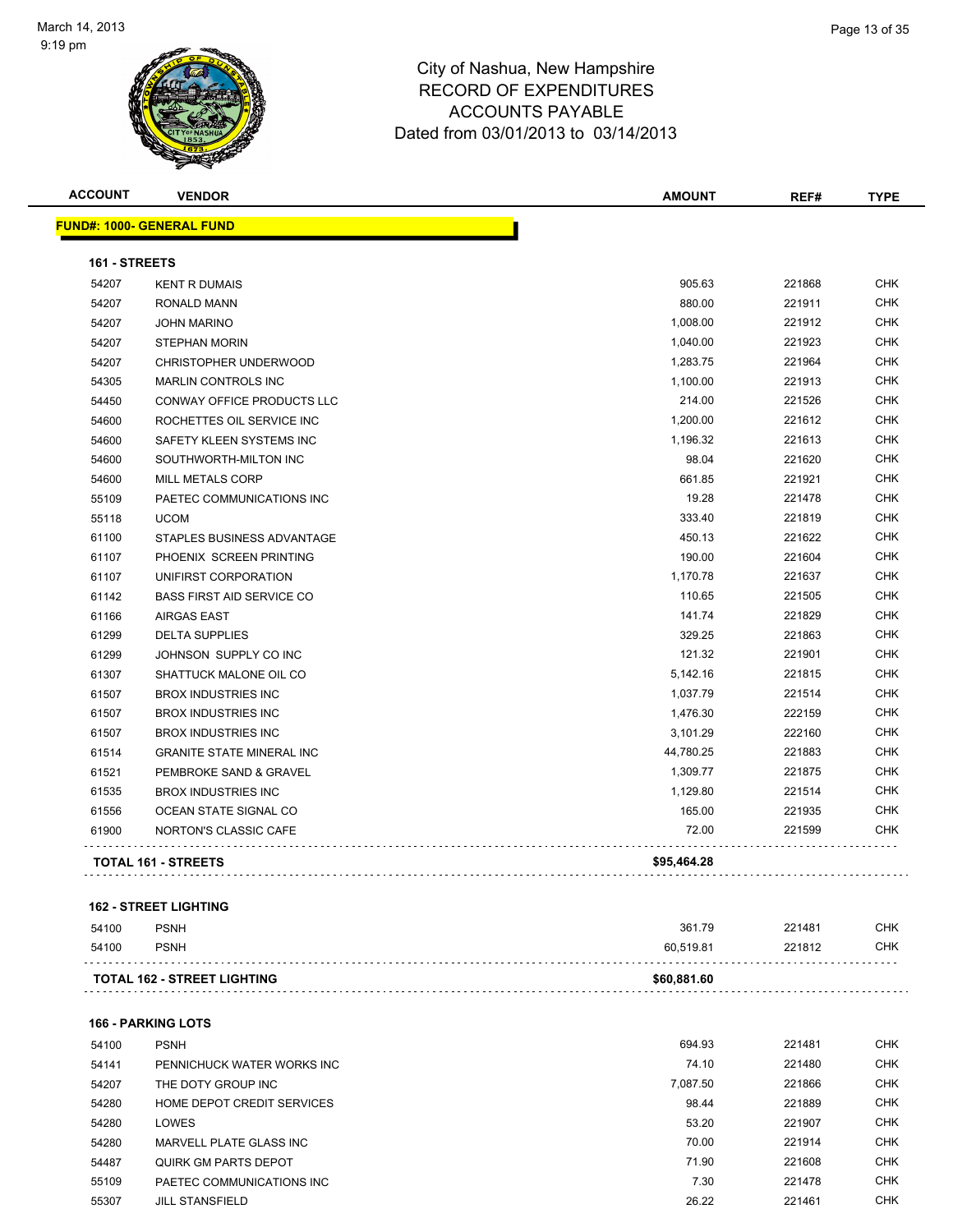

| <b>ACCOUNT</b> | <b>VENDOR</b>                                  | <b>AMOUNT</b> | REF#   | <b>TYPE</b> |
|----------------|------------------------------------------------|---------------|--------|-------------|
|                | FUND#: 1000- GENERAL FUND                      |               |        |             |
|                | <b>166 - PARKING LOTS</b>                      |               |        |             |
| 55600          | <b>CONWAY OFFICE PRODUCTS LLC</b>              | 499.51        | 221857 | <b>CHK</b>  |
| 55699          | LOOMIS FARGO & CO                              | 38.47         | 221906 | <b>CHK</b>  |
| 55699          | UNITED SITE SERVICES NORTHEAST                 | 54.97         | 221965 | <b>CHK</b>  |
| 61100          | STAPLES BUSINESS ADVANTAGE                     | 36.78         | 221952 | <b>CHK</b>  |
| 61299          | HOME DEPOT CREDIT SERVICES                     | 153.37        | 221556 | <b>CHK</b>  |
| 61300          | <b>CITY OF NASHUA</b>                          | 144.79        | 221766 | <b>CHK</b>  |
| 61307          | <b>CITY OF NASHUA</b>                          | 177.24        | 221766 | <b>CHK</b>  |
| 71025          | HOME DEPOT CREDIT SERVICES                     | 153.36        | 221556 | <b>CHK</b>  |
| 71600          | NAPA AUTO PARTS                                | 21.14         | 221591 | <b>CHK</b>  |
| 71600          | NAPA AUTO PARTS                                | 22.78         | 221925 | <b>CHK</b>  |
|                |                                                |               |        |             |
|                | TOTAL 166 - PARKING LOTS                       | \$9,486.00    |        |             |
|                | <b>171 - COMMUNITY SERVICES</b>                |               |        |             |
| 54107          | SHATTUCK MALONE OIL CO                         | 3,138.36      | 221815 | <b>CHK</b>  |
| 54141          | PENNICHUCK WATER WORKS INC                     | 369.68        | 221480 | <b>CHK</b>  |
| 54421          | CONWAY OFFICE PRODUCTS LLC                     | 340.00        | 221526 | <b>CHK</b>  |
| 55300          | <b>KERRAN VIGROUX</b>                          | 36.16         | 221465 | <b>CHK</b>  |
| 55300          | <b>BEVERLY DOOLAN</b>                          | 11.30         | 221771 | <b>CHK</b>  |
| 61100          | ANCO SIGNS & STAMPS INC                        | 62.80         | 221834 | <b>CHK</b>  |
| 61100          | STAPLES BUSINESS ADVANTAGE                     | 333.11        | 221952 | <b>CHK</b>  |
| 68318          | <b>WALGREEN CO</b>                             | 200.00        | 221223 | <b>CHK</b>  |
| 68318          | SHAW'S                                         | 100.07        | 221784 | <b>CHK</b>  |
| 68318          | <b>RIVIER UNIVERSITY</b>                       | 1,086.75      | 221944 | <b>CHK</b>  |
| 68318          | STAPLES BUSINESS ADVANTAGE                     | 11.49         | 221952 | <b>CHK</b>  |
| 68320          | THE YOUTH COUNCIL                              | 1,944.54      | 221647 | CHK         |
|                | <b>TOTAL 171 - COMMUNITY SERVICES</b>          | \$7,634.26    |        |             |
|                |                                                |               |        |             |
|                | <b>172 - COMMUNITY HEALTH</b>                  |               |        |             |
| 55200          | AMERICAN NURSES ASSN                           | 249.00        | 221789 | <b>CHK</b>  |
| 55400          | <b>COMMUNITY HEALTH INSTITUTE/</b>             | 360.00        | 221470 | <b>CHK</b>  |
| 55400          | MHMH CME/CNE                                   | 100.00        | 221803 | <b>CHK</b>  |
| 55699          | ALEXANDER GRANOK MD                            | 200.00        | 221831 | <b>CHK</b>  |
|                | TOTAL 172 - COMMUNITY HEALTH                   | \$909.00      |        |             |
|                | <b>174 - WELFARE ADMINISTRATION</b>            |               |        |             |
| 55307          | ROBERT MACK                                    | 53.65         | 221774 | CHK         |
|                | .<br><b>TOTAL 174 - WELFARE ADMINISTRATION</b> | \$53.65       |        |             |
|                |                                                |               |        |             |
|                | <b>175 - WELFARE ASSISTANCE</b>                |               |        |             |
| 55810          | <b>KENNETH P BLANCHARD</b>                     | 1,525.00      | 221382 | <b>CHK</b>  |
| 55810          | NORMAND A CONSTANT                             | 800.00        | 221383 | <b>CHK</b>  |
| 55810          | ANIL D'SILVA                                   | 900.00        | 221384 | <b>CHK</b>  |
| 55810          | DONALD D DOBENS                                | 550.00        | 221385 | <b>CHK</b>  |

THE FRONT DOOR AGENCY INC 350.00 221386 CHK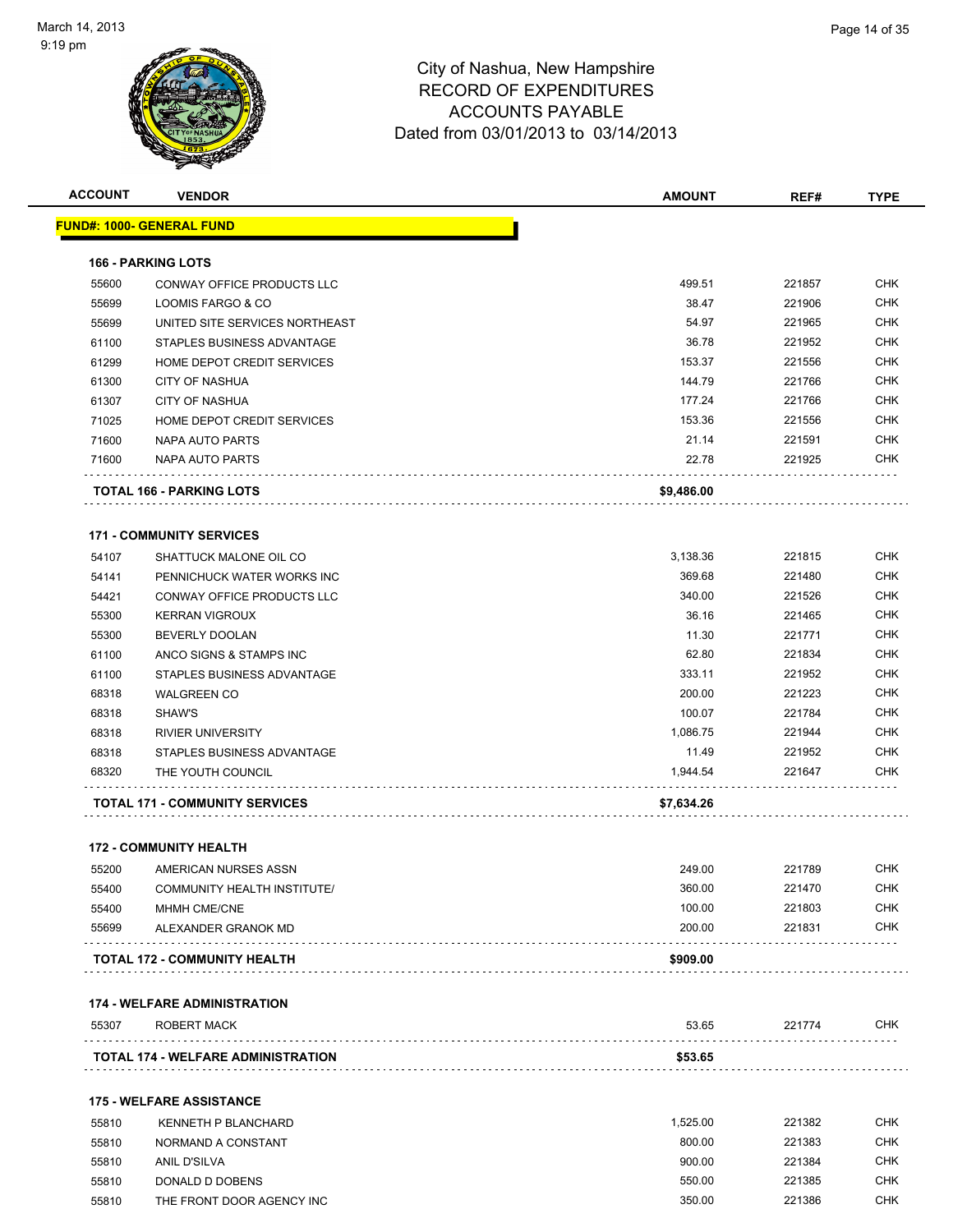

| <b>ACCOUNT</b> | <b>VENDOR</b>                       | <b>AMOUNT</b> | REF#   | <b>TYPE</b> |
|----------------|-------------------------------------|---------------|--------|-------------|
|                | <u> FUND#: 1000- GENERAL FUND</u>   |               |        |             |
|                | <b>175 - WELFARE ASSISTANCE</b>     |               |        |             |
| 55810          | ABIGALE GENAO                       | 450.00        | 221387 | <b>CHK</b>  |
| 55810          | ANDRE E LALIBERTE                   | 700.00        | 221388 | <b>CHK</b>  |
| 55810          | <b>WARREN J. MEDEIROS</b>           | 795.00        | 221389 | <b>CHK</b>  |
| 55810          | <b>VIRGINIA O'NEIL</b>              | 1,400.00      | 221390 | <b>CHK</b>  |
| 55810          | MOTEL 6                             | 1,859.60      | 222116 | CHK         |
| 55810          | 188 CONCORD ST LLC                  | 301.00        | 222119 | <b>CHK</b>  |
| 55810          | 23-25 TEMPLE ST REALTY LLC          | 800.00        | 222120 | <b>CHK</b>  |
| 55810          | 82 WEST HOLLIS ST LLC               | 204.04        | 222121 | CHK         |
| 55810          | <b>COUNTRY BARN MOTEL</b>           | 238.00        | 222122 | CHK         |
| 55810          | <b>CPC INVESTMENTS LLC</b>          | 700.00        | 222123 | CHK         |
| 55810          | <b>DIANE DUCHARME</b>               | 750.00        | 222125 | CHK         |
| 55810          | <b>WALTER J DIGESSE</b>             | 750.00        | 222126 | <b>CHK</b>  |
| 55810          | THE FRONT DOOR AGENCY INC           | 132.90        | 222127 | <b>CHK</b>  |
| 55810          | J P MANAGEMENT INC                  | 580.20        | 222128 | <b>CHK</b>  |
| 55810          | <b>LAMERAND ENTERPRISES</b>         | 693.00        | 222129 | <b>CHK</b>  |
| 55810          | JOY D LUTZ                          | 256.46        | 222130 | CHK         |
| 55810          | <b>ANTONIO MENA</b>                 | 199.67        | 222131 | <b>CHK</b>  |
| 55810          | OTD REALTY LLC                      | 300.00        | 222132 | CHK         |
| 55814          | <b>PSNH</b>                         | 201.88        | 221381 | CHK         |
| 55814          | <b>PSNH</b>                         | 45.00         | 222117 | CHK         |
| 55814          | <b>PSNH</b>                         | 86.00         | 222118 | CHK         |
| 55820          | <b>CREMATION SOCIETY OF NH</b>      | 750.00        | 222124 | CHK         |
|                | TOTAL 175 - WELFARE ASSISTANCE      | \$16,317.75   |        |             |
|                | <b>177 - PARKS &amp; RECREATION</b> |               |        |             |
| 54100          | <b>PSNH</b>                         | 4,751.92      | 221481 | <b>CHK</b>  |
| 54100          | <b>PSNH</b>                         | 5,221.14      | 221812 | <b>CHK</b>  |
| 54114          | <b>HESS CORPORATION</b>             | 841.01        | 221554 | CHK         |
| 54141          | PENNICHUCK WATER WORKS INC          | 428.07        | 221480 | CHK         |
| 54141          | PENNICHUCK WATER WORKS INC          | 389.29        | 221811 | <b>CHK</b>  |
| 54280          | JAN PRO CLEANING SYSTEMS NORTH      | 300.00        | 221563 | <b>CHK</b>  |
| 54280          | NASHUA WALLPAPER & PAINT CO         | 89.98         | 221594 | CHK         |
| 54280          | PIONEER ATHLETICS                   | 668.36        | 221605 | <b>CHK</b>  |
| 54280          | <b>B &amp; S LOCKSMITHS INC</b>     | 1,374.50      | 221839 | CHK         |
| 54280          | <b>BELLETETES INC</b>               | 735.95        | 221843 | <b>CHK</b>  |
| 54280          | HOME DEPOT CREDIT SERVICES          | 1,408.07      | 221889 | <b>CHK</b>  |
| 54280          | JOHNSONS ELECTRIC INC               | 746.27        | 221902 | <b>CHK</b>  |
| 54280          | LOWES                               | 113.52        | 221907 | <b>CHK</b>  |
| 54280          | NASHUA WALLPAPER & PAINT CO         | 55.98         | 221927 | <b>CHK</b>  |
| 54421          | CONWAY OFFICE PRODUCTS LLC          | 90.00         | 221526 | CHK         |
| 54821          | UNITED SITE SERVICES NORTHEAST      | 54.97         | 221965 | <b>CHK</b>  |
| 55109          | PAETEC COMMUNICATIONS INC           | 8.38          | 221478 | CHK         |
| 55642          | <b>HEATHER M DADIEGO</b>            | 135.00        | 221419 | CHK         |
| 55642          | <b>JOYCE DROWN</b>                  | 352.00        | 221420 | <b>CHK</b>  |
| 55642          | MICHAEL L LANG                      | 44.00         | 221421 | <b>CHK</b>  |
| 55642          | SEAN-MICHAEL LANG                   | 232.00        | 221422 | <b>CHK</b>  |
| 55642          | JONATHAN R MATTE                    | 22.00         | 221423 | <b>CHK</b>  |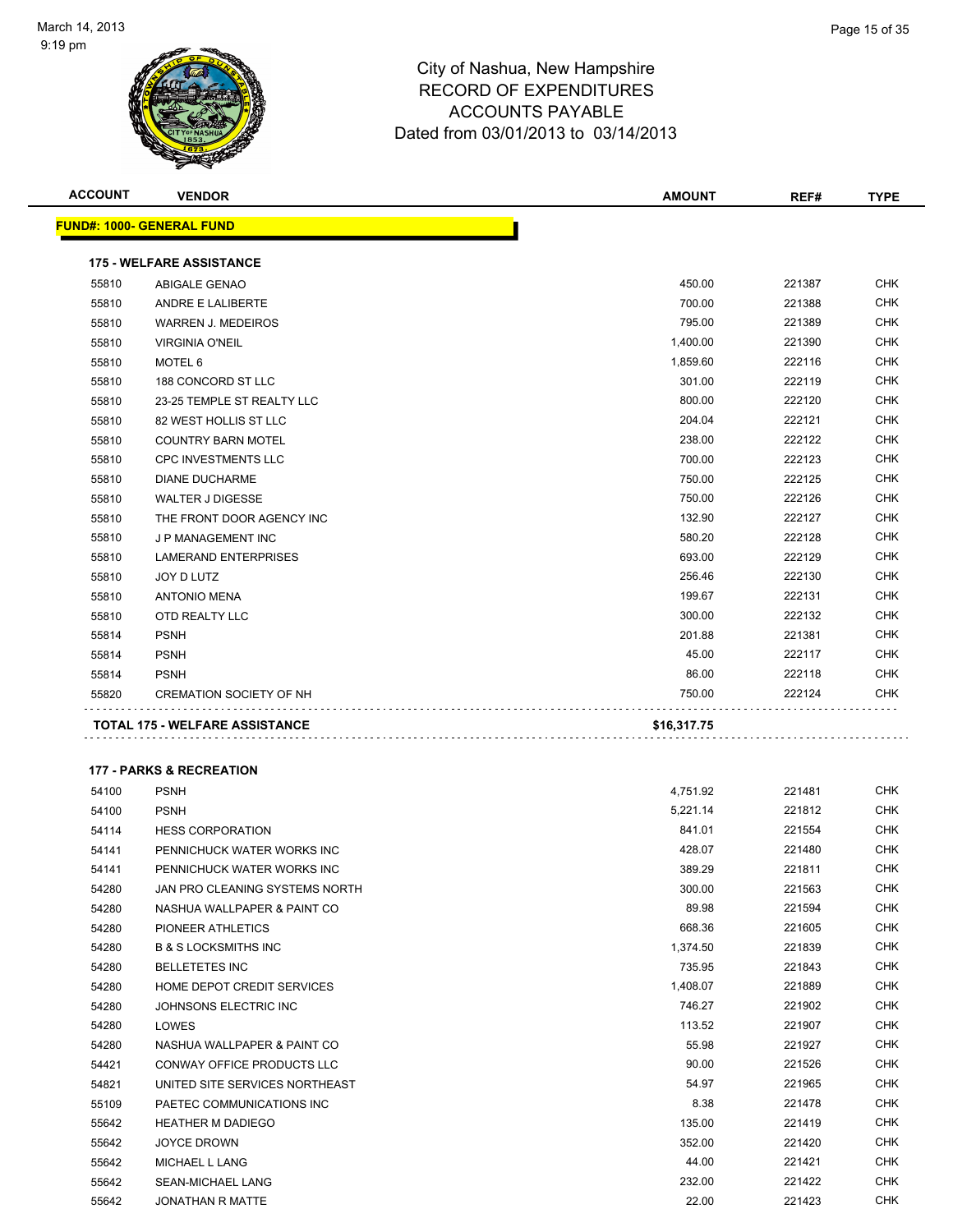

| <b>ACCOUNT</b> | <b>VENDOR</b>                             | <b>AMOUNT</b> | REF#   | <b>TYPE</b> |
|----------------|-------------------------------------------|---------------|--------|-------------|
|                | <b>FUND#: 1000- GENERAL FUND</b>          |               |        |             |
|                | <b>177 - PARKS &amp; RECREATION</b>       |               |        |             |
| 55642          | <b>DANIEL RENZI</b>                       | 300.00        | 221424 | <b>CHK</b>  |
| 55642          | ROBERT A ROCHELEAU                        | 110.00        | 221425 | <b>CHK</b>  |
| 55642          | <b>DENNIS ROCHELEAU</b>                   | 110.00        | 221426 | <b>CHK</b>  |
| 55642          | RONALD SEVIGNY                            | 1,450.00      | 221427 | <b>CHK</b>  |
| 55642          | <b>JOHN SOUBOSKY</b>                      | 1,452.00      | 221428 | <b>CHK</b>  |
| 55642          | <b>RON WELLIVER</b>                       | 264.00        | 221429 | <b>CHK</b>  |
|                |                                           |               |        |             |
| 55642          | <b>DOUG WHEELER</b>                       | 94.00         | 221430 | <b>CHK</b>  |
| 55642          | <b>GERALD GADBOIS</b>                     | 950.00        | 222112 | <b>CHK</b>  |
| 55642          | <b>TIMOTHY KLEIN</b>                      | 188.00        | 222113 | <b>CHK</b>  |
| 55642          | <b>DAVE MANSOR</b>                        | 956.00        | 222114 | <b>CHK</b>  |
| 55642          | <b>JONATHAN R MATTE</b>                   | 401.00        | 222115 | <b>CHK</b>  |
| 61107          | <b>M &amp; N SPORTS LLC</b>               | 3,604.50      | 221575 | <b>CHK</b>  |
| 61799          | <b>TST HYDRAULICS INC</b>                 | 608.10        | 221633 | <b>CHK</b>  |
| 61799          | CHAPPELL TRACTOR SALES INC                | 57.69         | 221853 | <b>CHK</b>  |
| 61799          | WOODS CRW CORP OF NH                      | 116.89        | 221969 | <b>CHK</b>  |
| 71999          | <b>TST HYDRAULICS INC</b>                 | 141.49        | 221633 | <b>CHK</b>  |
| 71999          | <b>HUDSON SMALL ENGINE</b>                | 43.00         | 221892 | <b>CHK</b>  |
|                | <b>TOTAL 177 - PARKS &amp; RECREATION</b> | \$28,909.08   |        |             |

#### **179 - LIBRARY**

| 54100 | <b>PSNH</b>                       | 5,613.41 | 221813 | <b>CHK</b> |
|-------|-----------------------------------|----------|--------|------------|
| 54114 | <b>LIBERTY UTILITIES</b>          | 759.98   | 221798 | <b>CHK</b> |
| 54114 | <b>HESS CORPORATION</b>           | 1,515.56 | 221887 | <b>CHK</b> |
| 54280 | MARVELL PLATE GLASS INC           | 198.00   | 221580 | <b>CHK</b> |
| 54421 | AMS IMAGING LLC                   | 495.00   | 221497 | <b>CHK</b> |
| 54421 | <b>CONWAY OFFICE PRODUCTS LLC</b> | 331.00   | 221526 | <b>CHK</b> |
| 54428 | <b>CENTURION TECHNOLOGIES</b>     | 1,668.60 | 221520 | <b>CHK</b> |
| 54428 | OCLC INC                          | 575.00   | 221601 | <b>CHK</b> |
| 54428 | <b>JANDI ENTERPRISES INC</b>      | 960.00   | 221898 | <b>CHK</b> |
| 54487 | NEVERETTS SEW & VAC INC           | 16.90    | 221929 | <b>CHK</b> |
| 55109 | PAETEC COMMUNICATIONS INC         | 12.57    | 221478 | <b>CHK</b> |
| 55699 | <b>LAWRENCE REARDON</b>           | 200.00   | 221781 | <b>CHK</b> |
| 55699 | WALTER B HEFFERNAN JR             | 300.00   | 221783 | <b>CHK</b> |
| 61807 | <b>ACTRACE</b>                    | 660.00   | 221492 | <b>CHK</b> |
| 61807 | BUSINESS AND INDUSTRY ASSOC OF    | 46.25    | 221516 | <b>CHK</b> |
| 61807 | <b>CRABTREE PUBLISHING CO</b>     | 89.42    | 221527 | <b>CHK</b> |
| 61807 | <b>GALE GROUP INC</b>             | 263.00   | 221545 | <b>CHK</b> |
| 61807 | RANDOM HOUSE INC                  | 335.75   | 221609 | <b>CHK</b> |
| 61807 | <b>SIMON &amp; SCHUSTER</b>       | 25.76    | 221617 | <b>CHK</b> |
| 61807 | <b>THOMSON REUTERS</b>            | 962.00   | 221644 | <b>CHK</b> |
| 61807 | AMAZON.COM                        | 622.85   | 221788 | <b>CHK</b> |
| 61814 | MIDWEST TAPE LLC                  | 186.22   | 221587 | <b>CHK</b> |
| 61814 | MIDWEST TAPE LLC                  | 403.65   | 221920 | <b>CHK</b> |
| 71221 | <b>TECHSOUP GLOBAL</b>            | 608.00   | 221627 | <b>CHK</b> |
| 71221 | AMAZON.COM                        | 32.74    | 221788 | <b>CHK</b> |
| 71221 | <b>TECHSOUP GLOBAL</b>            | 80.00    | 221959 | <b>CHK</b> |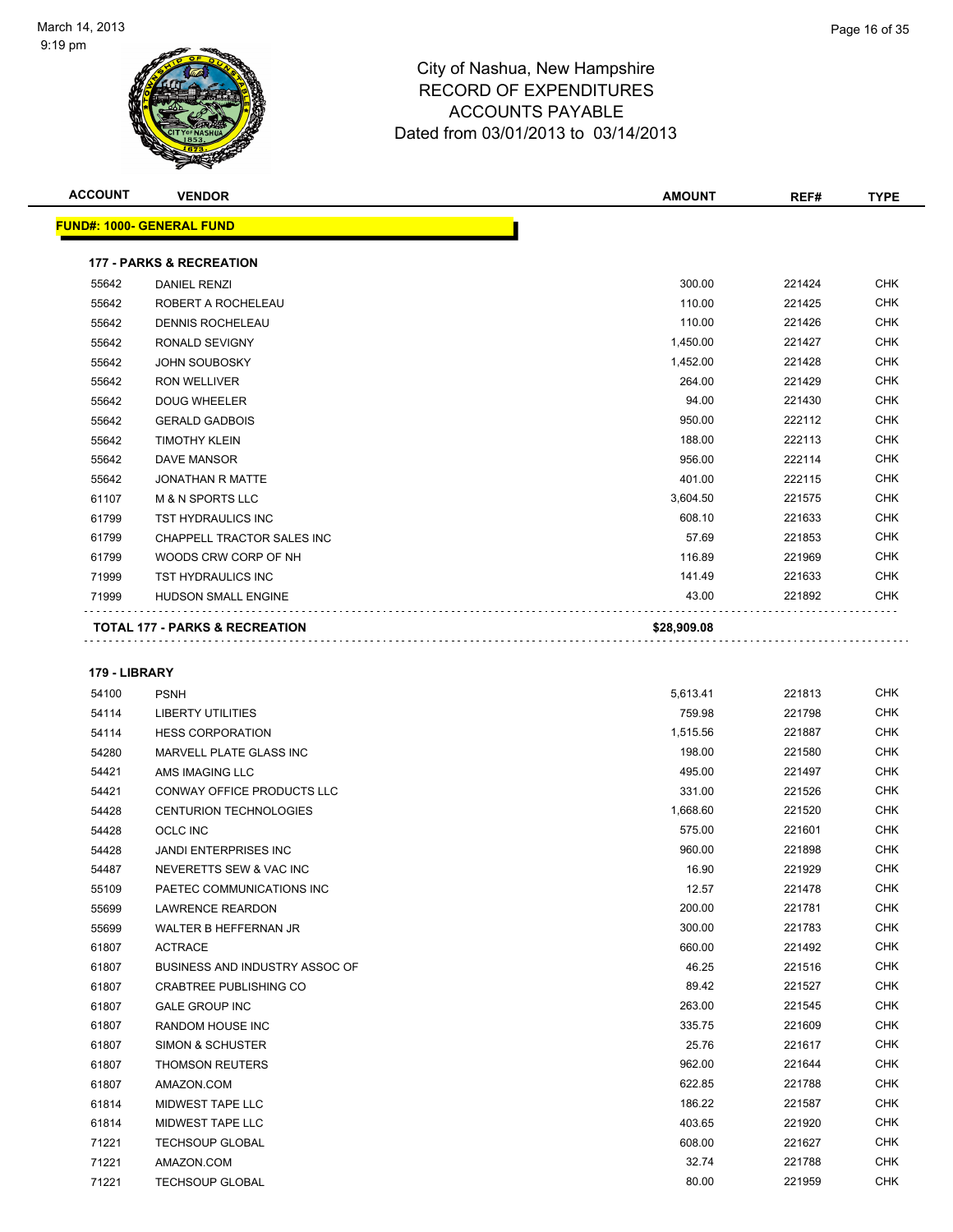

| <b>ACCOUNT</b>      | <b>VENDOR</b>                            | <b>AMOUNT</b> | REF#   | <b>TYPE</b> |
|---------------------|------------------------------------------|---------------|--------|-------------|
|                     | FUND#: 1000- GENERAL FUND                |               |        |             |
|                     | TOTAL 179 - LIBRARY                      | \$16,961.66   |        |             |
|                     |                                          |               |        |             |
|                     | <b>181 - COMMUNITY DEVELOPMENT</b>       |               |        |             |
| 54421               | CONWAY OFFICE PRODUCTS LLC               | 605.01        | 221526 | <b>CHK</b>  |
| 54828               | <b>US BANK</b>                           | 364.19        | 221822 | <b>CHK</b>  |
| 61100               | ANCO SIGNS & STAMPS INC                  | 105.90        | 221498 | <b>CHK</b>  |
| 61100               | STAPLES BUSINESS ADVANTAGE               | 81.82         | 221622 | <b>CHK</b>  |
| 61650               | JOSEPH MERRITT & CO INC                  | 134.13        | 221566 | <b>CHK</b>  |
| 61650               | STAPLES BUSINESS ADVANTAGE               | 64.80         | 221622 | CHK         |
|                     | <b>TOTAL 181 - COMMUNITY DEVELOPMENT</b> | \$1,355.85    |        |             |
|                     | <b>182 - PLANNING &amp; ZONING</b>       |               |        |             |
| 55614               | HILLSBOROUGH COUNTY REGISTRY O           | 100.00        | 221795 | <b>CHK</b>  |
|                     | TOTAL 182 - PLANNING & ZONING            | \$100.00      |        |             |
|                     | <b>183 - ECONOMIC DEVELOPMENT</b>        |               |        |             |
| 51200               | MASSACHUSETTS MUNICIPAL ASSOC            | 105.00        | 221915 | <b>CHK</b>  |
| 54421               | CONWAY OFFICE PRODUCTS LLC               | 115.53        | 221857 | CHK         |
|                     | TOTAL 183 - ECONOMIC DEVELOPMENT         | \$220.53      |        |             |
| <b>191 - SCHOOL</b> |                                          |               |        |             |
| 52800               | <b>ALLISON KRONES</b>                    | 310.74        | 221310 | <b>CHK</b>  |
| 53128               | <b>WADLEIGH STARR &amp; PETERS PLLC</b>  | 120.00        | 221372 | <b>CHK</b>  |
| 53600               | ADULT LEARNING CENTER                    | 27,810.00     | 221238 | <b>CHK</b>  |
| 53600               | <b>EDUCATION INC</b>                     | 116.38        | 222024 | <b>CHK</b>  |
| 53614               | OPPORTUNITY NETWORKS                     | 1,845.90      | 221336 | <b>CHK</b>  |
| 53614               | <b>SERESC</b>                            | 270.00        | 221353 | <b>CHK</b>  |
| 53614               | <b>CLARK ASSOC</b>                       | 33.108.75     | 222010 | CHK         |
| 53614               | COMPASSIONATE STAFFING LLC               | 303.75        | 222014 | <b>CHK</b>  |
| 53614               | AMY MCCARTNEY                            | 8,350.88      | 222068 | <b>CHK</b>  |
| 53628               | <b>FIMBEL PAUNET CORP</b>                | 245.50        | 221283 | <b>CHK</b>  |
| 53628               | <b>GRANITE STATE SHUTTLE SERVICE</b>     | 120.00        | 221290 | <b>CHK</b>  |
| 53628               | <b>JP PEST SERVICES</b>                  | 100.00        | 221306 | <b>CHK</b>  |
| 53628               | PERFORMANCE REHAB INC                    | 5,424.40      | 221341 | <b>CHK</b>  |
| 53628               | TELEPHONE NETWORK TECHNOLOGIES           | 125.00        | 221363 | <b>CHK</b>  |
| 53628               | MULTI STATE BILLING SERVICES L           | 10,640.95     | 222070 | <b>CHK</b>  |
| 53628               | STATE OF NH CRIMINAL RECORDS             | 537.00        | 222100 | <b>CHK</b>  |
| 53628               | YOUTH EDUCATIONAL EMPLOYMENT             | 200.00        | 222111 | <b>CHK</b>  |
| 54100               | <b>PSNH</b>                              | 14,907.14     | 221973 | <b>CHK</b>  |
| 54114               | LIBERTY UTILITIES                        | 4,925.83      | 221971 | CHK         |
| 54114               | <b>HESS CORPORATION</b>                  | 15,926.04     | 221974 | <b>CHK</b>  |
| 54141               | PENNICHUCK WATER WORKS INC               | 7,343.53      | 221972 | CHK         |
| 54141               | PENNICHUCK WATER WORKS INC               | 692.24        | 221978 | CHK         |
| 54243               | NORTHEAST MECHANICAL                     | 87.62         | 221250 | <b>CHK</b>  |
| 54243               | G H PHILBRICK SONS INC                   | 3,442.50      | 222034 | <b>CHK</b>  |
|                     |                                          |               |        |             |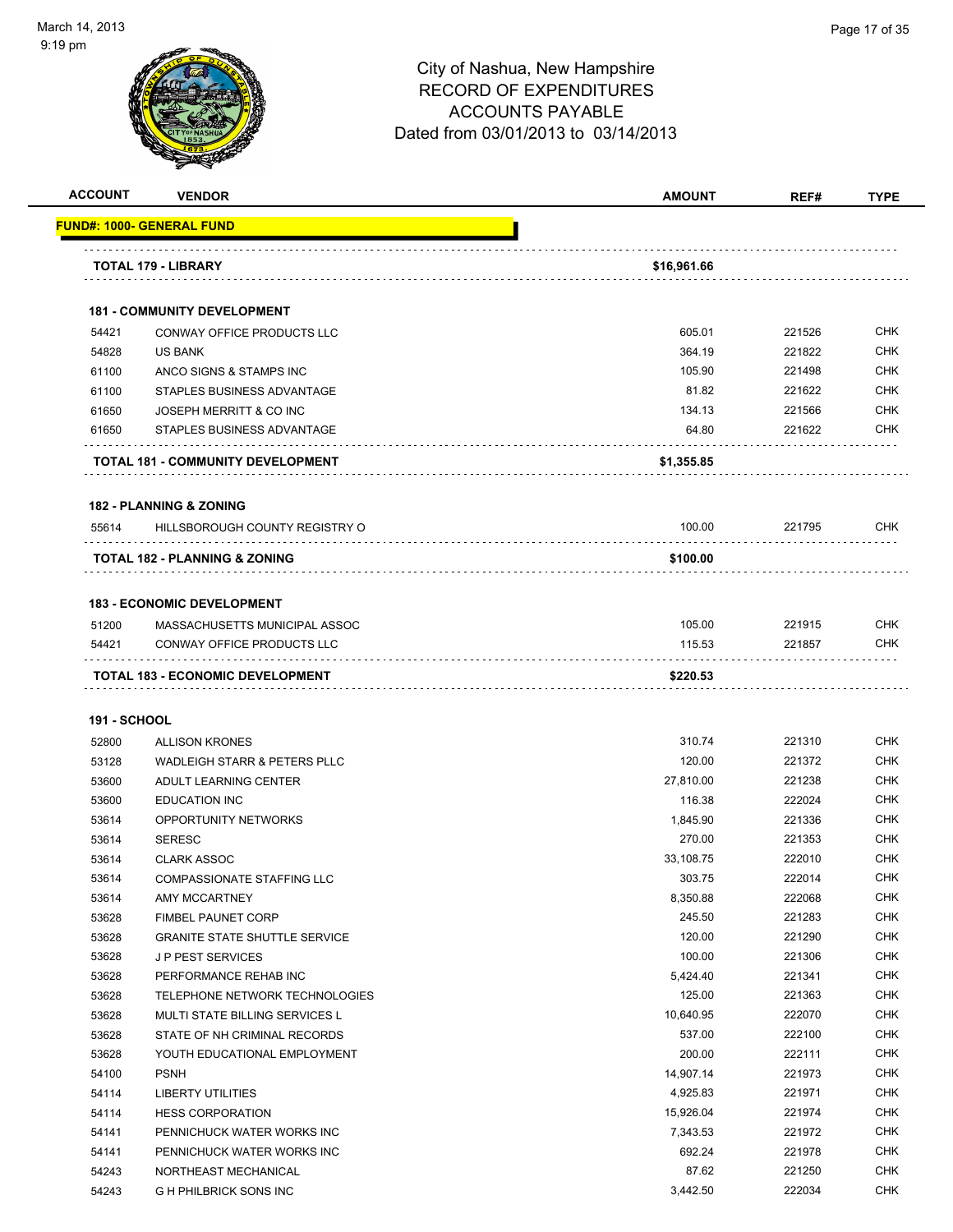

| <b>ACCOUNT</b>      | <b>VENDOR</b>                             | <b>AMOUNT</b> | REF#   | <b>TYPE</b> |
|---------------------|-------------------------------------------|---------------|--------|-------------|
|                     | <b>FUND#: 1000- GENERAL FUND</b>          |               |        |             |
|                     |                                           |               |        |             |
| <b>191 - SCHOOL</b> |                                           |               |        |             |
| 54280               | <b>B &amp; S LOCKSMITHS INC</b>           | 159.55        | 221243 | <b>CHK</b>  |
| 54280               | <b>MARJAM SUPPLY CO</b>                   | 1,662.43      | 221321 | CHK         |
| 54280               | ALTERNATIVE COMMUNICATIONS SVC            | 106.00        | 221985 | <b>CHK</b>  |
| 54280               | STANLEY ELEVATOR CO INC                   | 516.00        | 222098 | <b>CHK</b>  |
| 54450               | CAMCOR, INC                               | 41.63         | 221256 | CHK         |
| 54450               | COMPUTER HUT dba IT INSIDERS              | 212.49        | 222015 | CHK         |
| 54487               | A - Z QUALITY REPAIR                      | 1,008.22      | 221236 | <b>CHK</b>  |
| 54487               | ELLIS MUSIC CO INC                        | 86.00         | 221280 | <b>CHK</b>  |
| 54487               | <b>BURKE SPECIAL PRODUCTS, LLC</b>        | 900.00        | 222005 | <b>CHK</b>  |
| 54600               | <b>BEST FORD</b>                          | 673.75        | 221248 | CHK         |
| 54600               | LIBERTY INTNL TRUCKS OF NH LLC            | 84.84         | 221313 | CHK         |
| 54600               | <b>MAYNARD &amp; LESIEUR INC</b>          | 126.43        | 221324 | <b>CHK</b>  |
| 54600               | NAPA AUTO PARTS                           | 43.59         | 221329 | CHK         |
| 54600               | NASHUA WHOLESALE TIRE INC                 | 288.00        | 221333 | CHK         |
| 54600               | SANEL AUTO PARTS CO                       | 457.34        | 221345 | CHK         |
| 54600               | <b>TOWERS MOTOR PARTS CORP</b>            | 24.95         | 221367 | <b>CHK</b>  |
| 54600               | <b>HEAVY DUTY TRUCK &amp; DIESEL SERV</b> | 621.05        | 222044 | CHK         |
| 54600               | SANEL AUTO PARTS CO                       | 38.72         | 222090 | CHK         |
| 54899               | ABSOLUTE GYMNASTICS                       | 1,200.00      | 221237 | <b>CHK</b>  |
| 55109               | <b>FAIRPOINT COMMUNICATIONS</b>           | 123.21        | 221234 | <b>CHK</b>  |
| 55109               | <b>SPRINT</b>                             | 12.95         | 221357 | <b>CHK</b>  |
| 55109               | <b>FAIRPOINT COMMUNICATIONS</b>           | 788.90        | 221793 | <b>CHK</b>  |
| 55109               | BAYRING COMMUNICATIONS                    | 2,213.27      | 221970 | <b>CHK</b>  |
| 55109               | <b>FAIRPOINT COMMUNICATIONS</b>           | 121.66        | 221976 | <b>CHK</b>  |
| 55109               | <b>EARTHLINK BUSINESS</b>                 | 5,686.69      | 222022 | <b>CHK</b>  |
| 55200               | <b>SERESC</b>                             | 150.00        | 221353 | <b>CHK</b>  |
| 55300               | LUTHERAN COMMUNITY SERVICES SH            | 90.00         | 221317 | <b>CHK</b>  |
| 55300               | LUTHERAN COMMUNITY SERVICES SH            | 90.00         | 222062 | CHK         |
| 55307               | ROBERT ANASTAS                            | 23.31         | 221241 | <b>CHK</b>  |
| 55307               | <b>MARCIA BAGLEY</b>                      | 78.82         | 221244 | <b>CHK</b>  |
| 55307               | <b>MARK CONRAD</b>                        | 199.61        | 221268 | <b>CHK</b>  |
| 55307               | DANIEL DONOVAN                            | 17.24         | 221276 | <b>CHK</b>  |
| 55307               | <b>MARIANNE DUSTIN</b>                    | 112.52        | 221277 | <b>CHK</b>  |
| 55307               | <b>STACY HYNES</b>                        | 84.30         | 221303 | <b>CHK</b>  |
| 55307               | <b>MARK LUCAS</b>                         | 29.95         | 221316 | <b>CHK</b>  |
| 55307               | PAULA PAPANICOLAOU                        | 49.58         | 221339 | <b>CHK</b>  |
| 55307               | ARELINDA ALVES                            | 36.59         | 221986 | CHK         |
| 55307               | <b>IAN ATWELL</b>                         | 20.05         | 221989 | <b>CHK</b>  |
| 55307               | <b>ESTHER BRODEUR</b>                     | 3.96          | 222003 | <b>CHK</b>  |
| 55307               | <b>CARMEN KOSOW</b>                       | 15.53         | 222056 | <b>CHK</b>  |
| 55307               | <b>MARC LAQUERRE</b>                      | 85.18         | 222058 | CHK         |
| 55307               | DONNA LATINA                              | 37.01         | 222059 | <b>CHK</b>  |
| 55307               | PAUL CALABRIA                             | 10.74         | 222083 | CHK         |
| 55307               | DAVID RAUSEO                              | 11.87         | 222088 | <b>CHK</b>  |
| 55307               | <b>COLETTE VALADE</b>                     | 34.47         | 222108 | CHK         |
| 55400               | <b>MATH WORKS-SHOP</b>                    | 387.00        | 221323 | CHK         |
| 55400               | UNH PROF DEV & TRAINING                   | 199.00        | 221975 | CHK         |
| 55400               | <b>NHSTE</b>                              | 120.00        | 222076 | CHK         |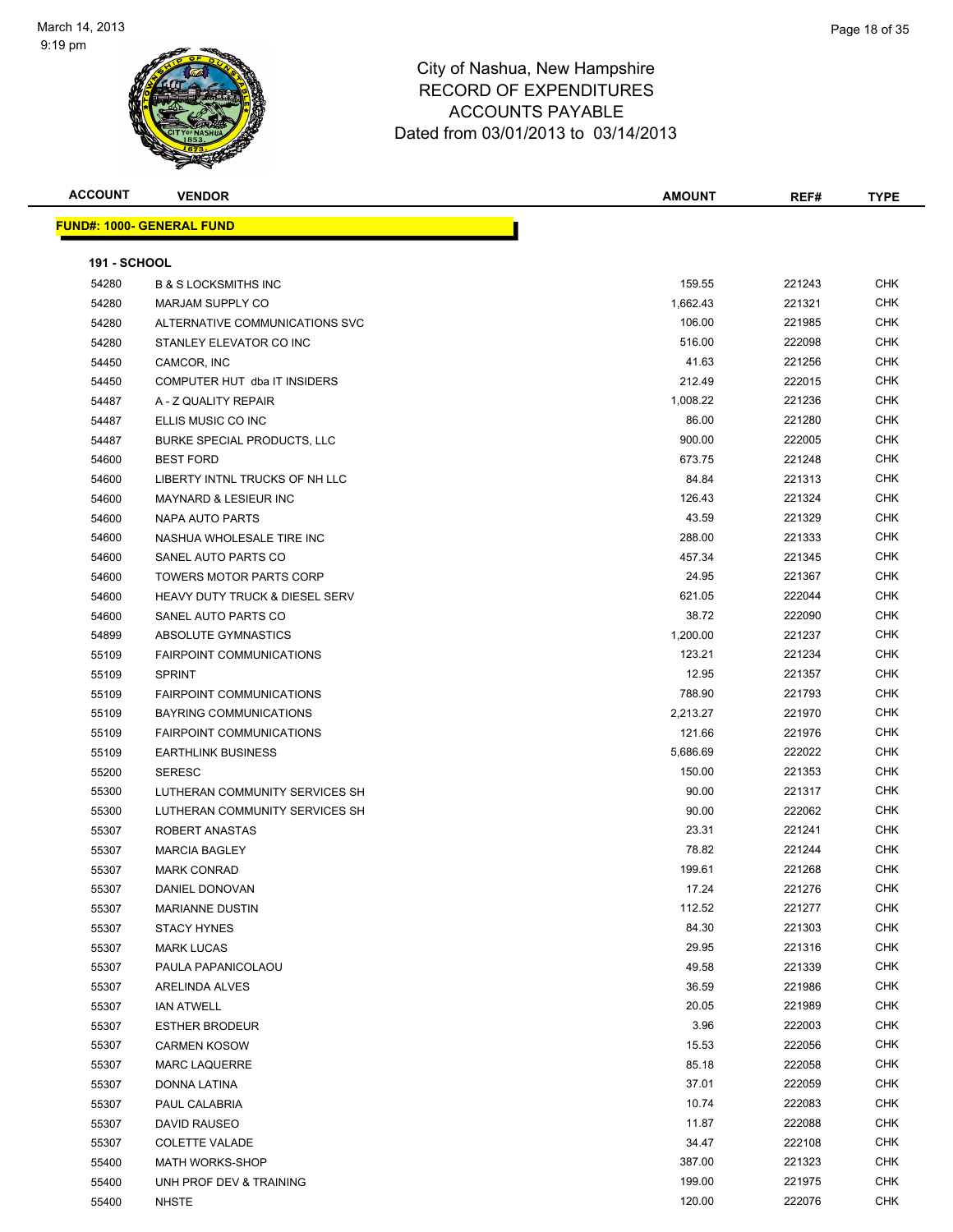

| <b>ACCOUNT</b>      | <b>VENDOR</b>                         | <b>AMOUNT</b> | REF#   | <b>TYPE</b> |
|---------------------|---------------------------------------|---------------|--------|-------------|
|                     | <u> FUND#: 1000- GENERAL FUND</u>     |               |        |             |
|                     |                                       |               |        |             |
| <b>191 - SCHOOL</b> |                                       |               |        |             |
| 55500               | THE TELEGRAPH                         | 669.58        | 221628 | <b>CHK</b>  |
| 55500               | UNION LEADER CORP                     | 775.50        | 221638 | <b>CHK</b>  |
| 55500               | UNION LEADER CORP                     | 81.90         | 221639 | <b>CHK</b>  |
| 55500               | THE LOWELL PUBLISHING CO              | 961.32        | 221908 | <b>CHK</b>  |
| 55500               | THE TELEGRAPH                         | 1,779.25      | 221960 | <b>CHK</b>  |
| 55500               | EDITORIAL PROJECTS IN EDUC. IN        | 1,855.80      | 222023 | <b>CHK</b>  |
| 55600               | THE COPY SHOP                         | 1,287.41      | 221269 | <b>CHK</b>  |
| 55600               | <b>JOSTENS INC</b>                    | 2,832.83      | 222053 | <b>CHK</b>  |
| 55607               | <b>USPS HASLER</b>                    | 2,000.00      | 221370 | <b>CHK</b>  |
| 55607               | <b>FEDEX</b>                          | 34.30         | 221977 | <b>CHK</b>  |
| 55607               | PETTY CASH SCHOOLS                    | 5.75          | 222002 | CHK         |
| 55607               | PETTY CASH SCHOOLS                    | 5.75          | 222028 | <b>CHK</b>  |
| 55635               | <b>RENEE ARCHER</b>                   | 165.00        | 221988 | <b>CHK</b>  |
| 55642               | DOUGLAS BOOTH                         | 60.00         | 221251 | <b>CHK</b>  |
| 55642               | PHILIP CLINTON                        | 60.00         | 221265 | CHK         |
| 55642               | <b>GRANT GOULET</b>                   | 80.00         | 221288 | <b>CHK</b>  |
| 55642               | <b>STEVE GREENWOOD</b>                | 60.00         | 221292 | <b>CHK</b>  |
| 55642               | <b>MICHAEL HENDERSON</b>              | 80.00         | 221297 | <b>CHK</b>  |
| 55642               | DANIEL MOYLAN                         | 92.00         | 221328 | <b>CHK</b>  |
| 55642               | <b>PAUL NITSO</b>                     | 60.00         | 221335 | <b>CHK</b>  |
| 55642               | <b>RONALD PINCENCE</b>                | 80.00         | 221342 | <b>CHK</b>  |
| 55642               | RON SCACCIA                           | 80.00         | 221348 | <b>CHK</b>  |
| 55642               | <b>FREDERICK ZECHA</b>                | 92.00         | 221380 | <b>CHK</b>  |
| 55642               | <b>JODI AVERY</b>                     | 80.00         | 221990 | <b>CHK</b>  |
| 55642               | DOUGLAS BOOTH                         | 60.00         | 221997 | <b>CHK</b>  |
| 55642               | <b>MARC BOUCHER</b>                   | 80.00         | 222000 | <b>CHK</b>  |
| 55642               | RICHARD DICHARD                       | 80.00         | 222020 | CHK         |
| 55642               | <b>DON FERNANDES</b>                  | 60.00         | 222030 | <b>CHK</b>  |
| 55642               | MICHAEL HENDERSON                     | 60.00         | 222045 | <b>CHK</b>  |
| 55642               | <b>CHARLES KAJEN</b>                  | 60.00         | 222054 | <b>CHK</b>  |
| 55642               | DAVID KUZMICH                         | 80.00         | 222057 | <b>CHK</b>  |
| 55642               | <b>DAVID SINCLAIR</b>                 | 60.00         | 222096 | <b>CHK</b>  |
| 55649               | <b>ALISON RISCH</b>                   | 120.00        | 222089 | <b>CHK</b>  |
| 55690               | <b>BRAD CANFIELD</b>                  | 734.50        | 221257 | <b>CHK</b>  |
| 55691               | J S C TRANSPORTATION SVCS INC         | 420.00        | 221307 | <b>CHK</b>  |
| 55694               | ADULT LEARNING CENTER                 | 27,655.50     | 221238 | <b>CHK</b>  |
| 55694               | BOOTHBY THERAPY SERVICES LLC          | 177.21        | 221252 | <b>CHK</b>  |
| 55694               | <b>CEDARCREST INC</b>                 | 6,422.16      | 221262 | <b>CHK</b>  |
| 55694               | CROTCHED MOUNTAIN REHAB CTR           | 23,552.15     | 221272 | <b>CHK</b>  |
| 55694               | EASTER SEALS OF NEW HAMPSHIRE         | 25,735.02     | 221278 | CHK         |
| 55694               | <b>EDUCATION INC</b>                  | 989.20        | 221279 | <b>CHK</b>  |
| 55694               | <b>GREATER LAWRENCE ED COLLABORAT</b> | 33,534.00     | 221291 | <b>CHK</b>  |
| 55694               | <b>HAMPSTEAD HOSPITAL</b>             | 450.00        | 221293 | CHK         |
| 55694               | HUDSON SCHOOL DISTRICT                | 1,244.88      | 221302 | CHK         |
| 55694               | INSTITUTE OF PROFESSIONAL PRAC        | 2,234.27      | 221304 | CHK         |
| 55694               | LEARNING CENTER FOR THE DEAF          | 29,241.72     | 221312 | CHK         |
| 55694               | LIGHTHOUSE SCHOOL INC                 | 93,381.00     | 221315 | <b>CHK</b>  |
| 55694               | MANCHESTER SCHOOL DISTRICT            | 389.70        | 221320 | CHK         |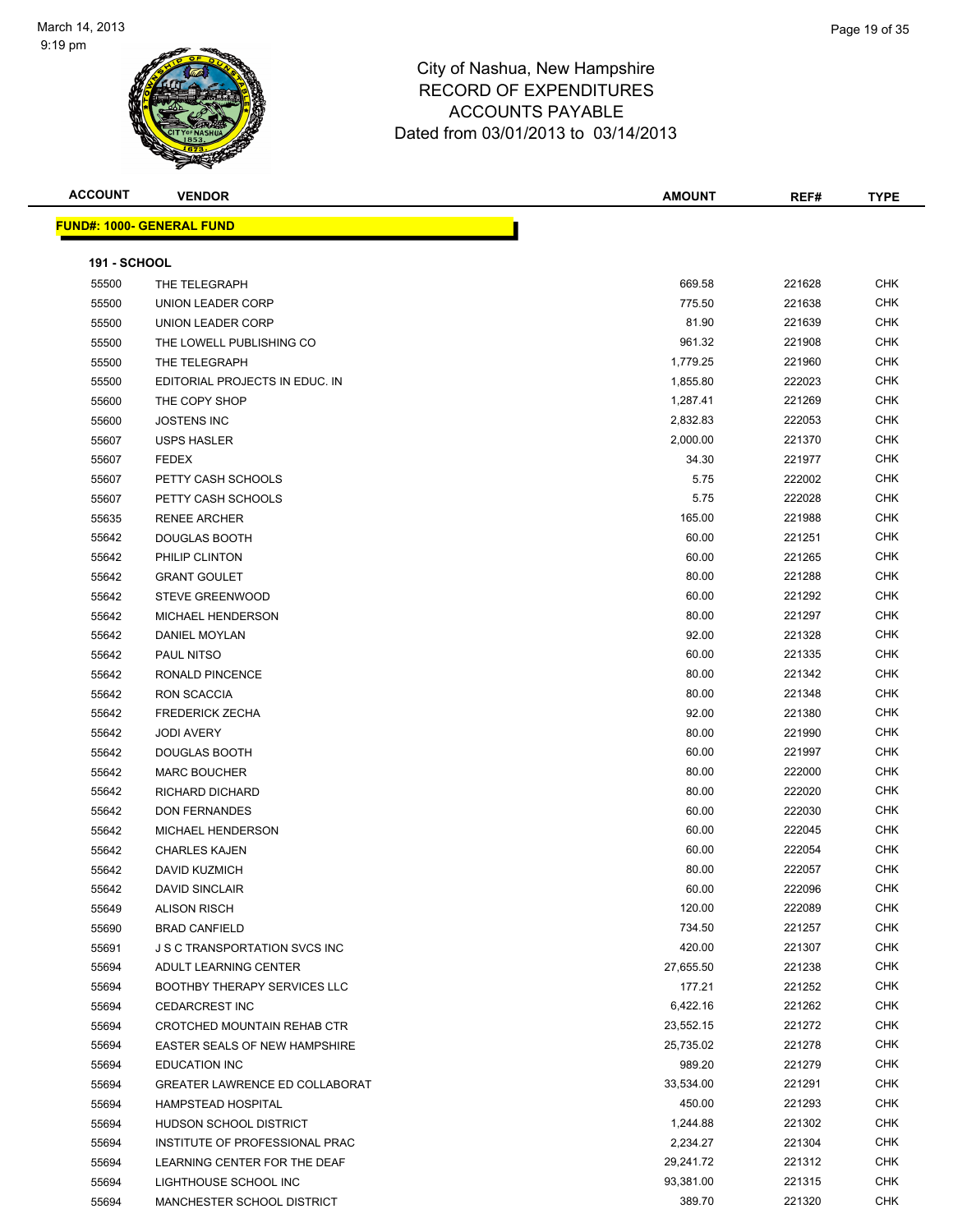

| <b>ACCOUNT</b>      | <b>VENDOR</b>                     | <b>AMOUNT</b> | REF#   | <b>TYPE</b> |
|---------------------|-----------------------------------|---------------|--------|-------------|
|                     | <u> FUND#: 1000- GENERAL FUND</u> |               |        |             |
|                     |                                   |               |        |             |
| <b>191 - SCHOOL</b> |                                   |               |        |             |
| 55694               | MERRIMACK SPEC ED COLLABORATIV    | 20,334.18     | 221326 | <b>CHK</b>  |
| 55694               | MOUNT PROSPECT ACADEMY INC        | 20,738.07     | 221327 | CHK         |
| 55694               | NASHOBA LEARNING GROUP            | 9,502.92      | 221330 | CHK         |
| 55694               | <b>SERESC</b>                     | 19,108.96     | 221353 | CHK         |
| 55694               | SPAULDING YOUTH CENTER            | 34,866.52     | 221356 | <b>CHK</b>  |
| 55694               | ST ANNS HOME INC                  | 5,586.42      | 221358 | CHK         |
| 55694               | STATE OF NEW HAMPSHIRE            | 1,591.28      | 221368 | <b>CHK</b>  |
| 55694               | <b>AUSTINE SCHOOL</b>             | 135.00        | 221371 | <b>CHK</b>  |
| 55694               | <b>WEDIKO CHILDRENS SERVICES</b>  | 5,624.19      | 221376 | <b>CHK</b>  |
| 55694               | THE WHITNEY ACADEMY INC           | 9,982.31      | 221377 | CHK         |
| 55694               | <b>GERMAINE LAWRENCE SCHOOL</b>   | 29,351.55     | 221379 | CHK         |
| 61100               | STAPLES BUSINESS ADVANTAGE        | 108.02        | 221359 | CHK         |
| 61100               | WB MASON CO INC                   | 1,456.49      | 221375 | CHK         |
| 61100               | PETTY CASH SCHOOLS                | 6.83          | 222002 | CHK         |
| 61100               | PETTY CASH SCHOOLS                | 9.88          | 222028 | CHK         |
| 61100               | <b>SCHOOL SPECIALTY</b>           | 110.13        | 222093 | <b>CHK</b>  |
| 61100               | STAPLES BUSINESS ADVANTAGE        | 6.99          | 222099 | <b>CHK</b>  |
| 61100               | WB MASON CO INC                   | 11.99         | 222110 | CHK         |
| 61135               | <b>WRIGHT GROUP MCGRAW HILL</b>   | 34.32         | 221235 | <b>CHK</b>  |
| 61135               | AMLE                              | 86.00         | 221240 | CHK         |
| 61135               | <b>CYNTHIA BANNON</b>             | 102.48        | 221245 | CHK         |
| 61135               | <b>BARNES &amp; NOBLE INC</b>     | 301.00        | 221246 | CHK         |
| 61135               | <b>BELLETETES INC</b>             | 108.10        | 221247 | CHK         |
| 61135               | CARTRIDGE WORLD NASHUA            | 49.99         | 221261 | CHK         |
| 61135               | <b>CLASSROOM DIRECT INC</b>       | 13.67         | 221264 | CHK         |
| 61135               | <b>DELTA EDUCATION</b>            | 53.42         | 221275 | CHK         |
| 61135               | HOME DEPOT CREDIT SERVICES        | 54.95         | 221299 | <b>CHK</b>  |
| 61135               | HOME DEPOT CREDIT SERVICES        | 113.58        | 221300 | <b>CHK</b>  |
| 61135               | <b>JW PEPPER &amp; SON INC</b>    | 409.78        | 221308 | <b>CHK</b>  |
| 61135               | MARKET BASKET ACCT 2589096        | 134.60        | 221322 | <b>CHK</b>  |
| 61135               | <b>SARGENT WELCH</b>              | 666.41        | 221346 | CHK         |
| 61135               | SARGENT WELCH                     | 155.28        | 221347 | <b>CHK</b>  |
| 61135               | <b>SCANTRON CORP</b>              | 139.55        | 221349 | <b>CHK</b>  |
| 61135               | <b>SCHOOL SPECIALTY</b>           | 1,453.29      | 221351 | <b>CHK</b>  |
| 61135               | <b>RENEE SCHWARZ</b>              | 31.07         | 221352 | CHK         |
| 61135               | STAPLES BUSINESS ADVANTAGE        | 849.60        | 221359 | CHK         |
| 61135               | <b>WARD'S NATURAL SCIENCE</b>     | 52.68         | 221374 | CHK         |
| 61135               | <b>BARNES &amp; NOBLE INC</b>     | 263.60        | 221992 | CHK         |
| 61135               | PETTY CASH SCHOOLS                | 89.58         | 222002 | <b>CHK</b>  |
| 61135               | CARTRIDGE WORLD NASHUA            | 229.98        | 222007 | <b>CHK</b>  |
| 61135               | PHYLLIS COLBURN                   | 169.99        | 222013 | CHK         |
| 61135               | DELANEY EDUCATIONAL ENT. INC.     | 382.80        | 222019 | <b>CHK</b>  |
| 61135               | ELECTRONIX EXPRESS                | 200.30        | 222025 | CHK         |
| 61135               | <b>EMPIRE MUSIC</b>               | 19.46         | 222026 | CHK         |
| 61135               | PETTY CASH SCHOOLS                | 125.23        | 222028 | CHK         |
| 61135               | GENERAL LINEN SERVICE INC         | 222.43        | 222037 | CHK         |
| 61135               | HANNAFORD                         | 14.11         | 222042 | CHK         |
| 61135               | <b>HARVARD EDUCATION PRESS</b>    | 29.95         | 222043 | CHK         |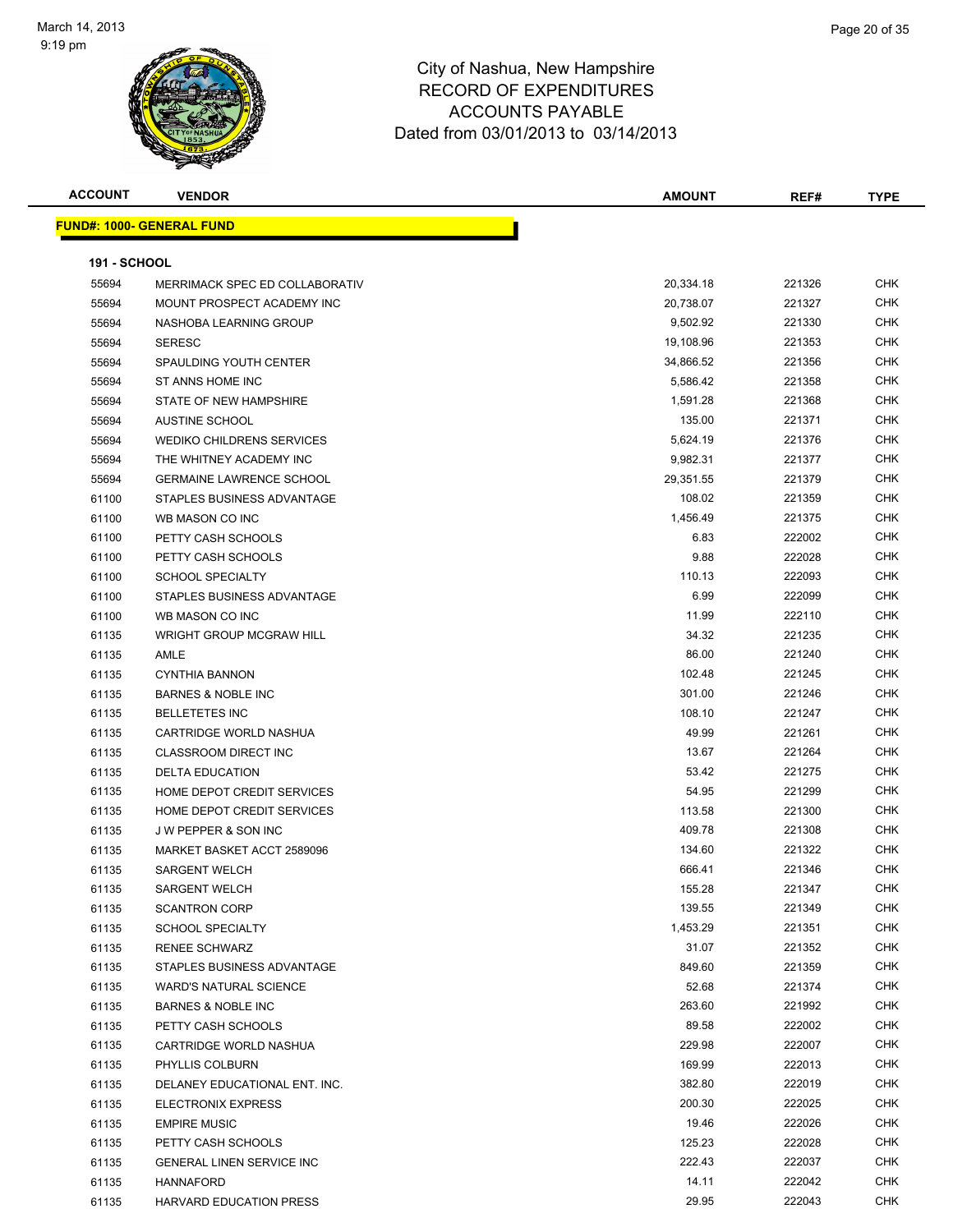

| <b>ACCOUNT</b>      | <b>VENDOR</b>                        | <b>AMOUNT</b> | REF#   | <b>TYPE</b> |
|---------------------|--------------------------------------|---------------|--------|-------------|
|                     | <u> FUND#: 1000- GENERAL FUND</u>    |               |        |             |
|                     |                                      |               |        |             |
| <b>191 - SCHOOL</b> |                                      |               |        |             |
| 61135               | <b>RICHARD HEUSLEIN</b>              | 14.37         | 222046 | <b>CHK</b>  |
| 61135               | HOME DEPOT CREDIT SERVICES           | 248.35        | 222047 | CHK         |
| 61135               | <b>HOUGHTON MIFFLIN</b>              | 222.54        | 222050 | <b>CHK</b>  |
| 61135               | MARKET BASKET ACCT 2589096           | 289.41        | 222067 | CHK         |
| 61135               | <b>SCOTT MERCHANT</b>                | 200.00        | 222069 | <b>CHK</b>  |
| 61135               | NASHUA OUTDOOR POWER EQUIPMENT       | 35.60         | 222072 | CHK         |
| 61135               | PARENTS' ACTION FOR CHILDREN         | 105.26        | 222081 | CHK         |
| 61135               | <b>MATTHEW M PETZ</b>                | 66.97         | 222085 | <b>CHK</b>  |
| 61135               | SCHOOL NURSE SUPPLY INC              | 93.82         | 222092 | CHK         |
| 61135               | <b>SCHOOL SPECIALTY</b>              | 10.92         | 222093 | CHK         |
| 61135               | STAPLES BUSINESS ADVANTAGE           | 47.50         | 222099 | CHK         |
| 61135               | <b>UPSTART</b>                       | 78.54         | 222107 | CHK         |
| 61142               | <b>THERAPRO INC</b>                  | 24.48         | 221365 | CHK         |
| 61142               | PETTY CASH SCHOOLS                   | 3.98          | 222002 | CHK         |
| 61299               | CARROT-TOP INDUSTRIES INC            | 44.31         | 221233 | <b>CHK</b>  |
| 61299               | <b>BELLETETES INC</b>                | 674.01        | 221247 | CHK         |
| 61299               | <b>FASTENAL CO</b>                   | 329.18        | 221282 | CHK         |
| 61299               | HOME DEPOT CREDIT SERVICES           | 213.23        | 221301 | CHK         |
| 61299               | MERRIMACK BUILDING SUPPLY INC        | 1,976.75      | 221325 | CHK         |
| 61299               | NASHUA WALLPAPER & PAINT CO          | 193.94        | 221332 | CHK         |
| 61299               | STAPLES BUSINESS ADVANTAGE           | 108.45        | 221359 | CHK         |
| 61299               | <b>BELLETETES INC</b>                | 38.17         | 221993 | <b>CHK</b>  |
| 61299               | <b>AUBUCHON HARDWARE</b>             | 11.24         | 221996 | CHK         |
| 61299               | <b>BSN SPORTS</b>                    | 120.00        | 222004 | <b>CHK</b>  |
| 61299               | <b>TODD CAMPION</b>                  | 15.17         | 222006 | CHK         |
| 61299               | <b>FASTENAL CO</b>                   | 36.14         | 222029 | CHK         |
| 61299               | HOME DEPOT CREDIT SERVICES           | 156.00        | 222048 | CHK         |
| 61299               | NASHUA WALLPAPER & PAINT CO          | 313.38        | 222073 | CHK         |
| 61299               | <b>PASEK CORP</b>                    | 2,147.98      | 222082 | <b>CHK</b>  |
| 61407               | ALARMAX DISTRIBUTORS INC             | 407.58        | 221239 | CHK         |
| 61407               | M & M ELECTRICAL SUPPLY CO INC       | 856.93        | 221318 | CHK         |
| 61407               | M & M ELECTRICAL SUPPLY CO INC       | 18.70         | 222063 | <b>CHK</b>  |
| 61414               | F W WEBB CO                          | 55.64         | 221281 | <b>CHK</b>  |
| 61414               | <b>GRANITE GROUP</b>                 | 157.50        | 221289 | <b>CHK</b>  |
| 61414               | PEABODY SUPPLY CO                    | 1,398.13      | 221340 | <b>CHK</b>  |
| 61414               | F W WEBB CO                          | 162.89        | 222027 | <b>CHK</b>  |
| 61414               | PEABODY SUPPLY CO                    | 272.78        | 222084 | <b>CHK</b>  |
| 61414               | TOTAL AIR SUPPLY INC                 | 113.88        | 222105 | <b>CHK</b>  |
| 61421               | CAPP USA                             | 1,308.50      | 221259 | <b>CHK</b>  |
| 61421               | <b>HEATING SPECIALTIES OF NH INC</b> | 905.05        | 221295 | <b>CHK</b>  |
| 61421               | CONTROL TECHNOLOGIES INC             | 49.82         | 222016 | CHK         |
| 61421               | <b>GRAINGER</b>                      | 288.83        | 222039 | CHK         |
| 61428               | CENTRAL PAPER PRODUCTS CO            | 1,380.20      | 221263 | CHK         |
| 61428               | NATIONWIDE SALES & SERVICE           | 191.58        | 221334 | <b>CHK</b>  |
| 61428               | CENTRAL PAPER PRODUCTS CO            | 3,145.60      | 222008 | CHK         |
| 61599               | <b>BUCKLEY ASSOCIATES, INC</b>       | 133.76        | 221254 | <b>CHK</b>  |
| 61599               | NASHUA OUTDOOR POWER EQUIPMENT       | 48.24         | 221331 | <b>CHK</b>  |
| 61599               | NASHUA OUTDOOR POWER EQUIPMENT       | 137.40        | 222072 | CHK         |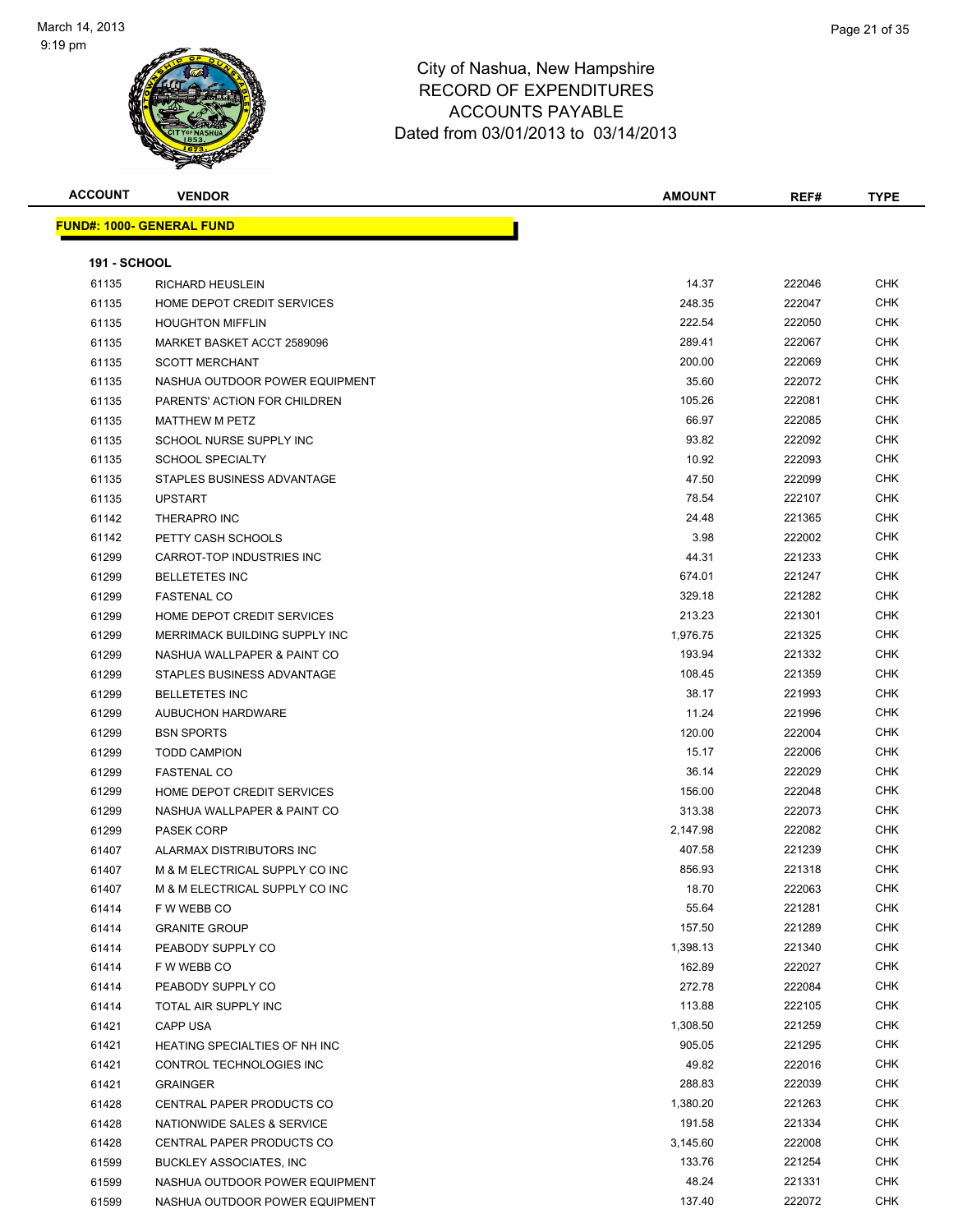|              | <b>VENDOR</b>                               | <b>AMOUNT</b>  | REF#   | <b>TYPE</b>              |
|--------------|---------------------------------------------|----------------|--------|--------------------------|
|              | <b>FUND#: 1000- GENERAL FUND</b>            |                |        |                          |
| 191 - SCHOOL |                                             |                |        |                          |
| 61650        | CANON SOLUTIONS AMERICA INC                 | 120.00         | 221258 | <b>CHK</b>               |
| 61807        | SCHOLASTIC INCORPORATED                     | 704.02         | 221350 | <b>CHK</b>               |
| 61814        | <b>FOLLETT LIBRARY RESOURCES</b>            | 554.73         | 221285 | <b>CHK</b>               |
| 61814        | LIBRARY VIDEO CO                            | 49.95          | 221314 | <b>CHK</b>               |
| 61814        | <b>BRAINPOP LLC</b>                         | 300.00         | 222001 | <b>CHK</b>               |
| 61875        | STENHOUSE PUBLISHERS                        | 103.17         | 221360 | <b>CHK</b>               |
| 61875        | ANN MARIE SEABORNE                          | 209.65         | 222094 | <b>CHK</b>               |
| 61875        | <b>GARY STONCIUS</b>                        | 93.35          | 222101 | <b>CHK</b>               |
| 71221        | <b>APPLE INC</b>                            | 998.00         | 221242 | <b>CHK</b>               |
| 71221        | PRO AV SYSTEMS INC                          | 5,439.50       | 221343 | <b>CHK</b>               |
| 71221        | CUSTOM COMPUTER SPECIALIST INC              | 5,735.29       | 222018 | <b>CHK</b>               |
| 71228        | TECHNICAL EDUCATION SOLUTIONS               | 840.00         | 221362 | <b>CHK</b>               |
| 71999        | PRO AV SYSTEMS INC                          | 1,049.00       | 221343 | <b>CHK</b>               |
| 71999        | <b>INTEGRATED NETWORK CABLE</b>             | 152.25         | 221354 | <b>CHK</b>               |
|              | TOTAL 191 - SCHOOL                          | \$616,428.79   |        |                          |
|              | <b>193 - DEBT SERVICE</b>                   |                |        |                          |
| 75100        | <b>US BANK</b>                              | 2,480,000.00   | 13298  | <b>ACH</b>               |
| 75200        | US BANK                                     | 503,350.00     | 13297  | <b>ACH</b>               |
| 75200        | <b>US BANK</b>                              | 108,900.00     | 13298  | <b>ACH</b>               |
| 75300        | <b>US BANK</b>                              | 300.00         | 221486 | <b>CHK</b>               |
| 75300        | <b>US BANK</b>                              | 250.00         | 221487 | <b>CHK</b>               |
|              | <b>TOTAL 193 - DEBT SERVICE</b>             | \$3,092,800.00 |        |                          |
|              | TOTAL FUND 1000 - GENERAL FUND              | \$6,595,371.08 |        |                          |
|              |                                             |                |        |                          |
|              | <b>FUND#: 1001- GF-CAPITAL IMPROVEMENTS</b> |                |        |                          |
|              | 157 - CITYWIDE COMM-CAP IMP                 |                |        |                          |
| 81100        | 2-WAY COMMUNICATIONS SERVICE                | 1,040.00       | 221827 | <b>CHK</b>               |
|              | TOTAL 157 - CITYWIDE COMM-CAP IMP           | \$1,040.00     |        |                          |
|              | 161 - STREETS-CAP IMP                       |                |        |                          |
|              | <b>BROX INDUSTRIES INC</b>                  | 280.70         | 221514 | <b>CHK</b>               |
| 81100        | A H HARRIS & SONS INC                       | 936.00         | 221828 | <b>CHK</b>               |
| 81100        | PM MACKAY GROUP                             | 1,325.00       | 221939 | <b>CHK</b>               |
| 81100        |                                             |                |        |                          |
| 81100        | <b>BROX INDUSTRIES INC</b>                  | 144.90         | 222160 |                          |
| 81100        | UNION LEADER CORP                           | 327.60         | 221639 | <b>CHK</b><br><b>CHK</b> |
| 81100        | THE TELEGRAPH                               | 146.80         | 221960 | <b>CHK</b>               |

**191 - SCHOOL**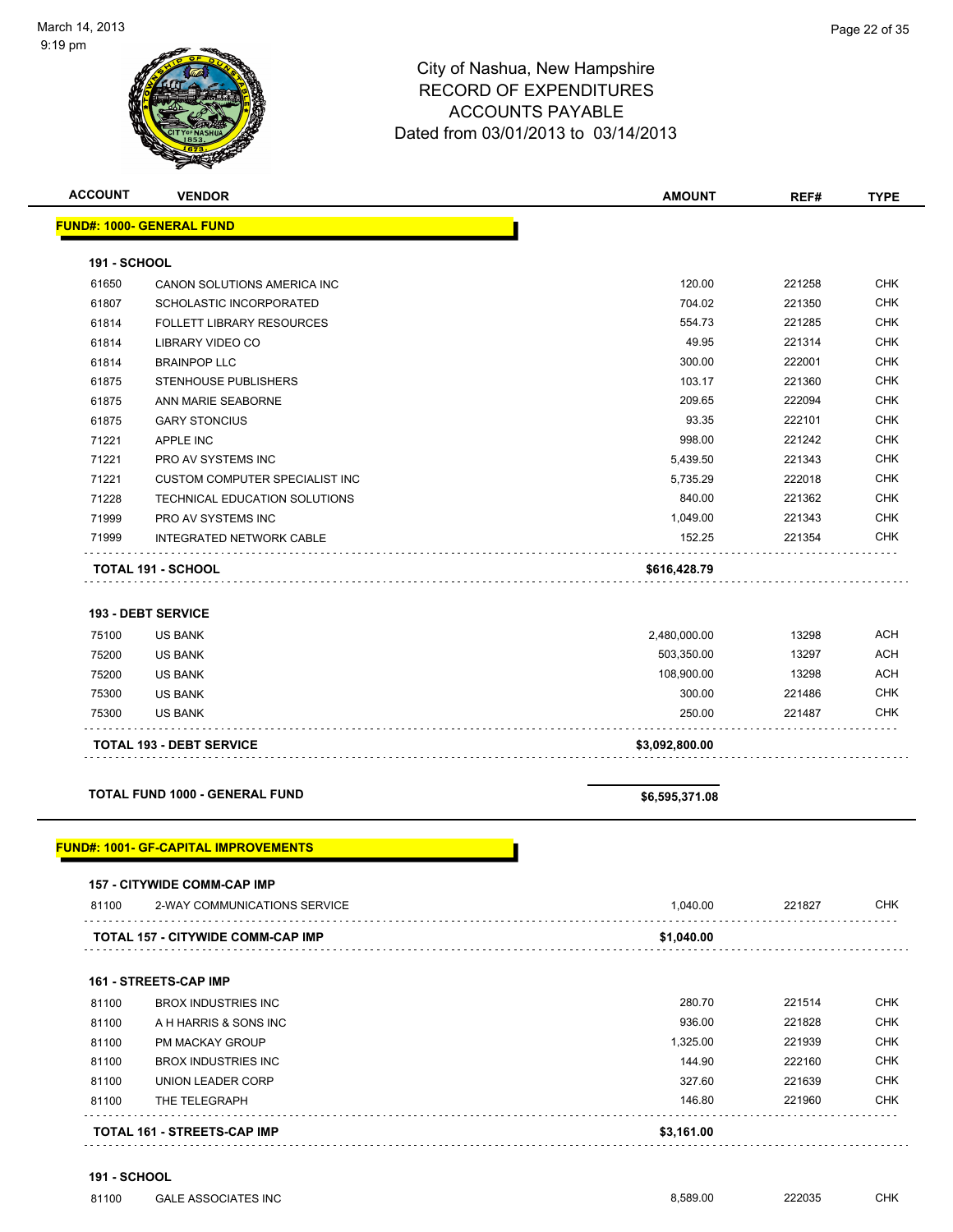-

| ∣9 pm                                                                             | City of Nashua, New Hampshire<br><b>RECORD OF EXPENDITURES</b><br><b>ACCOUNTS PAYABLE</b><br>Dated from 03/01/2013 to 03/14/2013 |        |             |
|-----------------------------------------------------------------------------------|----------------------------------------------------------------------------------------------------------------------------------|--------|-------------|
| <b>ACCOUNT</b><br><b>VENDOR</b>                                                   | <b>AMOUNT</b>                                                                                                                    | REF#   | <b>TYPE</b> |
|                                                                                   |                                                                                                                                  |        |             |
| <b>TOTAL 191 - SCHOOL</b>                                                         | \$8,589.00                                                                                                                       |        |             |
| <b>TOTAL FUND 1001 - GF-CAPITAL IMPROVEMENTS</b>                                  | \$12,790.00                                                                                                                      |        |             |
| <u> FUND#: 1010- GF-PRIOR YEAR ESCROWS</u>                                        |                                                                                                                                  |        |             |
| <b>126 - FINANCIAL SERVICES</b><br>53452<br><b>KBW FINANCIAL STAFFING/RECRUIT</b> | 1,484.64                                                                                                                         | 221903 | <b>CHK</b>  |
| <b>TOTAL 126 - FINANCIAL SERVICES</b>                                             | \$1,484.64                                                                                                                       |        |             |
| <b>156 - EMERGENCY MGT-PRIOR YEAR</b>                                             |                                                                                                                                  |        |             |
| 68325<br>CARD TECH ID                                                             | 12.53                                                                                                                            | 221518 | <b>CHK</b>  |
| TOTAL 156 - EMERGENCY MGT-PRIOR YEAR                                              | \$12.53                                                                                                                          |        |             |
| <b>161 - STREETS-PRIOR YEAR</b>                                                   |                                                                                                                                  |        |             |
| 61705<br><b>SNO BANDIT</b>                                                        | 650.00                                                                                                                           | 221947 | <b>CHK</b>  |
| <b>TOTAL 161 - STREETS-PRIOR YEAR</b>                                             | \$650.00                                                                                                                         |        |             |
| <b>181 - COMMUNITY DEV-PRIOR YEAR</b>                                             |                                                                                                                                  |        |             |
| 53107<br>VANASSE HANGEN BRUSTLIN INC                                              | 9,661.89                                                                                                                         | 221966 | CHK         |
| <b>TOTAL 181 - COMMUNITY DEV-PRIOR YEAR</b>                                       | \$9,661.89                                                                                                                       |        |             |
| <b>183 - ECONOMIC DEV-PRIOR YEAR</b>                                              |                                                                                                                                  |        |             |
| 55500<br>THE TELEGRAPH                                                            | 5,000.00                                                                                                                         | 221628 | CHK         |
| <b>TOTAL 183 - ECONOMIC DEV-PRIOR YEAR</b>                                        | \$5,000.00                                                                                                                       |        |             |
| <b>TOTAL FUND 1010 - GF-PRIOR YEAR ESCROWS</b>                                    | \$16,809.06                                                                                                                      |        |             |
| <u> FUND#: 2100- FOOD SERVICES</u>                                                |                                                                                                                                  |        |             |

| 44503 | <b>ALICIA FIELDS</b>              | 28.20    | 222031 | <b>CHK</b> |
|-------|-----------------------------------|----------|--------|------------|
| 53628 | <b>CINTAS FIRE PROTECTION</b>     | 1,595.40 | 222009 | <b>CHK</b> |
| 54487 | <b>MAYNARD &amp; LESIEUR INC.</b> | 138.50   | 221324 | <b>CHK</b> |
| 54487 | AFFILIATED HVAC SERVICES LLC      | 2.616.44 | 221983 | <b>CHK</b> |
| 54487 | KITTREDGE EQUIPMENT CO - NH       | 399.38   | 222055 | <b>CHK</b> |
| 55307 | <b>JEANETTE KIMBELL</b>           | 56.19    | 221309 | <b>CHK</b> |
| 55307 | EVA AXNE                          | 69.25    | 221991 | <b>CHK</b> |
| 55307 | PAULE RALPH                       | 39.96    | 222087 | <b>CHK</b> |
| 55400 | <b>DIANN ANASTAS</b>              | 75.00    | 221987 | <b>CHK</b> |
| 55400 | PAMELA JACKSON                    | 75.00    | 222052 | <b>CHK</b> |
| 55400 | <b>MARY BETH LEWIS</b>            | 75.00    | 222061 | <b>CHK</b> |
| 61214 | BIMBO FOODS BAKERIES INC          | 1.555.37 | 221249 | <b>CHK</b> |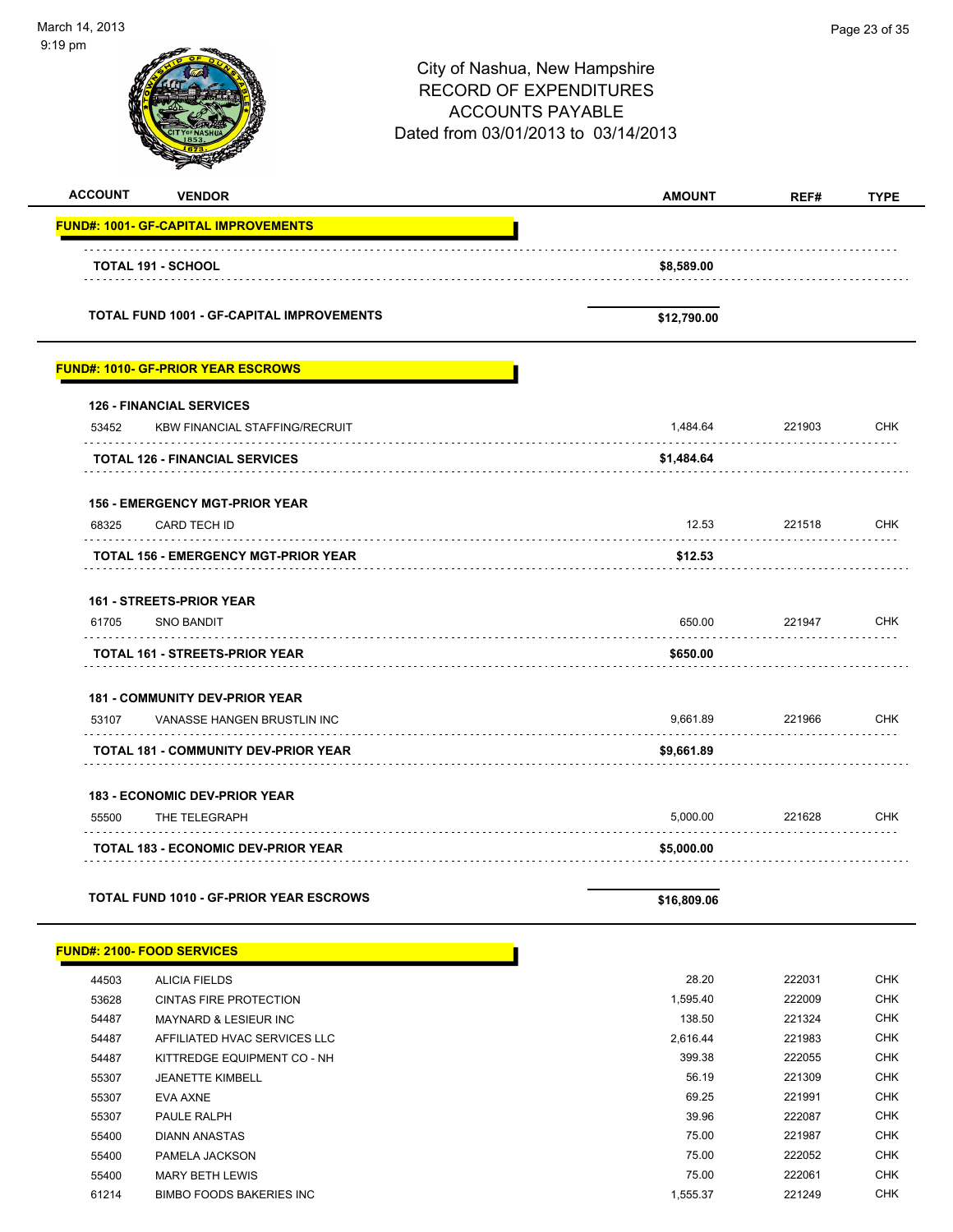$\overline{\phantom{0}}$ 

 $\overline{\phantom{0}}$ 



| <b>ACCOUNT</b> | <b>VENDOR</b>                                   | AMOUNT      | REF#             | <b>TYPE</b> |
|----------------|-------------------------------------------------|-------------|------------------|-------------|
|                | <b>FUND#: 2100- FOOD SERVICES</b>               |             |                  |             |
| 61214          | <b>BOSTON PIE INC</b>                           | 1,635.90    | 221253           | CHK         |
| 61214          | COCA COLA BOTTLING CO                           | 517.50      | 221267           | <b>CHK</b>  |
| 61214          | COSTA FRUIT & PRODUCE CO INC                    | 7,703.17    | 221270           | <b>CHK</b>  |
| 61214          | <b>GARELICK FARMS LYNN</b>                      | 12,208.08   | 221286           | CHK         |
| 61214          | GILLS PIZZA CO                                  | 982.40      | 221287           | <b>CHK</b>  |
| 61214          | M SAUNDERS INC                                  | 5,374.74    | 221319           | <b>CHK</b>  |
| 61214          | <b>BIMBO FOODS BAKERIES INC</b>                 | 1,274.70    | 221994           | <b>CHK</b>  |
| 61214          | <b>BOSTON PIE INC</b>                           | 900.60      | 221999           | <b>CHK</b>  |
| 61214          | COCA COLA BOTTLING CO                           | 817.00      | 222011           | <b>CHK</b>  |
| 61214          | COSTA FRUIT & PRODUCE CO INC                    | 17,740.70   | 222017           | <b>CHK</b>  |
| 61214          | <b>GARELICK FARMS LYNN</b>                      | 2,996.04    | 222036           | <b>CHK</b>  |
| 61214          | GILLS PIZZA CO                                  | 801.70      | 222038           | <b>CHK</b>  |
| 61214          | <b>M SAUNDERS INC</b>                           | 4,515.57    | 222064           | <b>CHK</b>  |
| 61214          | NEW ENGLAND ICE CREAM                           | 1,523.25    | 222075           | <b>CHK</b>  |
| 61214          | ORIGINAL CRISPY PIZZA CRUST CO                  | 538.00      | 222078           | <b>CHK</b>  |
| 61299          | <b>BLUE RIBBON MAINTENANCE SUPPLI</b>           | 1,995.50    | 221995           | <b>CHK</b>  |
| 61299          | CENTRAL PAPER PRODUCTS CO                       | 1,260.52    | 222008           | <b>CHK</b>  |
| 71000          | KITTREDGE EQUIPMENT CO - NH                     | 1,781.65    | 222055           | <b>CHK</b>  |
| 71221          | HEWLETT PACKARD GOV/ED SALES                    | 139.00      | 221298           | <b>CHK</b>  |
|                | <b>TOTAL FUND 2100 - FOOD SERVICES</b>          | \$71,429.71 |                  |             |
|                |                                                 |             |                  |             |
|                | <b>FUND#: 2201- DRIVERS EDUCATION</b>           |             |                  |             |
| 61799          | <b>BEST FORD</b>                                | 31.73       | 221248           | <b>CHK</b>  |
|                | <b>TOTAL FUND 2201 - DRIVERS EDUCATION</b>      | \$31.73     |                  |             |
|                | <b>FUND#: 2207- ADULT ED/CONTINUING ED</b>      |             |                  |             |
|                |                                                 |             |                  |             |
| 61135          | <b>CARTRIDGE WORLD NASHUA</b>                   | 39.98       | 221261           | <b>CHK</b>  |
| 61807          | <b>BARNES &amp; NOBLE INC</b>                   | 159.80      | 221246           | <b>CHK</b>  |
| 61807          | <b>BARNES &amp; NOBLE INC</b>                   | 179.75      | 221992           | <b>CHK</b>  |
|                | <b>TOTAL FUND 2207 - ADULT ED/CONTINUING ED</b> | \$379.53    |                  |             |
|                | <b>FUND#: 2212- ATHLETICS REVENUE FUND</b>      |             |                  |             |
|                | SWIMCAPZ.COM                                    |             |                  | <b>CHK</b>  |
| 61107          |                                                 | 245.50      | 221361<br>222065 | <b>CHK</b>  |
| 61299          | M-F ATHLETIC COMPANY INC                        | 2,102.50    |                  |             |
|                | <b>TOTAL FUND 2212 - ATHLETICS REVENUE FUND</b> | \$2,348.00  |                  |             |
|                | <b>FUND#: 2222- AFTER SCHOOL PROGRAM</b>        |             |                  |             |
| 55300          | <b>MARIE SLOZAK</b>                             | 87.62       | 222097           | <b>CHK</b>  |
| 61299          | AC MOORE INC                                    | 16.79       | 221982           | <b>CHK</b>  |
| 61299          | CATHERINE COGSWELL                              | 158.92      | 222012           | <b>CHK</b>  |
| 61299          | MARKET BASKET ACCT 2589096                      | 37.65       | 222067           | <b>CHK</b>  |
| 61299          | NEW ENGLAND ICE CREAM                           | 534.71      | 222075           | <b>CHK</b>  |
|                |                                                 |             |                  |             |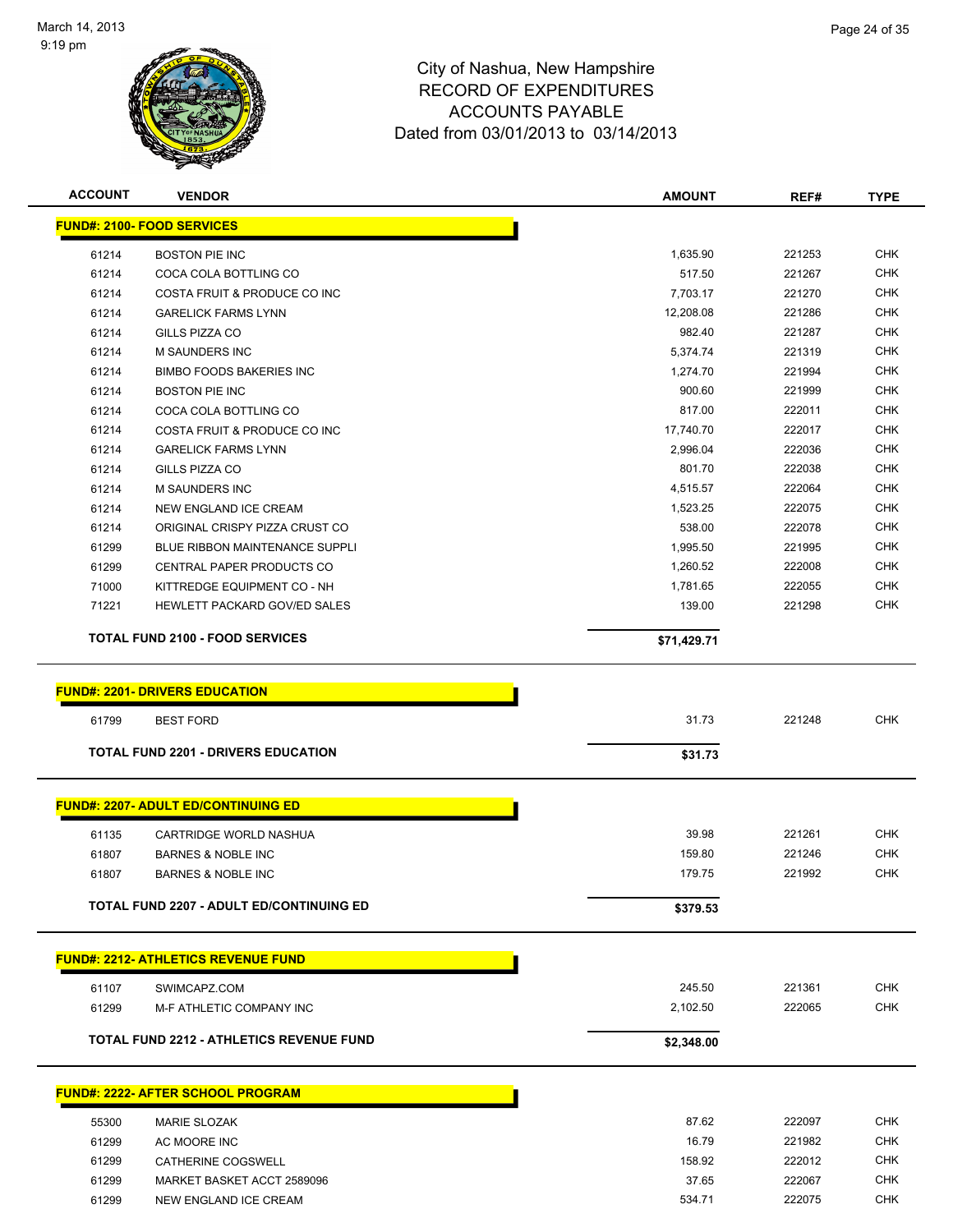| <b>ACCOUNT</b> | <b>VENDOR</b>                                               | <b>AMOUNT</b> | REF#   | <b>TYPE</b> |
|----------------|-------------------------------------------------------------|---------------|--------|-------------|
|                | <b>TOTAL FUND 2222 - AFTER SCHOOL PROGRAM</b>               | \$835.69      |        |             |
|                | <b>FUND#: 2247- CULINARY ARTS</b>                           |               |        |             |
|                |                                                             |               |        |             |
| 53628          | D A BUCCI & SONS INC                                        | 54.00         | 221274 | <b>CHK</b>  |
| 61135          | CENTRAL PAPER PRODUCTS CO                                   | 26.45         | 221263 | <b>CHK</b>  |
| 61135          | A & E ROASTERY                                              | 150.00        | 221981 | <b>CHK</b>  |
| 61135          | CENTRAL PAPER PRODUCTS CO                                   | 157.44        | 222008 | <b>CHK</b>  |
| 61135          | <b>HANNAFORD</b>                                            | 185.93        | 222042 | <b>CHK</b>  |
| 61135          | NORTH CENTER FOOD SERVICE                                   | 303.35        | 222077 | CHK         |
|                | <b>TOTAL FUND 2247 - CULINARY ARTS</b>                      | \$877.17      |        |             |
|                | <b>FUND#: 2501- PUBLIC HEALTH CLIENT FEES FUND</b>          |               |        |             |
| 61142          | <b>STERICYCLE</b>                                           | 51.16         | 221955 | <b>CHK</b>  |
|                | <b>TOTAL FUND 2501 - PUBLIC HEALTH CLIENT FEES FUND</b>     | \$51.16       |        |             |
|                |                                                             |               |        |             |
|                | <b>FUND#: 2505- GOVT &amp; EDUCATION CHANNELS FUND</b>      |               |        |             |
| 53470          | <b>CHRISTIAN ARCAND</b>                                     | 50.00         | 221501 | CHK         |
| 53470          | <b>JOHN COLLINS</b>                                         | 250.00        | 221524 | <b>CHK</b>  |
| 53470          | <b>JOHN C FRANZINI</b>                                      | 75.00         | 221543 | <b>CHK</b>  |
| 53470          | <b>MIKE JEYNES</b>                                          | 362.50        | 221565 | <b>CHK</b>  |
| 53470          | <b>THOMAS KING</b>                                          | 150.00        | 221568 | <b>CHK</b>  |
| 53470          | <b>JIM MCLEAN</b>                                           | 162.50        | 221585 | <b>CHK</b>  |
| 53470          | TIM O'NEIL                                                  | 425.00        | 221600 | <b>CHK</b>  |
| 53470          | FRANK J WALLENT                                             | 275.00        | 221642 | <b>CHK</b>  |
| 54100          | <b>PSNH</b>                                                 | 283.22        | 221481 | <b>CHK</b>  |
| 54141          | PENNICHUCK WATER WORKS INC                                  | 20.08         | 221811 | <b>CHK</b>  |
| 54280          | PETER JOHNSON                                               | 162.91        | 221440 | <b>CHK</b>  |
| 55200          | <b>NHCCM</b>                                                | 250.00        | 221807 | CHK         |
| 55607          | PETER JOHNSON                                               | 5.30          | 221440 | <b>CHK</b>  |
| 55699          | PETER JOHNSON                                               | 139.95        | 221440 | <b>CHK</b>  |
| 61299          | PETER JOHNSON                                               | 49.15         | 221440 | <b>CHK</b>  |
| 61428          | AARDVARK THE DEAN OF CLEAN                                  | 195.00        | 221491 | <b>CHK</b>  |
| 61830          | PETER JOHNSON                                               | 125.00        | 221440 | <b>CHK</b>  |
|                | <b>TOTAL FUND 2505 - GOVT &amp; EDUCATION CHANNELS FUND</b> | \$2,980.61    |        |             |
|                | <b>FUND#: 2506- HUNT BLDG FACILITY RENTALS</b>              |               |        |             |
|                | <b>ERICKSON CLEANING SERVICES LLC</b>                       | 160.00        | 221537 | <b>CHK</b>  |
| 44590          |                                                             | $-160.00$     | 221537 | <b>CHK</b>  |
| 44590<br>54114 | ERICKSON CLEANING SERVICES LLC                              | 791.24        | 221554 | <b>CHK</b>  |
| 54200          | <b>HESS CORPORATION</b><br>ERICKSON CLEANING SERVICES LLC   | 160.00        | 221537 | <b>CHK</b>  |
|                |                                                             |               |        |             |
|                | <b>TOTAL FUND 2506 - HUNT BLDG FACILITY RENTALS</b>         | \$951.24      |        |             |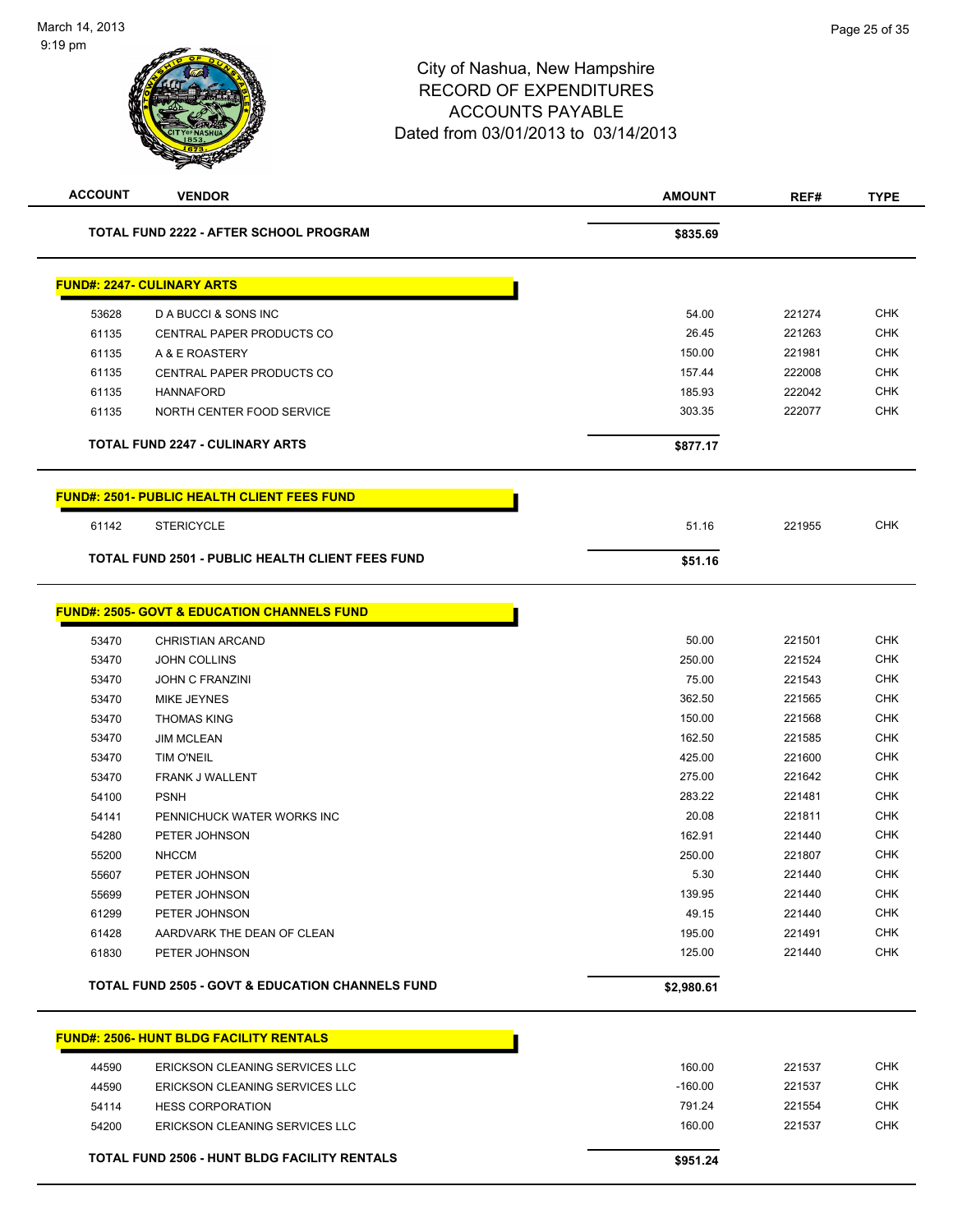

| <b>ACCOUNT</b> | <b>VENDOR</b>                                         | <b>AMOUNT</b> | REF#   | <b>TYPE</b> |
|----------------|-------------------------------------------------------|---------------|--------|-------------|
|                | <b>FUND#: 3015- HUNT BLDG GRANTS FUND</b>             |               |        |             |
| 55699          | <b>TWO OLD FRIENDS</b>                                | 500.00        | 221635 | <b>CHK</b>  |
|                | <b>TOTAL FUND 3015 - HUNT BLDG GRANTS FUND</b>        | \$500.00      |        |             |
|                | <u> FUND#: 3050- POLICE GRANTS FUND</u>               |               |        |             |
| 61110          | <b>RILEYS SPORT SHOP INC</b>                          | 1,250.00      | 221611 | <b>CHK</b>  |
|                | <b>TOTAL FUND 3050 - POLICE GRANTS FUND</b>           | \$1,250.00    |        |             |
|                | <b>FUND#: 3068- COMMUNITY SERVICES GRANTS</b>         |               |        |             |
| 53400          | THE TELEGRAPH                                         | 303.04        | 221628 | <b>CHK</b>  |
| 55300          | PATRICIA CROOKER                                      | 150.00        | 221435 | <b>CHK</b>  |
| 55300          | PATRICIA CROOKER                                      | 52.25         | 221769 | <b>CHK</b>  |
| 55300          | <b>KERRAN VIGROUX</b>                                 | 20.08         | 221465 | <b>CHK</b>  |
| 55300          | BEVERLY DOOLAN                                        | 21.47         | 221771 | <b>CHK</b>  |
| 55699          | SOUTHERN NH HIV AIDS TASK FORC                        | 5,813.00      | 221948 | <b>CHK</b>  |
| 61100          | STAPLES BUSINESS ADVANTAGE                            | 1,248.74      | 221952 | <b>CHK</b>  |
| 68235          | SOUTHERN NH HIV AIDS TASK FORC                        | 407.00        | 221948 | <b>CHK</b>  |
|                | <b>TOTAL FUND 3068 - COMMUNITY SERVICES GRANTS</b>    | \$8,015.58    |        |             |
|                | <b>FUND#: 3070- COMMUNITY HEALTH GRANTS FUND</b>      |               |        |             |
| 55699          | ALEXANDER GRANOK MD                                   | 1,400.00      | 221831 | <b>CHK</b>  |
| 61149          | CHRISTINE VILLENEUVE                                  | 20.00         | 221786 | <b>CHK</b>  |
| 71000          | NORTHEAST KUSTOM KREATIONS                            | 2,485.00      | 221595 | <b>CHK</b>  |
|                | <b>TOTAL FUND 3070 - COMMUNITY HEALTH GRANTS FUND</b> | \$3,905.00    |        |             |
|                | <b>FUND#: 3080- COMMUNITY DEVELOPMENT GRANTS</b>      |               |        |             |
| 81600          | ESTATE OF MANUEL J CARDOZA                            | 5,000.00      | 221438 | <b>CHK</b>  |
|                | <b>TOTAL FUND 3080 - COMMUNITY DEVELOPMENT GRANTS</b> | \$5,000.00    |        |             |
|                | <b>FUND#: 3090- URBAN PROGRAM GRANTS</b>              |               |        |             |
| 51100          | <b>ROBERT RICE</b>                                    | 213.01        | 221782 | <b>CHK</b>  |
| 54210          | CONSTANCE GAUTHIER AND DADS                           | 10,000.00     | 221439 | <b>CHK</b>  |
| 54225          | ALCHEMY LEAD MANAGMENT                                | 1,317.00      | 221496 | <b>CHK</b>  |
| 54225          | M & M LEAD INSPECTIONAL SERVIC                        | 1,540.00      | 221574 | <b>CHK</b>  |
| 55300          | SHAWNASEY MADISON                                     | 577.20        | 221775 | <b>CHK</b>  |
| 55307          | SHAWNASEY MADISON                                     | 140.12        | 221446 | <b>CHK</b>  |
| 55500          | THE TELEGRAPH                                         | 146.80        | 221628 | <b>CHK</b>  |
| 55614          | HILLSBOROUGH COUNTY REGISTRY O                        | 195.96        | 221555 | <b>CHK</b>  |
| 55614          | HILLSBOROUGH COUNTY REGISTRY O                        | 49.38         | 221555 | <b>CHK</b>  |
| 55699          | SOUTHERN NH SERVICES                                  | 8,702.86      | 221949 | <b>CHK</b>  |
| 69025          | MICHAEL LEBLANC AND WALLEY'S                          | 654.00        | 221773 | <b>CHK</b>  |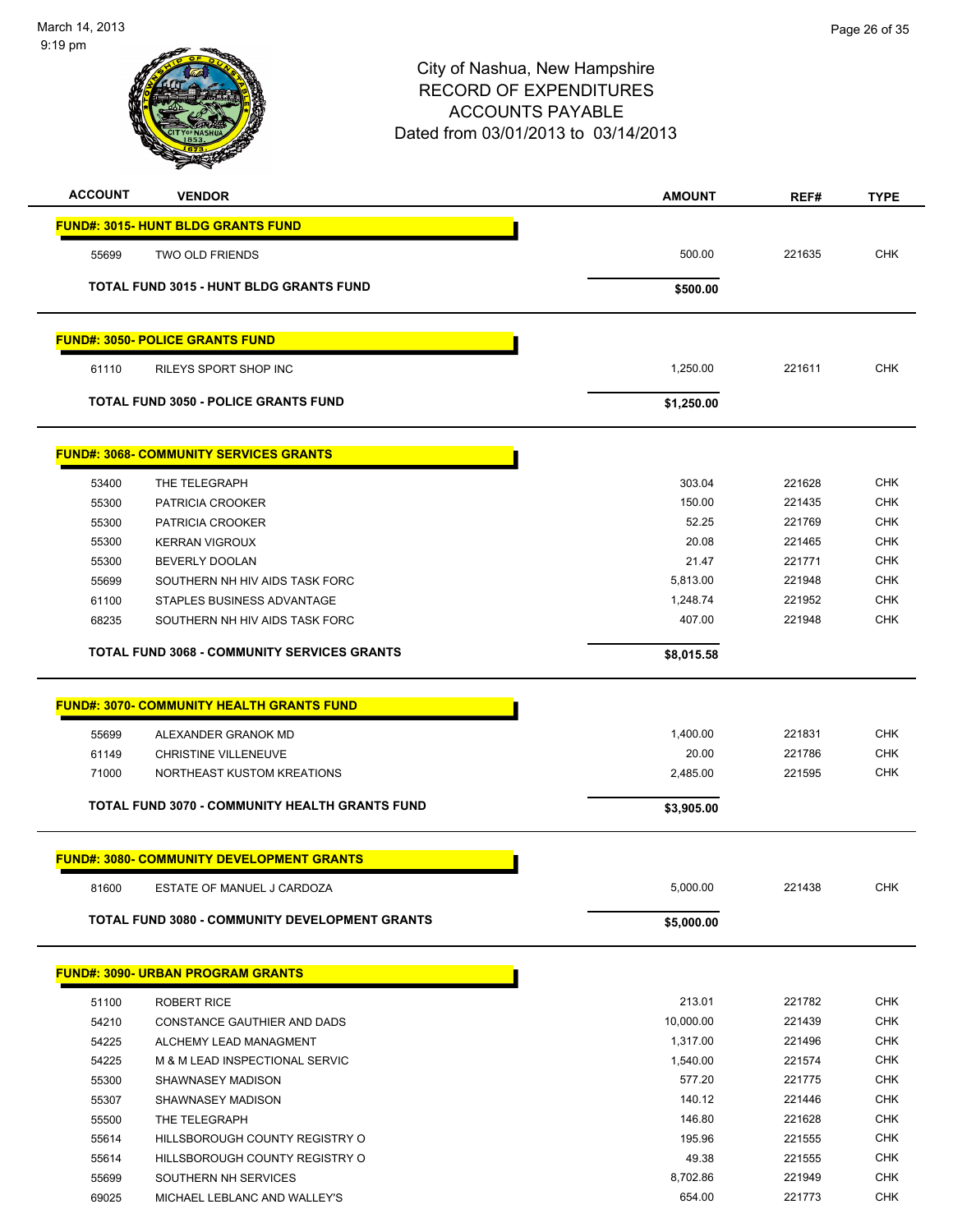

| <b>ACCOUNT</b> | <b>VENDOR</b>                                 | <b>AMOUNT</b> | REF#   | <b>TYPE</b> |
|----------------|-----------------------------------------------|---------------|--------|-------------|
|                | <b>TOTAL FUND 3090 - URBAN PROGRAM GRANTS</b> | \$23,536.33   |        |             |
|                | <b>FUND#: 3120- TRANSIT GRANTS</b>            |               |        |             |
| 53999          | LOOMIS FARGO & CO                             | 160.77        | 221906 | <b>CHK</b>  |
| 54100          | <b>PSNH</b>                                   | 1,047.92      | 221481 | <b>CHK</b>  |
| 54114          | <b>LIBERTY UTILITIES</b>                      | 333.65        | 221800 | <b>CHK</b>  |
| 54114          | <b>HESS CORPORATION</b>                       | 230.79        | 221554 | <b>CHK</b>  |
| 54141          | PENNICHUCK WATER WORKS INC                    | 73.63         | 221811 | <b>CHK</b>  |
| 54141          | PENNICHUCK WATER WORKS INC                    | 156.05        | 221811 | <b>CHK</b>  |
| 54141          | PENNICHUCK WATER WORKS INC                    | 100.78        | 221480 | <b>CHK</b>  |
| 54421          | CONWAY OFFICE PRODUCTS LLC                    | 114.00        | 221857 | <b>CHK</b>  |
| 55109          | <b>FAIRPOINT COMMUNICATIONS</b>               | 50.00         | 221473 | <b>CHK</b>  |
| 55109          | <b>FAIRPOINT COMMUNICATIONS</b>               | 171.35        | 221794 | <b>CHK</b>  |
| 55699          | <b>FIRST TRANSIT INC</b>                      | 381,403.79    | 221648 | <b>CHK</b>  |
| 55699          | MASI PLUMBING & HEATING INC                   | 317.50        | 221581 | <b>CHK</b>  |
| 55699          | <b>CINTAS</b>                                 | 304.15        | 221854 | <b>CHK</b>  |
| 61299          | AIREX FILTER CORPORATION                      | 74.32         | 221495 | <b>CHK</b>  |
| 61299          | <b>GRAINGER</b>                               | 176.78        | 221547 | <b>CHK</b>  |
| 61299          | HOME DEPOT CREDIT SERVICES                    | 182.70        | 221556 | <b>CHK</b>  |
| 61299          | HOME DEPOT CREDIT SERVICES                    | 60.98         | 221889 | <b>CHK</b>  |
| 61300          | <b>CITY OF NASHUA</b>                         | 38.52         | 221766 | <b>CHK</b>  |
| 61307          | <b>GLOBAL MONTELLO GROUP CORP</b>             | 37,971.60     | 221880 | <b>CHK</b>  |
| 61705          | PETE'S TIRE BARNS INC                         | 1,733.44      | 221603 | <b>CHK</b>  |
| 61799          | <b>CUMMINS NORTHEAST INC</b>                  | $-194.23$     | 221530 | <b>CHK</b>  |
| 61799          | <b>GILLIG LLC</b>                             | 15.50         | 221546 | <b>CHK</b>  |
| 61799          | NAPA AUTO PARTS                               | 350.24        | 221591 | <b>CHK</b>  |
| 61799          | <b>CUMMINS NORTHEAST INC</b>                  | 182.13        | 221860 | <b>CHK</b>  |
| 61799          | <b>GILLIG LLC</b>                             | 818.96        | 221879 | <b>CHK</b>  |
| 61799          | <b>GRAINGER</b>                               | 28.71         | 221882 | <b>CHK</b>  |
| 61799          | <b>NAPA AUTO PARTS</b>                        | 307.57        | 221925 | <b>CHK</b>  |
| 61799          | NORTHERN BUS SALES INC                        | 204.12        | 221933 | <b>CHK</b>  |
| 61799          | <b>NAPA AUTO PARTS</b>                        | 317.05        | 221591 | <b>CHK</b>  |
| 61799          | NAPA AUTO PARTS                               | 30.54         | 221925 | <b>CHK</b>  |
| 61799          | NORTHERN BUS SALES INC                        | 30.20         | 221933 | <b>CHK</b>  |
| 61799          | QUIRK GM PARTS DEPOT                          | 163.72        | 221942 | <b>CHK</b>  |
| 61799          | <b>CUMMINS NORTHEAST INC</b>                  | 276.31        | 221530 | <b>CHK</b>  |
| 61799          | <b>NAPA AUTO PARTS</b>                        | 900.72        | 221591 | <b>CHK</b>  |
| 61799          | NORTHERN BUS SALES INC                        | 294.18        | 221597 | <b>CHK</b>  |
| 61799          | <b>MOLLY CORPORATION</b>                      | 261.95        | 221922 | <b>CHK</b>  |
| 61799          | NAPA AUTO PARTS                               | 276.46        | 221925 | <b>CHK</b>  |
| 61799          | NORTHERN BUS SALES INC                        | 29.37         | 221933 | CHK         |
| 61799          | NAPA AUTO PARTS                               | 538.50        | 221591 | <b>CHK</b>  |
| 61799          | HOME DEPOT CREDIT SERVICES                    | 69.00         | 221889 | CHK         |
| 61799          | NAPA AUTO PARTS                               | 27.40         | 221925 | CHK         |
| 61799          | RYDER FLEET PRODUCTS COM INC                  | 2.51          | 221945 | <b>CHK</b>  |
| 61799          | NAPA AUTO PARTS                               | 42.41         | 221925 | <b>CHK</b>  |
| 68240          | LOUISE WOODWORTH                              | 45.81         | 221787 | <b>CHK</b>  |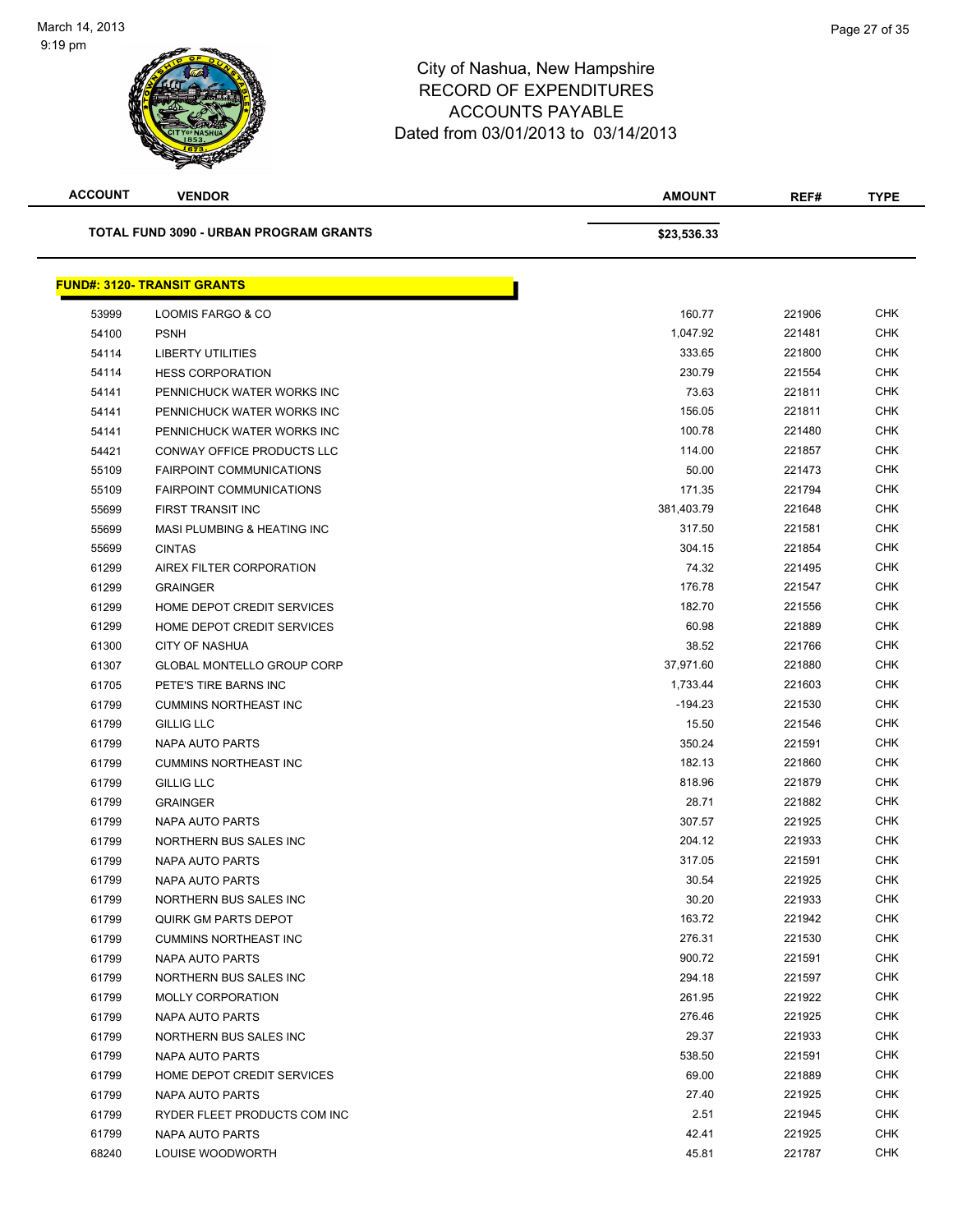

| <b>ACCOUNT</b> | <b>VENDOR</b>                             | <b>AMOUNT</b> | REF#   | <b>TYPE</b> |
|----------------|-------------------------------------------|---------------|--------|-------------|
|                | <b>TOTAL FUND 3120 - TRANSIT GRANTS</b>   | \$429,721.85  |        |             |
|                | <b>FUND#: 3800- SCHOOL GRANTS FUND</b>    |               |        |             |
| 53600          | 1 CHOICE TUTORING INC                     | 5,285.40      | 221979 | <b>CHK</b>  |
| 53600          | 24/7 EDUCATE ONLINE                       | 1,079.63      | 221980 | <b>CHK</b>  |
| 53600          | ALPHA ACADEMIC SERVICES INC               | 7,278.16      | 221984 | <b>CHK</b>  |
| 53600          | SYLVAN LEARNING CENTERS                   | 7,250.00      | 222103 | <b>CHK</b>  |
| 53607          | <b>MARK PROULX</b>                        | 105.00        | 222086 | <b>CHK</b>  |
| 53607          | <b>BEVERLY TUFTS</b>                      | 105.00        | 222106 | <b>CHK</b>  |
| 53628          | <b>HOLLY LAVINE</b>                       | 100.00        | 221311 | CHK         |
| 53628          | <b>JULIE OTA</b>                          | 91.50         | 221337 | <b>CHK</b>  |
| 53628          | <b>JEANNA HAMILTON</b>                    | 37.50         | 222041 | <b>CHK</b>  |
| 53628          | <b>JULIE OTA</b>                          | 100.00        | 222079 | <b>CHK</b>  |
| 53628          | <b>BOOTHBY THERAPY SERVICES LLC</b>       | 1,424.63      | 221252 | <b>CHK</b>  |
| 53628          | THE CARROLL CENTER FOR THE BLI            | 3,858.00      | 221260 | <b>CHK</b>  |
| 53628          | <b>INTERIM HEALTH CARE</b>                | 6,835.00      | 221305 | <b>CHK</b>  |
| 53628          | <b>NURSES PRN INC</b>                     | 945.00        | 221355 | <b>CHK</b>  |
| 53628          | <b>BOOTHBY THERAPY SERVICES LLC</b>       | 701.36        | 221998 | <b>CHK</b>  |
| 53628          | <b>INTERIM HEALTH CARE</b>                | 1,756.00      | 222051 | <b>CHK</b>  |
| 53628          | <b>NURSES PRN INC</b>                     | 405.00        | 222095 | <b>CHK</b>  |
| 53628          | <b>TERESA BOLICK PHD</b>                  | 3,550.00      | 221364 | CHK         |
| 53628          | <b>WADLEIGH STARR &amp; PETERS PLLC</b>   | 1,550.00      | 222109 | <b>CHK</b>  |
| 54807          | <b>FIRST CHURCH</b>                       | 248.00        | 221284 | <b>CHK</b>  |
| 54807          | <b>FIRST CHURCH</b>                       | 3,378.00      | 221284 | <b>CHK</b>  |
| 55109          | <b>FAIRPOINT COMMUNICATIONS</b>           | 157.32        | 221793 | <b>CHK</b>  |
| 55300          | <b>MARIE COTE</b>                         | 615.84        | 221271 | <b>CHK</b>  |
| 55300          | ELIZABETH THOMSON                         | 123.21        | 221366 | <b>CHK</b>  |
| 55300          | <b>DAVID QUIMBY</b>                       | 161.68        | 221344 | <b>CHK</b>  |
| 55300          | <b>HEINEMANN</b>                          | 637.00        | 221296 | <b>CHK</b>  |
| 55300          | <b>MARIANNE DUSTIN</b>                    | 61.11         | 222021 | <b>CHK</b>  |
| 55400          | <b>BUREAU OF EDUCATION &amp; RESEARCH</b> | 389.00        | 221255 | <b>CHK</b>  |
| 55400          | PESI INC                                  | 379.98        | 221266 | <b>CHK</b>  |
| 55500          | THE TELEGRAPH                             | 1,250.00      | 222104 | <b>CHK</b>  |
| 55690          | FIRST STUDENT INC                         | 223.33        | 222032 | <b>CHK</b>  |
| 61135          | <b>JULIA MACINTOSH</b>                    | 148.80        | 222066 | <b>CHK</b>  |
| 61135          | PEARSON EDUCATION                         | 142.90        | 222074 | <b>CHK</b>  |
| 61135          | NASHUA HIGH SCHOOL NORTH                  | 175.00        | 222071 | <b>CHK</b>  |
| 61299          | AC MOORE INC                              | 11.73         | 221982 | <b>CHK</b>  |
| 61299          | <b>CHANTEL FRENETTE</b>                   | 10.08         | 222033 | CHK         |
| 61299          | TRACY GRAY                                | 31.52         | 222040 | <b>CHK</b>  |
| 61299          | HOME DEPOT CREDIT SERVICES                | 56.41         | 222049 | <b>CHK</b>  |
| 61299          | MARKET BASKET ACCT 2589096                | 23.28         | 222067 | <b>CHK</b>  |
| 61299          | NEW ENGLAND ICE CREAM                     | 354.64        | 222075 | <b>CHK</b>  |
| 61299          | <b>ALAN PARADISE</b>                      | 81.47         | 222080 | CHK         |
| 61299          | <b>WAL-MART</b>                           | 161.86        | 221373 | <b>CHK</b>  |
| 61875          | <b>BARNES &amp; NOBLE INC</b>             | 215.40        | 221246 | CHK         |
| 61875          | <b>FOLLETT LIBRARY RESOURCES</b>          | 83.04         | 221285 | <b>CHK</b>  |
| 61875          | <b>BARNES &amp; NOBLE INC</b>             | 119.60        | 221992 | <b>CHK</b>  |
| 61875          | RITA LEWANDOWSKI                          | 40.87         | 222060 | <b>CHK</b>  |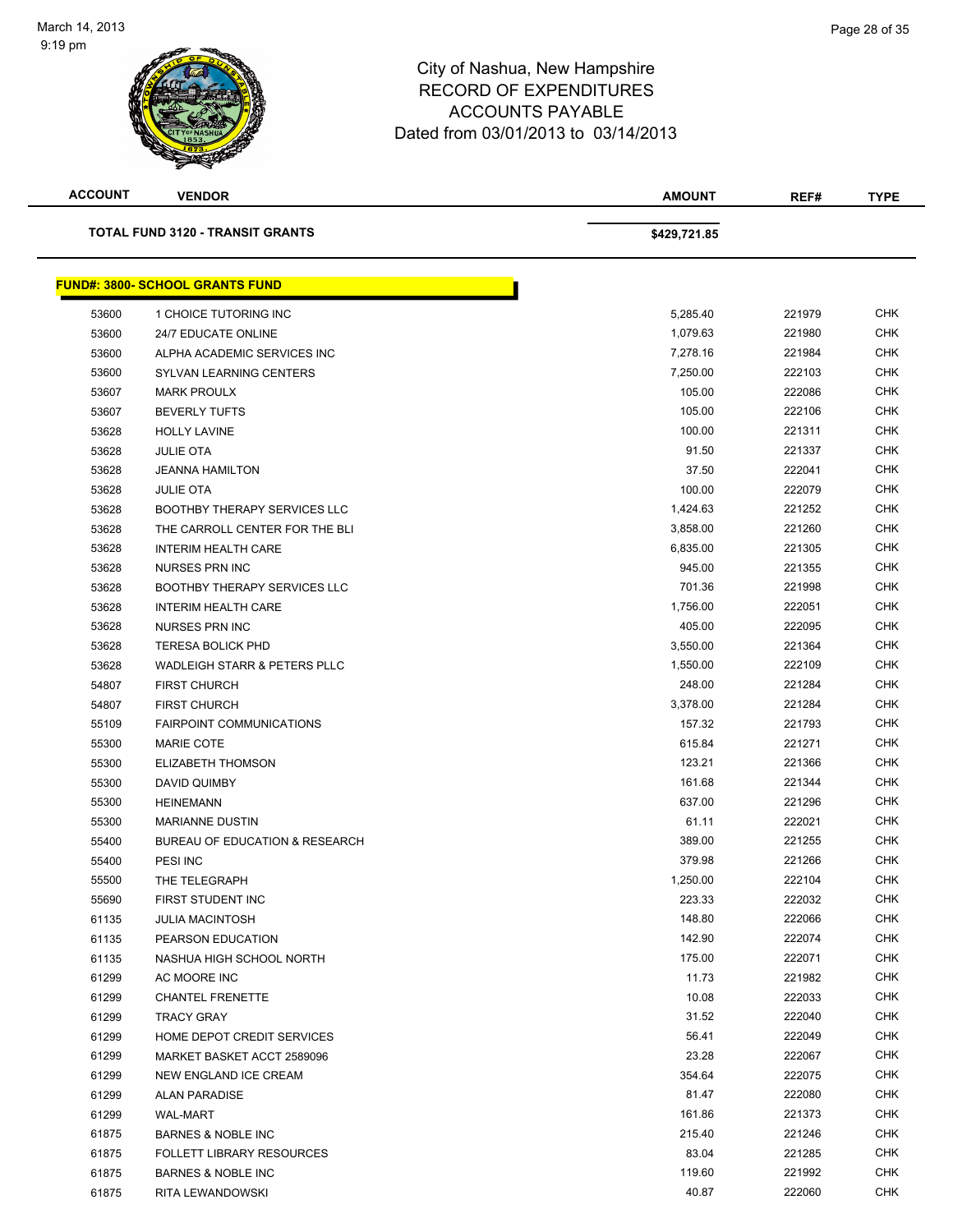

| <b>ACCOUNT</b> | <b>VENDOR</b>                                     | <b>AMOUNT</b> | REF#   | <b>TYPE</b> |
|----------------|---------------------------------------------------|---------------|--------|-------------|
|                | <b>FUND#: 3800- SCHOOL GRANTS FUND</b>            |               |        |             |
| 61875          | SCHOLASTIC BOOK CLUBS INC                         | 75.90         | 222091 | <b>CHK</b>  |
| 61875          | <b>JULIA MACINTOSH</b>                            | 50.17         | 222066 | <b>CHK</b>  |
| 61875          | <b>BARNES &amp; NOBLE INC</b>                     | 473.04        | 221246 | <b>CHK</b>  |
| 61875          | <b>BARNES &amp; NOBLE INC</b>                     | 1,054.85      | 221992 | <b>CHK</b>  |
| 71221          | APPLE INC                                         | 1,447.00      | 221242 | <b>CHK</b>  |
|                |                                                   |               |        |             |
|                | <b>TOTAL FUND 3800 - SCHOOL GRANTS FUND</b>       | \$54,839.21   |        |             |
|                | <b>FUND#: 4005- TRAFFIC VIOLATIONS FUND</b>       |               |        |             |
| 55699          | 1ST PRIORITY TOWING & RECOVERY                    | 2,500.00      | 221826 | <b>CHK</b>  |
| 55699          | D & R TOWING INC                                  | 3,830.00      | 221861 | <b>CHK</b>  |
| 55699          | STATEWIDE COLLISION LLC                           | 1,787.50      | 221954 | <b>CHK</b>  |
| 61107          | <b>BENS UNIFORMS</b>                              | 109.98        | 221509 | CHK         |
| 61799          | MAYNARD & LESIEUR INC                             | 465.60        | 221582 | <b>CHK</b>  |
|                | <b>TOTAL FUND 4005 - TRAFFIC VIOLATIONS FUND</b>  | \$8,693.08    |        |             |
|                |                                                   |               |        |             |
|                | <b>FUND#: 4010- MOTOR VEHICLE ADMIN FUND</b>      |               |        |             |
| 53467          | <b>MAILINGS UNLIMITED</b>                         | 137.57        | 221577 | <b>CHK</b>  |
| 53467          | <b>MAILINGS UNLIMITED</b>                         | 129.47        | 221910 | <b>CHK</b>  |
|                |                                                   |               |        |             |
|                | <b>TOTAL FUND 4010 - MOTOR VEHICLE ADMIN FUND</b> | \$267.04      |        |             |
|                | <b>FUND#: 4020- POLICE DRUG ENFORCEMENT FUND</b>  |               |        |             |
| 55118          | <b>VERIZON WIRELESS</b>                           | 523.84        | 221823 | <b>CHK</b>  |
| 55400          | <b>MATTHEW DIFAVA</b>                             | 210.00        | 221436 | <b>CHK</b>  |
| 55400          | <b>TIMOTHY MACISAAC</b>                           | 736.81        | 221445 | <b>CHK</b>  |
| 55699          | COMCAST CABLE COMMUNICATIONS I                    | 222.15        | 221791 | <b>CHK</b>  |
| 55699          | TLO LLC                                           | 110.00        | 221961 | <b>CHK</b>  |
| 71000          | DTC COMMUNICATIONS                                | 9,752.00      | 221867 | <b>CHK</b>  |
| 71000          | RAY ALLEN MANUFACTURING CO INC                    | 1,039.70      | 221943 | <b>CHK</b>  |
|                | TOTAL FUND 4020 - POLICE DRUG ENFORCEMENT FUND    | \$12,594.50   |        |             |
|                |                                                   |               |        |             |
|                | <b>FUND#: 4090- LIB-LOST/DAMAGED BOOK FINES</b>   |               |        |             |
| 55699          | NH HUMANITIES COUNCIL                             | 50.00         | 221932 | <b>CHK</b>  |
|                | TOTAL FUND 4090 - LIB-LOST/DAMAGED BOOK FINES     | \$50.00       |        |             |
|                | <b>FUND#: 5000- CAP PROJECTS-GEN GOVT BLDGS</b>   |               |        |             |
| 81200          | COMPUTER CABLE CO INC                             | 3,928.69      | 221525 | <b>CHK</b>  |
|                | TOTAL FUND 5000 - CAP PROJECTS-GEN GOVT BLDGS     | \$3,928.69    |        |             |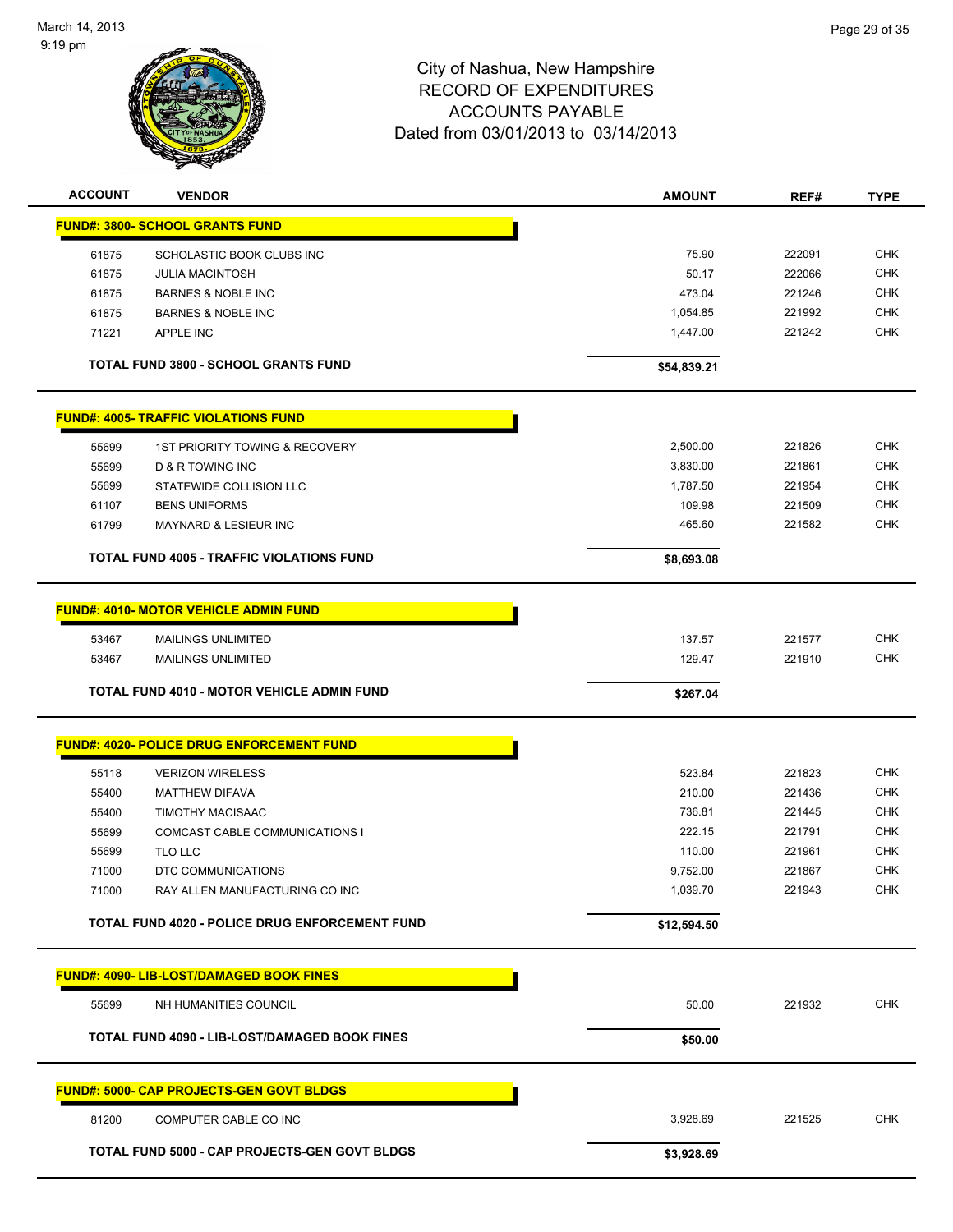

| <b>ACCOUNT</b> | <b>VENDOR</b>                                    | <b>AMOUNT</b> | REF#   | <b>TYPE</b> |
|----------------|--------------------------------------------------|---------------|--------|-------------|
|                | <b>FUND#: 5010- CAP PROJECTS-INFO TECHNOLOGY</b> |               |        |             |
| 81342          | <b>KRONOS INC</b>                                | 26,532.50     | 221904 | <b>CHK</b>  |
|                |                                                  |               |        |             |
|                | TOTAL FUND 5010 - CAP PROJECTS-INFO TECHNOLOGY   | \$26,532.50   |        |             |
|                | <b>FUND#: 5040- CAPITAL PROJECTS-FIRE</b>        |               |        |             |
| 81500          | PIERCE MANUFACTURING INC                         | 494,073.00    | 13262  | ACH         |
|                | <b>TOTAL FUND 5040 - CAPITAL PROJECTS-FIRE</b>   | \$494,073.00  |        |             |
|                | <b>FUND#: 5700- CAP PROJECTS-BROAD ST PKWY</b>   |               |        |             |
| 81700          | THE TELEGRAPH                                    | 146.80        | 221628 | <b>CHK</b>  |
| 81700          | <b>UNION LEADER CORP</b>                         | 327.60        | 221639 | <b>CHK</b>  |
| 81700          | THE TELEGRAPH                                    | 146.80        | 221960 | <b>CHK</b>  |
|                | TOTAL FUND 5700 - CAP PROJECTS-BROAD ST PKWY     | \$621.20      |        |             |
|                | <b>FUND#: 5800- SCHOOL CAPITAL PROJECTS FUND</b> |               |        |             |
| 81200          | CX ASSOCIATES LLC                                | 2,212.50      | 221273 | CHK         |
| 81200          | HARVEY CONSTRUCTION CO                           | 144,781.86    | 221294 | <b>CHK</b>  |
| 81200          | PAGE STREET LEASING LLC                          | 95.00         | 221338 | <b>CHK</b>  |
| 81200          | TURNER BUILDING SCIENCE LLC                      | 4,047.51      | 221369 | <b>CHK</b>  |
| 81200          | <b>WRA DESIGN</b>                                | 1,400.00      | 221378 | <b>CHK</b>  |
| 81200          | SURVEILLANCE SPECIALTIES, LTD                    | 108,000.65    | 222102 | <b>CHK</b>  |
|                | TOTAL FUND 5800 - SCHOOL CAPITAL PROJECTS FUND   | \$260,537.52  |        |             |
|                | <b>FUND#: 6000- SOLID WASTE FUND</b>             |               |        |             |
| 12400          | TAMARACK LANDSCAPING                             | 20.00         | 221431 | <b>CHK</b>  |
| 53479          | DOCULYNX INC                                     | 40.06         | 221865 | <b>CHK</b>  |
| 54100          | <b>PSNH</b>                                      | 745.18        | 221481 | <b>CHK</b>  |
| 54141          | PENNICHUCK WATER WORKS INC                       | 255.06        | 221811 | <b>CHK</b>  |
| 54200          | BILLS WORLD CLASS CLEANING SER                   | 780.00        | 221512 | <b>CHK</b>  |
| 54280          | <b>BELLETETES INC</b>                            | 17.09         | 221507 | <b>CHK</b>  |
| 54421          | CONWAY OFFICE PRODUCTS LLC                       | 60.00         | 221526 | <b>CHK</b>  |
| 54600          | AUTO ELECTRIC WAREHOUSE INC                      | 265.00        | 221503 | <b>CHK</b>  |
| 54600          | EASTERN NE HYDRAULICS INC                        | 490.00        | 221535 | <b>CHK</b>  |
| 54600          | <b>FLEETPRIDE INC</b>                            | 122.00        | 221540 | <b>CHK</b>  |
| 54600          | FREIGHTLINER OF NH INC                           | 30.33         | 221544 | <b>CHK</b>  |
| 54600          | NORTHEAST SCALE CO INC                           | 349.72        | 221596 | <b>CHK</b>  |
| 54600          | SOUTHWORTH-MILTON INC                            | 33.35         | 221620 | <b>CHK</b>  |
| 54828          | US BANK                                          | 26.55         | 221488 | <b>CHK</b>  |
| 55109          | COMCAST CABLE COMMUNICATIONS I                   | 86.40         | 221469 | <b>CHK</b>  |
| 55109          | <b>FAIRPOINT COMMUNICATIONS</b>                  | 30.06         | 221473 | <b>CHK</b>  |
| 55109          | PAETEC COMMUNICATIONS INC                        | 4.36          | 221478 | <b>CHK</b>  |
| 55200          | APWA PUBLICATIONS                                | 211.25        | 221467 | <b>CHK</b>  |
| 55200          | SWANA                                            | 189.00        | 221625 | <b>CHK</b>  |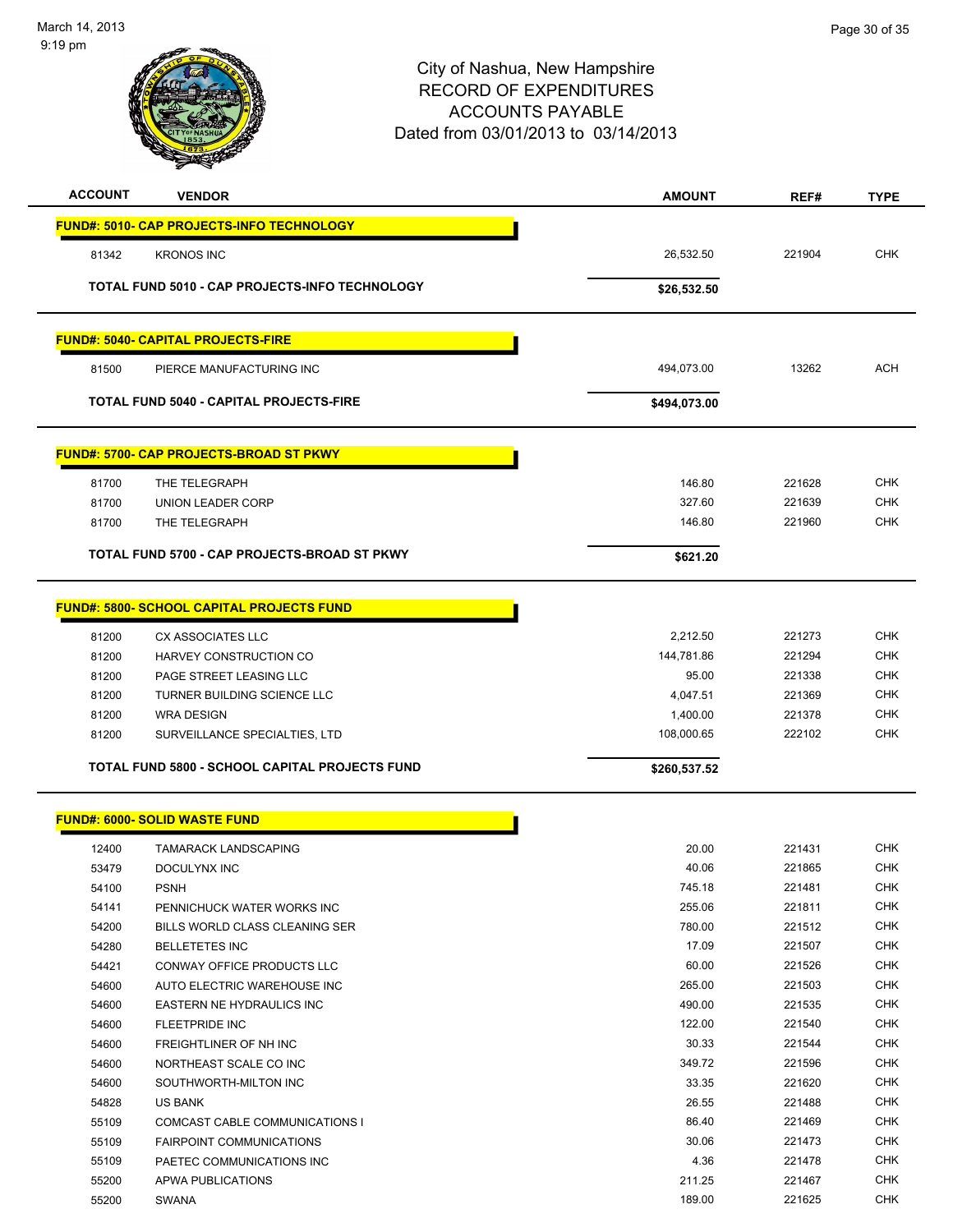

| <b>ACCOUNT</b> | <b>VENDOR</b>                        | <b>AMOUNT</b> | REF#   | <b>TYPE</b> |
|----------------|--------------------------------------|---------------|--------|-------------|
|                | <b>FUND#: 6000- SOLID WASTE FUND</b> |               |        |             |
| 55400          | <b>KERRY CONVERSE</b>                | 595.30        | 221434 | <b>CHK</b>  |
| 55607          | <b>FEDEX</b>                         | 238.08        | 221474 | <b>CHK</b>  |
| 55699          | SAFETY KLEEN SYSTEMS INC             | 0.00          | 221613 | <b>CHK</b>  |
| 55699          | INTEGRATED PAPER RECYCLERS LLC       | 1,444.37      | 221895 | <b>CHK</b>  |
| 61100          | STAPLES BUSINESS ADVANTAGE           | 68.45         | 221952 | <b>CHK</b>  |
| 61107          | ALECS SHOE STORE INC                 | 424.95        | 221830 | <b>CHK</b>  |
| 61110          | UNIFIRST CORPORATION                 | 541.21        | 221637 | <b>CHK</b>  |
| 61307          | SHATTUCK MALONE OIL CO               | 3,728.32      | 221815 | <b>CHK</b>  |
| 61705          | LIBERTY INTNL TRUCKS OF NH LLC       | 299.98        | 221571 | <b>CHK</b>  |
| 61830          | THE TELEGRAPH                        | 150.80        | 221483 | <b>CHK</b>  |
|                | TOTAL FUND 6000 - SOLID WASTE FUND   | \$11,246.87   |        |             |
|                | <b>FUND#: 6200- WASTEWATER FUND</b>  |               |        |             |

| 21775 | <b>ACCURATE TITLE</b>           | 116.81    | 222133 | <b>CHK</b> |
|-------|---------------------------------|-----------|--------|------------|
| 21775 | <b>BENCHMARK TITLE SERVICES</b> | 109.15    | 222134 | <b>CHK</b> |
| 21775 | DIGITAL FEDERALCREDIT UNION     | 20.50     | 222135 | <b>CHK</b> |
| 21775 | JEFFREY G. NOBLE                | 59.75     | 222138 | <b>CHK</b> |
| 21775 | <b>JNT REALTY</b>               | 58.21     | 222139 | <b>CHK</b> |
| 21775 | SUMMIT TITLE SERVICES           | 14.36     | 222141 | <b>CHK</b> |
| 44597 | HILLSBOROUGH COUNTY REGISTRY O  | 120.96    | 221555 | <b>CHK</b> |
| 53107 | EASTERN ANALYTICAL INC          | 65.00     | 221869 | <b>CHK</b> |
| 53467 | <b>MAILINGS UNLIMITED</b>       | 565.43    | 221577 | <b>CHK</b> |
| 53467 | PENNICHUCK WATER WORKS INC      | 8,736.00  | 221810 | <b>CHK</b> |
| 53467 | <b>MAILINGS UNLIMITED</b>       | 370.51    | 221910 | <b>CHK</b> |
| 53479 | DOCULYNX INC                    | 688.22    | 221865 | <b>CHK</b> |
| 54100 | <b>PSNH</b>                     | 2,029.17  | 221481 | <b>CHK</b> |
| 54141 | PENNICHUCK WATER WORKS INC      | 6,157.49  | 221480 | <b>CHK</b> |
| 54141 | PENNICHUCK WATER WORKS INC      | 55.88     | 221811 | <b>CHK</b> |
| 54200 | ALL GREEN COMMERCIAL JANITORS   | 693.33    | 221832 | <b>CHK</b> |
| 54221 | RESOURCE MANAGEMENT INC         | 10,425.48 | 221610 | <b>CHK</b> |
| 54300 | <b>BROX INDUSTRIES INC</b>      | 2,472.06  | 221514 | <b>CHK</b> |
| 54300 | <b>BROX INDUSTRIES INC</b>      | 2,020.97  | 222160 | <b>CHK</b> |
| 54421 | CONWAY OFFICE PRODUCTS LLC      | 100.00    | 221526 | <b>CHK</b> |
| 54487 | <b>MARIO LECLERC</b>            | 62.00     | 221442 | <b>CHK</b> |
| 54487 | ERC WIPING PRODUCTS INC         | 123.00    | 221536 | <b>CHK</b> |
| 54487 | <b>FLOWROX INC</b>              | 1,864.46  | 221542 | CHK        |
| 54487 | ARCSOURCE INC                   | 432.22    | 221837 | <b>CHK</b> |
| 54487 | <b>CLEANHARBORS</b>             | 797.54    | 221855 | CHK        |
| 54487 | <b>CLEAR EDGE</b>               | 2,905.00  | 221856 | <b>CHK</b> |
| 54487 | EASTERN INDUSTRIAL AUTOMATION   | 4,822.29  | 221870 | CHK        |
| 54487 | <b>FASTENAL CO</b>              | 489.99    | 221871 | CHK        |
| 54487 | <b>G H BERLIN OIL CO</b>        | 3,767.24  | 221876 | <b>CHK</b> |
| 54487 | <b>HIGHLAND POWER</b>           | 765.00    | 221888 | <b>CHK</b> |
| 54487 | HOME DEPOT CREDIT SERVICES      | 81.39     | 221889 | CHK        |
| 54487 | M & M ELECTRICAL SUPPLY CO INC  | 513.11    | 221909 | CHK        |
| 54487 | MCMASTER CARR SUPPLY CO         | 162.58    | 221918 | <b>CHK</b> |

54487 NH BRAGG & SONS INC 64487 NH BRAGG & SONS INC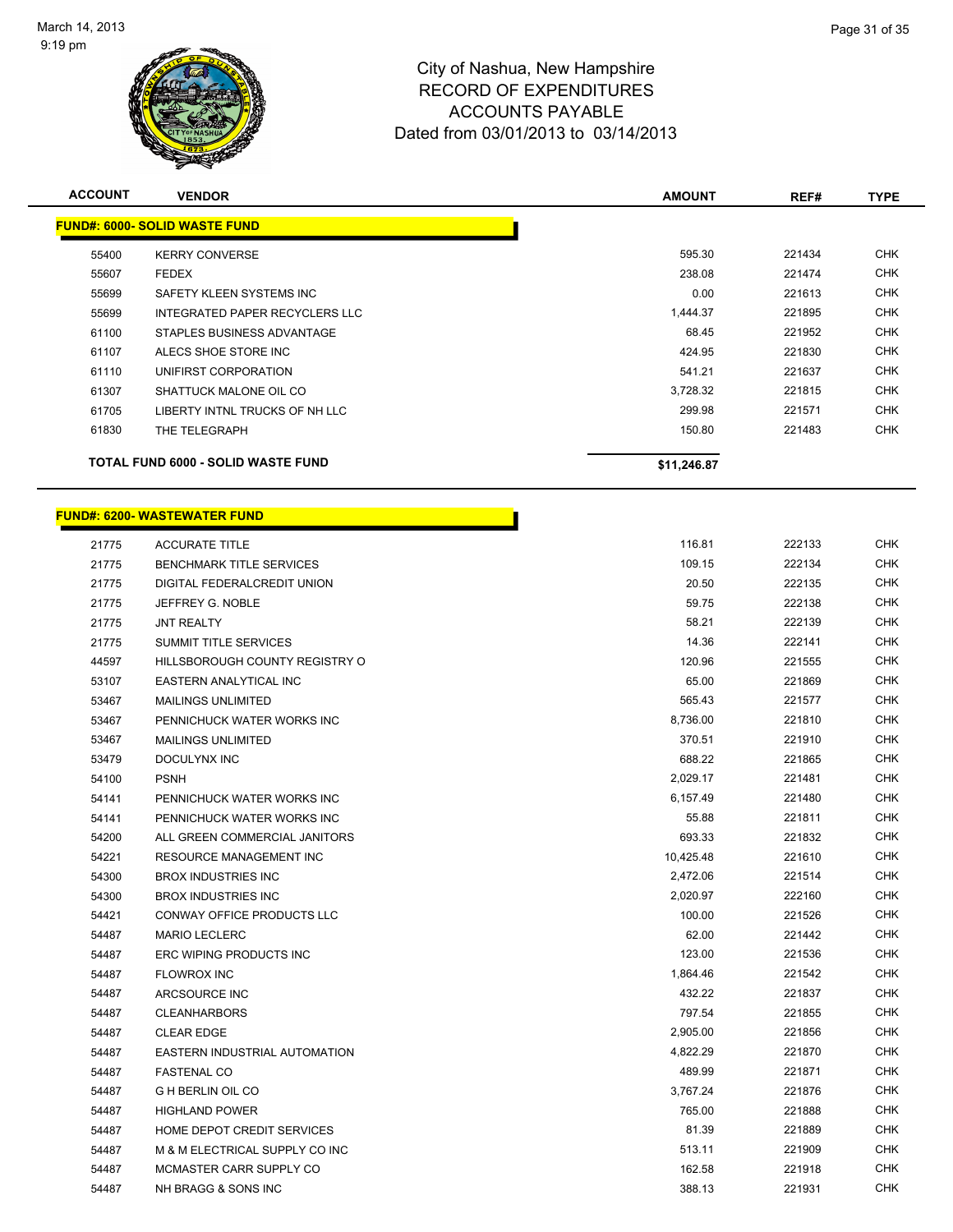

| <b>ACCOUNT</b> | <b>VENDOR</b>                                    | <b>AMOUNT</b> | REF#   | <b>TYPE</b> |
|----------------|--------------------------------------------------|---------------|--------|-------------|
|                | <b>FUND#: 6200- WASTEWATER FUND</b>              |               |        |             |
| 54487          | PEABODY SUPPLY CO                                | 187.32        | 221936 | <b>CHK</b>  |
| 54487          | PINE MOTOR PARTS                                 | 165.51        | 221937 | <b>CHK</b>  |
| 54600          | D & R TOWING INC                                 | 90.00         | 221861 | <b>CHK</b>  |
| 54600          | NAPA AUTO PARTS                                  | 3.11          | 221924 | <b>CHK</b>  |
| 54828          | <b>US BANK</b>                                   | 26.55         | 221488 | <b>CHK</b>  |
| 54828          | <b>CONWAY OFFICE PRODUCTS LLC</b>                | 90.00         | 221526 | <b>CHK</b>  |
| 55109          | PAETEC COMMUNICATIONS INC                        | 4.19          | 221478 | <b>CHK</b>  |
| 55109          | BAYRING COMMUNICATIONS                           | 60.21         | 221790 | <b>CHK</b>  |
| 55109          | <b>FAIRPOINT COMMUNICATIONS</b>                  | 688.19        | 221793 | <b>CHK</b>  |
| 55109          | <b>FAIRPOINT COMMUNICATIONS</b>                  | 66.06         | 221794 | <b>CHK</b>  |
| 55500          | THE TELEGRAPH                                    | 148.81        | 221628 | CHK         |
| 55699          | ANSWERING SERVICES OF NH LLC                     | 87.65         | 221499 | <b>CHK</b>  |
| 61100          | ANCO SIGNS & STAMPS INC                          | 176.30        | 221498 | <b>CHK</b>  |
| 61107          | UNIFIRST CORPORATION                             | 975.05        | 221637 | <b>CHK</b>  |
| 61149          | <b>VWR SCIENTIFIC PRODUCTS</b>                   | 960.08        | 221641 | <b>CHK</b>  |
| 61149          | <b>IDEXX DISTRIBUTION INC</b>                    | 149.29        | 221893 | <b>CHK</b>  |
| 61156          | <b>JCI JONES CHEMICALS INC</b>                   | 2,480.02      | 221564 | <b>CHK</b>  |
| 61156          | <b>BASF CORPORATION</b>                          | 13,204.82     | 221842 | <b>CHK</b>  |
| 61156          | <b>BASF CORPORATION</b>                          | $-0.03$       | 221842 | <b>CHK</b>  |
| 61166          | ARCSOURCE INC                                    | 60.12         | 221837 | <b>CHK</b>  |
| 81700          | THE TELEGRAPH                                    | 146.80        | 221628 | <b>CHK</b>  |
| 81700          | T BUCK CONSTRUCTION INC                          | 53,970.73     | 221626 | CHK         |
| 81700          | UNITED PARCEL SERVICE                            | 16.80         | 221485 | <b>CHK</b>  |
|                | TOTAL FUND 6200 - WASTEWATER FUND                | \$125,810.81  |        |             |
|                | <b>FUND#: 6500- PROPERTY &amp; CASUALTY FUND</b> |               |        |             |
| 54267          | TREASURER STATE OF NH                            | 100.00        | 221817 | <b>CHK</b>  |
| 54267          | STANLEY ELEVATOR CO INC                          | 4,151.28      | 221951 | <b>CHK</b>  |
| 54421          | CONWAY OFFICE PRODUCTS LLC                       | 150.21        | 221857 | <b>CHK</b>  |
| 55200          | <b>NHAA</b>                                      | 90.00         | 221476 | <b>CHK</b>  |
| 55307          | <b>ROSS DUGAS</b>                                | 40.68         | 221437 | <b>CHK</b>  |
| 55400          | <b>NHAA</b>                                      | 300.00        | 221805 | <b>CHK</b>  |
| 59148          | HUB INT'L NEW ENGLAND LLC                        | 64,255.00     | 13231  | ACH         |
| 59207          | CATHOLIC MEDICAL CENTER                          | 17,861.10     | 221391 | CHK         |
| 59207          | MERIDIAN RESOURCE CO                             | 436.00        | 221392 | CHK         |
| 59207          | ANAESTHESIA ASSOC OF MASS                        | 2,265.00      | 221393 | CHK         |
| 59207          | APPLE NASHUA LLC                                 | 430.00        | 221394 | <b>CHK</b>  |

 ALAN ARSENAULT 145.00 221395 CHK 59207 ASSOCIATED RADIOLOGISTS PA 170.00 221396 CHK ATLANTIC INVESTIGATION SERVICE 634.95 221397 CHK CATHOLIC MEDICAL CENTER 1,015.70 221399 CHK CONCORD HOSPITAL 249.00 221400 CHK COVENTRY HEALTH CARE WORKERS C 201.20 221401 CHK DARTMOUTH HITCHCOCK CLINIC 1,364.00 221403 CHK DEDHAM MEDICAL ASSOCIATES 1,152.60 221404 CHK DEVINE MILLIMET & BRANCH PA 170.75 221405 CHK FOUNDATION MEDICAL PARTNERS 1,180.00 221406 CHK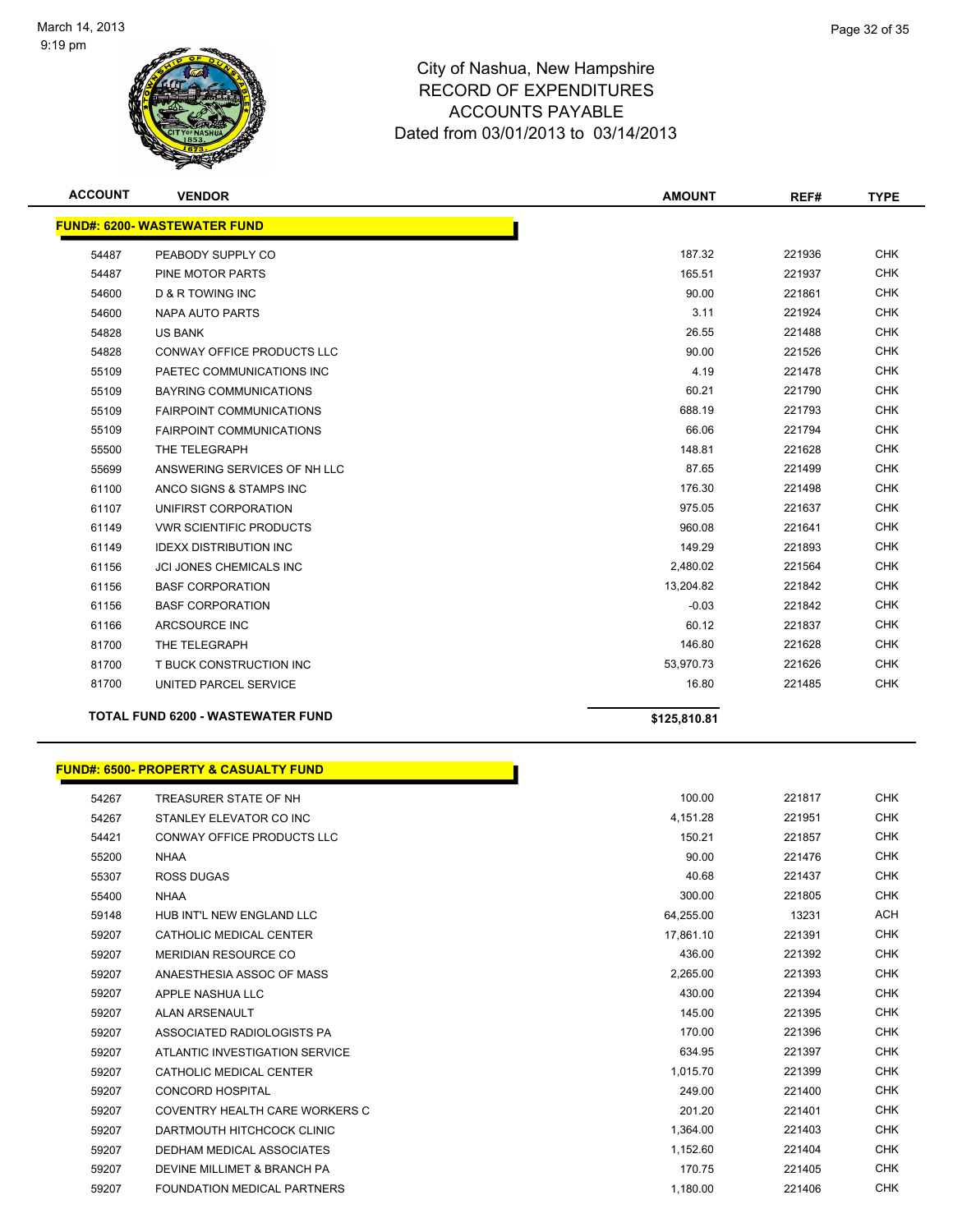

| <b>ACCOUNT</b> | <b>VENDOR</b>                                         | <b>AMOUNT</b> | REF#   | <b>TYPE</b> |
|----------------|-------------------------------------------------------|---------------|--------|-------------|
|                | <b>FUND#: 6500- PROPERTY &amp; CASUALTY FUND</b>      |               |        |             |
| 59207          | FOUR SEASONS ORTHOPAEDIC CTR P                        | 726.00        | 221407 | <b>CHK</b>  |
| 59207          | <b>INJURED WORKERS PHARMACY LLC</b>                   | 168.75        | 221408 | <b>CHK</b>  |
| 59207          | <b>JACQUELINE LEVINE</b>                              | 294.81        | 221409 | <b>CHK</b>  |
| 59207          | NASHUA RADIOLOGY PA                                   | 314.00        | 221410 | <b>CHK</b>  |
| 59207          | OCCUPATIONAL HEALTH CTRS SOUTH                        | 1,050.64      | 221411 | <b>CHK</b>  |
| 59207          | ROBERT A THERIAULT D.O PLLC                           | 150.00        | 221412 | <b>CHK</b>  |
| 59207          | SO NH REGIONAL MEDICAL CENTER                         | 2,102.54      | 221413 | <b>CHK</b>  |
| 59207          | SPORTS MEDICINE ASSOCIATES                            | 9,655.00      | 221414 | CHK         |
| 59207          | ST JOSEPHS HOSPITAL                                   | 5,069.75      | 221415 | CHK         |
| 59207          | STONERIVER PHARMACY SOLUTIONS                         | 87.32         | 221416 | <b>CHK</b>  |
| 59207          | SURGI-CARE INC                                        | 96.00         | 221417 | <b>CHK</b>  |
| 59207          | <b>CONCORD HOSPITAL</b>                               | 644.00        | 222143 | <b>CHK</b>  |
| 59207          | COVENTRY HEALTH CARE WORKERS C                        | 587.46        | 222144 | <b>CHK</b>  |
| 59207          | DARTMOUTH HITCHCOCK CLINIC                            | 338.00        | 222145 | <b>CHK</b>  |
| 59207          | DEVINE MILLIMET & BRANCH PA                           | 342.33        | 222146 | <b>CHK</b>  |
| 59207          | ELLIOT PHYSICIANS NETWORK INC                         | 180.00        | 222147 | <b>CHK</b>  |
| 59207          | <b>FOUNDATION MEDICAL PARTNERS</b>                    | 550.00        | 222148 | <b>CHK</b>  |
| 59207          | FOUR SEASONS ORTHOPAEDIC CTR P                        | 12.00         | 222149 | <b>CHK</b>  |
| 59207          | HERNER CHIROPRACTIC                                   | 1,520.00      | 222150 | CHK         |
| 59207          | INJURED WORKERS PHARMACY LLC                          | 51.43         | 222151 | CHK         |
| 59207          | JONATHAN W SOBEL MD PLLC                              | 1,110.00      | 222152 | CHK         |
| 59207          | NEW ENGLAND BAPTIST HOSPITAL                          | 3,660.93      | 222153 | <b>CHK</b>  |
| 59207          | PARNELL CHIROPRACTIC                                  | 2,126.00      | 222154 | <b>CHK</b>  |
| 59207          | SO NH REGIONAL MEDICAL CENTER                         | 4,217.23      | 222156 | <b>CHK</b>  |
| 59207          | ST JOSEPHS HOSPITAL                                   | 3,473.75      | 222157 | <b>CHK</b>  |
| 59207          | <b>WALGREEN CO</b>                                    | 9.72          | 222158 | <b>CHK</b>  |
| 59225          | <b>CULLENCOLLIMORE PLLC</b>                           | 332.50        | 221402 | <b>CHK</b>  |
| 59225          | SO NH REGIONAL MEDICAL CENTER                         | 484.05        | 221413 | <b>CHK</b>  |
| 59225          | PUBLIC SERVICE OF NH                                  | 1,417.54      | 222155 | CHK         |
| 59275          | <b>BTT ENTERPRISES LLC</b>                            | 6,117.50      | 221398 | CHK         |
| 68360          | FENCES UNLIMITED INC                                  | 1,395.00      | 221872 | CHK         |
|                | <b>TOTAL FUND 6500 - PROPERTY &amp; CASUALTY FUND</b> | \$144,646.72  |        |             |

#### **FUND#: 6600- BENEFITS SELF INSURANCE FUND**

| 21505 | PROTECTIVE LIFE INSURANCE CO | 47.08      | 13273  | <b>ACH</b> |
|-------|------------------------------|------------|--------|------------|
| 21516 | BOSTON MUTUAL LIFE INSURANCE | 9,829.66   | 13269  | <b>ACH</b> |
| 21550 | HARVARD PILGRIM HEALTH CARE  | 165.050.56 | 13270  | ACH        |
| 21550 | <b>FREDYE SHERR</b>          | 138.16     | 221616 | <b>CHK</b> |
| 59000 | NORTHERN NEW ENGLAND BENEFIT | 43.184.10  | 13237  | <b>ACH</b> |
| 59007 | NORTHEAST DELTA DENTAL       | 158,220.54 | 13236  | <b>ACH</b> |
| 59007 | MADELEINE LAROSE             | 26.60      | 221570 | <b>CHK</b> |
| 59014 | <b>ITT HARTFORD</b>          | 35,949.46  | 13272  | <b>ACH</b> |
| 59020 | VISION SERVICE PLAN NH       | 2.776.80   | 221640 | <b>CHK</b> |
| 59165 | HM LIFE INSURANCE CO         | 87.411.56  | 13271  | <b>ACH</b> |
| 59500 | NORTHEAST DELTA DENTAL       | 11.168.96  | 13236  | <b>ACH</b> |
| 59500 | ANTHEM BCBS OF NE            | 101,583.42 | 13267  | <b>ACH</b> |
| 59500 | HARVARD PILGRIM HEALTH CARE  | 28.394.67  | 13270  | <b>ACH</b> |
|       |                              |            |        |            |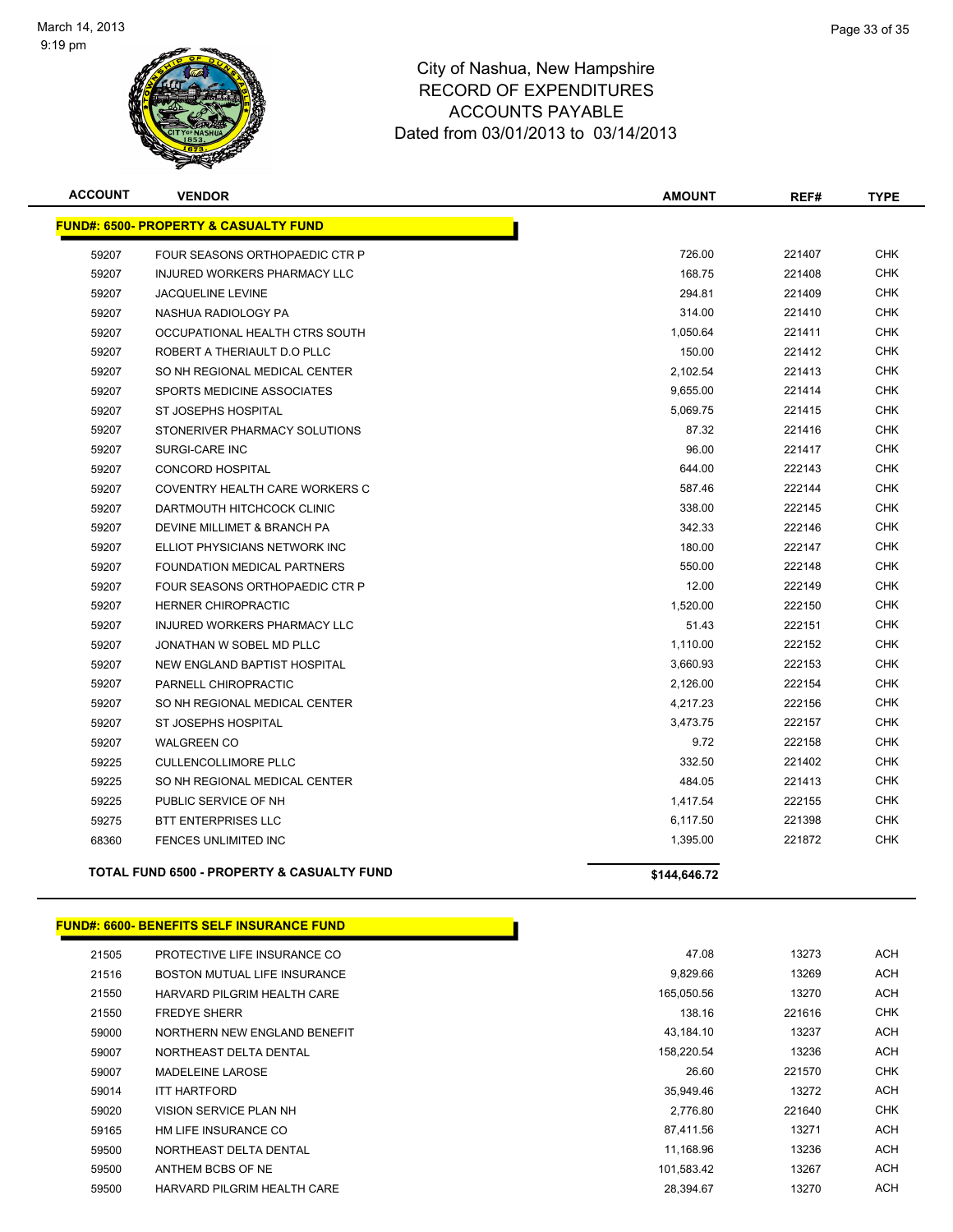

| <b>ACCOUNT</b> | <b>VENDOR</b>                                         | <b>AMOUNT</b>  | REF#   | <b>TYPE</b> |
|----------------|-------------------------------------------------------|----------------|--------|-------------|
|                | <b>FUND#: 6600- BENEFITS SELF INSURANCE FUND</b>      |                |        |             |
| 59507          | ANTHEM BCBS OF NE                                     | 41,745.69      | 13233  | <b>ACH</b>  |
| 59507          | ANTHEM BCBS OF NE                                     | 33,357.70      | 13267  | <b>ACH</b>  |
| 59507          | ANTHEM BCBS OF NE                                     | 453,907.24     | 13233  | <b>ACH</b>  |
| 59507          | ANTHEM BCBS OF NE                                     | 477,953.98     | 13267  | <b>ACH</b>  |
| 59507          | <b>NANCY BISSELL</b>                                  | 353.79         | 221763 | <b>CHK</b>  |
| 59507          | ANTHEM BCBS OF NE                                     | 47,830.09      | 13233  | ACH         |
| 59507          | ANTHEM BCBS OF NE                                     | 64,190.11      | 13267  | ACH         |
| 59507          | HARVARD PILGRIM HEALTH CARE                           | 127,501.19     | 13235  | <b>ACH</b>  |
| 59507          | HARVARD PILGRIM HEALTH CARE                           | 84,756.06      | 13270  | <b>ACH</b>  |
| 59525          | NORTHEAST DELTA DENTAL                                | 40,748.49      | 13236  | <b>ACH</b>  |
|                | <b>TOTAL FUND 6600 - BENEFITS SELF INSURANCE FUND</b> | \$2,016,125.91 |        |             |
|                |                                                       |                |        |             |
|                | <b>FUND#: 7052- MINE FALLS PARK ETF</b>               |                |        |             |
| 54280          | PIONEER ATHLETICS                                     | 972.00         | 221938 | <b>CHK</b>  |
|                | TOTAL FUND 7052 - MINE FALLS PARK ETF                 | \$972.00       |        |             |
|                | <b>FUND#: 7504- ETF CONTRIB EDGEWOOD-DEED FUND</b>    |                |        |             |
|                |                                                       |                |        |             |
| 61299          | <b>HARDY DORIC INC</b>                                | 585.00         | 221553 | <b>CHK</b>  |
|                | TOTAL FUND 7504 - ETF CONTRIB EDGEWOOD-DEED FUND      | \$585.00       |        |             |
|                | FUND#: 7534- LIBRARY-CHANDLER MEM LIB FUND            |                |        |             |
| 54100          | <b>PSNH</b>                                           | 85.60          | 221481 | <b>CHK</b>  |
|                | <b>LIBERTY UTILITIES</b>                              | 255.58         | 221801 | <b>CHK</b>  |
| 54114<br>54114 | <b>LIBERTY UTILITIES</b>                              | 115.09         | 221802 | <b>CHK</b>  |
|                |                                                       | 20.34          | 221480 | <b>CHK</b>  |
| 54141          | PENNICHUCK WATER WORKS INC                            | 25.00          | 221790 | <b>CHK</b>  |
| 55109          | BAYRING COMMUNICATIONS                                |                |        |             |
|                | TOTAL FUND 7534 - LIBRARY-CHANDLER MEM LIB FUND       | \$501.61       |        |             |
|                | <b>FUND#: 7551- P&amp;R-SUMMERFUN</b>                 |                |        |             |
| 61299          | JEANNOTTE'S MARKET LLC                                | 77.40          | 221899 | <b>CHK</b>  |
|                | <b>TOTAL FUND 7551 - P&amp;R-SUMMERFUN</b>            | \$77.40        |        |             |
|                |                                                       |                |        |             |
|                | <b>FUND#: 8001- PINEWOOD CEMETERY PERP-CARE</b>       |                |        |             |
| 10684          | NATIONAL FINANCIAL SERVICE LLC                        | 2,260.00       | 221928 | <b>CHK</b>  |
|                | TOTAL FUND 8001 - PINEWOOD CEMETERY PERP-CARE         | \$2,260.00     |        |             |
|                | <b>FUND#: 8007- EDGEWOOD CEMETERY PERP-CARE</b>       |                |        |             |
|                |                                                       |                |        |             |
| 10640          | TD BANK ACCT# 663492015                               | 31,240.00      | 221958 | <b>CHK</b>  |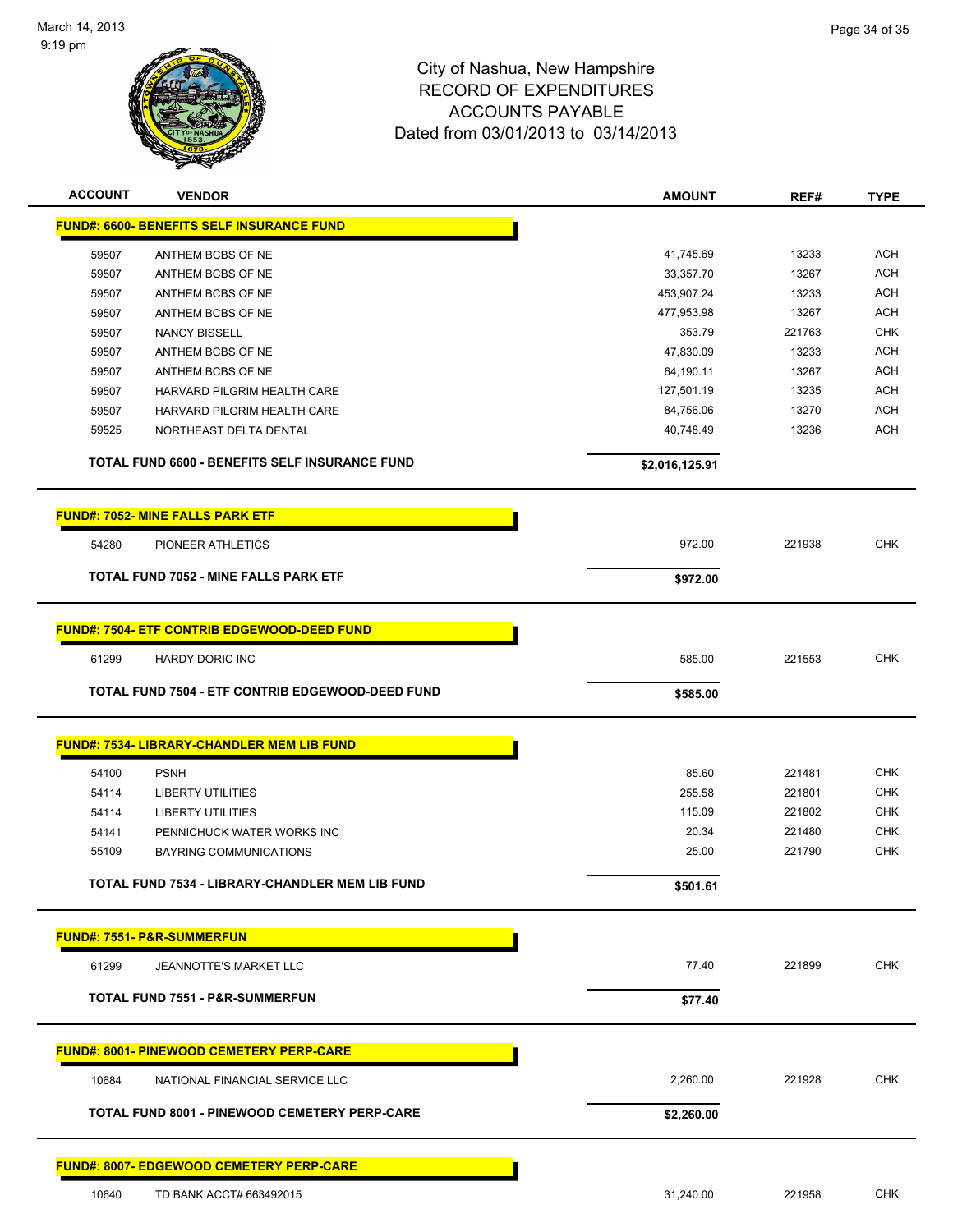

| <b>FUND#: 8014- SUBURBAN CEMETERY PERP-CARE</b>      |            |        |
|------------------------------------------------------|------------|--------|
| 10628<br>TD BANK ACCT# 663492015                     | 4.000.00   | 221958 |
| <b>TOTAL FUND 8014 - SUBURBAN CEMETERY PERP-CARE</b> | \$4,000.00 |        |

| 61807 | <b>BAKER &amp; TAYLOR, INC</b>                      | 823.70     | 221504 | <b>CHK</b> |
|-------|-----------------------------------------------------|------------|--------|------------|
| 61807 | <b>INGRAM LIBRARY SERVICES</b>                      | 51.14      | 221559 | <b>CHK</b> |
| 61807 | <b>BAKER &amp; TAYLOR, INC</b>                      | 471.88     | 221841 | <b>CHK</b> |
| 61807 | <b>INGRAM LIBRARY SERVICES</b>                      | 120.63     | 221894 | <b>CHK</b> |
|       | <b>TOTAL FUND 8063 - LIBRARY-HENRY STEARNS FUND</b> | \$1,467.35 |        |            |
|       | <b>FUND#: 8610- NHS CLASS OF 1939 MEM</b>           |            |        |            |
| 68370 | <b>KEENE STATE COLLEGE</b>                          | 500.00     | 221418 | <b>CHK</b> |
|       | TOTAL FUND 8610 - NHS CLASS OF 1939 MEM             | \$500.00   |        |            |
|       | <b>FUND#: 8619- S.BULLEYPARKS CLRTL ENR</b>         |            |        |            |
| 55650 | CHARLOTTE AVENUE SCHOOL PTO                         | 650.00     | 221468 | <b>CHK</b> |
|       | <b>TOTAL FUND 8619 - S.BULLEYPARKS CLRTL ENR</b>    | \$650.00   |        |            |

**Grand Total:**

**\$10,380,704.15**

**FUND#: 8063- LIBRARY-HENRY STEARNS FUND**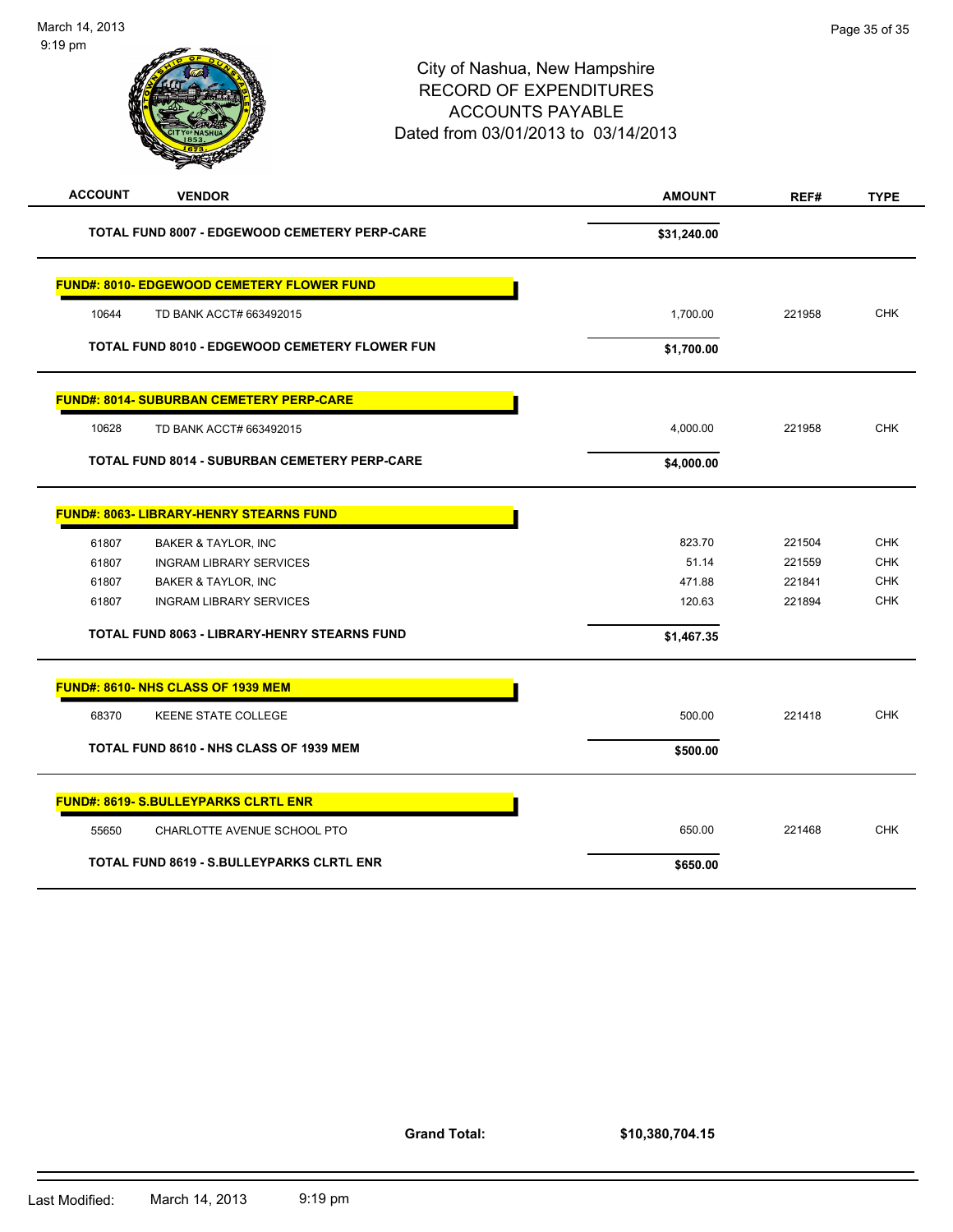

# City of Nashua, New Hampshire<br>
Page 1 of 40 RECORD OF EXPENDITURES PAYROLL-GROSS WAGES Dated from 03/01/2013 to 03/14/2013

|     | <b>PAY DATE</b>                   | <b>ACCOUNT</b>                       | <b>DESCRIPTION</b>                      | <b>AMOUNT</b> |
|-----|-----------------------------------|--------------------------------------|-----------------------------------------|---------------|
|     | <b>FUND#: 1000 - GENERAL FUND</b> |                                      |                                         |               |
| 101 | <b>MAYOR</b>                      |                                      |                                         |               |
|     | 3/7/13                            | 51100                                | CITIZEN SERVICES DIRECTOR               | 903.15        |
|     | 3/14/13                           | 51100                                | CITIZEN SERVICES DIRECTOR               | 903.15        |
|     | 3/7/13                            | 51100                                | EXECUTIVE SECRETARY AA                  | 877.26        |
|     | 3/14/13                           | 51100                                | EXECUTIVE SECRETARY AA                  | 877.27        |
|     | 3/7/13                            | 51100                                | HUNT BUILDING ADMINISTRATOR             | 401.15        |
|     | 3/14/13                           | 51100                                | HUNT BUILDING ADMINISTRATOR             | 516.77        |
|     | 3/7/13                            | 51100                                | <b>RESOURCE COORDINATOR</b>             | 628.18        |
|     | 3/14/13                           | 51100                                | RESOURCE COORDINATOR                    | 565.56        |
|     | 3/7/13                            | 51100                                | SECRETARY RECEPTIONIST                  | 452.44        |
|     | 3/14/13                           | 51100                                | SECRETARY RECEPTIONIST                  | 565.56        |
|     | 3/7/13                            | 51200                                | <b>COMMUNICATIONS DIRECTOR</b>          | 413.87        |
|     | 3/14/13                           | 51200                                | <b>COMMUNICATIONS DIRECTOR</b>          | 413.87        |
|     | 3/7/13                            | 51500                                | <b>MAYOR</b>                            | 2,068.36      |
|     | 3/14/13                           | 51500                                | <b>MAYOR</b>                            | 2,068.36      |
|     |                                   |                                      |                                         |               |
|     | <b>TOTAL 101 - MAYOR</b>          |                                      |                                         | \$11,654.95   |
|     |                                   |                                      |                                         |               |
| 102 | 3/7/13                            | <b>BOARD OF ALDERMEN</b><br>51100    | ALDERMANIC LEGISLATION MANAGER          | 1,324.89      |
|     | 3/14/13                           | 51100                                | ALDERMANIC LEGISLATION MANAGER          | 1,324.89      |
|     | 3/7/13                            | 51200                                | LEGISLATIVE TRANSCRIPTION SPEC          | 206.54        |
|     |                                   | <b>TOTAL 102 - BOARD OF ALDERMEN</b> |                                         | \$2,856.32    |
| 103 | <b>LEGAL</b>                      |                                      |                                         |               |
|     | 3/7/13                            | 51100                                | DEPUTY CORPORATION COUNSEL              | 4,049.83      |
|     | 3/14/13                           | 51100                                | <b>DEPUTY CORPORATION COUNSEL</b>       | 4,049.82      |
|     |                                   |                                      |                                         | 1,793.60      |
|     | 3/7/13                            | 51100                                | <b>LEGAL ASSISTANT</b>                  |               |
|     | 3/14/13                           | 51100                                | <b>LEGAL ASSISTANT</b>                  | 1,793.60      |
|     | <b>TOTAL 103 - LEGAL</b>          |                                      |                                         | \$11,686.85   |
| 105 | <b>CITI-STAT</b>                  |                                      |                                         |               |
|     | 3/7/13                            |                                      | <b>DIRECTOR CITISTAT</b>                | 1,485.69      |
|     |                                   | 51100                                |                                         | 1,485.69      |
|     | 3/14/13<br>3/14/13                | 51100<br>51100                       | DIRECTOR CITISTAT<br>OPERATIONS ANALYST | 829.01        |
|     |                                   |                                      |                                         |               |
|     | <b>TOTAL 105 - CITI-STAT</b>      |                                      |                                         | \$3,800.39    |
|     | 107 CITY CLERK                    |                                      |                                         |               |
|     | 3/7/13                            | 51100                                | <b>CITY CLERK</b>                       | 1,720.02      |
|     | 3/14/13                           | 51100                                | <b>CITY CLERK</b>                       | 1,720.02      |
|     | 2/28/13                           | 51100                                | <b>CLERK VITAL RECORDS II</b>           | (2, 343.78)   |
|     |                                   |                                      |                                         |               |
|     | 3/7/13                            | 51100                                | <b>CLERK VITAL RECORDS II</b>           | 4,391.88      |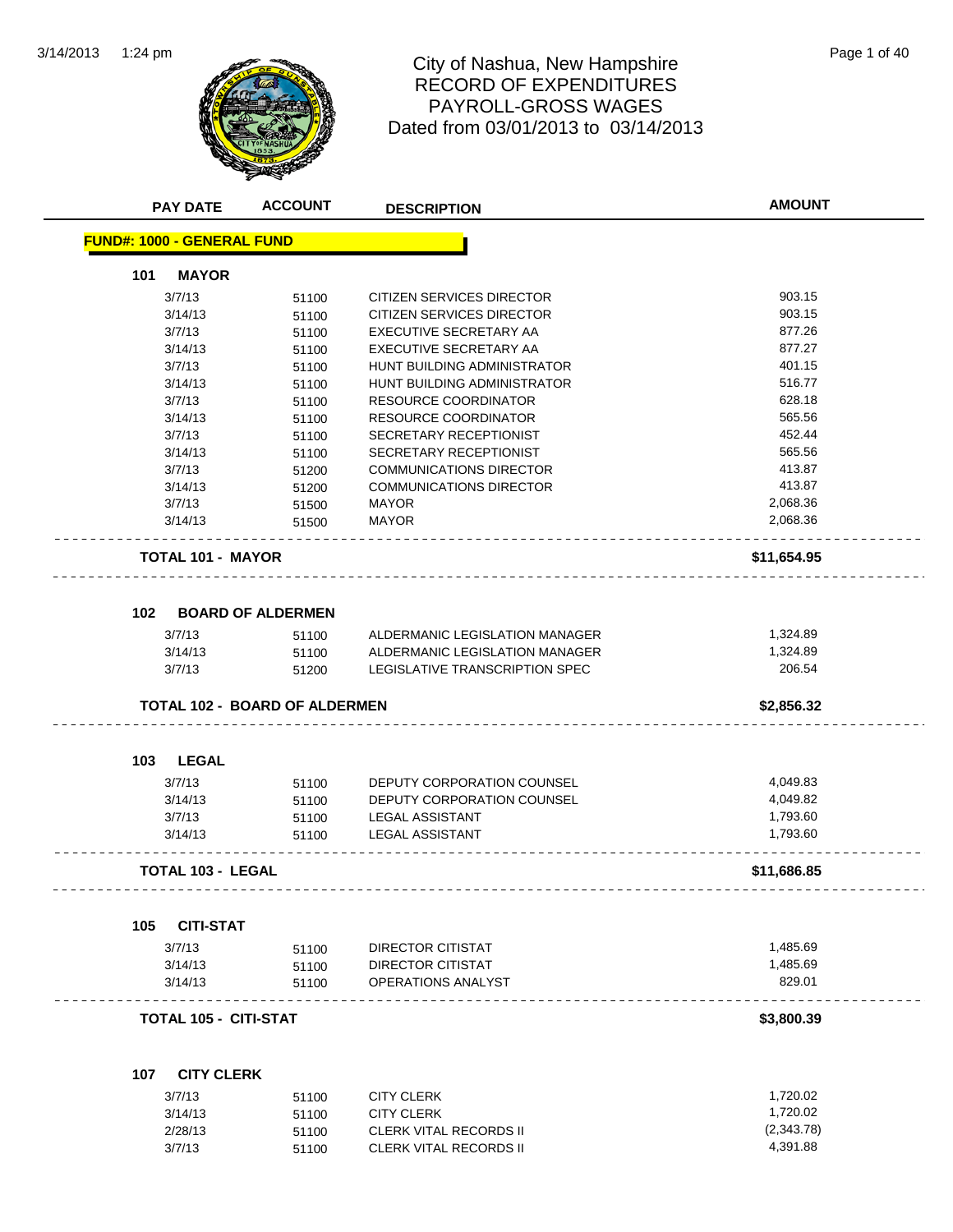

#### 1:24 pm Page 2 of 40 RECORD OF EXPENDITURES PAYROLL-GROSS WAGES Dated from 03/01/2013 to 03/14/2013

| <b>FUND#: 1000 - GENERAL FUND</b>  |                               |                                   |             |
|------------------------------------|-------------------------------|-----------------------------------|-------------|
| <b>CITY CLERK</b><br>107           |                               |                                   |             |
| 3/14/13                            | 51100                         | <b>CLERK VITAL RECORDS II</b>     | 1,266.84    |
| 3/7/13                             | 51100                         | <b>DEPUTY CITY CLERK</b>          | 1,331.47    |
| 3/14/13                            | 51100                         | <b>DEPUTY CITY CLERK</b>          | 1,331.47    |
| 3/7/13                             | 51100                         | DEPUTY VOTER REG ASST CITY CLK    | 780.97      |
| 3/14/13                            | 51100                         | DEPUTY VOTER REG ASST CITY CLK    | 780.97      |
| 2/28/13                            |                               | <b>WAGES APPOINTED OFFICIALS</b>  | (600.00)    |
| 3/7/13                             | 51512<br>51512                | <b>WAGES APPOINTED OFFICIALS</b>  | 150.00      |
| 3/14/13                            | 51512                         | <b>WAGES APPOINTED OFFICIALS</b>  | 150.00      |
|                                    |                               |                                   |             |
| <b>TOTAL 107 - CITY CLERK</b>      |                               |                                   | \$10,679.86 |
|                                    |                               |                                   |             |
| 111<br><b>HUMAN RESOURCES</b>      |                               |                                   |             |
| 3/7/13                             | 51100                         | <b>HR ANALYST</b>                 | 985.56      |
| 3/14/13                            | 51100                         | <b>HR ANALYST</b>                 | 985.56      |
| 3/7/13                             | 51100                         | HR SPEC                           | 809.99      |
| 3/14/13                            | 51100                         | HR SPEC                           | 809.98      |
| 3/7/13                             | 51100                         | HUMAN RESOURCES DIRECTOR          | 1,501.75    |
| 3/14/13                            | 51100                         | HUMAN RESOURCES DIRECTOR          | 1,501.75    |
| 3/7/13                             | 51200                         | HR GENERALIST PT                  | 247.13      |
| 3/14/13                            | 51200                         | HR GENERALIST PT                  | 250.22      |
| <b>TOTAL 111 - HUMAN RESOURCES</b> |                               |                                   | \$7,091.94  |
|                                    |                               |                                   |             |
| 122                                | <b>INFORMATION TECHNOLOGY</b> |                                   |             |
| 3/7/13                             | 51100                         | ADMIN ASSISTANT II                | 649.33      |
| 3/14/13                            | 51100                         | ADMIN ASSISTANT II                | 649.34      |
| 3/7/13                             | 51100                         | ERP SYSTEM ADMIN DBA              | 1,575.29    |
| 3/14/13                            | 51100                         | ERP SYSTEM ADMIN DBA              | 1,575.29    |
| 3/7/13                             | 51100                         | INTER INTRA APPL DEV PROJ LDR     | 1,533.61    |
| 3/14/13                            | 51100                         | INTER INTRA APPL DEV PROJ LDR     | 1,533.61    |
| 3/7/13                             | 51100                         | <b>INTERNET INTRANET APPL DEV</b> | 1,430.60    |
| 3/14/13                            | 51100                         | INTERNET INTRANET APPL DEV        | 1,430.59    |
| 3/7/13                             | 51100                         | IT APPLICATIONS ANALYST           | 1,120.54    |
| 3/14/13                            | 51100                         | IT APPLICATIONS ANALYST           | 1,120.53    |
| 3/7/13                             | 51100                         | IT DIVISION DIRECTOR              | 1,929.25    |
| 3/14/13                            | 51100                         | IT DIVISION DIRECTOR              | 1,929.25    |
| 3/7/13                             | 51100                         | IT INFRASTRUCTURE ANALYST         | 1,170.17    |
| 3/14/13                            | 51100                         | IT INFRASTRUCTURE ANALYST         | 1,170.17    |
| 3/7/13                             | 51100                         | IT INFRASTRUCTURE TEAM LEADER     | 1,674.48    |
| 3/14/13                            | 51100                         | IT INFRASTRUCTURE TEAM LEADER     | 1,674.48    |
| 3/7/13                             | 51100                         | SYSTEMS ADM DATABASE ADM          | 1,579.54    |
|                                    |                               | SYSTEMS ADM DATABASE ADM          | 1,579.53    |
| 3/14/13<br>3/7/13                  | 51100                         | TECHNICAL SPEC II NET SUPPORT     | 2,264.70    |
|                                    | 51100                         | TECHNICAL SPEC II NET SUPPORT     | 2,264.69    |
| 3/14/13                            | 51100                         |                                   | 1,411.68    |
| 3/7/13                             | 51100                         | TECHNICAL SPEC III                | 1,411.68    |
| 3/14/13                            | 51100                         | <b>TECHNICAL SPEC III</b>         |             |
| 3/7/13                             | 51100                         | <b>WEB DESIGNER</b>               | 618.01      |
| 3/14/13                            | 51100                         | <b>WEB DESIGNER</b>               | 618.01      |

**AMOUNT**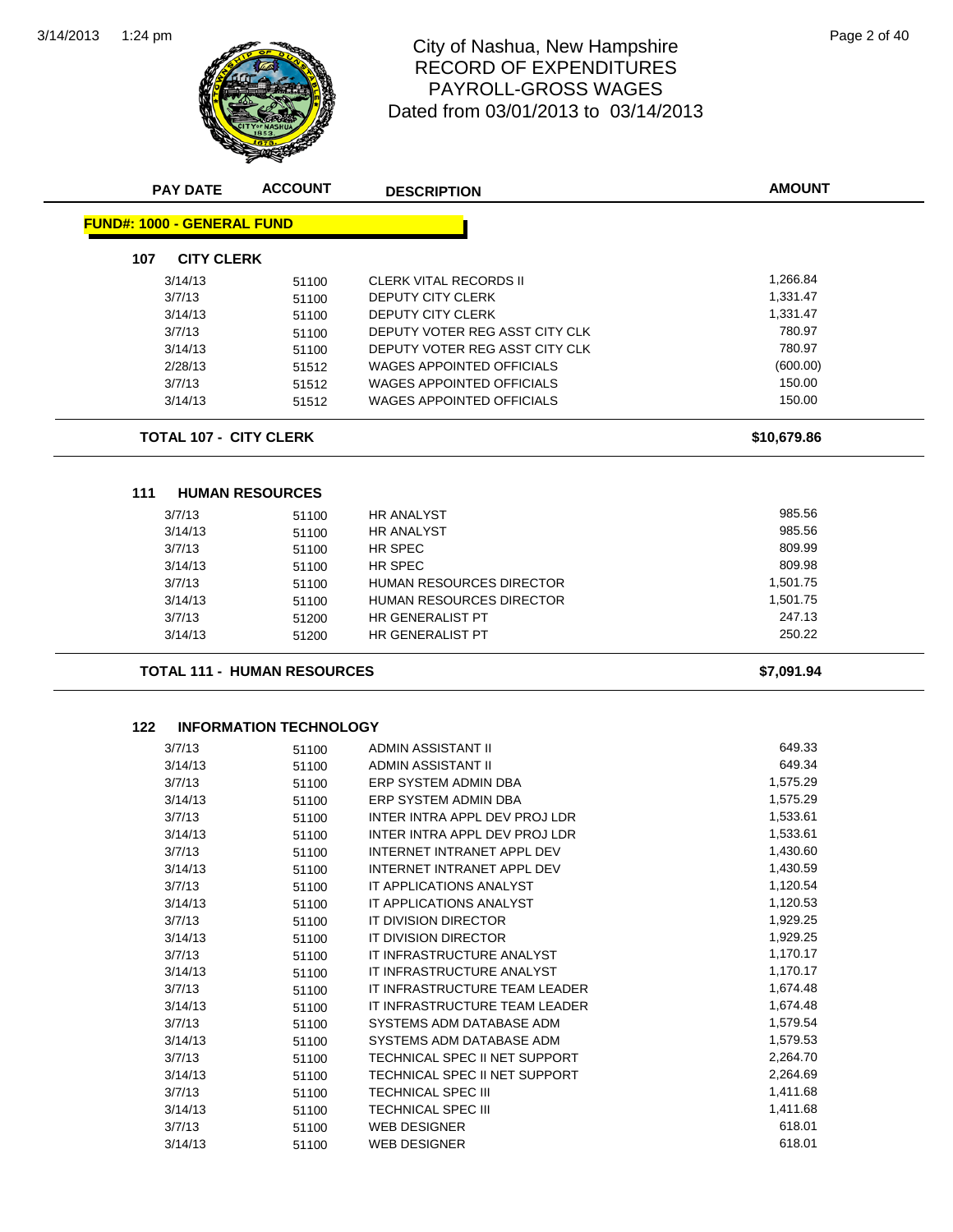3/14/2013 **ACCOUNT AMOUNT** 1:24 pm Page 3 of 40 RECORD OF EXPENDITURES PAYROLL-GROSS WAGES Dated from 03/01/2013 to 03/14/2013 **PAY DATE ACCOUNT DESCRIPTION FUND#: 1000 - GENERAL FUND 122 INFORMATION TECHNOLOGY** 3/7/13 51300 OVERTIME-REGULAR 79.80 3/14/13 51300 OVERTIME-REGULAR 39.90 **TOTAL 122 - INFORMATION TECHNOLOGY \$34,034.07 126 FINANCIAL SERVICES** 3/7/13 51100 ACCOUNTANT 876.55 3/14/13 51100 ACCOUNTANT 876.56 3/7/13 51100 ACCOUNTING COMPLIANCE MGR 3/14/13 51100 ACCOUNTING COMPLIANCE MGR 1,042.55 3/7/13 51100 ACCOUNTS PAYABLE COORDINATOR 2,034.82 3/14/13 51100 ACCOUNTS PAYABLE COORDINATOR 2,034.82 3/7/13 51100 ACCOUNTS PAYABLE SUPV 903.15 3/14/13 51100 ACCOUNTS PAYABLE SUPV 903.15 3/7/13 51100 CFO COMPTROLLER 1,941.86 3/14/13 51100 CFO COMPTROLLER 1,941.86 3/7/13 51100 COLLECTIONS SPEC II 772.08 3/14/13 51100 COLLECTIONS SPEC II 772.08 3/7/13 51100 COMPENSATION MANAGER 1,489.36 3/14/13 51100 COMPENSATION MANAGER 1,489.36 3/7/13 51100 DEP TREASURER TAX COLLECTOR 1,045.14

> 3/14/13 51100 DEP TREASURER TAX COLLECTOR 1,045.14 3/7/13 51100 FINANCE AND ADMIN MANAGER 723.20 3/14/13 51100 FINANCE AND ADMIN MANAGER 723.20 3/7/13 51100 FINANCIAL MANAGER GENERAL GOVT 57.328.18 3/14/13 51100 FINANCIAL MANAGER GENERAL GOVT 1,328.18 3/7/13 51100 FINANCIAL SERVICES COORDINATOR 909.84 3/14/13 51100 FINANCIAL SERVICES COORDINATOR 909.84 3/7/13 51100 MOTOR VEHICLE COORDINATOR 829.82 3/14/13 51100 MOTOR VEHICLE COORDINATOR 646.79 3/7/13 51100 PAYROLL ANALYST II 1,746.69 3/14/13 51100 PAYROLL ANALYST II 1,746.69 3/7/13 51100 REVENUE ACCOUNTS SPEC 808.65 3/14/13 51100 REVENUE ACCOUNTS SPEC 808.66 3/7/13 51100 REVENUE COORDINATOR 1,020.46 3/14/13 51100 REVENUE COORDINATOR 1,020.46 3/7/13 51100 SENIOR FINANCIAL ANALYST 1,078.17 3/14/13 51100 SENIOR FINANCIAL ANALYST 55 1100 55 1100 SENIOR FINANCIAL ANALYST 3/7/13 51100 SUPV VEHICLE REGISTRATION 985.56 3/14/13 51100 SUPV VEHICLE REGISTRATION 985.56 3/7/13 51100 TREASURER TAX COLLECTOR 1,720.02 3/14/13 51100 TREASURER TAX COLLECTOR 1,720.02 3/7/13 51100 VEHICLE REGISTRATION CLERK 1,629.24 3/14/13 51100 VEHICLE REGISTRATION CLERK (3,462.61) 3/14/13 51200 VEHICLE REGISTRATION CLERK (5,565.46) 3/7/13 51300 OVERTIME-REGULAR 102.57 3/14/13 51300 OVERTIME-REGULAR 29.02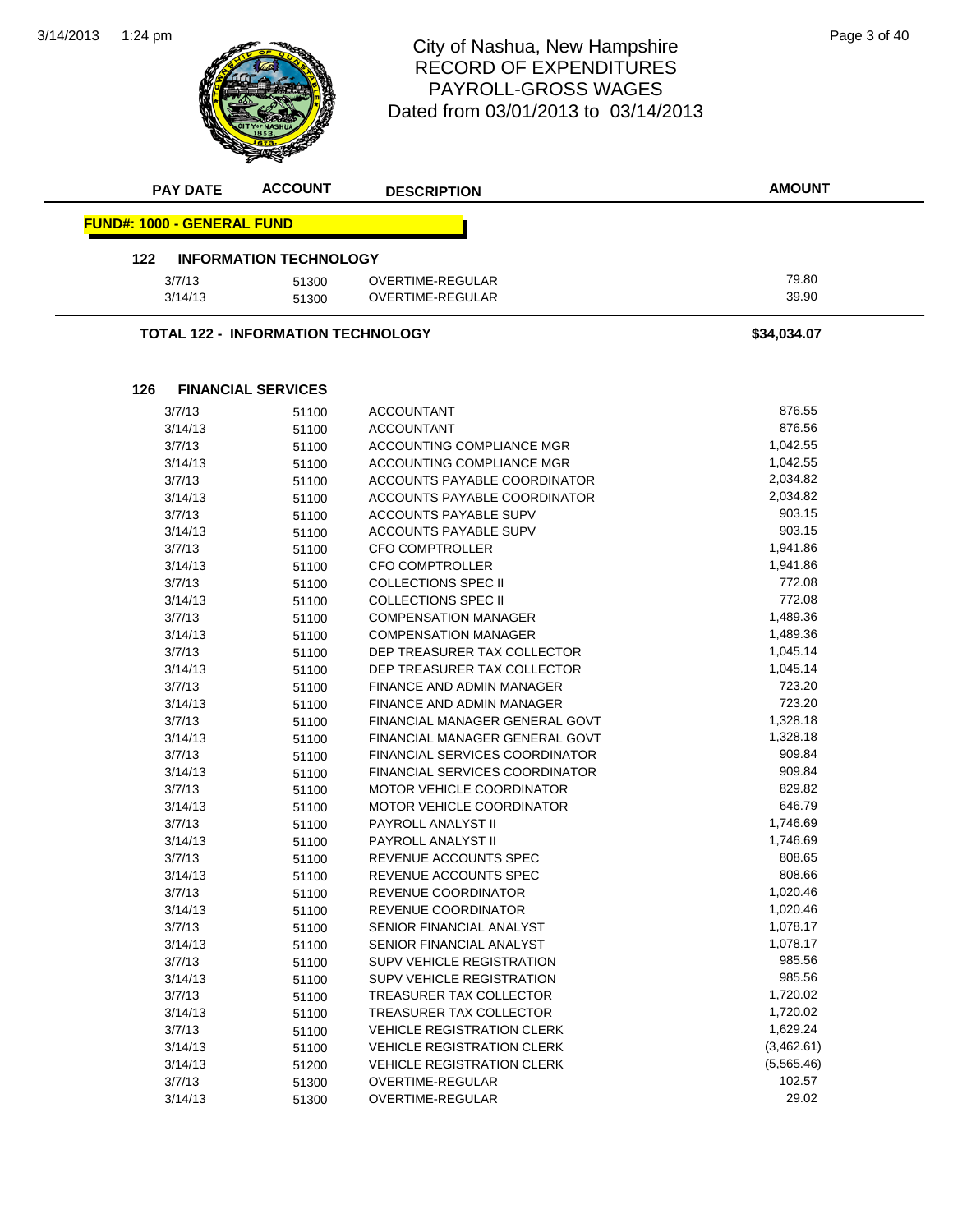

#### 1:24 pm Page 4 of 40 RECORD OF EXPENDITURES PAYROLL-GROSS WAGES Dated from 03/01/2013 to 03/14/2013

| <b>PAY DATE</b>                   | <b>ACCOUNT</b>                        | <b>DESCRIPTION</b>                 | <b>AMOUNT</b> |
|-----------------------------------|---------------------------------------|------------------------------------|---------------|
| <b>FUND#: 1000 - GENERAL FUND</b> |                                       |                                    |               |
|                                   | <b>TOTAL 126 - FINANCIAL SERVICES</b> |                                    | \$35,061.95   |
| 129                               | <b>CITY BUILDINGS</b>                 |                                    |               |
|                                   |                                       |                                    |               |
| 3/7/13                            | 51100                                 | <b>BUILDING MANAGER</b>            | 766.04        |
| 3/14/13                           | 51100                                 | <b>BUILDING MANAGER</b>            | 766.04        |
| 3/7/13                            | 51100                                 | <b>CUSTODIAN I</b>                 | 1,144.95      |
| 3/14/13                           | 51100                                 | <b>CUSTODIAN I</b>                 | 1,144.95      |
| 3/7/13                            | 51100                                 | <b>MAINTENANCE SPEC</b>            | 650.81        |
| 3/14/13                           | 51100                                 | <b>MAINTENANCE SPEC</b>            | 650.81        |
| 3/7/13                            | 51200                                 | <b>CUSTODIAN I</b>                 | 216.96        |
| 3/14/13                           | 51200                                 | <b>CUSTODIAN I</b>                 | 421.88        |
| 3/7/13                            | 51300                                 | OVERTIME-REGULAR                   | 470.03        |
|                                   | <b>TOTAL 129 - CITY BUILDINGS</b>     |                                    | \$6,232.47    |
| <b>PURCHASING</b><br>130          |                                       |                                    |               |
|                                   |                                       |                                    |               |
| 3/7/13                            | 51100                                 | PRINTING TECH MAIL DIST            | 953.24        |
| 3/14/13                           | 51100                                 | PRINTING TECH MAIL DIST            | 953.24        |
| 3/7/13                            | 51100                                 | <b>PURCHASING AGENT I</b>          | 646.79        |
| 3/14/13                           | 51100                                 | PURCHASING AGENT I                 | 646.79        |
| 3/7/13                            | 51100                                 | PURCHASING AGENT II                | 1,000.42      |
| 3/14/13                           | 51100                                 | PURCHASING AGENT II                | 1,000.42      |
| 3/7/13                            | 51100                                 | PURCHASING MANAGER                 | 1,324.88      |
| 3/14/13                           | 51100                                 | <b>PURCHASING MANAGER</b>          | 1,324.88      |
| <b>TOTAL 130 - PURCHASING</b>     |                                       |                                    | \$7,850.66    |
| 131                               | <b>HUNT BUILDING</b>                  |                                    |               |
| 3/7/13                            | 51200                                 | <b>HUNT BUILDING ADMINISTRATOR</b> | 285.52        |
| 3/14/13                           | 51200                                 | <b>HUNT BUILDING ADMINISTRATOR</b> | 169.90        |
|                                   | <b>TOTAL 131 - HUNT BUILDING</b>      |                                    | \$455.42      |
|                                   |                                       |                                    |               |
| 132<br><b>ASSESSING</b>           |                                       |                                    |               |
| 3/7/13                            | 51100                                 | <b>APPRAISER I</b>                 | 855.63        |
| 3/14/13                           | 51100                                 | APPRAISER I                        | 855.64        |
| 3/7/13                            | 51100                                 | <b>APPRAISER II</b>                | 1,000.42      |
| 3/14/13                           | 51100                                 | <b>APPRAISER II</b>                | 1,000.42      |
| 3/7/13                            | 51100                                 | <b>APPRAISER III</b>               | 1,139.67      |
| 3/14/13                           | 51100                                 | <b>APPRAISER III</b>               | 1,139.67      |
| 3/7/13                            | 51100                                 | ASSESSING ADMIN SPEC I CSR         | 590.54        |
| 3/14/13                           | 51100                                 | ASSESSING ADMIN SPEC I CSR         | 649.59        |
| 3/7/13                            | 51100                                 | ASSESSING ADMIN SPEC II CSR        | 682.29        |
| 3/14/13                           | 51100                                 | ASSESSING ADMIN SPEC II CSR        | 682.29        |
| 3/7/13                            | 51100                                 | ASSESSING ADMIN SPEC III CSR       | 871.35        |
| 3/14/13                           | 51100                                 | ASSESSING ADMIN SPEC III CSR       | 871.34        |
|                                   |                                       |                                    |               |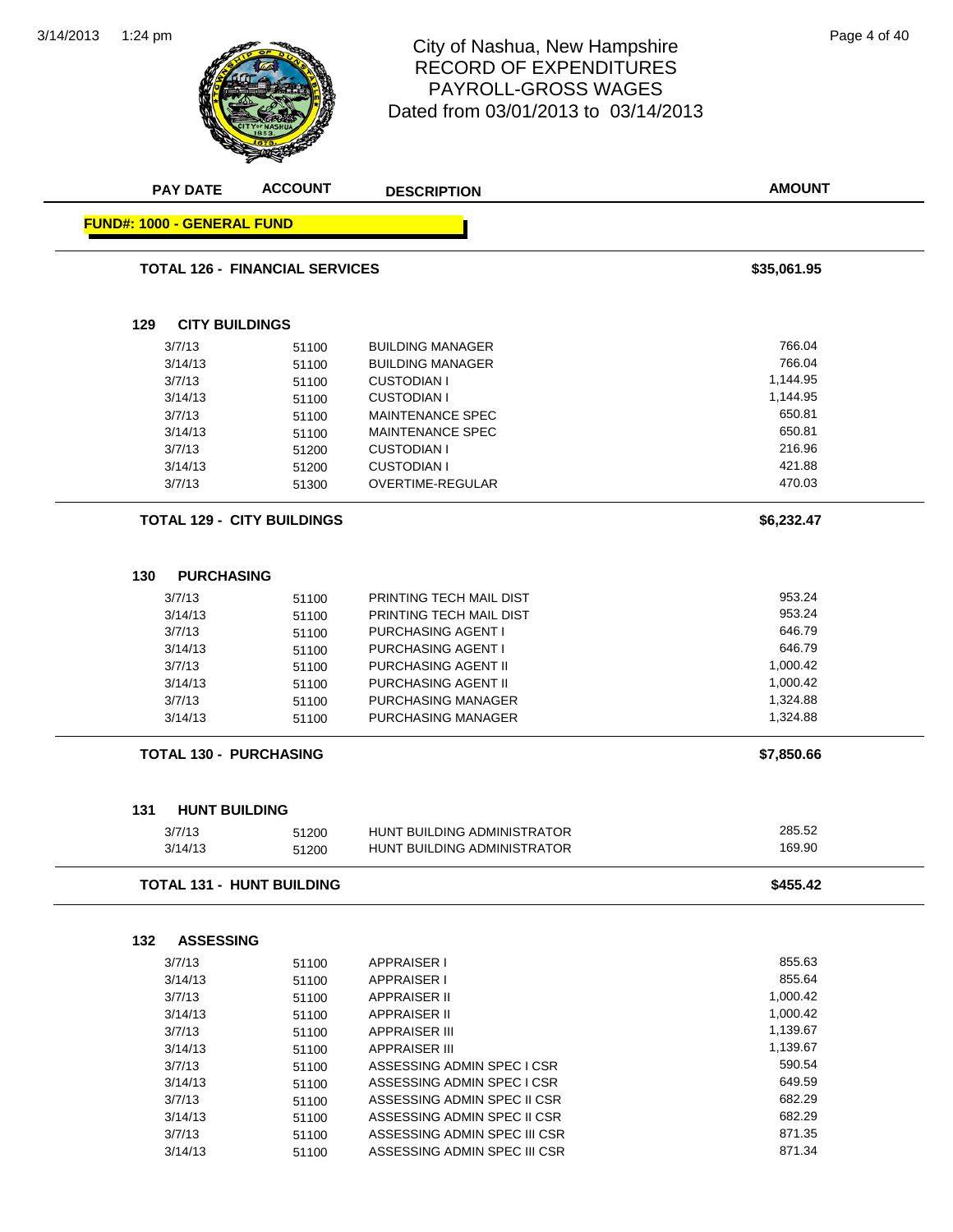

#### 1:24 pm Page 5 of 40 RECORD OF EXPENDITURES PAYROLL-GROSS WAGES Dated from 03/01/2013 to 03/14/2013

| <b>PAY DATE</b>                   | <b>ACCOUNT</b>                       | <b>DESCRIPTION</b>             | <b>AMOUNT</b> |
|-----------------------------------|--------------------------------------|--------------------------------|---------------|
| <b>FUND#: 1000 - GENERAL FUND</b> |                                      |                                |               |
| <b>ASSESSING</b><br>132           |                                      |                                |               |
| 3/7/13                            | 51100                                | CHIEF ASSESSOR GIS MANAGER     | 2,030.57      |
| 3/14/13                           | 51100                                | CHIEF ASSESSOR GIS MANAGER     | 2,030.57      |
| 3/7/13                            | 51100                                | DEPARTMENT COORDINATOR         | 827.49        |
| 3/14/13                           | 51100                                | DEPARTMENT COORDINATOR         | 827.49        |
| 3/7/13                            | 51100                                | DEPUTY MANAGER APPRAISER IV    | 1,408.19      |
| 3/14/13                           | 51100                                | DEPUTY MANAGER APPRAISER IV    | 1,408.18      |
| 3/14/13                           | 51750                                | SEVERANCE/SEPARATION PAY       | 1,564.49      |
| <b>TOTAL 132 - ASSESSING</b>      |                                      |                                | \$20,435.83   |
| 134<br><b>GIS</b>                 |                                      |                                |               |
| 3/7/13                            | 51100                                | <b>GIS TECHNICIAN II</b>       | 1,021.46      |
| 3/14/13                           | 51100                                | <b>GIS TECHNICIAN II</b>       | 1,021.46      |
| <b>TOTAL 134 - GIS</b>            |                                      |                                | \$2,042.92    |
|                                   |                                      |                                |               |
| 142                               | <b>WOODLAWN CEMETERY</b>             |                                |               |
| 3/7/13                            | 51100                                | <b>GROUNDSKEEPER CEMETERY</b>  | 1,228.44      |
| 3/14/13                           | 51100                                | <b>GROUNDSKEEPER CEMETERY</b>  | 1,228.44      |
| 3/7/13                            | 51100                                | SUPERINTENDENT CEMETERY I      | 985.56        |
| 3/14/13                           | 51100                                | SUPERINTENDENT CEMETERY I      | 985.56        |
| 3/14/13                           | 51300                                | <b>OVERTIME-REGULAR</b>        | 80.61         |
|                                   | <b>TOTAL 142 - WOODLAWN CEMETERY</b> |                                | \$4,508.61    |
| 144                               | <b>EDGEWOOD CEMETERY</b>             |                                |               |
| 3/7/13                            | 51100                                | <b>GROUNDSKEEPER CEMETERY</b>  | 1,062.78      |
| 3/14/13                           | 51100                                | <b>GROUNDSKEEPER CEMETERY</b>  | 1,062.79      |
| 3/7/13                            | 51100                                | SUBFOREMAN CEMETERY            | 766.04        |
| 3/14/13                           | 51100                                | SUBFOREMAN CEMETERY            | 766.04        |
| 3/7/13                            | 51100                                | SUPERINTENDENT CEMETERY II     | 1,099.37      |
| 3/14/13                           | 51100                                | SUPERINTENDENT CEMETERY II     | 1,099.37      |
| 3/14/13                           | 51300                                | <b>OVERTIME-REGULAR</b>        | 57.99         |
|                                   | <b>TOTAL 144 - EDGEWOOD CEMETERY</b> |                                | \$5,914.38    |
|                                   |                                      |                                |               |
| 150<br><b>POLICE</b>              |                                      |                                |               |
| 3/7/13                            | 51100                                | <b>1ST YEAR OFFICERS</b>       | 12,087.40     |
| 3/14/13                           | 51100                                | <b>1ST YEAR OFFICERS</b>       | 12,087.40     |
| 3/7/13                            | 51100                                | 1ST YR OFFICERS CERTIFIED SPEC | 2,915.25      |
| 3/14/13                           | 51100                                | 1ST YR OFFICERS CERTIFIED SPEC | 2,915.26      |
| 3/7/13                            | 51100                                | <b>ACCOUNT CLERK III</b>       | 1,968.13      |
| 3/14/13                           | 51100                                | <b>ACCOUNT CLERK III</b>       | 1,968.13      |

3/7/13 51100 ADMINISTRATIVE PROJECT SPEC<br>3/14/13 51100 ADMINISTRATIVE PROJECT SPEC 1,177.19

3/14/13 51100 ADMINISTRATIVE PROJECT SPEC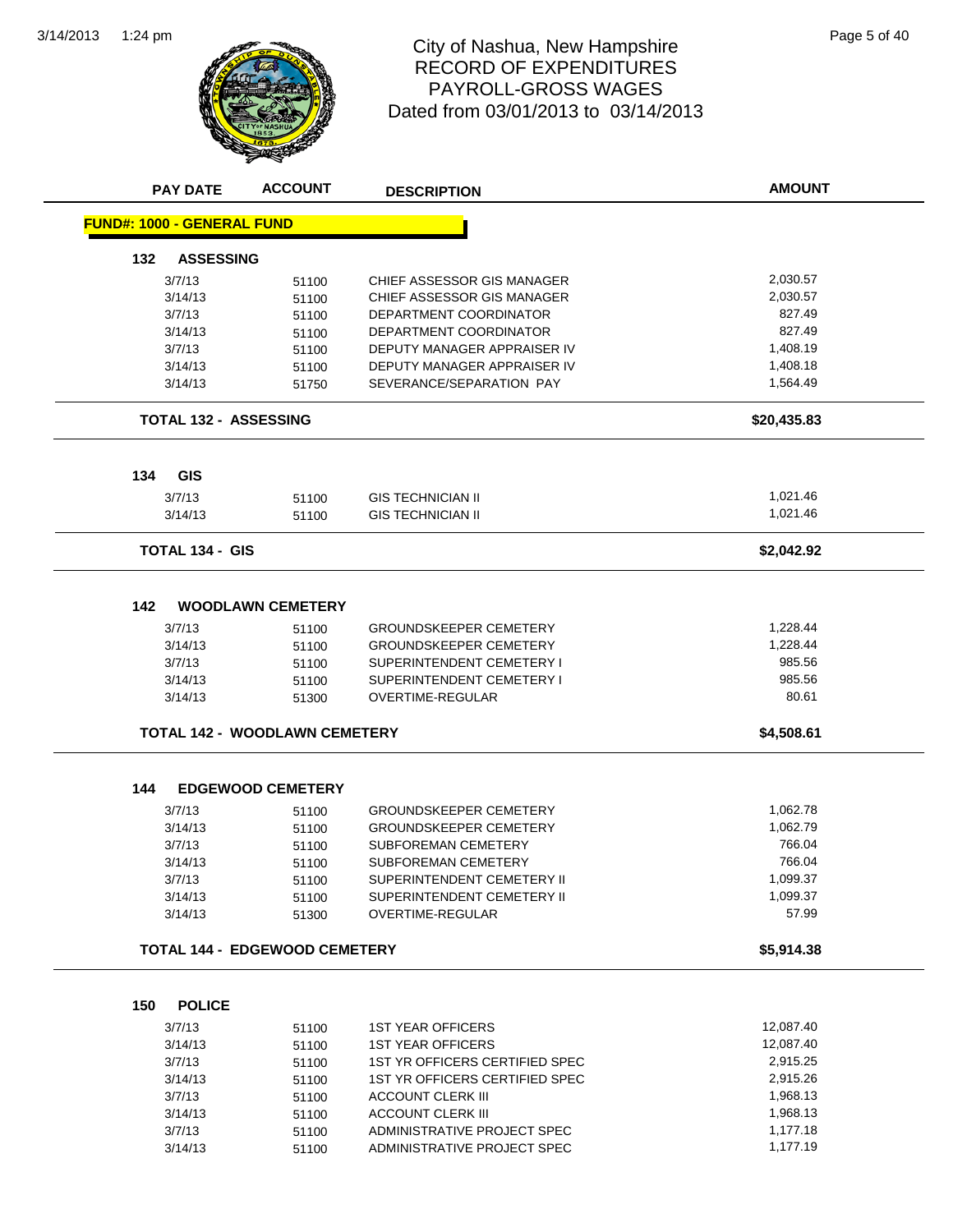

## 1:24 pm Page 6 of 40 RECORD OF EXPENDITURES PAYROLL-GROSS WAGES Dated from 03/01/2013 to 03/14/2013

| <b>PAY DATE</b>                   | <b>ACCOUNT</b> | <b>DESCRIPTION</b>               | <b>AMOUNT</b> |
|-----------------------------------|----------------|----------------------------------|---------------|
| <b>FUND#: 1000 - GENERAL FUND</b> |                |                                  |               |
| 150<br><b>POLICE</b>              |                |                                  |               |
| 3/7/13                            | 51100          | ANIMAL CONTROL OFFICER           | 900.23        |
| 3/14/13                           | 51100          | ANIMAL CONTROL OFFICER           | 891.40        |
| 3/7/13                            | 51100          | AUTO MECHANIC 2ND CLASS          | 1,476.00      |
| 3/14/13                           | 51100          | AUTO MECHANIC 2ND CLASS          | 1,475.99      |
| 3/7/13                            | 51100          | <b>BUILDING MAINTENANCE SUPV</b> | 922.04        |
| 3/14/13                           | 51100          | <b>BUILDING MAINTENANCE SUPV</b> | 922.04        |
| 3/7/13                            | 51100          | <b>CAPTAIN</b>                   | 13,650.13     |
| 3/14/13                           | 51100          | <b>CAPTAIN</b>                   | 13,650.13     |
| 3/7/13                            | 51100          | CHIEF OF POLICE                  | 2,402.67      |
| 3/14/13                           | 51100          | CHIEF OF POLICE                  | 2,402.67      |
| 3/7/13                            | 51100          | COMM TECH ALL DESIGNATIONS       | 7,257.95      |
| 3/14/13                           | 51100          | COMM TECH ALL DESIGNATIONS       | 7,257.95      |
| 3/7/13                            | 51100          | COMMUNITY POLICE COORD CEMD      | 1,214.02      |
| 3/14/13                           | 51100          | COMMUNITY POLICE COORD CEMD      | 1,214.02      |
| 3/7/13                            | 51100          | <b>CRIME ANALYST</b>             | 1,158.79      |
| 3/14/13                           | 51100          | <b>CRIME ANALYST</b>             | 1,158.79      |
| 3/7/13                            | 51100          | <b>CUSTODIAN II</b>              | 682.41        |
| 3/14/13                           | 51100          | <b>CUSTODIAN II</b>              | 682.42        |
| 3/7/13                            | 51100          | <b>CUSTODIAN III</b>             | 1,349.54      |
| 3/14/13                           | 51100          | <b>CUSTODIAN III</b>             | 1,349.54      |
| 3/7/13                            | 51100          | DEPUTY CHIEF OF POLICE           | 4,354.51      |
| 3/14/13                           | 51100          | DEPUTY CHIEF OF POLICE           | 4,354.52      |
| 3/7/13                            | 51100          | DETENTION SPEC                   | 776.25        |
| 3/14/13                           | 51100          | DETENTION SPEC                   | 776.25        |
| 3/7/13                            | 51100          | DISPATCHERS ALL DESIGNATIONS     | 6,634.95      |
| 3/14/13                           | 51100          | DISPATCHERS ALL DESIGNATIONS     | 6,634.95      |
| 3/7/13                            | 51100          | FLEET MAINTENANCE ASST SUPV      | 863.25        |
| 3/14/13                           | 51100          | FLEET MAINTENANCE ASST SUPV      | 863.25        |
| 3/7/13                            | 51100          | IT MGR NETWORK ADMINISTRATOR     | 1,400.35      |
| 3/14/13                           | 51100          | IT MGR NETWORK ADMINISTRATOR     | 1,400.35      |
| 3/7/13                            | 51100          | IT SYSTEM SUPPORT SPEC           | 949.27        |
| 3/14/13                           | 51100          | IT SYSTEM SUPPORT SPEC           | 949.27        |
| 3/7/13                            | 51100          | LEGAL SECRETARY                  | 193.88        |
| 3/14/13                           | 51100          | <b>LEGAL SECRETARY</b>           | 387.76        |
| 3/7/13                            | 51100          | LIEUTENANT                       | 14,485.34     |
| 3/14/13                           | 51100          | LIEUTENANT                       | 14,485.32     |
| 3/7/13                            | 51100          | NPD BUSINESS COORDINATOR         | 922.04        |
| 3/14/13                           | 51100          | NPD BUSINESS COORDINATOR         | 922.04        |
| 3/7/13                            | 51100          | NPD BUSINESS MANAGER             | 1,626.12      |
| 3/14/13                           | 51100          | <b>NPD BUSINESS MANAGER</b>      | 1,626.12      |
| 3/7/13                            | 51100          | NPD COMPUTER SOFTWARE SPEC       | 1,037.26      |
| 3/14/13                           | 51100          | NPD COMPUTER SOFTWARE SPEC       | 1,037.27      |
| 3/7/13                            | 51100          | PARALEGAL                        | 884.57        |
| 3/14/13                           | 51100          | PARALEGAL                        | 884.57        |
| 3/7/13                            | 51100          | PATROLMAN ALL RANKS              | 134,668.76    |
| 3/14/13                           | 51100          | PATROLMAN ALL RANKS              | 135,725.44    |
| 3/7/13                            | 51100          | POLICE ATTORNEY                  | 1,496.61      |
| 3/14/13                           | 51100          | POLICE ATTORNEY                  | 1,496.62      |
| 3/7/13                            | 51100          | <b>RECORDS MANAGER</b>           | 1,178.65      |
| 3/14/13                           | 51100          | <b>RECORDS MANAGER</b>           | 1,178.65      |
| 3/7/13                            | 51100          | <b>RECORDS TECHNICIAN I</b>      | 2,329.17      |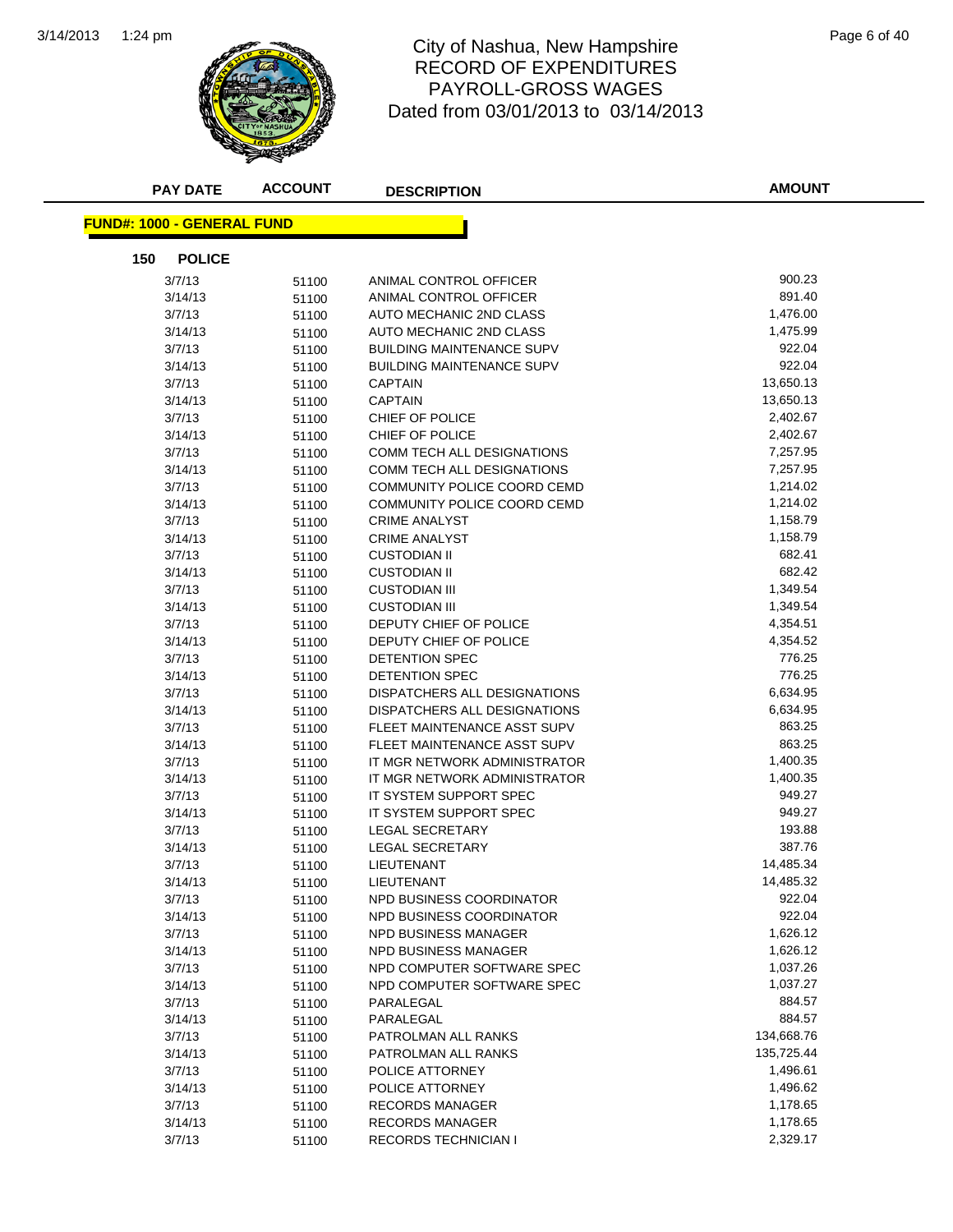

#### 1:24 pm Page 7 of 40 RECORD OF EXPENDITURES PAYROLL-GROSS WAGES Dated from 03/01/2013 to 03/14/2013

| <b>PAY DATE</b>                   | <b>ACCOUNT</b> | <b>DESCRIPTION</b>            | <b>AMOUNT</b> |
|-----------------------------------|----------------|-------------------------------|---------------|
| <b>FUND#: 1000 - GENERAL FUND</b> |                |                               |               |
| 150<br><b>POLICE</b>              |                |                               |               |
| 3/14/13                           | 51100          | <b>RECORDS TECHNICIAN I</b>   | 2,329.16      |
| 3/7/13                            | 51100          | RECORDS TECHNICIAN II         | 1,526.04      |
| 3/14/13                           | 51100          | RECORDS TECHNICIAN II         | 1,526.04      |
| 3/7/13                            | 51100          | SEC DOMESTIC VIOLENCE UNIT    | 643.00        |
| 3/14/13                           | 51100          | SEC DOMESTIC VIOLENCE UNIT    | 643.00        |
| 3/7/13                            | 51100          | SECRETARIAL SUPV DET BUREAU   | 846.15        |
| 3/14/13                           | 51100          | SECRETARIAL SUPV DET BUREAU   | 846.15        |
| 3/7/13                            | 51100          | <b>SECRETARY III</b>          | 2,713.47      |
| 3/14/13                           | 51100          | <b>SECRETARY III</b>          | 2,713.46      |
| 3/7/13                            | 51100          | <b>SECRETARY V</b>            | 3,062.09      |
| 3/14/13                           | 51100          | <b>SECRETARY V</b>            | 3,062.09      |
| 3/7/13                            | 51100          | <b>SERGEANT</b>               | 34,187.12     |
| 3/14/13                           | 51100          | <b>SERGEANT</b>               | 34,187.09     |
| 3/7/13                            | 51100          | <b>SUPV POLICE FLEET</b>      | 1,171.17      |
| 3/14/13                           | 51100          | <b>SUPV POLICE FLEET</b>      | 1,171.17      |
| 3/7/13                            | 51200          | <b>ACCREDITATION MANAGER</b>  | 984.99        |
| 3/14/13                           | 51200          | <b>ACCREDITATION MANAGER</b>  | 984.99        |
| 3/7/13                            | 51200          | DETENTION SPEC                | 666.40        |
| 3/14/13                           | 51200          | DETENTION SPEC                | 666.41        |
| 3/7/13                            | 51200          | FILE CLERK PT                 | 266.52        |
| 3/14/13                           | 51200          | <b>FILE CLERK PT</b>          | 266.52        |
| 3/7/13                            | 51200          | POLICE ATTORNEY PT            | 1,158.52      |
| 3/14/13                           | 51200          | POLICE ATTORNEY PT            | 1,158.52      |
| 3/7/13                            | 51200          | PRISONER TRANSPORT OFFICER    | 725.99        |
| 3/14/13                           | 51200          | PRISONER TRANSPORT OFFICER    | 725.99        |
| 3/7/13                            | 51300          | <b>OVERTIME-REGULAR</b>       | 7,767.67      |
| 3/14/13                           | 51300          | OVERTIME-REGULAR              | 6,635.14      |
| 3/14/13                           | 51309          | <b>OVERTIME-TRAINING</b>      | 756.60        |
| 3/7/13                            | 51315          | <b>OVERTIME-WITNESS</b>       | 3,194.23      |
| 3/14/13                           | 51315          | <b>OVERTIME-WITNESS</b>       | 4,918.01      |
| 3/7/13                            | 51322          | <b>OVERTIME-INVESTIGATIVE</b> | 5,933.02      |
| 3/14/13                           | 51322          | OVERTIME-INVESTIGATIVE        | 2,555.12      |
| 3/7/13                            | 51330          | <b>OVERTIME-COVERAGE</b>      | 15,251.58     |
| 3/14/13                           | 51330          | <b>OVERTIME-COVERAGE</b>      | 14,576.99     |
| 3/7/13                            | 51412          | <b>WAGES PER DIEM</b>         | 1,096.20      |
| 3/14/13                           | 51412          | <b>WAGES PER DIEM</b>         | 1,177.94      |
| 3/7/13                            | 51600          | <b>LONGEVITY</b>              | 100.00        |
| 3/7/13                            | 51628          | EXTRA HOLIDAY                 | 398.54        |
| 3/14/13                           | 51750          | SEVERANCE/SEPARATION PAY      | 5,873.76      |
|                                   |                |                               |               |

#### **TOTAL 150 - POLICE** \$613,304.88

**152 FIRE**

| 3/7/13  | 51100 | ADMINISTRATIVE ASSISTANT II    | 2.152.41 |
|---------|-------|--------------------------------|----------|
| 3/14/13 | 51100 | ADMINISTRATIVE ASSISTANT II    | 2.152.42 |
| 3/7/13  | 51100 | ASST FIRE CHIEF                | 1.986.68 |
| 3/14/13 | 51100 | ASST FIRE CHIEF                | 1.986.69 |
| 3/7/13  | 51100 | ASST SUPERINTENDENT FIRE ALARM | 1.425.60 |
| 3/14/13 | 51100 | ASST SUPERINTENDENT FIRE ALARM | 1.425.60 |
| 3/7/13  | 51100 | ASST SUPERINTENDENT FIRE FLEET | 1.411.48 |
|         |       |                                |          |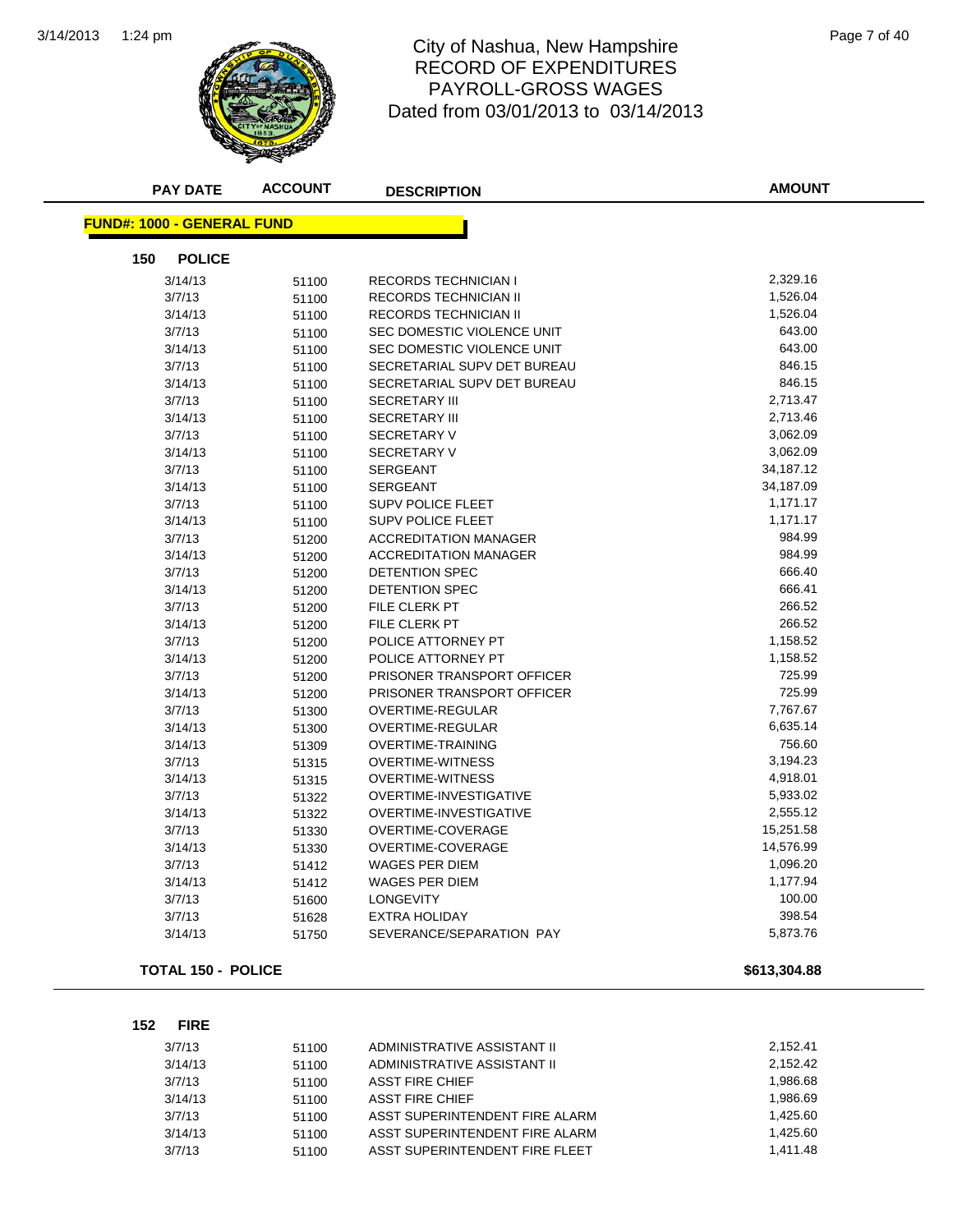

#### 1:24 pm Page 8 of 40 RECORD OF EXPENDITURES PAYROLL-GROSS WAGES Dated from 03/01/2013 to 03/14/2013

| <b>PAY DATE</b>                   | <b>ACCOUNT</b> | <b>DESCRIPTION</b>                  | <b>AMOUNT</b> |
|-----------------------------------|----------------|-------------------------------------|---------------|
| <b>FUND#: 1000 - GENERAL FUND</b> |                |                                     |               |
|                                   |                |                                     |               |
| 152<br><b>FIRE</b>                |                |                                     |               |
| 3/14/13                           | 51100          | ASST SUPERINTENDENT FIRE FLEET      | 1,411.48      |
| 3/7/13                            | 51100          | ASST SUPERINTENDENT PREVENTION      | 2,802.63      |
| 3/14/13                           | 51100          | ASST SUPERINTENDENT PREVENTION      | 2,802.63      |
| 3/7/13                            | 51100          | <b>CAPTAIN</b>                      | 10,110.84     |
| 3/14/13                           | 51100          | <b>CAPTAIN</b>                      | 10,110.83     |
| 3/7/13                            | 51100          | <b>CAPTAIN FIRE TRAINING SAFETY</b> | 1,605.92      |
| 3/14/13                           | 51100          | <b>CAPTAIN FIRE TRAINING SAFETY</b> | 1,605.92      |
| 3/7/13                            | 51100          | <b>DEPUTY FIRE CHIEF</b>            | 5,858.33      |
| 3/14/13                           | 51100          | DEPUTY FIRE CHIEF                   | 6,836.30      |
| 3/7/13                            | 51100          | <b>EXEC ASST BUSINESS COORD</b>     | 1,020.90      |
| 3/14/13                           | 51100          | <b>EXEC ASST BUSINESS COORD</b>     | 1,020.90      |
| 3/7/13                            | 51100          | <b>FIRE CHIEF</b>                   | 2,278.88      |
| 3/14/13                           | 51100          | <b>FIRE CHIEF</b>                   | 2,278.86      |
| 3/7/13                            | 51100          | FIRE DISPATCH ALL RANKS             | 8,479.52      |
| 3/14/13                           | 51100          | FIRE DISPATCH ALL RANKS             | 8,272.25      |
| 3/7/13                            | 51100          | FIRE LIEUTENANT                     | 37,627.34     |
| 3/14/13                           | 51100          | FIRE LIEUTENANT                     | 37,656.13     |
| 3/7/13                            | 51100          | <b>FIRE MECHANIC</b>                | 1,276.58      |
| 3/14/13                           | 51100          | <b>FIRE MECHANIC</b>                | 1,276.58      |
| 3/7/13                            | 51100          | <b>FIRE TRAINING OFFICER</b>        | 1,527.98      |
| 3/14/13                           | 51100          | <b>FIRE TRAINING OFFICER</b>        | 1,411.48      |
| 3/7/13                            | 51100          | <b>FIREFIGHTERS ALL RANKS</b>       | 107,390.80    |
| 3/14/13                           | 51100          | <b>FIREFIGHTERS ALL RANKS</b>       | 107,632.68    |
| 3/7/13                            | 51100          | SUPERINTENDENT FIRE ALARM           | 1,590.04      |
| 3/14/13                           | 51100          | SUPERINTENDENT FIRE ALARM           | 1,590.04      |
| 3/7/13                            | 51100          | SUPERINTENDENT FIRE FLEET           | 1,590.04      |
| 3/14/13                           | 51100          | SUPERINTENDENT FIRE FLEET           | 1,590.04      |
| 3/7/13                            | 51100          | SUPERINTENDENT FIRE PREVENTION      | 1,535.92      |
| 3/14/13                           | 51100          | SUPERINTENDENT FIRE PREVENTION      | 1,535.92      |
| 3/7/13                            | 51300          | OVERTIME-REGULAR                    | 1,310.18      |
| 3/14/13                           | 51300          | <b>OVERTIME-REGULAR</b>             | 864.31        |
| 3/7/13                            | 51309          | <b>OVERTIME-TRAINING</b>            | 977.98        |
| 3/7/13                            | 51650          | <b>ADDITIONAL HOURS</b>             | 50,126.12     |
| 3/14/13                           | 51650          | <b>ADDITIONAL HOURS</b>             | 31,563.17     |
| 3/7/13                            | 51700          | <b>STIPENDS</b>                     | 4,372.46      |
| 3/14/13                           | 51700          | <b>STIPENDS</b>                     | 4,372.46      |
|                                   |                |                                     |               |

**TOTAL 152 - FIRE \$477,855.32**

**153 BUILDING INSPECTION**

| 3/7/13  | 51100 | <b>BUILDING AND UTILITIES INSPCTR</b> | 3,160.54 |
|---------|-------|---------------------------------------|----------|
| 3/14/13 | 51100 | <b>BUILDING AND UTILITIES INSPCTR</b> | 3,160.53 |
| 3/7/13  | 51100 | <b>BUILDING DEPARTMENT MANAGER</b>    | 1,328.18 |
| 3/14/13 | 51100 | <b>BUILDING DEPARTMENT MANAGER</b>    | 1,328.18 |
| 3/7/13  | 51100 | PERMIT TECHNICIAN II                  | 709.46   |
| 3/14/13 | 51100 | PERMIT TECHNICIAN II                  | 709.46   |
| 3/7/13  | 51100 | <b>PLANS EXAMINER</b>                 | 1,108.56 |
| 3/14/13 | 51100 | <b>PLANS EXAMINER</b>                 | 1,108.56 |
| 3/7/13  | 51200 | <b>BUILDING AND UTILITIES INSPCTR</b> | 502.03   |
| 3/14/13 | 51200 | <b>BUILDING AND UTILITIES INSPCTR</b> | 702.84   |
|         |       |                                       |          |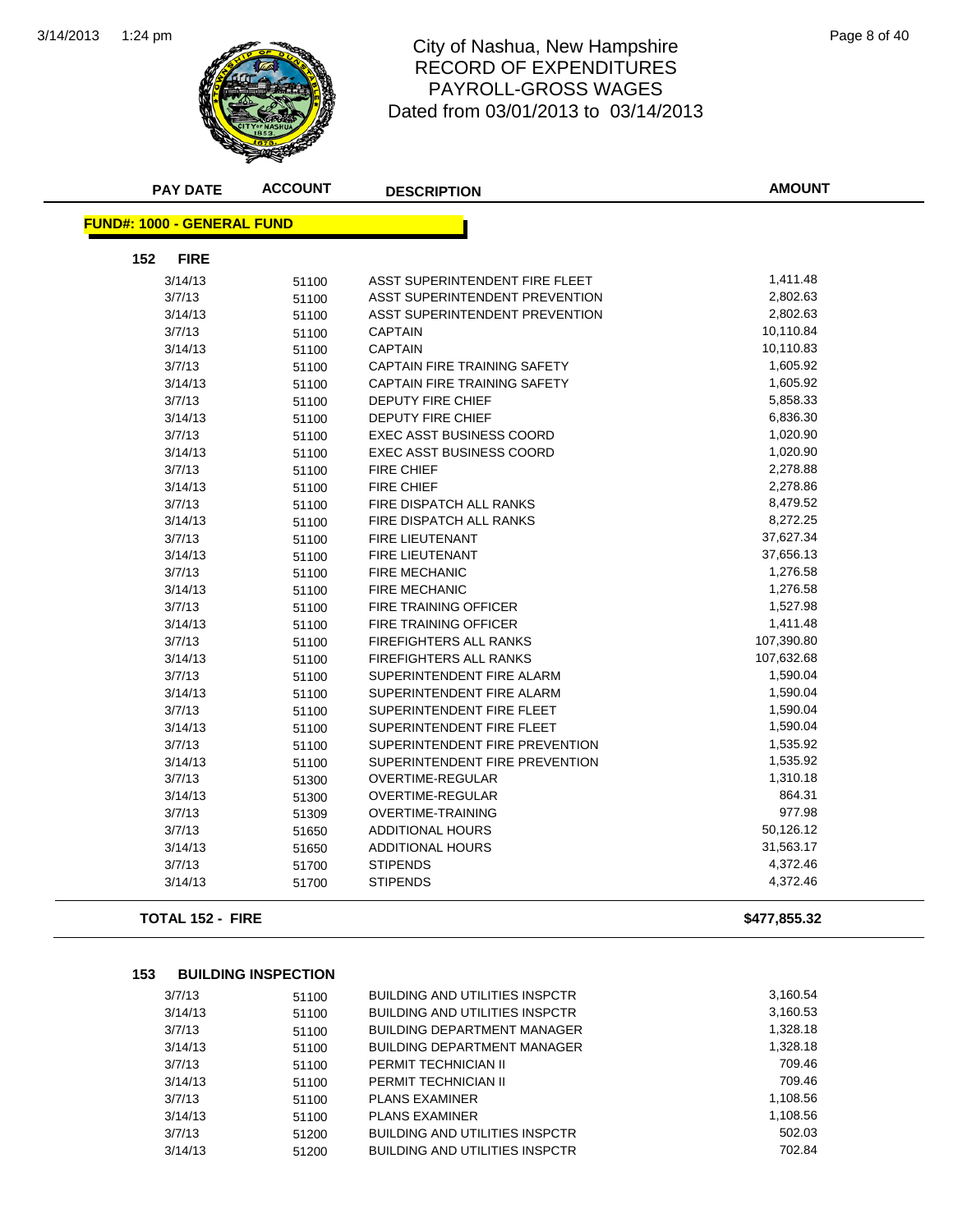

#### 1:24 pm Page 9 of 40 RECORD OF EXPENDITURES PAYROLL-GROSS WAGES Dated from 03/01/2013 to 03/14/2013

|     | <b>PAY DATE</b>                   | <b>ACCOUNT</b>                             | <b>DESCRIPTION</b>                   | <b>AMOUNT</b> |
|-----|-----------------------------------|--------------------------------------------|--------------------------------------|---------------|
|     | <b>FUND#: 1000 - GENERAL FUND</b> |                                            |                                      |               |
| 153 |                                   | <b>BUILDING INSPECTION</b>                 |                                      |               |
|     | 3/7/13                            | 51200                                      | PERMIT TECHNICIAN I                  | 419.94        |
|     | 3/14/13                           | 51200                                      | PERMIT TECHNICIAN I                  | 456.78        |
|     | 3/7/13                            | 51400                                      | <b>WAGES TEMP-SEASONAL</b>           | 240.00        |
|     | 3/14/13                           | 51400                                      | WAGES TEMP-SEASONAL                  | 240.00        |
|     |                                   | <b>TOTAL 153 - BUILDING INSPECTION</b>     |                                      | \$15,175.06   |
| 155 |                                   | <b>CODE ENFORCEMENT</b>                    |                                      |               |
|     | 3/7/13                            | 51100                                      | <b>CODE ENFORCEMENT OFFICER II</b>   | 1,986.89      |
|     | 3/14/13                           | 51100                                      | <b>CODE ENFORCEMENT OFFICER II</b>   | 1,986.90      |
|     | 3/7/13                            | 51100                                      | MGR CODE ENFORCEMENT DEPT            | 1,252.76      |
|     | 3/14/13                           | 51100                                      | MGR CODE ENFORCEMENT DEPT            | 1,252.76      |
|     |                                   | <b>TOTAL 155 - CODE ENFORCEMENT</b>        |                                      | \$6,479.31    |
| 156 |                                   | <b>EMERGENCY MANAGEMENT</b>                |                                      |               |
|     | 3/7/13                            | 51100                                      | <b>EMERGENCY MANAGEMENT DIRECTOR</b> | 1,401.23      |
|     | 3/14/13                           | 51100                                      | EMERGENCY MANAGEMENT DIRECTOR        | 1,401.23      |
|     |                                   |                                            |                                      |               |
|     |                                   | <b>TOTAL 156 - EMERGENCY MANAGEMENT</b>    |                                      | \$2,802.46    |
|     |                                   |                                            |                                      |               |
| 157 |                                   | <b>CITYWIDE COMMUNICATIONS</b>             |                                      |               |
|     | 3/7/13                            | 51100                                      | COMM SYS ENGR TECH 536               | 1,449.60      |
|     | 3/14/13                           | 51100                                      | COMM SYS ENGR TECH 536               | 1,449.60      |
|     | 3/7/13                            | 51200                                      | RADIO SYSTEMS MANAGER 536            | 1,230.12      |
|     | 3/14/13                           | 51200                                      | RADIO SYSTEMS MANAGER 536            | 1,230.12      |
|     |                                   | <b>TOTAL 157 - CITYWIDE COMMUNICATIONS</b> |                                      | \$5,359.44    |
|     |                                   |                                            |                                      |               |
| 160 |                                   | <b>PUBLIC WORKS-ADMIN/ENGINEERING</b>      |                                      |               |
|     | 3/7/13                            | 51100                                      | ADMINISTRATIVE ASSISTANT II          | 649.33        |
|     | 3/14/13                           | 51100                                      | ADMINISTRATIVE ASSISTANT II          | 649.33        |
|     | 3/7/13                            | 51100                                      | ADMINISTRATIVE ASSISTANT III         | 982.23        |
|     | 3/14/13                           | 51100                                      | ADMINISTRATIVE ASSISTANT III         | 934.55        |
|     | 3/7/13                            | 51100                                      | <b>CITY ENGINEER</b>                 | 964.63        |
|     | 3/14/13                           | 51100                                      | <b>CITY ENGINEER</b>                 | 964.63        |
|     | 3/7/13                            | 51100                                      | DEPUTY MANAGER OF ENGINEERING        | 650.88        |
|     | 3/14/13                           | 51100                                      | DEPUTY MANAGER OF ENGINEERING        | 650.88        |
|     | 3/7/13                            | 51100                                      | <b>DIRECTOR PUBLIC WORKS</b>         | 1,399.78      |
|     | 3/14/13                           | 51100                                      | <b>DIRECTOR PUBLIC WORKS</b>         | 1,399.78      |
|     | 3/7/13                            | 51100                                      | DPW CONTRACT ADMINISTRATOR           | 318.51        |
|     | 3/14/13                           | 51100                                      | DPW CONTRACT ADMINISTRATOR           | 318.51        |
|     | 3/7/13                            | 51100                                      | ENGINEERING DESIGNER INSP            | 894.87        |
|     | 3/14/13                           | 51100                                      | ENGINEERING DESIGNER INSP            | 894.87        |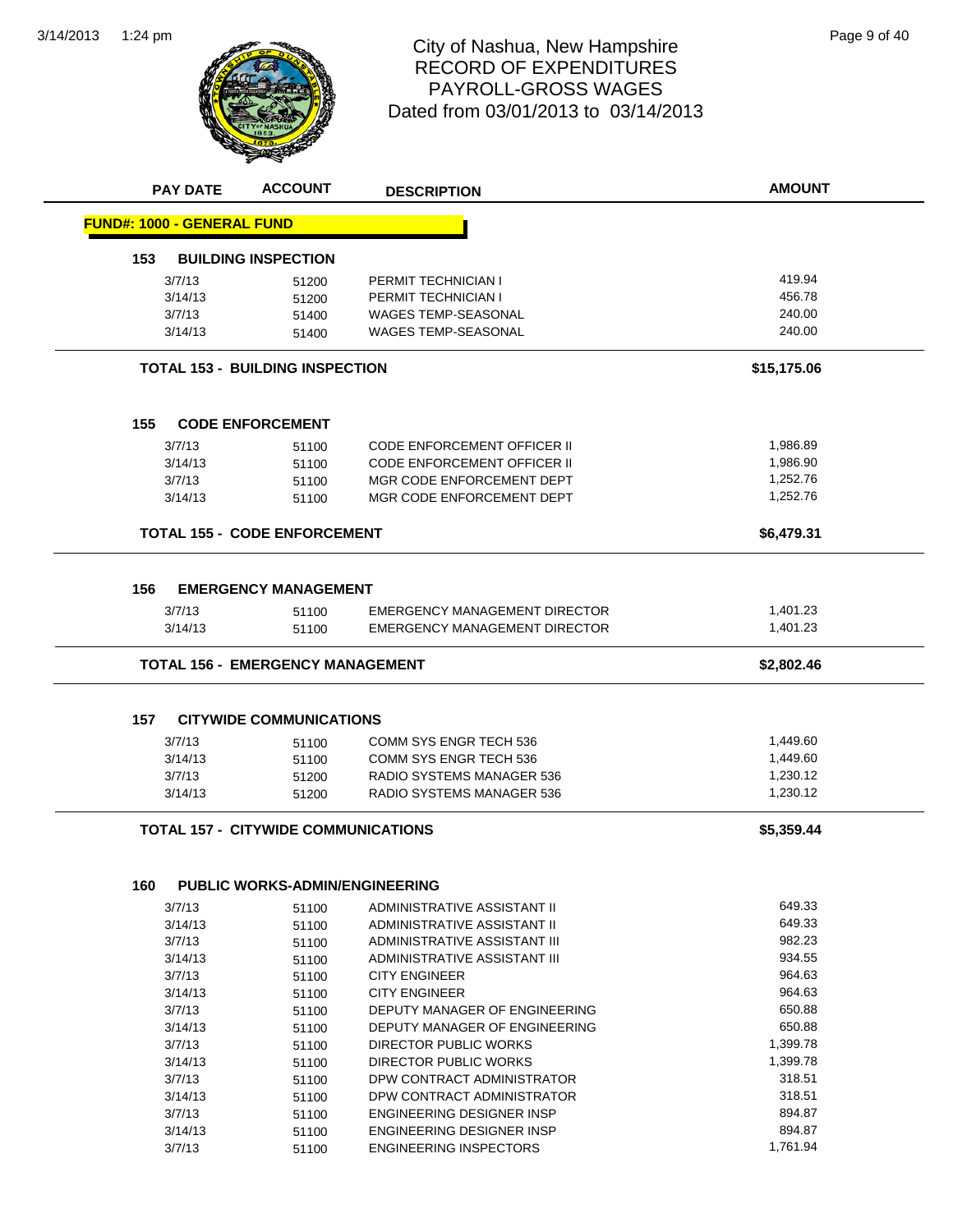

#### 1:24 pm Page 10 of 40 RECORD OF EXPENDITURES PAYROLL-GROSS WAGES Dated from 03/01/2013 to 03/14/2013

| <b>PAY DATE</b>                              | <b>ACCOUNT</b> | <b>DESCRIPTION</b>                         | <b>AMOUNT</b> |  |  |  |
|----------------------------------------------|----------------|--------------------------------------------|---------------|--|--|--|
| <b>FUND#: 1000 - GENERAL FUND</b>            |                |                                            |               |  |  |  |
| <b>PUBLIC WORKS-ADMIN/ENGINEERING</b><br>160 |                |                                            |               |  |  |  |
| 3/14/13                                      | 51100          | <b>ENGINEERING INSPECTORS</b>              | 1,761.94      |  |  |  |
| 3/7/13                                       | 51100          | SENIOR STAFF ENGINEER                      | 1,184.60      |  |  |  |
| 3/14/13                                      | 51100          | SENIOR STAFF ENGINEER                      | 1,184.60      |  |  |  |
| 3/7/13                                       | 51100          | <b>SENIOR TRAFFIC ENGINEER</b>             | 1,489.37      |  |  |  |
| 3/14/13                                      | 51100          | SENIOR TRAFFIC ENGINEER                    | 1,489.35      |  |  |  |
| 3/7/13                                       | 51100          | <b>STAFF ENGINEER</b>                      | 1,110.43      |  |  |  |
| 3/14/13                                      | 51100          | <b>STAFF ENGINEER</b>                      | 1,110.43      |  |  |  |
| 3/7/13                                       | 51100          | STREET CONSTRUCTION ENGINEER               | 1,247.99      |  |  |  |
| 3/14/13                                      | 51100          | STREET CONSTRUCTION ENGINEER               | 1,247.99      |  |  |  |
| 3/7/13                                       | 51100          | <b>SURVEY TECHNICIAN</b>                   | 1,075.16      |  |  |  |
| 3/14/13                                      | 51100          | <b>SURVEY TECHNICIAN</b>                   | 1,075.15      |  |  |  |
| 3/7/13                                       | 51300          | OVERTIME-REGULAR                           | 1,087.14      |  |  |  |
| 3/14/13                                      | 51300          | OVERTIME-REGULAR                           | 780.35        |  |  |  |
|                                              |                |                                            |               |  |  |  |
|                                              |                | TOTAL 160 - PUBLIC WORKS-ADMIN/ENGINEERING | \$29,279.22   |  |  |  |
|                                              |                |                                            |               |  |  |  |
| 161<br><b>STREETS</b>                        |                |                                            |               |  |  |  |
| 3/7/13                                       | 51100          | AUTO MECH 1ST CLASS NIGHTS                 | 2,974.80      |  |  |  |
| 3/14/13                                      | 51100          | AUTO MECH 1ST CLASS NIGHTS                 | 2,974.80      |  |  |  |
| 3/7/13                                       | 51100          | AUTO MECH 2ND CLASS NIGHTS                 | 1,782.40      |  |  |  |
| 3/14/13                                      | 51100          | AUTO MECH 2ND CLASS NIGHTS                 | 1,782.40      |  |  |  |
| 3/7/13                                       | 51100          | <b>EQUIP OPR STREET REPAIR</b>             | 7,164.79      |  |  |  |
| 3/14/13                                      | 51100          | EQUIP OPR STREET REPAIR                    | 6,321.95      |  |  |  |
| 3/7/13                                       | 51100          | FLEET MANAGER STREET DEPT                  | 871.84        |  |  |  |
| 3/14/13                                      | 51100          | FLEET MANAGER STREET DEPT                  | 1,025.69      |  |  |  |
| 3/7/13                                       | 51100          | FOREMAN LABOR SHOP EQUIP                   | 1,075.15      |  |  |  |
| 3/14/13                                      | 51100          | FOREMAN LABOR SHOP EQUIP                   | 1,075.15      |  |  |  |
| 3/7/13                                       | 51100          | FOREMAN LABOR STREET                       | 4,300.63      |  |  |  |
| 3/14/13                                      | 51100          | FOREMAN LABOR STREET                       | 4,300.60      |  |  |  |
| 3/7/13                                       | 51100          | <b>MASON PIPELAYER</b>                     | 2,573.92      |  |  |  |
| 3/14/13                                      | 51100          | <b>MASON PIPELAYER</b>                     | 2,234.40      |  |  |  |
| 3/7/13                                       | 51100          | <b>MECHANIC AUTO 1ST CLASS</b>             | 2,934.80      |  |  |  |
| 3/14/13                                      | 51100          | <b>MECHANIC AUTO 1ST CLASS</b>             | 2,934.80      |  |  |  |
| 3/7/13                                       | 51100          | OPERATIONS COORDINATOR                     | 991.77        |  |  |  |
| 3/14/13                                      | 51100          | OPERATIONS COORDINATOR                     | 991.76        |  |  |  |
| 3/7/13                                       | 51100          | OPERATIONS MANAGER STREETS                 | 1,959.58      |  |  |  |
| 3/14/13                                      | 51100          | OPERATIONS MANAGER STREETS                 | 1,959.58      |  |  |  |
| 3/7/13                                       | 51100          | SIGN MAINTENANCE ASSISTANT                 | 790.80        |  |  |  |
| 3/14/13                                      | 51100          | SIGN MAINTENANCE ASSISTANT                 | 895.20        |  |  |  |
| 3/7/13                                       | 51100          | STR CONSTR RPR AND PERMT COORD             | 1,080.40      |  |  |  |
| 3/14/13                                      | 51100          | STR CONSTR RPR AND PERMT COORD             | 1,056.68      |  |  |  |
| 3/7/13                                       | 51100          | SUPERINTENDENT OF STREETS                  | 1,670.35      |  |  |  |
| 3/14/13                                      | 51100          | SUPERINTENDENT OF STREETS                  | 1,670.35      |  |  |  |
| 3/7/13                                       | 51100          | TRAFFIC MAINTENANCE ASSISTANT              | 844.00        |  |  |  |
| 3/14/13                                      | 51100          | TRAFFIC MAINTENANCE ASSISTANT              | 844.00        |  |  |  |
| 3/7/13                                       | 51100          | TRAFFIC TECHNICIAN I                       | 2,030.40      |  |  |  |
| 3/14/13                                      | 51100          | TRAFFIC TECHNICIAN I                       | 1,852.74      |  |  |  |
| 3/7/13                                       | 51100          | TRUCK DRIVER STREET REPAIR                 | 17,044.22     |  |  |  |
| 3/14/13                                      | 51100          | TRUCK DRIVER STREET REPAIR                 | 14,479.51     |  |  |  |
| 3/7/13                                       | 51100          | <b>WELDER FIRST CLASS</b>                  | 1,930.40      |  |  |  |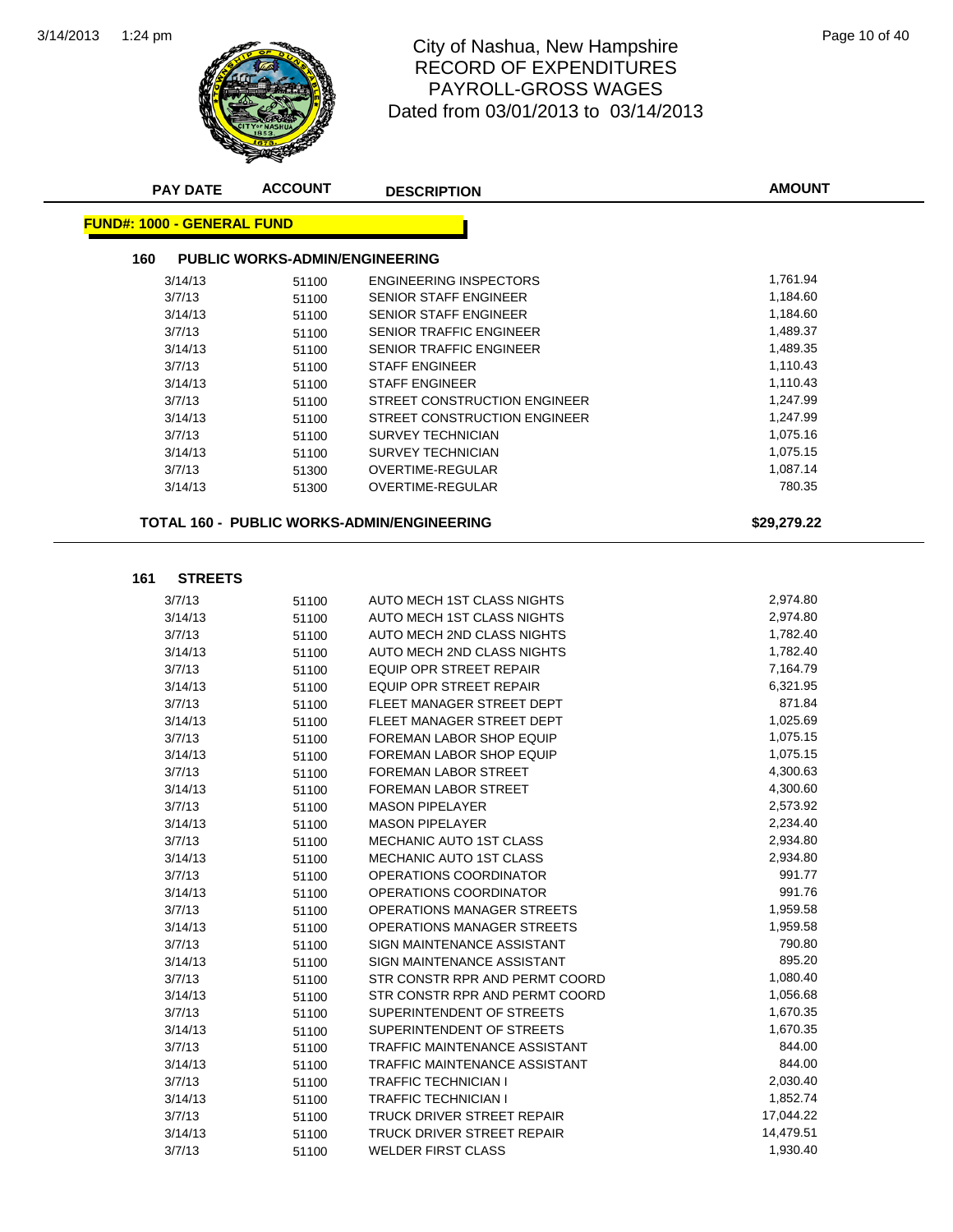3/14/2013



#### 1:24 pm Page 11 of 40 RECORD OF EXPENDITURES PAYROLL-GROSS WAGES Dated from 03/01/2013 to 03/14/2013

| <b>PAY DATE</b>                   | <b>ACCOUNT</b>                        | <b>DESCRIPTION</b>                                                       | <b>AMOUNT</b> |
|-----------------------------------|---------------------------------------|--------------------------------------------------------------------------|---------------|
| <b>FUND#: 1000 - GENERAL FUND</b> |                                       |                                                                          |               |
| 161<br><b>STREETS</b>             |                                       |                                                                          |               |
| 3/14/13                           | 51100                                 | <b>WELDER FIRST CLASS</b>                                                | 1,930.40      |
| 3/7/13                            | 51300                                 | OVERTIME-REGULAR                                                         | 63,570.45     |
| 3/14/13                           | 51300                                 | OVERTIME-REGULAR                                                         | 56,407.98     |
| 3/7/13                            | 51600                                 | <b>LONGEVITY</b>                                                         | 2,000.00      |
|                                   | <b>TOTAL 161 - STREETS</b>            |                                                                          | \$222,328.69  |
|                                   |                                       |                                                                          |               |
| 166<br>3/7/13                     | <b>PARKING LOTS</b>                   | ADMINISTRATIVE ASSISTANT II                                              | 745.49        |
| 3/14/13                           | 51100<br>51100                        | ADMINISTRATIVE ASSISTANT II                                              | 745.49        |
| 3/7/13                            | 51100                                 | PARKING MAINTENANCE                                                      | 1,287.26      |
| 3/14/13                           |                                       | PARKING MAINTENANCE                                                      | 1,383.80      |
| 3/7/13                            | 51100                                 |                                                                          | 74.65         |
| 3/14/13                           | 51100                                 | <b>TRANSPORTATION DEPT MANAGER</b><br><b>TRANSPORTATION DEPT MANAGER</b> | 74.65         |
|                                   | 51100                                 |                                                                          | 779.87        |
| 3/7/13                            | 51300                                 | <b>OVERTIME-REGULAR</b>                                                  |               |
| 3/14/13                           | 51300                                 | OVERTIME-REGULAR                                                         | 322.25        |
|                                   | <b>TOTAL 166 - PARKING LOTS</b>       |                                                                          | \$5,413.46    |
| 171                               | <b>COMMUNITY SERVICES</b>             |                                                                          |               |
| 3/7/13                            | 51100                                 | ADMINISTRATIVE ASSISTANT II                                              | 406.13        |
| 3/14/13                           | 51100                                 | ADMINISTRATIVE ASSISTANT II                                              | 406.13        |
| 3/7/13                            | 51100                                 | DIRECTOR HEALTH AND COMM SVS                                             | 1,616.88      |
| 3/14/13                           | 51100                                 | DIRECTOR HEALTH AND COMM SVS                                             | 1,616.88      |
| 3/7/13                            | 51100                                 | <b>HEALTH PROGRAM SPEC</b>                                               | 451.38        |
| 3/14/13                           | 51100                                 | <b>HEALTH PROGRAM SPEC</b>                                               | 451.37        |
| 3/7/13                            | 51100                                 | PROGRAM COORDINATOR                                                      | 877.27        |
| 3/14/13                           | 51100                                 | PROGRAM COORDINATOR                                                      | 877.27        |
|                                   | <b>TOTAL 171 - COMMUNITY SERVICES</b> |                                                                          | \$6,703.31    |
| 172                               | <b>COMMUNITY HEALTH</b>               |                                                                          |               |
| 3/7/13                            | 51100                                 | ADMINISTRATIVE ASSISTANT II                                              | 676.89        |
| 3/14/13                           | 51100                                 | ADMINISTRATIVE ASSISTANT II                                              | 676.89        |
| 3/7/13                            | 51100                                 | MANAGER COMMUNITY HEALTH                                                 | 1,324.88      |
| 3/14/13                           | 51100                                 | <b>MANAGER COMMUNITY HEALTH</b>                                          | 1,324.89      |
| 3/7/13                            | 51100                                 | PUB HEALTH NURSE                                                         | 3,273.46      |
| 3/14/13                           | 51100                                 | PUB HEALTH NURSE                                                         | 3,273.46      |
| 3/7/13                            | 51200                                 | NURSE PRACTITIONER PT                                                    | 114.00        |
| 3/14/13                           | 51200                                 | <b>NURSE PRACTITIONER PT</b>                                             | 114.00        |
| 3/7/13                            | 51412                                 | <b>WAGES PER DIEM</b>                                                    | 181.80        |
| 3/14/13                           | 51412                                 | WAGES PER DIEM                                                           | 75.75         |
|                                   |                                       |                                                                          |               |
|                                   | <b>TOTAL 172 - COMMUNITY HEALTH</b>   |                                                                          | \$11,036.02   |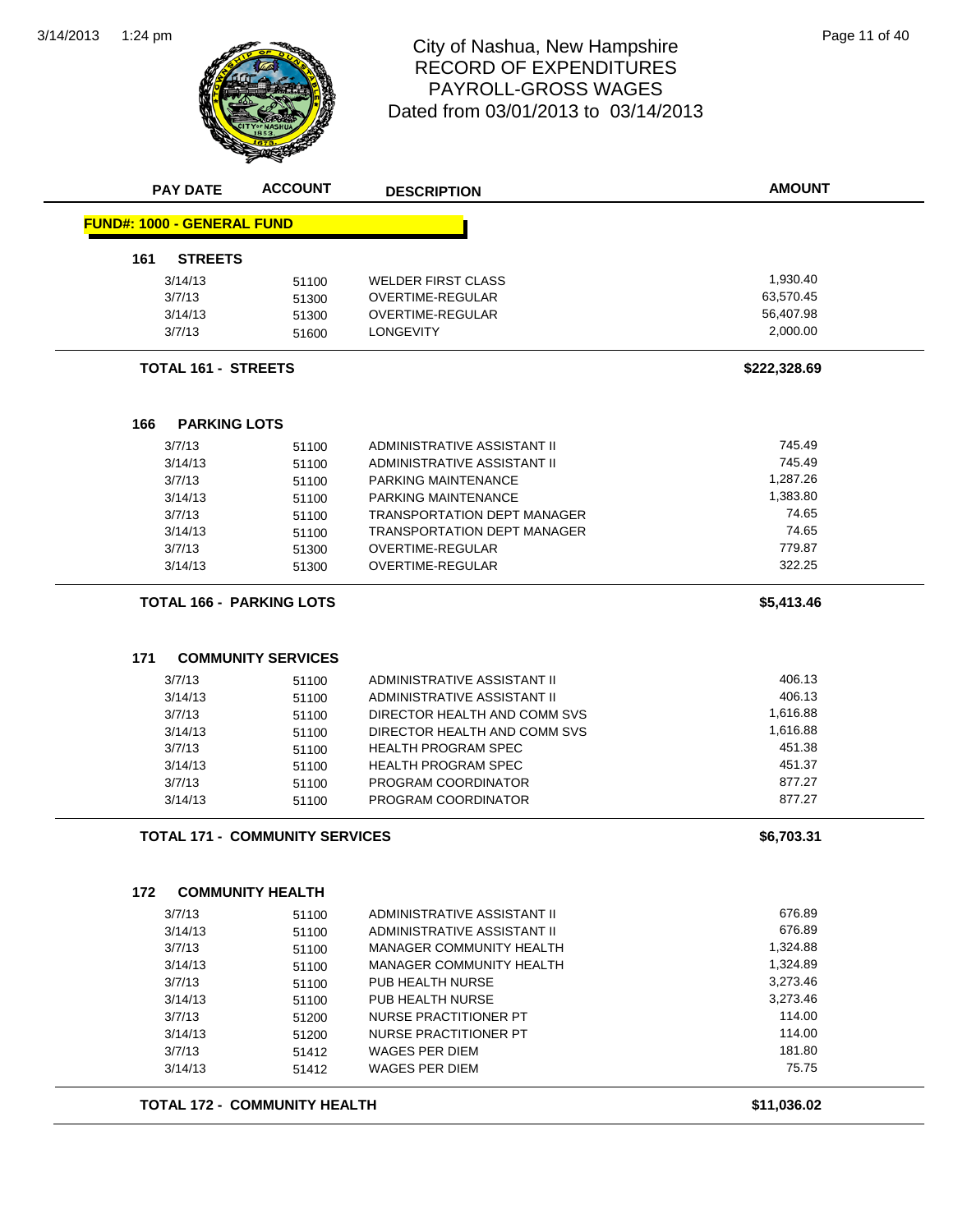

## 1:24 pm Page 12 of 40 RECORD OF EXPENDITURES PAYROLL-GROSS WAGES Dated from 03/01/2013 to 03/14/2013

| <b>PAY DATE</b>                   | <b>ACCOUNT</b>                            | <b>DESCRIPTION</b>                                         | <b>AMOUNT</b> |
|-----------------------------------|-------------------------------------------|------------------------------------------------------------|---------------|
| <b>FUND#: 1000 - GENERAL FUND</b> |                                           |                                                            |               |
| 173                               | <b>ENVIRONMENTAL HEALTH</b>               |                                                            |               |
| 3/7/13                            | 51100                                     | ENVIRONMENTAL HEALTH SPEC I                                | 1,547.16      |
| 3/14/13                           | 51100                                     | ENVIRONMENTAL HEALTH SPEC I                                | 1,547.18      |
| 3/7/13                            | 51100                                     | ENVIRONMENTAL HEALTH SPEC II                               | 1,014.26      |
| 3/14/13                           | 51100                                     | ENVIRONMENTAL HEALTH SPEC II                               | 1,014.26      |
| 3/7/13                            | 51100                                     | ENVIRONMENTAL TECH OFFICE MGR                              | 936.70        |
| 3/14/13                           | 51100                                     | ENVIRONMENTAL TECH OFFICE MGR                              | 936.70        |
| 3/7/13                            | 51100                                     | <b>LABORATORY DIRECTOR</b>                                 | 1,017.42      |
| 3/14/13                           | 51100                                     | <b>LABORATORY DIRECTOR</b>                                 | 1,017.42      |
| 3/7/13                            | 51100                                     | MANAGER ENVIRONMENTAL HEALTH                               | 1,364.21      |
| 3/14/13                           | 51100                                     | MANAGER ENVIRONMENTAL HEALTH                               | 1,364.20      |
|                                   | <b>TOTAL 173 - ENVIRONMENTAL HEALTH</b>   |                                                            | \$11,759.51   |
| 174                               | <b>WELFARE ADMINISTRATION</b>             |                                                            |               |
| 3/7/13                            |                                           | ADMINISTRATIVE ASSISTANT I                                 | 789.02        |
| 3/14/13                           | 51100                                     | ADMINISTRATIVE ASSISTANT I                                 | 789.02        |
| 3/7/13                            | 51100<br>51100                            | <b>CASE TECHNICIAN WELFARE</b>                             | 2,235.03      |
| 3/14/13                           | 51100                                     | <b>CASE TECHNICIAN WELFARE</b>                             | 2,235.02      |
| 3/7/13                            | 51100                                     | INTAKE WORKER ACCOUNTANT                                   | 883.76        |
| 3/14/13                           | 51100                                     | INTAKE WORKER ACCOUNTANT                                   | 883.76        |
| 3/7/13                            | 51100                                     | SENIOR CASE TECHNICIAN                                     | 903.15        |
| 3/14/13                           | 51100                                     | SENIOR CASE TECHNICIAN                                     | 903.15        |
| 3/7/13                            | 51100                                     | <b>WELFARE OFFICER</b>                                     | 1,367.59      |
| 3/14/13                           | 51100                                     | <b>WELFARE OFFICER</b>                                     | 1,367.59      |
|                                   | <b>TOTAL 174 - WELFARE ADMINISTRATION</b> |                                                            | \$12,357.09   |
| 177                               | <b>PARKS &amp; RECREATION</b>             |                                                            |               |
|                                   |                                           |                                                            | 716.90        |
| 3/7/13<br>3/14/13                 | 51100<br>51100                            | ADMINISTRATIVE ASSISTANT II<br>ADMINISTRATIVE ASSISTANT II | 716.90        |
| 3/7/13                            | 51100                                     | <b>BACKHOE OPERATOR</b>                                    | 917.44        |
| 3/14/13                           | 51100                                     | <b>BACKHOE OPERATOR</b>                                    | 891.20        |
| 3/7/13                            | 51100                                     | FOREMAN LABOR PARK                                         | 3,548.02      |
| 3/14/13                           | 51100                                     | FOREMAN LABOR PARK                                         | 3,225.47      |
| 3/7/13                            | 51100                                     | <b>GROUNDS KEEPER PARK MAINT</b>                           | 5,551.20      |
| 3/14/13                           | 51100                                     | GROUNDS KEEPER PARK MAINT                                  | 5,607.98      |
| 3/7/13                            | 51100                                     | <b>GROUNDSMAN I PARKS</b>                                  | 3,067.84      |
| 3/14/13                           | 51100                                     | <b>GROUNDSMAN I PARKS</b>                                  | 3,134.56      |
| 3/7/13                            | 51100                                     | <b>GROUNDSMAN II PARKS</b>                                 | 802.80        |
| 3/14/13                           | 51100                                     | <b>GROUNDSMAN II PARKS</b>                                 | 802.80        |
| 3/7/13                            | 51100                                     | <b>LEAD GROUNDSMAN</b>                                     | 2,726.88      |
| 3/14/13                           | 51100                                     | <b>LEAD GROUNDSMAN</b>                                     | 2,569.57      |
| 3/7/13                            | 51100                                     | NURSERY WORKER PARKS                                       | 848.80        |
| 3/14/13                           | 51100                                     | NURSERY WORKER PARKS                                       | 848.80        |
| 3/7/13                            | 51100                                     | OPERATIONS MANAGER STREETS                                 | 666.47        |
| 3/14/13                           | 51100                                     | OPERATIONS MANAGER STREETS                                 | 666.47        |
| 3/7/13                            | 51100                                     | PROGRAM COORDINATOR                                        | 340.83        |
| 3/14/13                           | 51100                                     | PROGRAM COORDINATOR                                        | 340.83        |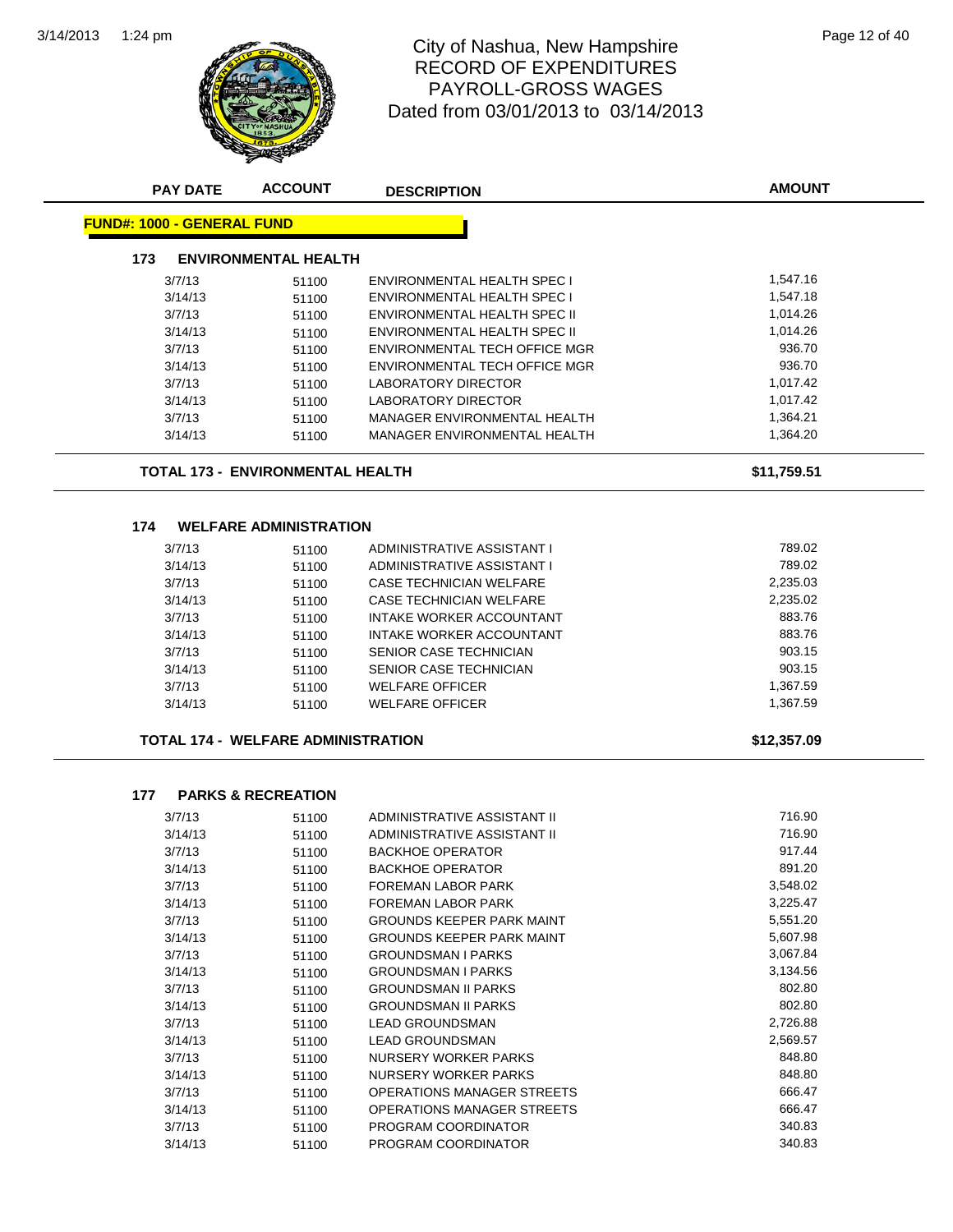

## 1:24 pm Page 13 of 40 RECORD OF EXPENDITURES PAYROLL-GROSS WAGES Dated from 03/01/2013 to 03/14/2013

| <b>FUND#: 1000 - GENERAL FUND</b> |                                           |                                      |                      |
|-----------------------------------|-------------------------------------------|--------------------------------------|----------------------|
| 177                               | <b>PARKS &amp; RECREATION</b>             |                                      |                      |
| 3/7/13                            | 51100                                     | RECREATION PROGRAM MANAGER           | 1,044.70             |
| 3/14/13                           | 51100                                     | RECREATION PROGRAM MANAGER           | 1,044.71             |
| 3/7/13                            | 51100                                     | STELLOS STADIUM ATTENDANT            | 891.20               |
| 3/14/13                           | 51100                                     | STELLOS STADIUM ATTENDANT            | 891.20               |
| 3/7/13                            | 51100                                     | SUPERINTENDENT OF PARKS RECR         | 1,622.11             |
| 3/14/13                           | 51100                                     | SUPERINTENDENT OF PARKS RECR         | 1,622.11             |
| 3/7/13                            | 51100                                     | TRUCK DRIVER PARKS RECR              | 815.60               |
| 3/14/13                           | 51100                                     | <b>TRUCK DRIVER PARKS RECR</b>       | 815.60               |
| 3/7/13                            | 51300                                     | <b>OVERTIME-REGULAR</b>              | 3,411.37             |
| 3/14/13                           | 51300                                     | <b>OVERTIME-REGULAR</b>              | 6,135.20             |
| 3/14/13                           | 55642                                     | <b>GAME OFFICIALS</b>                | 198.00               |
|                                   | <b>TOTAL 177 - PARKS &amp; RECREATION</b> |                                      | \$56,483.56          |
| 179<br><b>LIBRARY</b>             |                                           |                                      |                      |
| 3/7/13                            | 51100                                     | ADMIN ASST COST ACCOUNTANT           | 760.03               |
| 3/14/13                           | 51100                                     | ADMIN ASST COST ACCOUNTANT           | 760.03               |
| 3/7/13                            | 51100                                     | ASSISTANT DIRECTOR LIBRARY           | 1,255.87             |
| 3/14/13                           | 51100                                     | ASSISTANT DIRECTOR LIBRARY           | 1,255.87             |
| 3/7/13                            | 51100                                     | ASSISTANT LIBRARIAN CIRCULATIO       | 922.00               |
| 3/14/13                           | 51100                                     | ASSISTANT LIBRARIAN CIRCULATIO       | 922.00               |
| 3/7/13                            | 51100                                     | ASSISTANT LIBRARIAN MEDIA SERV       | 715.90               |
| 3/14/13                           | 51100                                     | ASSISTANT LIBRARIAN MEDIA SERV       | 715.90               |
| 3/7/13                            | 51100                                     | ASSISTANT LIBRARIAN TECH SVS         | 951.65               |
| 3/14/13                           | 51100                                     | ASSISTANT LIBRARIAN TECH SVS         | 951.66               |
| 3/7/13                            | 51100                                     | ASSISTANT LIBRARIAN YOUTH SERV       | 738.92               |
| 3/14/13                           | 51100                                     | ASSISTANT LIBRARIAN YOUTH SERV       | 738.92               |
| 3/7/13                            | 51100                                     | DIRECTOR LIBRARY                     | 1,778.30             |
| 3/14/13                           | 51100                                     | DIRECTOR LIBRARY                     | 1,778.30             |
| 3/7/13                            | 51100                                     | EXECUTIVE ASST OFFICE MANAGER        | 809.99               |
| 3/14/13                           | 51100                                     | EXECUTIVE ASST OFFICE MANAGER        | 809.99               |
| 3/7/13                            | 51100                                     | <b>JANITOR</b>                       | 464.61               |
| 3/14/13                           | 51100                                     | <b>JANITOR</b>                       | 464.61               |
| 3/7/13                            | 51100                                     | LIBRARIAN ADULT SERVICES             | 911.78               |
| 3/14/13                           | 51100                                     | <b>LIBRARIAN ADULT SERVICES</b>      | 911.78               |
| 3/7/13                            | 51100                                     | <b>LIBRARIAN CIRCULATION</b>         | 911.78               |
| 3/14/13                           | 51100                                     | <b>LIBRARIAN CIRCULATION</b>         | 911.78               |
| 3/7/13                            | 51100                                     | LIBRARIAN MEDIA SERVICES             | 865.38               |
| 3/14/13                           | 51100                                     | <b>LIBRARIAN MEDIA SERVICES</b>      | 865.38               |
| 3/7/13                            | 51100                                     | LIBRARIAN OUTREACH SVS               | 946.43               |
| 3/14/13                           | 51100                                     | <b>LIBRARIAN OUTREACH SVS</b>        | 946.43               |
| 3/7/13                            | 51100                                     | <b>LIBRARIAN TECH SERVICES</b>       | 982.39               |
| 3/14/13                           | 51100                                     | LIBRARIAN TECH SERVICES              | 982.39               |
| 3/7/13                            | 51100                                     | <b>LIBRARIAN YOUTH SERVICES</b>      | 1,374.22             |
| 3/14/13                           | 51100                                     | <b>LIBRARIAN YOUTH SERVICES</b>      | 1,374.22             |
| 3/7/13                            | 51100                                     | LIBRARY ASSISTANT ADULT SERVIC       | 629.71               |
|                                   | 51100                                     | LIBRARY ASSISTANT ADULT SERVIC       | 629.71               |
| 3/14/13                           |                                           |                                      |                      |
| 3/7/13                            |                                           | LIBRARY ASSISTANT CIRCULATION        |                      |
| 3/14/13                           | 51100<br>51100                            | <b>LIBRARY ASSISTANT CIRCULATION</b> | 3,994.19<br>3,994.18 |

**AMOUNT**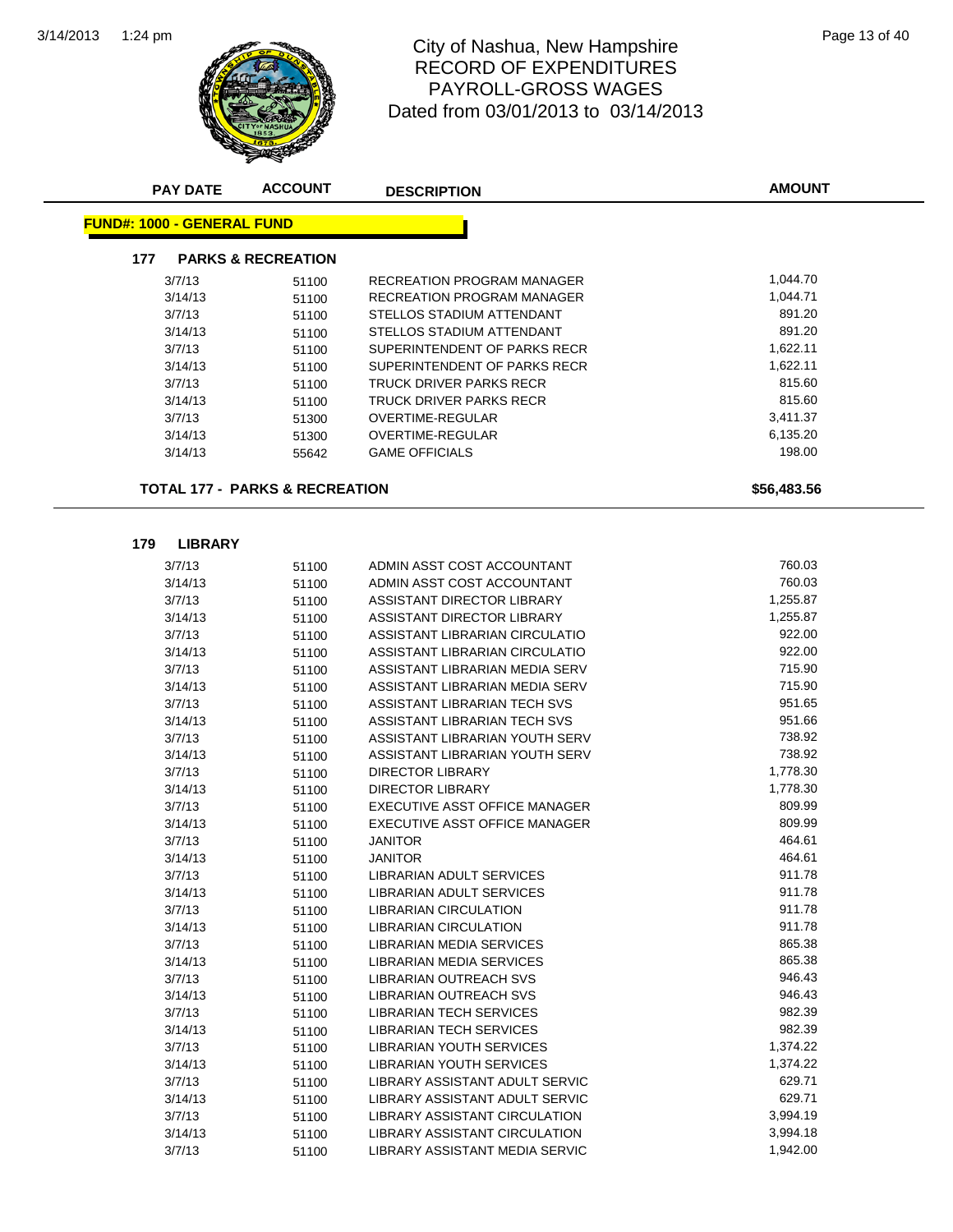

#### 1:24 pm Page 14 of 40 RECORD OF EXPENDITURES PAYROLL-GROSS WAGES Dated from 03/01/2013 to 03/14/2013

| <b>FUND#: 1000 - GENERAL FUND</b><br><b>LIBRARY</b><br>179<br>1,942.00<br>3/14/13<br>LIBRARY ASSISTANT MEDIA SERVIC<br>51100<br>1,063.12<br>3/7/13<br>LIBRARY ASSISTANT TECH SVS<br>51100<br>669.57<br>LIBRARY ASSISTANT TECH SVS<br>3/14/13<br>51100<br>3/7/13<br><b>LIBRARY ASSISTANT YOUTH SERVIC</b><br>1,565.11<br>51100<br>1,258.10<br>3/14/13<br>LIBRARY ASSISTANT YOUTH SERVIC<br>51100<br>807.52<br>3/7/13<br><b>MAINTENANCE SUPV</b><br>51100<br>807.51<br>3/14/13<br><b>MAINTENANCE SUPV</b><br>51100<br>1,141.42<br>3/7/13<br><b>MEDIA SERVICES COORDINATOR</b><br>51100<br><b>MEDIA SERVICES COORDINATOR</b><br>1,141.42<br>3/14/13<br>51100<br>2,998.25<br>3/7/13<br>REFERENCE LIBRARIAN ADULT SERV<br>51100<br>2,998.25<br>3/14/13<br>REFERENCE LIBRARIAN ADULT SERV<br>51100<br>429.90<br>3/7/13<br>REFERENCE LIBRARIAN TECH SVS<br>51100<br>716.50<br>3/14/13<br>REFERENCE LIBRARIAN TECH SVS<br>51100<br>649.95<br>3/7/13<br><b>SECURITY LIBRARY</b><br>51100<br>3/14/13<br><b>SECURITY LIBRARY</b><br>649.95<br>51100<br>472.17<br>3/7/13<br>LIBRARY ASSISTANT CIRCULATION<br>51200<br>472.17<br>LIBRARY ASSISTANT CIRCULATION<br>3/14/13<br>51200<br>393.56<br>3/14/13<br>LIBRARY ASSISTANT TECH SVS<br>51200<br>307.00<br>3/14/13<br>LIBRARY ASSISTANT YOUTH SERVIC<br>51200<br>275.10<br>3/7/13<br><b>LIBRARY PAGE YOUTH SERVICES</b><br>51200<br>229.25<br>3/14/13<br>LIBRARY PAGE YOUTH SERVICES<br>51200<br>559.77<br>3/7/13<br><b>LIBRARY PAGES CIRCULATION</b><br>51200<br>564.36<br>3/14/13<br><b>LIBRARY PAGES CIRCULATION</b><br>51200<br>569.60<br>3/7/13<br>LIBRARY PAGES MEDIA SERVICES<br>51200<br>580.73<br>LIBRARY PAGES MEDIA SERVICES<br>3/14/13<br>51200<br>1,422.90<br>3/7/13<br><b>OVERTIME-REGULAR</b><br>51300<br>1,860.99<br>3/14/13<br>OVERTIME-REGULAR<br>51300<br><b>TOTAL 179 - LIBRARY</b><br>\$66,514.47<br>181<br><b>COMMUNITY DEVELOPMENT</b><br>649.33<br>3/7/13<br>ADMINISTRATIVE ASSISTANT II<br>51100<br>649.33<br>3/14/13<br>ADMINISTRATIVE ASSISTANT II<br>51100<br>2,120.58<br>3/7/13<br>DIRECTOR COMMUNITY DEVELOPMENT<br>51100<br>2,120.58<br>3/14/13<br>DIRECTOR COMMUNITY DEVELOPMENT<br>51100<br>438.88<br>3/7/13<br><b>CLERK TYPIST II PT</b><br>51200<br>316.97<br>3/14/13<br><b>CLERK TYPIST II PT</b><br>51200<br><b>TOTAL 181 - COMMUNITY DEVELOPMENT</b><br>\$6,295.67<br>182<br><b>PLANNING &amp; ZONING</b><br>895.66<br>DEPARTMENT COORDINATOR<br>3/7/13<br>51100 | <b>PAY DATE</b> | <b>ACCOUNT</b> | <b>DESCRIPTION</b> | <b>AMOUNT</b> |
|--------------------------------------------------------------------------------------------------------------------------------------------------------------------------------------------------------------------------------------------------------------------------------------------------------------------------------------------------------------------------------------------------------------------------------------------------------------------------------------------------------------------------------------------------------------------------------------------------------------------------------------------------------------------------------------------------------------------------------------------------------------------------------------------------------------------------------------------------------------------------------------------------------------------------------------------------------------------------------------------------------------------------------------------------------------------------------------------------------------------------------------------------------------------------------------------------------------------------------------------------------------------------------------------------------------------------------------------------------------------------------------------------------------------------------------------------------------------------------------------------------------------------------------------------------------------------------------------------------------------------------------------------------------------------------------------------------------------------------------------------------------------------------------------------------------------------------------------------------------------------------------------------------------------------------------------------------------------------------------------------------------------------------------------------------------------------------------------------------------------------------------------------------------------------------------------------------------------------------------------------------------------------------------------------------------------------------------------------------------------------------------------------------------------------------------------|-----------------|----------------|--------------------|---------------|
|                                                                                                                                                                                                                                                                                                                                                                                                                                                                                                                                                                                                                                                                                                                                                                                                                                                                                                                                                                                                                                                                                                                                                                                                                                                                                                                                                                                                                                                                                                                                                                                                                                                                                                                                                                                                                                                                                                                                                                                                                                                                                                                                                                                                                                                                                                                                                                                                                                            |                 |                |                    |               |
|                                                                                                                                                                                                                                                                                                                                                                                                                                                                                                                                                                                                                                                                                                                                                                                                                                                                                                                                                                                                                                                                                                                                                                                                                                                                                                                                                                                                                                                                                                                                                                                                                                                                                                                                                                                                                                                                                                                                                                                                                                                                                                                                                                                                                                                                                                                                                                                                                                            |                 |                |                    |               |
|                                                                                                                                                                                                                                                                                                                                                                                                                                                                                                                                                                                                                                                                                                                                                                                                                                                                                                                                                                                                                                                                                                                                                                                                                                                                                                                                                                                                                                                                                                                                                                                                                                                                                                                                                                                                                                                                                                                                                                                                                                                                                                                                                                                                                                                                                                                                                                                                                                            |                 |                |                    |               |
|                                                                                                                                                                                                                                                                                                                                                                                                                                                                                                                                                                                                                                                                                                                                                                                                                                                                                                                                                                                                                                                                                                                                                                                                                                                                                                                                                                                                                                                                                                                                                                                                                                                                                                                                                                                                                                                                                                                                                                                                                                                                                                                                                                                                                                                                                                                                                                                                                                            |                 |                |                    |               |
|                                                                                                                                                                                                                                                                                                                                                                                                                                                                                                                                                                                                                                                                                                                                                                                                                                                                                                                                                                                                                                                                                                                                                                                                                                                                                                                                                                                                                                                                                                                                                                                                                                                                                                                                                                                                                                                                                                                                                                                                                                                                                                                                                                                                                                                                                                                                                                                                                                            |                 |                |                    |               |
|                                                                                                                                                                                                                                                                                                                                                                                                                                                                                                                                                                                                                                                                                                                                                                                                                                                                                                                                                                                                                                                                                                                                                                                                                                                                                                                                                                                                                                                                                                                                                                                                                                                                                                                                                                                                                                                                                                                                                                                                                                                                                                                                                                                                                                                                                                                                                                                                                                            |                 |                |                    |               |
|                                                                                                                                                                                                                                                                                                                                                                                                                                                                                                                                                                                                                                                                                                                                                                                                                                                                                                                                                                                                                                                                                                                                                                                                                                                                                                                                                                                                                                                                                                                                                                                                                                                                                                                                                                                                                                                                                                                                                                                                                                                                                                                                                                                                                                                                                                                                                                                                                                            |                 |                |                    |               |
|                                                                                                                                                                                                                                                                                                                                                                                                                                                                                                                                                                                                                                                                                                                                                                                                                                                                                                                                                                                                                                                                                                                                                                                                                                                                                                                                                                                                                                                                                                                                                                                                                                                                                                                                                                                                                                                                                                                                                                                                                                                                                                                                                                                                                                                                                                                                                                                                                                            |                 |                |                    |               |
|                                                                                                                                                                                                                                                                                                                                                                                                                                                                                                                                                                                                                                                                                                                                                                                                                                                                                                                                                                                                                                                                                                                                                                                                                                                                                                                                                                                                                                                                                                                                                                                                                                                                                                                                                                                                                                                                                                                                                                                                                                                                                                                                                                                                                                                                                                                                                                                                                                            |                 |                |                    |               |
|                                                                                                                                                                                                                                                                                                                                                                                                                                                                                                                                                                                                                                                                                                                                                                                                                                                                                                                                                                                                                                                                                                                                                                                                                                                                                                                                                                                                                                                                                                                                                                                                                                                                                                                                                                                                                                                                                                                                                                                                                                                                                                                                                                                                                                                                                                                                                                                                                                            |                 |                |                    |               |
|                                                                                                                                                                                                                                                                                                                                                                                                                                                                                                                                                                                                                                                                                                                                                                                                                                                                                                                                                                                                                                                                                                                                                                                                                                                                                                                                                                                                                                                                                                                                                                                                                                                                                                                                                                                                                                                                                                                                                                                                                                                                                                                                                                                                                                                                                                                                                                                                                                            |                 |                |                    |               |
|                                                                                                                                                                                                                                                                                                                                                                                                                                                                                                                                                                                                                                                                                                                                                                                                                                                                                                                                                                                                                                                                                                                                                                                                                                                                                                                                                                                                                                                                                                                                                                                                                                                                                                                                                                                                                                                                                                                                                                                                                                                                                                                                                                                                                                                                                                                                                                                                                                            |                 |                |                    |               |
|                                                                                                                                                                                                                                                                                                                                                                                                                                                                                                                                                                                                                                                                                                                                                                                                                                                                                                                                                                                                                                                                                                                                                                                                                                                                                                                                                                                                                                                                                                                                                                                                                                                                                                                                                                                                                                                                                                                                                                                                                                                                                                                                                                                                                                                                                                                                                                                                                                            |                 |                |                    |               |
|                                                                                                                                                                                                                                                                                                                                                                                                                                                                                                                                                                                                                                                                                                                                                                                                                                                                                                                                                                                                                                                                                                                                                                                                                                                                                                                                                                                                                                                                                                                                                                                                                                                                                                                                                                                                                                                                                                                                                                                                                                                                                                                                                                                                                                                                                                                                                                                                                                            |                 |                |                    |               |
|                                                                                                                                                                                                                                                                                                                                                                                                                                                                                                                                                                                                                                                                                                                                                                                                                                                                                                                                                                                                                                                                                                                                                                                                                                                                                                                                                                                                                                                                                                                                                                                                                                                                                                                                                                                                                                                                                                                                                                                                                                                                                                                                                                                                                                                                                                                                                                                                                                            |                 |                |                    |               |
|                                                                                                                                                                                                                                                                                                                                                                                                                                                                                                                                                                                                                                                                                                                                                                                                                                                                                                                                                                                                                                                                                                                                                                                                                                                                                                                                                                                                                                                                                                                                                                                                                                                                                                                                                                                                                                                                                                                                                                                                                                                                                                                                                                                                                                                                                                                                                                                                                                            |                 |                |                    |               |
|                                                                                                                                                                                                                                                                                                                                                                                                                                                                                                                                                                                                                                                                                                                                                                                                                                                                                                                                                                                                                                                                                                                                                                                                                                                                                                                                                                                                                                                                                                                                                                                                                                                                                                                                                                                                                                                                                                                                                                                                                                                                                                                                                                                                                                                                                                                                                                                                                                            |                 |                |                    |               |
|                                                                                                                                                                                                                                                                                                                                                                                                                                                                                                                                                                                                                                                                                                                                                                                                                                                                                                                                                                                                                                                                                                                                                                                                                                                                                                                                                                                                                                                                                                                                                                                                                                                                                                                                                                                                                                                                                                                                                                                                                                                                                                                                                                                                                                                                                                                                                                                                                                            |                 |                |                    |               |
|                                                                                                                                                                                                                                                                                                                                                                                                                                                                                                                                                                                                                                                                                                                                                                                                                                                                                                                                                                                                                                                                                                                                                                                                                                                                                                                                                                                                                                                                                                                                                                                                                                                                                                                                                                                                                                                                                                                                                                                                                                                                                                                                                                                                                                                                                                                                                                                                                                            |                 |                |                    |               |
|                                                                                                                                                                                                                                                                                                                                                                                                                                                                                                                                                                                                                                                                                                                                                                                                                                                                                                                                                                                                                                                                                                                                                                                                                                                                                                                                                                                                                                                                                                                                                                                                                                                                                                                                                                                                                                                                                                                                                                                                                                                                                                                                                                                                                                                                                                                                                                                                                                            |                 |                |                    |               |
|                                                                                                                                                                                                                                                                                                                                                                                                                                                                                                                                                                                                                                                                                                                                                                                                                                                                                                                                                                                                                                                                                                                                                                                                                                                                                                                                                                                                                                                                                                                                                                                                                                                                                                                                                                                                                                                                                                                                                                                                                                                                                                                                                                                                                                                                                                                                                                                                                                            |                 |                |                    |               |
|                                                                                                                                                                                                                                                                                                                                                                                                                                                                                                                                                                                                                                                                                                                                                                                                                                                                                                                                                                                                                                                                                                                                                                                                                                                                                                                                                                                                                                                                                                                                                                                                                                                                                                                                                                                                                                                                                                                                                                                                                                                                                                                                                                                                                                                                                                                                                                                                                                            |                 |                |                    |               |
|                                                                                                                                                                                                                                                                                                                                                                                                                                                                                                                                                                                                                                                                                                                                                                                                                                                                                                                                                                                                                                                                                                                                                                                                                                                                                                                                                                                                                                                                                                                                                                                                                                                                                                                                                                                                                                                                                                                                                                                                                                                                                                                                                                                                                                                                                                                                                                                                                                            |                 |                |                    |               |
|                                                                                                                                                                                                                                                                                                                                                                                                                                                                                                                                                                                                                                                                                                                                                                                                                                                                                                                                                                                                                                                                                                                                                                                                                                                                                                                                                                                                                                                                                                                                                                                                                                                                                                                                                                                                                                                                                                                                                                                                                                                                                                                                                                                                                                                                                                                                                                                                                                            |                 |                |                    |               |
|                                                                                                                                                                                                                                                                                                                                                                                                                                                                                                                                                                                                                                                                                                                                                                                                                                                                                                                                                                                                                                                                                                                                                                                                                                                                                                                                                                                                                                                                                                                                                                                                                                                                                                                                                                                                                                                                                                                                                                                                                                                                                                                                                                                                                                                                                                                                                                                                                                            |                 |                |                    |               |
|                                                                                                                                                                                                                                                                                                                                                                                                                                                                                                                                                                                                                                                                                                                                                                                                                                                                                                                                                                                                                                                                                                                                                                                                                                                                                                                                                                                                                                                                                                                                                                                                                                                                                                                                                                                                                                                                                                                                                                                                                                                                                                                                                                                                                                                                                                                                                                                                                                            |                 |                |                    |               |
|                                                                                                                                                                                                                                                                                                                                                                                                                                                                                                                                                                                                                                                                                                                                                                                                                                                                                                                                                                                                                                                                                                                                                                                                                                                                                                                                                                                                                                                                                                                                                                                                                                                                                                                                                                                                                                                                                                                                                                                                                                                                                                                                                                                                                                                                                                                                                                                                                                            |                 |                |                    |               |
|                                                                                                                                                                                                                                                                                                                                                                                                                                                                                                                                                                                                                                                                                                                                                                                                                                                                                                                                                                                                                                                                                                                                                                                                                                                                                                                                                                                                                                                                                                                                                                                                                                                                                                                                                                                                                                                                                                                                                                                                                                                                                                                                                                                                                                                                                                                                                                                                                                            |                 |                |                    |               |
|                                                                                                                                                                                                                                                                                                                                                                                                                                                                                                                                                                                                                                                                                                                                                                                                                                                                                                                                                                                                                                                                                                                                                                                                                                                                                                                                                                                                                                                                                                                                                                                                                                                                                                                                                                                                                                                                                                                                                                                                                                                                                                                                                                                                                                                                                                                                                                                                                                            |                 |                |                    |               |
|                                                                                                                                                                                                                                                                                                                                                                                                                                                                                                                                                                                                                                                                                                                                                                                                                                                                                                                                                                                                                                                                                                                                                                                                                                                                                                                                                                                                                                                                                                                                                                                                                                                                                                                                                                                                                                                                                                                                                                                                                                                                                                                                                                                                                                                                                                                                                                                                                                            |                 |                |                    |               |
|                                                                                                                                                                                                                                                                                                                                                                                                                                                                                                                                                                                                                                                                                                                                                                                                                                                                                                                                                                                                                                                                                                                                                                                                                                                                                                                                                                                                                                                                                                                                                                                                                                                                                                                                                                                                                                                                                                                                                                                                                                                                                                                                                                                                                                                                                                                                                                                                                                            |                 |                |                    |               |
|                                                                                                                                                                                                                                                                                                                                                                                                                                                                                                                                                                                                                                                                                                                                                                                                                                                                                                                                                                                                                                                                                                                                                                                                                                                                                                                                                                                                                                                                                                                                                                                                                                                                                                                                                                                                                                                                                                                                                                                                                                                                                                                                                                                                                                                                                                                                                                                                                                            |                 |                |                    |               |
|                                                                                                                                                                                                                                                                                                                                                                                                                                                                                                                                                                                                                                                                                                                                                                                                                                                                                                                                                                                                                                                                                                                                                                                                                                                                                                                                                                                                                                                                                                                                                                                                                                                                                                                                                                                                                                                                                                                                                                                                                                                                                                                                                                                                                                                                                                                                                                                                                                            |                 |                |                    |               |
|                                                                                                                                                                                                                                                                                                                                                                                                                                                                                                                                                                                                                                                                                                                                                                                                                                                                                                                                                                                                                                                                                                                                                                                                                                                                                                                                                                                                                                                                                                                                                                                                                                                                                                                                                                                                                                                                                                                                                                                                                                                                                                                                                                                                                                                                                                                                                                                                                                            |                 |                |                    |               |
|                                                                                                                                                                                                                                                                                                                                                                                                                                                                                                                                                                                                                                                                                                                                                                                                                                                                                                                                                                                                                                                                                                                                                                                                                                                                                                                                                                                                                                                                                                                                                                                                                                                                                                                                                                                                                                                                                                                                                                                                                                                                                                                                                                                                                                                                                                                                                                                                                                            |                 |                |                    |               |
|                                                                                                                                                                                                                                                                                                                                                                                                                                                                                                                                                                                                                                                                                                                                                                                                                                                                                                                                                                                                                                                                                                                                                                                                                                                                                                                                                                                                                                                                                                                                                                                                                                                                                                                                                                                                                                                                                                                                                                                                                                                                                                                                                                                                                                                                                                                                                                                                                                            |                 |                |                    |               |
|                                                                                                                                                                                                                                                                                                                                                                                                                                                                                                                                                                                                                                                                                                                                                                                                                                                                                                                                                                                                                                                                                                                                                                                                                                                                                                                                                                                                                                                                                                                                                                                                                                                                                                                                                                                                                                                                                                                                                                                                                                                                                                                                                                                                                                                                                                                                                                                                                                            |                 |                |                    |               |
|                                                                                                                                                                                                                                                                                                                                                                                                                                                                                                                                                                                                                                                                                                                                                                                                                                                                                                                                                                                                                                                                                                                                                                                                                                                                                                                                                                                                                                                                                                                                                                                                                                                                                                                                                                                                                                                                                                                                                                                                                                                                                                                                                                                                                                                                                                                                                                                                                                            |                 |                |                    |               |
|                                                                                                                                                                                                                                                                                                                                                                                                                                                                                                                                                                                                                                                                                                                                                                                                                                                                                                                                                                                                                                                                                                                                                                                                                                                                                                                                                                                                                                                                                                                                                                                                                                                                                                                                                                                                                                                                                                                                                                                                                                                                                                                                                                                                                                                                                                                                                                                                                                            |                 |                |                    |               |
|                                                                                                                                                                                                                                                                                                                                                                                                                                                                                                                                                                                                                                                                                                                                                                                                                                                                                                                                                                                                                                                                                                                                                                                                                                                                                                                                                                                                                                                                                                                                                                                                                                                                                                                                                                                                                                                                                                                                                                                                                                                                                                                                                                                                                                                                                                                                                                                                                                            |                 |                |                    |               |

| 3/7/13  | 51100 | DEPARTMENT COORDINATOR  | 895.66   |
|---------|-------|-------------------------|----------|
| 3/14/13 | 51100 | DEPARTMENT COORDINATOR  | 895.66   |
| 3/7/13  | 51100 | DEPUTY PLANNING MANAGER | 2,538.80 |
| 3/14/13 | 51100 | DEPUTY PLANNING MANAGER | 2.538.81 |
| 3/7/13  | 51100 | MANAGER PLANNING DEPT   | 1.823.89 |
| 3/14/13 | 51100 | MANAGER PLANNING DEPT   | 1.823.89 |
| 3/7/13  | 51100 | PI ANNER I              | 1.642.03 |
|         |       |                         |          |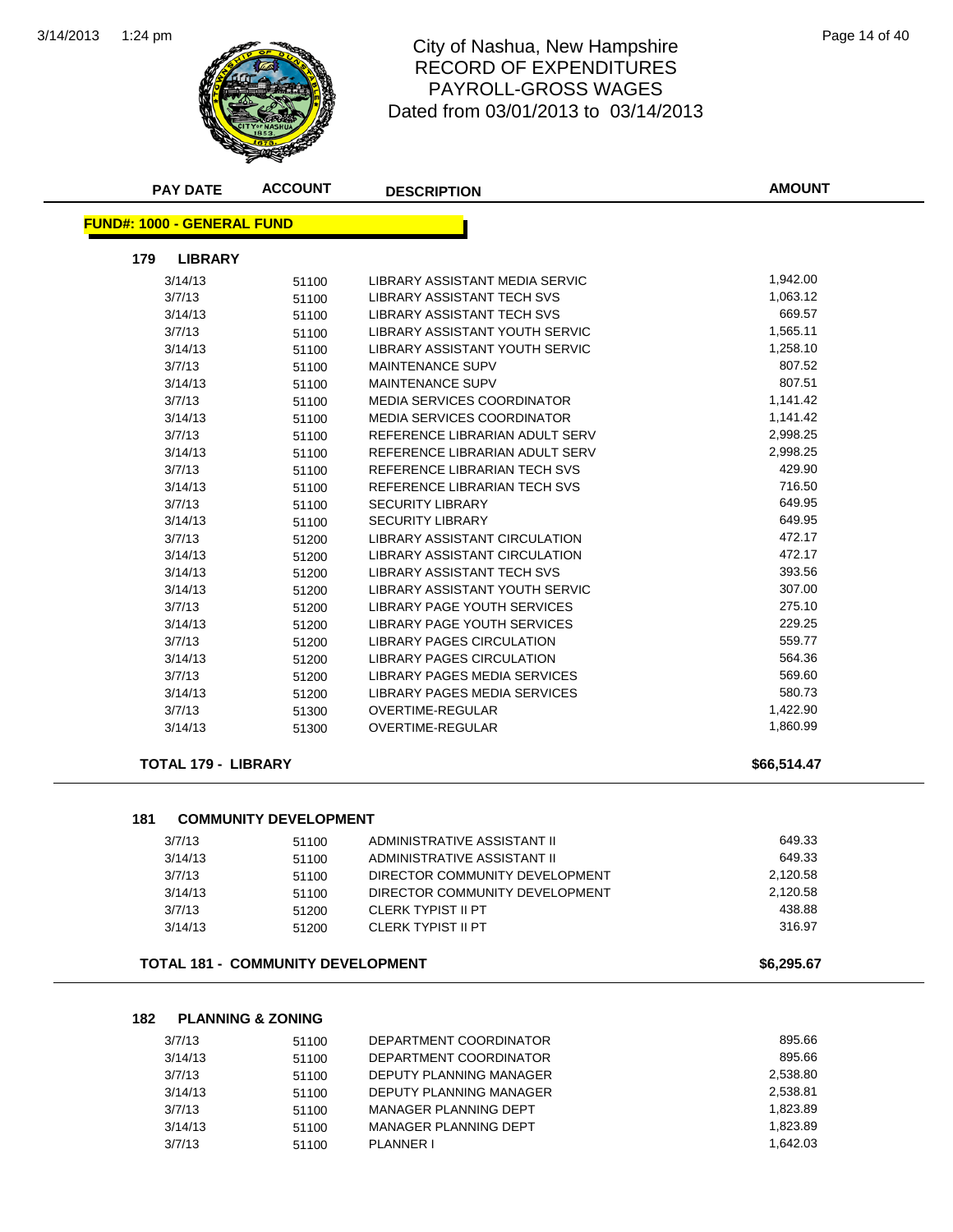

#### 1:24 pm Page 15 of 40 RECORD OF EXPENDITURES PAYROLL-GROSS WAGES Dated from 03/01/2013 to 03/14/2013

|                                   | <b>PAY DATE</b> | <b>ACCOUNT</b>                          | <b>DESCRIPTION</b>             | <b>AMOUNT</b> |
|-----------------------------------|-----------------|-----------------------------------------|--------------------------------|---------------|
| <b>FUND#: 1000 - GENERAL FUND</b> |                 |                                         |                                |               |
| 182                               |                 | <b>PLANNING &amp; ZONING</b>            |                                |               |
|                                   | 3/14/13         | 51100                                   | <b>PLANNER I</b>               | 1,642.04      |
|                                   | 3/7/13          | 51100                                   | <b>PLANNER II</b>              | 1,073.92      |
|                                   | 3/14/13         | 51100                                   | PLANNER II                     | 1,073.92      |
|                                   | 3/7/13          | 53428                                   | <b>STENOGRAPHIC SERVICES</b>   | 450.00        |
|                                   | 3/14/13         | 53428                                   | STENOGRAPHIC SERVICES          | 300.00        |
|                                   |                 |                                         |                                |               |
|                                   |                 | TOTAL 182 - PLANNING & ZONING           |                                | \$16,698.62   |
|                                   |                 |                                         |                                |               |
| 183                               |                 | <b>ECONOMIC DEVELOPMENT</b>             |                                |               |
|                                   | 3/7/13          | 51100                                   | ECONOMIC DEV DIRECTOR          | 1,766.76      |
|                                   | 3/14/13         | 51100                                   | <b>ECONOMIC DEV DIRECTOR</b>   | 1,766.76      |
|                                   |                 |                                         |                                |               |
|                                   |                 | <b>TOTAL 183 - ECONOMIC DEVELOPMENT</b> |                                | \$3,533.52    |
|                                   |                 |                                         |                                |               |
| 191                               | <b>SCHOOL</b>   |                                         |                                |               |
|                                   | 3/14/13         | 51100                                   | ASSISTANT PRINCIPAL AMH        | 2,762.62      |
|                                   | 3/14/13         | 51100                                   | <b>ASSISTANT PRINCIPAL BIC</b> | 2,873.96      |
|                                   | 3/14/13         | 51100                                   | ASSISTANT PRINCIPAL BRO        | 1,381.31      |
|                                   | 3/14/13         | 51100                                   | ASSISTANT PRINCIPAL CHARL      | 2,915.05      |
|                                   | 3/14/13         | 51100                                   | ASSISTANT PRINCIPAL DR CRSP    | 2,873.96      |
|                                   | 3/14/13         | 51100                                   | ASSISTANT PRINCIPAL ELM        | 6,822.24      |
|                                   | 3/14/13         | 51100                                   | <b>ASSISTANT PRINCIPAL FES</b> | 2,915.05      |
|                                   | 3/14/13         | 51100                                   | ASSISTANT PRINCIPAL FMS        | 3,411.12      |
|                                   | 3/14/13         | 51100                                   | ASSISTANT PRINCIPAL LEDGE      | 2,762.62      |
|                                   | 3/14/13         | 51100                                   | ASSISTANT PRINCIPAL MDE        | 1,516.44      |
|                                   | 3/14/13         | 51100                                   | ASSISTANT PRINCIPAL MTP        | 1,381.31      |
|                                   | 3/14/13         | 51100                                   | ASSISTANT PRINCIPAL NHN        | 9,537.94      |
|                                   | 3/14/13         | 51100                                   | ASSISTANT PRINCIPAL NHS        | 12,854.53     |
|                                   | 3/14/13         | 51100                                   | ASSISTANT PRINCIPAL PMS        | 6,830.14      |
|                                   | 3/14/13         | 51100                                   | ASSISTANT PRINCIPAL SHE        | 1,436.98      |
|                                   | 3/14/13         | 51100                                   | ASSISTANT SUPERINTENDENT       | 8,189.44      |
|                                   | 3/14/13         | 51100                                   | ASST DIRECTOR ADULT ED         | 5,749.57      |
|                                   | 3/14/13         | 51100                                   | ASST DIRECTOR PLANT OPS        | 4,219.70      |
|                                   | 3/14/13         | 51100                                   | ASST DIRECTOR SPED             | 5,972.01      |
|                                   | 3/7/13          | 51100                                   | ASST SYSTEMS ADMIN FULL YEAR   | 865.39        |
|                                   | 3/14/13         | 51100                                   | ASST SYSTEMS ADMIN FULL YEAR   | 11,355.88     |
|                                   | 3/14/13         | 51100                                   | ASST SYSTEMS ADMIN SCH YEAR    | 591.09        |
|                                   | 3/14/13         | 51100                                   | <b>ATTENDANCE OFFICER</b>      | 2,225.67      |
|                                   | 3/14/13         | 51100                                   | CAREER CENTER COORD NHN        | 1,449.39      |
|                                   | 3/14/13         | 51100                                   | CAREER CENTER COORD NHS        | 1,449.39      |
|                                   | 3/14/13         | 51100                                   | CHIEF OPERATING OFFICER        | 3,868.07      |
|                                   | 3/14/13         | 51100                                   | CLERICAL ACADEMY NHN           | 2,397.34      |
|                                   | 3/14/13         | 51100                                   | CLERICAL ACADEMY NHS           | 1,810.16      |
|                                   | 3/7/13          | 51100                                   | <b>CLERICAL ASST SUPER SUP</b> | 1,978.23      |
|                                   | 3/14/13         | 51100                                   | CLERICAL ASST SUPER SUP        | 1,978.23      |
|                                   | 3/14/13         | 51100                                   | CLERICAL ATHLETIC NHN          | 625.94        |
|                                   | 3/14/13         | 51100                                   | CLERICAL ATHLETIC NHS          | 615.74        |
|                                   | 3/7/13          | 51100                                   | CLERICAL BOARD OF ED SUP       | 759.54        |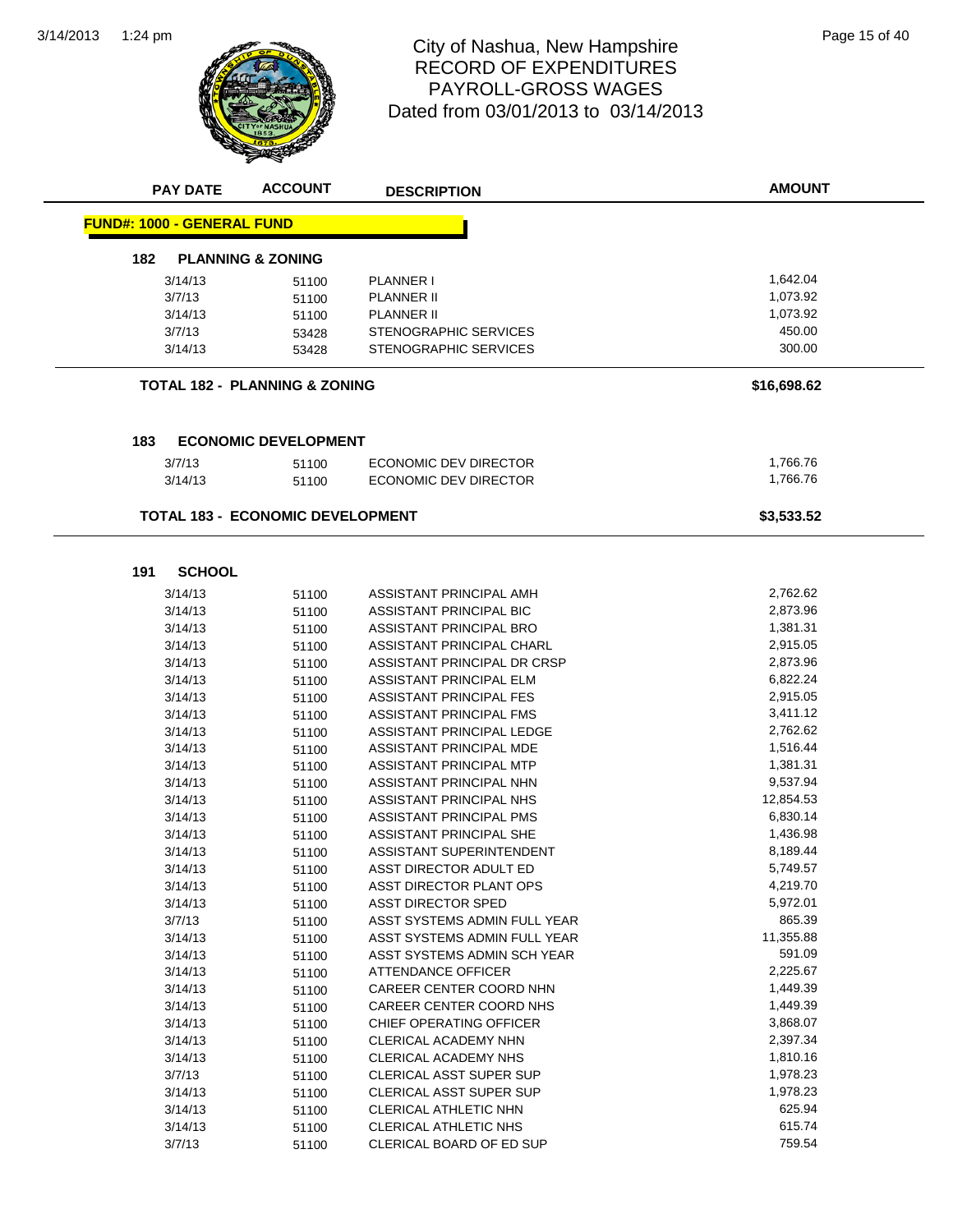

#### 1:24 pm Page 16 of 40 RECORD OF EXPENDITURES PAYROLL-GROSS WAGES Dated from 03/01/2013 to 03/14/2013

| <b>PAY DATE</b>                   | <b>ACCOUNT</b> | <b>DESCRIPTION</b>                   | <b>AMOUNT</b> |
|-----------------------------------|----------------|--------------------------------------|---------------|
| <b>FUND#: 1000 - GENERAL FUND</b> |                |                                      |               |
| 191<br><b>SCHOOL</b>              |                |                                      |               |
| 3/14/13                           | 51100          | CLERICAL BOARD OF ED SUP             | 759.54        |
| 3/7/13                            | 51100          | <b>CLERICAL BUSINESS</b>             | 3,455.27      |
| 3/14/13                           | 51100          | <b>CLERICAL BUSINESS</b>             | 3,455.27      |
| 3/7/13                            | 51100          | CLERICAL CHIEF OP OFFICER SUP        | 779.39        |
| 3/14/13                           | 51100          | <b>CLERICAL CHIEF OP OFFICER SUP</b> | 779.38        |
| 3/7/13                            | 51100          | CLERICAL CTE NHN                     | 712.89        |
| 3/14/13                           | 51100          | CLERICAL CTE NHN                     | 718.88        |
| 3/14/13                           | 51100          | <b>CLERICAL CTE NHS</b>              | 625.94        |
| 3/14/13                           | 51100          | <b>CLERICAL GUIDANCE ELM</b>         | 656.54        |
| 3/14/13                           | 51100          | <b>CLERICAL GUIDANCE NHN</b>         | 2,342.10      |
| 3/14/13                           | 51100          | <b>CLERICAL GUIDANCE NHS</b>         | 2,385.06      |
| 3/7/13                            | 51100          | <b>CLERICAL HUMAN RESOURCES</b>      | 2,646.01      |
| 3/14/13                           | 51100          | CLERICAL HUMAN RESOURCES             | 2,646.01      |
| 3/7/13                            | 51100          | <b>CLERICAL PAYROLL SUP</b>          | 647.63        |
| 3/14/13                           | 51100          | <b>CLERICAL PAYROLL SUP</b>          | 777.16        |
| 3/7/13                            | 51100          | <b>CLERICAL PLANT OPS</b>            | 724.13        |
| 3/14/13                           | 51100          | <b>CLERICAL PLANT OPS</b>            | 724.13        |
| 3/14/13                           | 51100          | <b>CLERICAL PRINCIPAL AMH</b>        | 1,145.47      |
| 3/14/13                           | 51100          | <b>CLERICAL PRINCIPAL BIC</b>        | 1,213.13      |
| 3/14/13                           | 51100          | <b>CLERICAL PRINCIPAL BIR</b>        | 1,251.88      |
| 3/14/13                           | 51100          | <b>CLERICAL PRINCIPAL BRO</b>        | 1,282.48      |
| 3/14/13                           | 51100          | CLERICAL PRINCIPAL CHA               | 1,157.10      |
| 3/14/13                           | 51100          | <b>CLERICAL PRINCIPAL DRC</b>        | 1,174.36      |
| 3/14/13                           | 51100          | <b>CLERICAL PRINCIPAL ELM</b>        | 2,075.29      |
| 3/14/13                           | 51100          | <b>CLERICAL PRINCIPAL FES</b>        | 1,231.49      |
| 3/14/13                           | 51100          | <b>CLERICAL PRINCIPAL FMS</b>        | 1,857.42      |
| 3/14/13                           | 51100          | <b>CLERICAL PRINCIPAL LDG</b>        | 1,145.46      |
| 3/14/13                           | 51100          | <b>CLERICAL PRINCIPAL MDE</b>        | 1,272.28      |
| 3/14/13                           | 51100          | <b>CLERICAL PRINCIPAL MTP</b>        | 1,213.12      |
| 3/7/13                            | 51100          | <b>CLERICAL PRINCIPAL NHN</b>        | 1,263.38      |
| 3/14/13                           | 51100          | <b>CLERICAL PRINCIPAL NHN</b>        | 2,352.76      |
| 3/7/13                            | 51100          | CLERICAL PRINCIPAL NHS               | 1,550.64      |
| 3/14/13                           | 51100          | CLERICAL PRINCIPAL NHS               | 1,550.63      |
| 3/14/13                           | 51100          | CLERICAL PRINCIPAL NSE               | 1,213.12      |
| 3/14/13                           | 51100          | <b>CLERICAL PRINCIPAL PMS</b>        | 1,918.62      |
| 3/14/13                           | 51100          | <b>CLERICAL PRINCIPAL SHE</b>        | 1,282.51      |
| 3/14/13                           | 51100          | <b>CLERICAL RECEPTIONIST NHS</b>     | 587.19        |
| 3/14/13                           | 51100          | <b>CLERICAL SPECIAL ED NHS</b>       | 656.55        |
| 3/7/13                            | 51100          | CLERICAL SPECIAL ED SUP              | 1,448.26      |
| 3/14/13                           | 51100          | <b>CLERICAL SPECIAL ED SUP</b>       | 1,448.26      |
| 3/7/13                            | 51100          | <b>CLERICAL STUDENT SERV SUP</b>     | 768.69        |
| 3/14/13                           | 51100          | CLERICAL STUDENT SERV SUP            | 768.69        |
| 3/14/13                           | 51100          | CLERICAL SUB SERVICE SUP             | 656.34        |
| 3/7/13                            | 51100          | <b>CLERICAL SUPERINTENDANT SUP</b>   | 907.63        |
| 3/14/13                           | 51100          | <b>CLERICAL SUPERINTENDANT SUP</b>   | 907.63        |
| 3/7/13                            | 51100          | <b>CLERICAL TRANSPORTATION SUP</b>   | 724.13        |
| 3/14/13                           | 51100          | <b>CLERICAL TRANSPORTATION SUP</b>   | 724.13        |
| 3/7/13                            | 51100          | CLERICAL VOCATIONAL NHN              | 724.13        |
| 3/14/13                           | 51100          | CLERICAL VOCATIONAL NHN              | 724.13        |
| 3/14/13                           | 51100          | <b>CURRICULUM SUPERVISOR</b>         | 5,955.43      |
| 3/7/13                            | 51100          | <b>CUSTODIAN AMH</b>                 | 1,928.40      |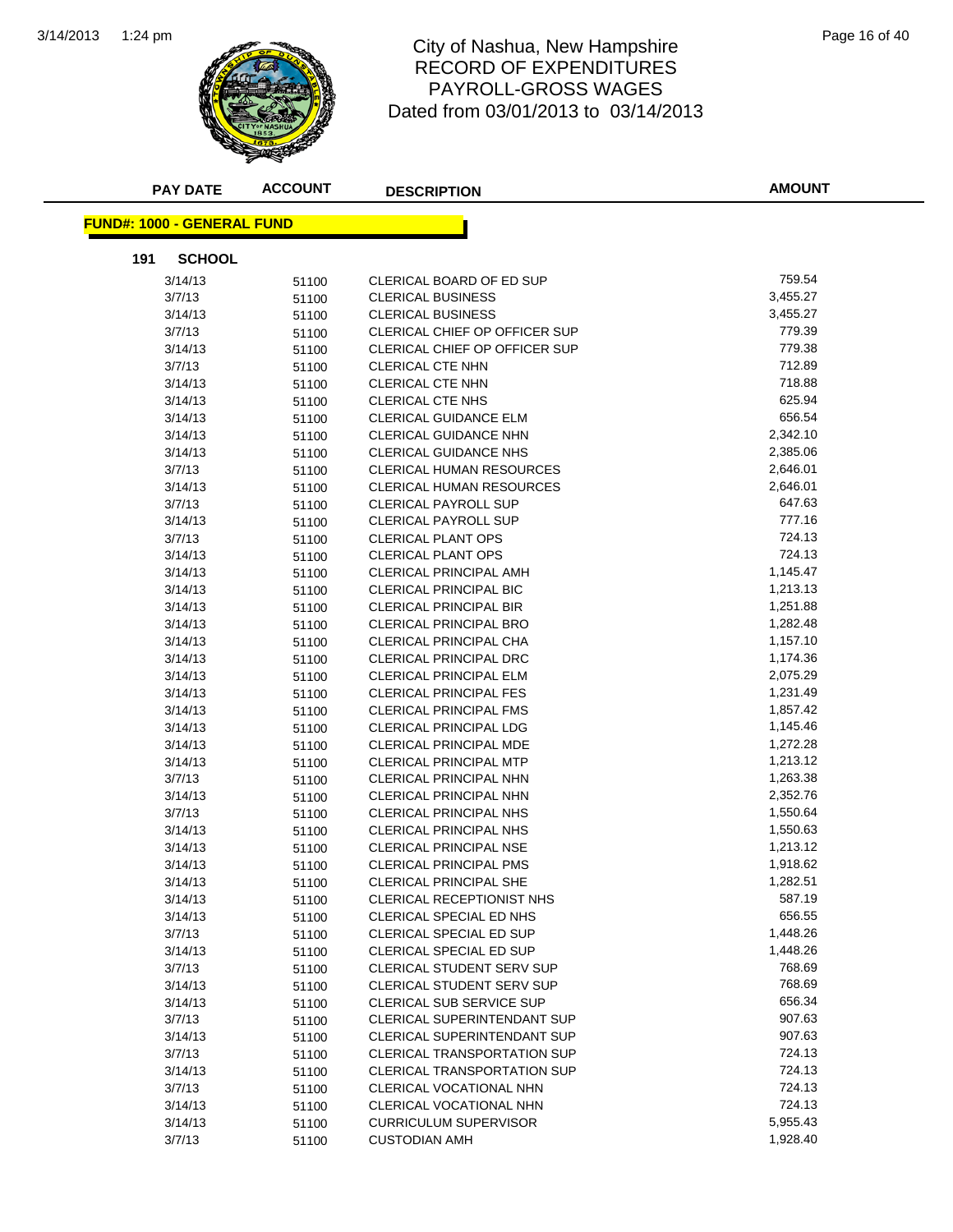

#### 1:24 pm Page 17 of 40 RECORD OF EXPENDITURES PAYROLL-GROSS WAGES Dated from 03/01/2013 to 03/14/2013

|     | <b>PAY DATE</b>                   | <b>ACCOUNT</b> | <b>DESCRIPTION</b>             | <b>AMOUNT</b> |
|-----|-----------------------------------|----------------|--------------------------------|---------------|
|     | <b>FUND#: 1000 - GENERAL FUND</b> |                |                                |               |
| 191 | <b>SCHOOL</b>                     |                |                                |               |
|     | 3/14/13                           | 51100          | <b>CUSTODIAN AMH</b>           | 1,928.41      |
|     | 3/7/13                            | 51100          | <b>CUSTODIAN ASST HEAD ELM</b> | 868.80        |
|     | 3/14/13                           | 51100          | <b>CUSTODIAN ASST HEAD ELM</b> | 868.80        |
|     | 3/7/13                            | 51100          | CUSTODIAN ASST HEAD FMS        | 732.40        |
|     | 3/14/13                           | 51100          | <b>CUSTODIAN ASST HEAD FMS</b> | 732.40        |
|     | 3/7/13                            | 51100          | <b>CUSTODIAN ASST HEAD NHN</b> | 1,609.20      |
|     | 3/14/13                           | 51100          | <b>CUSTODIAN ASST HEAD NHN</b> | 1,609.20      |
|     | 3/7/13                            | 51100          | <b>CUSTODIAN ASST HEAD NHS</b> | 1,609.20      |
|     | 3/14/13                           | 51100          | <b>CUSTODIAN ASST HEAD NHS</b> | 1,609.20      |
|     | 3/7/13                            | 51100          | <b>CUSTODIAN BIC</b>           | 1,542.70      |
|     | 3/14/13                           | 51100          | <b>CUSTODIAN BIC</b>           | 1,542.70      |
|     | 3/7/13                            | 51100          | <b>CUSTODIAN BIR</b>           | 1,928.40      |
|     | 3/14/13                           | 51100          | <b>CUSTODIAN BIR</b>           | 1,928.40      |
|     | 3/7/13                            | 51100          | <b>CUSTODIAN BRO</b>           | 1,285.60      |
|     | 3/14/13                           | 51100          | <b>CUSTODIAN BRO</b>           | 1,285.60      |
|     | 3/7/13                            | 51100          | <b>CUSTODIAN CHA</b>           | 1,594.14      |
|     | 3/14/13                           | 51100          | <b>CUSTODIAN CHA</b>           | 1,285.60      |
|     | 3/7/13                            | 51100          | <b>CUSTODIAN DRC</b>           | 1,285.60      |
|     | 3/14/13                           | 51100          | <b>CUSTODIAN DRC</b>           | 1,285.60      |
|     | 3/7/13                            | 51100          | <b>CUSTODIAN ELM</b>           | 5,230.01      |
|     | 3/14/13                           | 51100          | <b>CUSTODIAN ELM</b>           | 5,230.00      |
|     | 3/7/13                            | 51100          | <b>CUSTODIAN FES</b>           | 1,285.60      |
|     | 3/14/13                           | 51100          | <b>CUSTODIAN FES</b>           | 1,285.60      |
|     | 3/7/13                            | 51100          | <b>CUSTODIAN FMS</b>           | 2,571.20      |
|     | 3/14/13                           | 51100          | <b>CUSTODIAN FMS</b>           | 2,571.20      |
|     | 3/7/13                            | 51100          | <b>CUSTODIAN HEAD AMH</b>      | 732.40        |
|     | 3/14/13                           | 51100          | <b>CUSTODIAN HEAD AMH</b>      | 732.40        |
|     | 3/7/13                            | 51100          | <b>CUSTODIAN HEAD BIC</b>      | 732.40        |
|     | 3/14/13                           | 51100          | <b>CUSTODIAN HEAD BIC</b>      | 732.40        |
|     | 3/7/13                            | 51100          | <b>CUSTODIAN HEAD BIR</b>      | 732.40        |
|     | 3/14/13                           | 51100          | <b>CUSTODIAN HEAD BIR</b>      | 732.40        |
|     | 3/7/13                            | 51100          | <b>CUSTODIAN HEAD BRO</b>      | 732.40        |
|     | 3/14/13                           | 51100          | <b>CUSTODIAN HEAD BRO</b>      | 732.40        |
|     | 3/7/13                            | 51100          | <b>CUSTODIAN HEAD CHA</b>      | 732.40        |
|     | 3/14/13                           | 51100          | <b>CUSTODIAN HEAD CHA</b>      | 732.40        |
|     | 3/7/13                            | 51100          | <b>CUSTODIAN HEAD DRC</b>      | 732.40        |
|     | 3/14/13                           | 51100          | <b>CUSTODIAN HEAD DRC</b>      | 732.40        |
|     | 3/7/13                            | 51100          | <b>CUSTODIAN HEAD ELM</b>      | 868.80        |
|     | 3/14/13                           | 51100          | <b>CUSTODIAN HEAD ELM</b>      | 868.80        |
|     | 3/7/13                            | 51100          | <b>CUSTODIAN HEAD FES</b>      | 732.41        |
|     | 3/14/13                           | 51100          | <b>CUSTODIAN HEAD FES</b>      | 732.40        |
|     | 3/7/13                            | 51100          | <b>CUSTODIAN HEAD FMS</b>      | 868.80        |
|     | 3/14/13                           | 51100          | <b>CUSTODIAN HEAD FMS</b>      | 868.80        |
|     | 3/7/13                            | 51100          | <b>CUSTODIAN HEAD LDG</b>      | 732.40        |
|     | 3/14/13                           | 51100          | <b>CUSTODIAN HEAD LDG</b>      | 732.40        |
|     | 3/7/13                            | 51100          | <b>CUSTODIAN HEAD MDE</b>      | 732.40        |
|     | 3/14/13                           | 51100          | <b>CUSTODIAN HEAD MDE</b>      | 732.40        |
|     | 3/7/13                            | 51100          | <b>CUSTODIAN HEAD MTP</b>      | 732.40        |
|     | 3/14/13                           | 51100          | <b>CUSTODIAN HEAD MTP</b>      | 732.40        |
|     | 3/7/13                            | 51100          | <b>CUSTODIAN HEAD NHN</b>      | 874.00        |
|     | 3/14/13                           | 51100          | <b>CUSTODIAN HEAD NHN</b>      | 874.00        |
|     |                                   |                |                                |               |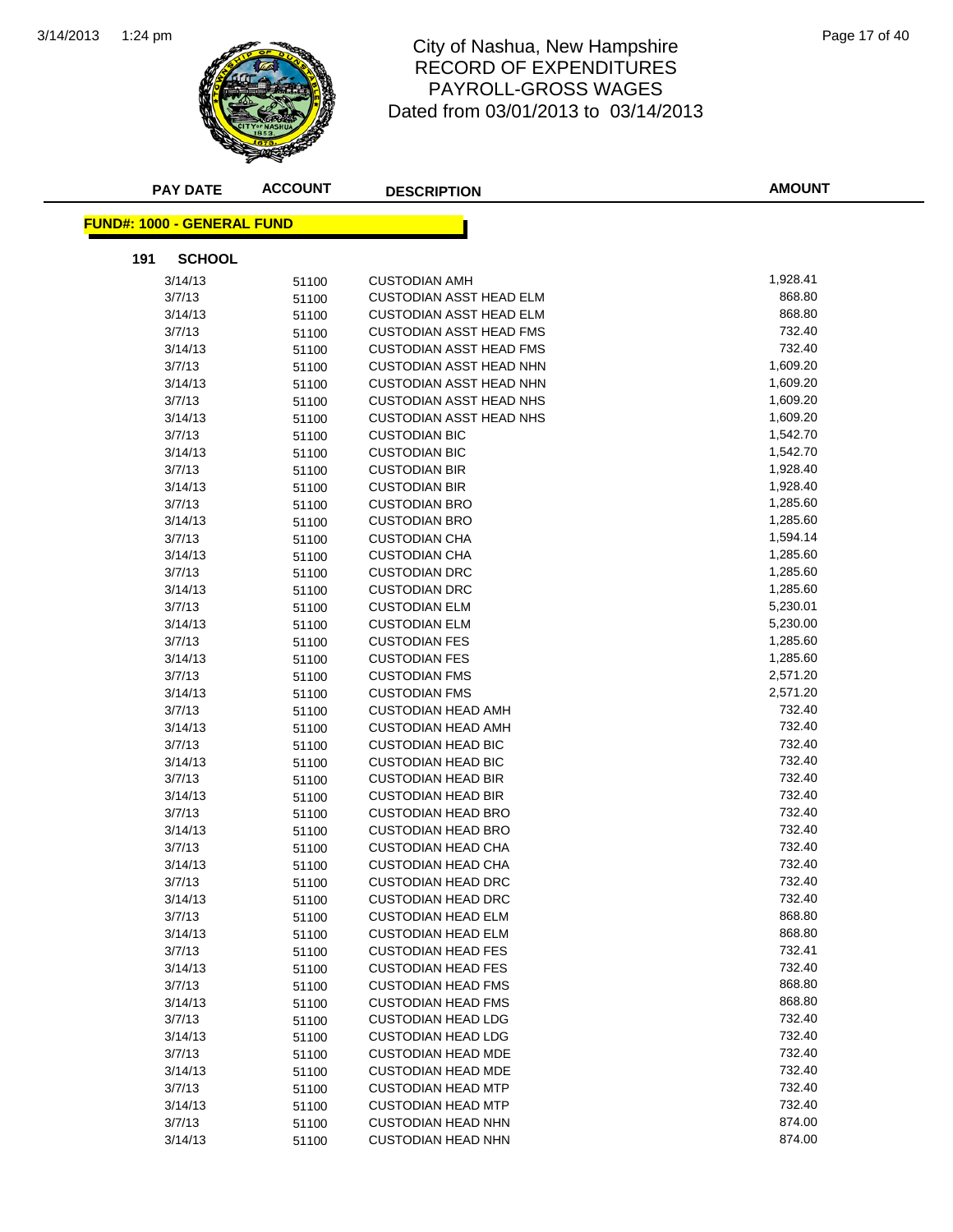

#### 1:24 pm Page 18 of 40 RECORD OF EXPENDITURES PAYROLL-GROSS WAGES Dated from 03/01/2013 to 03/14/2013

| <b>PAY DATE</b>                    | <b>ACCOUNT</b> | <b>DESCRIPTION</b>              | <b>AMOUNT</b> |
|------------------------------------|----------------|---------------------------------|---------------|
| <u> FUND#: 1000 - GENERAL FUND</u> |                |                                 |               |
| 191<br><b>SCHOOL</b>               |                |                                 |               |
| 3/7/13                             | 51100          | <b>CUSTODIAN HEAD NHS</b>       | 874.00        |
| 3/14/13                            | 51100          | <b>CUSTODIAN HEAD NHS</b>       | 874.00        |
| 3/7/13                             | 51100          | <b>CUSTODIAN HEAD NSE</b>       | 732.40        |
| 3/14/13                            | 51100          | <b>CUSTODIAN HEAD NSE</b>       | 732.40        |
| 3/7/13                             | 51100          | <b>CUSTODIAN HEAD PMS</b>       | 1,601.20      |
| 3/14/13                            | 51100          | <b>CUSTODIAN HEAD PMS</b>       | 1,601.20      |
| 3/7/13                             | 51100          | <b>CUSTODIAN HEAD SHE</b>       | 732.40        |
| 3/14/13                            | 51100          | <b>CUSTODIAN HEAD SHE</b>       | 732.40        |
| 3/7/13                             | 51100          | <b>CUSTODIAN LDG</b>            | 1,414.16      |
| 3/14/13                            | 51100          | <b>CUSTODIAN LDG</b>            | 1,414.16      |
| 3/7/13                             | 51100          | <b>CUSTODIAN MDE</b>            | 1,285.60      |
| 3/14/13                            | 51100          | <b>CUSTODIAN MDE</b>            | 1,285.60      |
| 3/7/13                             | 51100          | <b>CUSTODIAN MTP</b>            | 1,285.60      |
| 3/14/13                            | 51100          | <b>CUSTODIAN MTP</b>            | 1,285.60      |
| 3/7/13                             | 51100          | <b>CUSTODIAN NHN</b>            | 10,316.67     |
| 3/14/13                            | 51100          | <b>CUSTODIAN NHN</b>            | 10,316.67     |
| 3/7/13                             | 51100          | <b>CUSTODIAN NHS</b>            | 10,356.81     |
| 3/14/13                            | 51100          | <b>CUSTODIAN NHS</b>            | 10,356.80     |
| 3/7/13                             | 51100          | <b>CUSTODIAN NSE</b>            | 1,285.60      |
| 3/14/13                            | 51100          | <b>CUSTODIAN NSE</b>            | 1,285.60      |
| 3/7/13                             | 51100          | <b>CUSTODIAN PMS</b>            | 1,928.40      |
| 3/14/13                            | 51100          | <b>CUSTODIAN PMS</b>            | 1,928.40      |
| 3/7/13                             | 51100          | <b>CUSTODIAN SHE</b>            | 1,928.40      |
| 3/14/13                            | 51100          | <b>CUSTODIAN SHE</b>            | 1,928.40      |
| 3/14/13                            | 51100          | CUSTODIAN SUPERVISOR WPO        | 1,950.58      |
| 3/7/13                             | 51100          | <b>CUSTODIAN WID</b>            | 1,253.46      |
| 3/14/13                            | 51100          | <b>CUSTODIAN WID</b>            | 1,253.46      |
| 3/14/13                            | 51100          | DATA ANALYST                    | 1,726.32      |
| 3/14/13                            | 51100          | DIRECTOR ATHLETICS              | 3,512.82      |
| 3/14/13                            | 51100          | DIRECTOR BUSINESS               | 2,841.83      |
| 3/14/13                            | 51100          | DIRECTOR COM GRANTS             | 2,955.68      |
| 3/14/13                            | 51100          | <b>DIRECTOR GUIDANCE</b>        | 3,214.75      |
| 3/14/13                            | 51100          | <b>DIRECTOR HUMAN RESOURCES</b> | 3,061.85      |
| 3/14/13                            | 51100          | DIRECTOR PLANT OPS              | 3,451.21      |
| 3/14/13                            | 51100          | DIRECTOR PRE SCHOOL             | 2,469.96      |
| 3/14/13                            | 51100          | DIRECTOR SPECIAL ED             | 3,591.75      |
| 3/14/13                            | 51100          | DIRECTOR STUDENT SERVICES       | 3,081.78      |
| 3/14/13                            | 51100          | DIRECTOR TECHNOLOGY             | 3,881.74      |
| 3/14/13                            | 51100          | DIRECTOR TRANSPORTATION         | 2,933.70      |
| 3/14/13                            | 51100          | DIRECTOR VOCATIONAL             | 3,295.75      |
| 3/14/13                            | 51100          | ELL OUTREACH WORKER             | 1,802.31      |
| 3/14/13                            | 51100          | GUIDANCE COUNSELOR AMH          | 1,651.02      |
| 3/14/13                            | 51100          | GUIDANCE COUNSELOR BIC          | 1,717.26      |
| 3/14/13                            | 51100          | <b>GUIDANCE COUNSELOR BIR</b>   | 2,785.80      |
| 3/14/13                            |                | GUIDANCE COUNSELOR BRO          | 2,148.83      |
| 3/14/13                            | 51100<br>51100 | <b>GUIDANCE COUNSELOR CHA</b>   | 2,213.12      |
| 3/14/13                            |                | GUIDANCE COUNSELOR DRC          | 2,629.99      |
| 3/14/13                            | 51100          | GUIDANCE COUNSELOR ELM          | 10,523.88     |
| 3/14/13                            | 51100          | GUIDANCE COUNSELOR FES          | 2,629.99      |
| 3/14/13                            | 51100          | GUIDANCE COUNSELOR FMS          | 4,556.75      |
|                                    | 51100          |                                 |               |
| 3/14/13                            | 51100          | GUIDANCE COUNSELOR LDG          | 2,495.38      |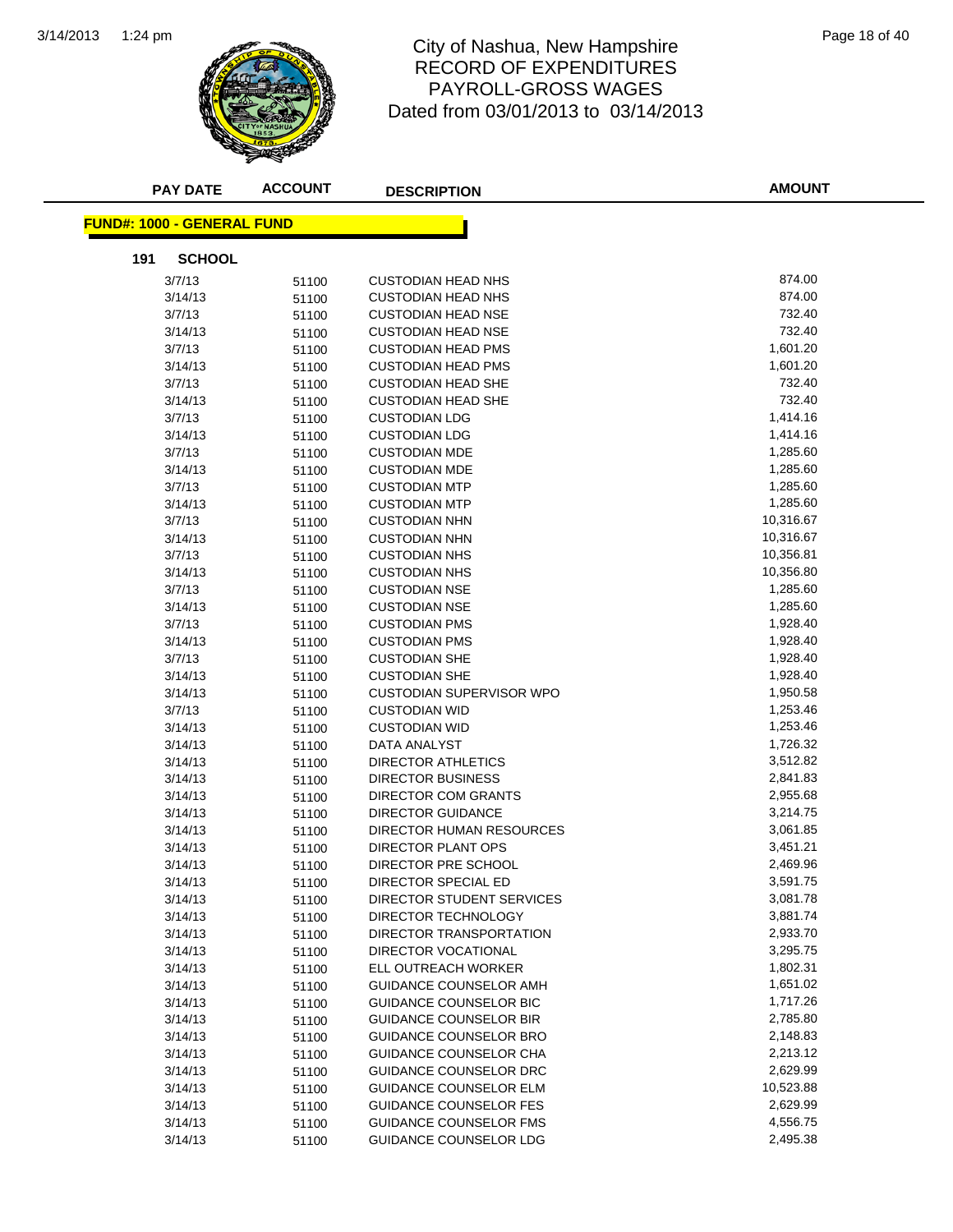

## 1:24 pm Page 19 of 40 RECORD OF EXPENDITURES PAYROLL-GROSS WAGES Dated from 03/01/2013 to 03/14/2013

| <b>PAY DATE</b>                   | <b>ACCOUNT</b> | <b>DESCRIPTION</b>            | <b>AMOUNT</b> |
|-----------------------------------|----------------|-------------------------------|---------------|
| <b>FUND#: 1000 - GENERAL FUND</b> |                |                               |               |
| 191<br><b>SCHOOL</b>              |                |                               |               |
| 3/14/13                           | 51100          | GUIDANCE COUNSELOR MDE        | 2,074.45      |
| 3/14/13                           | 51100          | GUIDANCE COUNSELOR MTP        | 2,629.99      |
| 3/14/13                           | 51100          | GUIDANCE COUNSELOR NHN        | 18,547.65     |
| 3/14/13                           | 51100          | GUIDANCE COUNSELOR NHS        | 20,313.32     |
| 3/14/13                           | 51100          | GUIDANCE COUNSELOR NSE        | 2,629.99      |
| 3/7/13                            | 51100          | <b>GUIDANCE COUNSELOR PMS</b> | (1,222.31)    |
| 3/14/13                           | 51100          | GUIDANCE COUNSELOR PMS        | 9,086.96      |
| 3/14/13                           | 51100          | GUIDANCE COUNSELOR SHE        | 2,413.72      |
| 3/14/13                           | 51100          | JOB DEVELOPER SPED NHN        | 2,716.57      |
| 3/14/13                           | 51100          | LIBRARIAN AMH                 | 1,778.22      |
| 3/14/13                           | 51100          | <b>LIBRARIAN BIC</b>          | 1,717.26      |
| 3/14/13                           | 51100          | LIBRARIAN BIR                 | 2,854.14      |
| 3/14/13                           | 51100          | <b>LIBRARIAN BRO</b>          | 1,638.61      |
| 3/14/13                           | 51100          | <b>LIBRARIAN CHA</b>          | 2,716.57      |
| 3/14/13                           | 51100          | <b>LIBRARIAN DRC</b>          | 1,638.61      |
| 3/14/13                           | 51100          | <b>LIBRARIAN ELM</b>          | 1,509.91      |
| 3/14/13                           | 51100          | LIBRARIAN FES                 | 1,717.26      |
| 3/14/13                           | 51100          | <b>LIBRARIAN FMS</b>          | 3,109.73      |
| 3/14/13                           | 51100          | <b>LIBRARIAN LDG</b>          | 1,778.22      |
| 3/14/13                           | 51100          | LIBRARIAN MDE                 | 2,074.45      |
| 3/14/13                           | 51100          | <b>LIBRARIAN MTP</b>          | 1,778.22      |
| 3/14/13                           | 51100          | <b>LIBRARIAN NHN</b>          | 4,304.44      |
| 3/14/13                           | 51100          | LIBRARIAN NHS                 | 4,493.87      |
| 3/14/13                           | 51100          | LIBRARIAN NSE                 | 2,074.46      |
| 3/14/13                           | 51100          | <b>LIBRARIAN PMS</b>          | 2,716.57      |
| 3/14/13                           | 51100          | LIBRARIAN SHE                 | 2,629.99      |
| 3/14/13                           | 51100          | LICENSED PRACTICAL NURSE AMH  | 1,104.24      |
| 3/14/13                           | 51100          | LICENSED PRACTICAL NURSE ELM  | 1,408.99      |
| 3/7/13                            | 51100          | MAINTENANCE ALARM WPO         | 926.00        |
| 3/14/13                           | 51100          | MAINTENANCE ALARM WPO         | 926.00        |
| 3/7/13                            | 51100          | MAINTENANCE CARPENTER WPO     | 904.80        |
| 3/14/13                           | 51100          | MAINTENANCE CARPENTER WPO     | 904.80        |
| 3/7/13                            | 51100          | MAINTENANCE ELECTRICIAN WPO   | 1,852.00      |
| 3/14/13                           | 51100          | MAINTENANCE ELECTRICIAN WPO   | 1,852.00      |
| 3/7/13                            | 51100          | MAINTENANCE GRDS FORMEN WPO   | 904.80        |
| 3/14/13                           | 51100          | MAINTENANCE GRDS FORMEN WPO   | 904.80        |
| 3/7/13                            | 51100          | MAINTENANCE GROUNDS WPO       | 3,985.21      |
| 3/14/13                           | 51100          | MAINTENANCE GROUNDS WPO       | 3,986.67      |
| 3/7/13                            | 51100          | MAINTENANCE HVAC WPO          | 4,524.00      |
| 3/14/13                           | 51100          | MAINTENANCE HVAC WPO          | 4,524.00      |
| 3/7/13                            | 51100          | MAINTENANCE MESSENGER WPO     | 868.80        |
| 3/14/13                           | 51100          | MAINTENANCE MESSENGER WPO     | 868.80        |
| 3/7/13                            | 51100          | MAINTENANCE PLUMBER WPO       | 1,852.00      |
| 3/14/13                           | 51100          | MAINTENANCE PLUMBER WPO       | 1,852.00      |
| 3/7/13                            | 51100          | MAINTENANCE TRADES WPO        | 2,698.40      |
| 3/14/13                           | 51100          | MAINTENANCE TRADES WPO        | 2,575.09      |
| 3/14/13                           | 51100          | MARKETING TEACHER NHS         | 2,074.45      |
| 3/14/13                           | 51100          | <b>NURSE AMH</b>              | 2,287.30      |
| 3/14/13                           | 51100          | <b>NURSE BIC</b>              | 2,020.16      |
| 3/14/13                           | 51100          | <b>NURSE BIR</b>              | 1,444.75      |
| 3/14/13                           | 51100          | <b>NURSE BRO</b>              | 1,945.18      |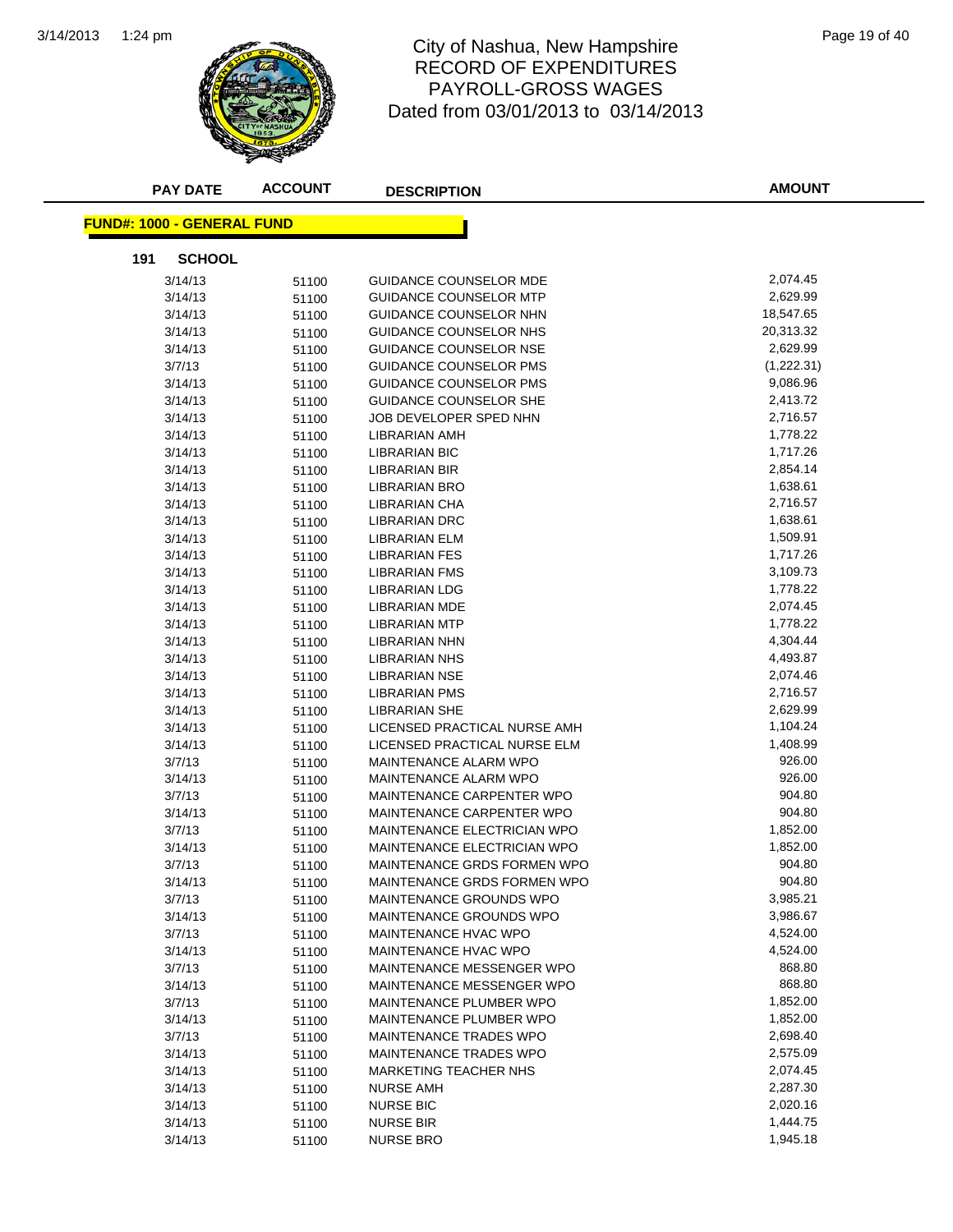

#### 1:24 pm Page 20 of 40 RECORD OF EXPENDITURES PAYROLL-GROSS WAGES Dated from 03/01/2013 to 03/14/2013

| <b>PAY DATE</b>                   | <b>ACCOUNT</b> | <b>DESCRIPTION</b>       | <b>AMOUNT</b> |
|-----------------------------------|----------------|--------------------------|---------------|
| <b>FUND#: 1000 - GENERAL FUND</b> |                |                          |               |
| <b>SCHOOL</b><br>191              |                |                          |               |
| 3/14/13                           | 51100          | <b>NURSE CHA</b>         | 2,287.30      |
| 3/14/13                           | 51100          | <b>NURSE DRC</b>         | 2,287.30      |
| 3/14/13                           | 51100          | <b>NURSE ELM</b>         | 2,704.73      |
| 3/14/13                           | 51100          | <b>NURSE FES</b>         | 1,406.49      |
| 3/14/13                           | 51100          | <b>NURSE FMS</b>         | 2,287.30      |
| 3/14/13                           | 51100          | <b>NURSE LDG</b>         | 1,794.64      |
| 3/14/13                           | 51100          | NURSE MDE                | 2,287.30      |
| 3/14/13                           | 51100          | <b>NURSE MTP</b>         | 1,406.49      |
| 3/14/13                           | 51100          | <b>NURSE NHN</b>         | 4,383.06      |
| 3/14/13                           | 51100          | <b>NURSE NHS</b>         | 4,574.60      |
| 3/14/13                           | 51100          | <b>NURSE NSE</b>         | 2,095.76      |
| 3/14/13                           | 51100          | <b>NURSE PMS</b>         | 4,670.75      |
| 3/14/13                           | 51100          | <b>NURSE SHE</b>         | 2,704.73      |
| 3/14/13                           | 51100          | OFFICE MANAGER BUSINESS  | 2,346.89      |
| 3/14/13                           | 51100          | OFFICE MANAGER PLANT OPS | 1,829.27      |
| 3/14/13                           | 51100          | OFFICE MANAGER SPED      | 1,795.47      |
| 3/14/13                           | 51100          | OUT DISTRICT COORDINATOR | 2,925.04      |
| 3/14/13                           | 51100          | PARA ALT AMH             | 426.48        |
| 3/14/13                           | 51100          | PARA ALT DRC             | 319.44        |
| 3/14/13                           | 51100          | PARA ALT ELM             | 528.66        |
| 3/14/13                           | 51100          | PARA ALT FMS             | 555.31        |
| 3/14/13                           | 51100          | PARA ALT MTP             | 319.44        |
| 3/14/13                           | 51100          | PARA ALT PMS             | 430.25        |
| 3/14/13                           | 51100          | PARA DW SPEC ED AMH      | 7,091.07      |
| 3/14/13                           | 51100          | PARA DW SPEC ED BIR      | 1,742.79      |
| 3/14/13                           | 51100          | PARA DW SPEC ED BRO      | 2,131.80      |
| 3/14/13                           | 51100          | PARA DW SPEC ED CHA      | 4,066.65      |
| 3/14/13                           | 51100          | PARA DW SPEC ED FMS      | 453.50        |
| 3/14/13                           | 51100          | PARA DW SPEC ED LDG      | 385.80        |
| 3/14/13                           | 51100          | PARA DW SPEC ED MDE      | 7,139.14      |
| 3/14/13                           | 51100          | PARA DW SPEC ED NHN      | 4,765.49      |
| 3/14/13                           | 51100          | PARA DW SPEC ED NHS      | 6,016.63      |
| 3/14/13                           | 51100          | PARA DW SPEC ED NSE      | 4,774.70      |
| 3/14/13                           | 51100          | PARA DW SPEC ED PMS      | 6,229.78      |
| 3/14/13                           | 51100          | PARA DW SPEC ED SHE      | 4,452.36      |
| 3/14/13                           | 51100          | PARA DW SPEC ELM         | 3,527.90      |
| 3/14/13                           | 51100          | PARA ELL BIR             | 505.20        |
| 3/14/13                           | 51100          | PARA ELL DRC             | 404.16        |
| 3/14/13                           | 51100          | PARA ELL ELM             | 391.53        |
| 3/14/13                           | 51100          | PARA ELL FES             | 432.60        |
| 3/14/13                           | 51100          | PARA ELL FMS             | 323.75        |
| 3/14/13                           | 51100          | PARA ELL LDG             | 404.16        |
| 3/14/13                           | 51100          | PARA ELL MTP             | 291.84        |
| 3/14/13                           | 51100          | PARA ELL NHN             | 434.75        |
| 3/14/13                           | 51100          | PARA ELL NHS             | 526.25        |
| 3/14/13                           | 51100          | PARA ELL PMS             | 421.00        |
| 3/14/13                           | 51100          | PARA ELL SHE             | 404.16        |
| 3/14/13                           | 51100          | PARA GRAPH NHN           | 444.25        |
| 3/14/13                           | 51100          | PARA INST AMH            | 2,418.74      |
| 3/7/13                            | 51100          | PARA INST BIC            | 370.48        |
| 3/14/13                           | 51100          | PARA INST BIC            | 5,856.63      |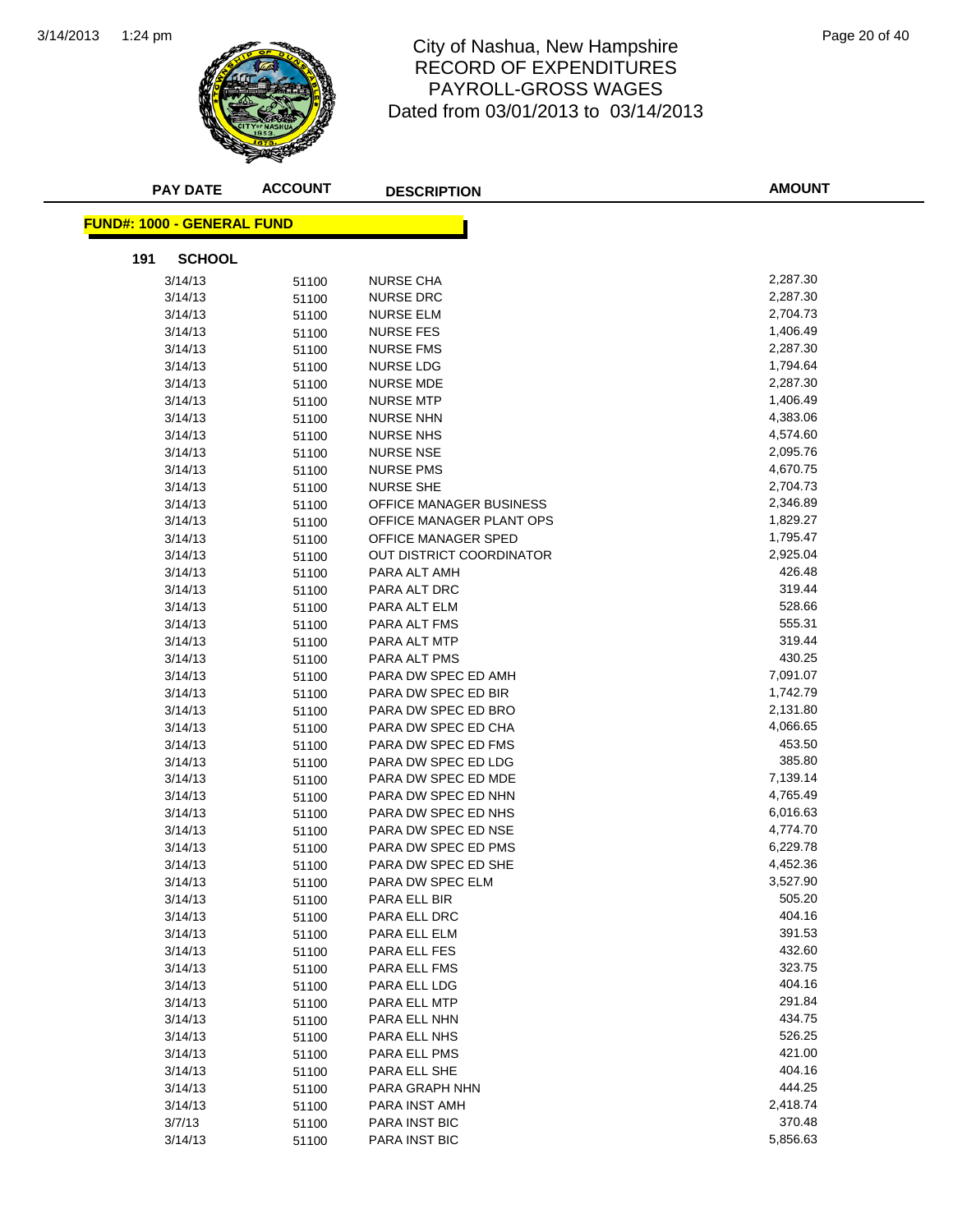

#### 1:24 pm Page 21 of 40 RECORD OF EXPENDITURES PAYROLL-GROSS WAGES Dated from 03/01/2013 to 03/14/2013

| <b>PAY DATE</b>                   | <b>ACCOUNT</b> | <b>DESCRIPTION</b>   | <b>AMOUNT</b> |
|-----------------------------------|----------------|----------------------|---------------|
| <b>FUND#: 1000 - GENERAL FUND</b> |                |                      |               |
| 191<br><b>SCHOOL</b>              |                |                      |               |
| 3/14/13                           | 51100          | <b>PARA INST BIR</b> | 3,380.10      |
| 3/14/13                           | 51100          | PARA INST BRO        | 2,839.65      |
| 3/14/13                           | 51100          | PARA INST CHA        | 5,007.42      |
| 3/14/13                           | 51100          | PARA INST DRC        | 3,724.91      |
| 3/14/13                           | 51100          | PARA INST ELM        | 4,999.35      |
| 3/14/13                           | 51100          | PARA INST FES        | 4,747.98      |
| 3/14/13                           | 51100          | <b>PARA INST FMS</b> | 4,940.61      |
| 3/7/13                            | 51100          | PARA INST LDG        | 505.20        |
| 3/14/13                           | 51100          | PARA INST LDG        | 7,477.64      |
| 3/14/13                           | 51100          | PARA INST MDE        | 3,100.56      |
| 3/14/13                           | 51100          | PARA INST MDP        | 2,408.52      |
| 3/14/13                           | 51100          | PARA INST NHN        | 2,035.65      |
| 3/14/13                           | 51100          | PARA INST NHS        | 978.19        |
| 3/14/13                           | 51100          | PARA INST NSE        | 1,249.86      |
| 3/14/13                           | 51100          | <b>PARA INST PMS</b> | 2,364.18      |
| 3/14/13                           | 51100          | <b>PARA INST SHE</b> | 3,427.27      |
| 3/14/13                           | 51100          | PARA KIND AMH        | 539.09        |
| 3/14/13                           | 51100          | PARA KIND BIC        | 521.70        |
| 3/14/13                           | 51100          | PARA KIND BIR        | 404.16        |
| 3/14/13                           | 51100          | PARA KIND BRO        | 521.70        |
| 3/14/13                           | 51100          | PARA KIND CHA        | 404.16        |
| 3/14/13                           | 51100          | PARA KIND DRC        | 454.68        |
| 3/14/13                           | 51100          | PARA KIND FES        | 602.64        |
| 3/14/13                           | 51100          | PARA KIND LDG        | 910.20        |
| 3/14/13                           | 51100          | PARA KIND MDE        | 417.36        |
| 3/14/13                           | 51100          | PARA KIND MTP        | 1,043.40      |
| 3/14/13                           | 51100          | PARA KIND NSE        | 794.40        |
| 3/14/13                           | 51100          | PARA KIND SHE        | 182.60        |
| 3/14/13                           | 51100          | PARA LIB NHN         | 417.36        |
| 3/14/13                           | 51100          | PARA LIB NHS         | 479.79        |
| 3/14/13                           | 51100          | PARA MED ELM         | 444.25        |
| 3/14/13                           | 51100          | PARA MEDIA NHN       | 599.74        |
| 3/14/13                           | 51100          | PARA MEDIA NHS       | 790.00        |
| 3/14/13                           | 51100          | PARA PRE SCH BIC     | 3,077.38      |
| 3/14/13                           | 51100          | PARA PRE SCH BRO     | 1,760.64      |
| 3/7/13                            | 51100          | PARA PRE SCH NSE     | 154.32        |
| 3/14/13                           | 51100          | PARA PRE SCH NSE     | 385.80        |
| 3/14/13                           | 51100          | PARA READ ELM        | 543.44        |
| 3/14/13                           | 51100          | PARA SCI NHN         | 444.25        |
| 3/14/13                           | 51100          | PARA SCI NHS         | 430.25        |
| 3/14/13                           | 51100          | PARA TECH LDG        | 399.30        |
| 3/14/13                           | 51100          | PARA TTI AMH         | 218.88        |
| 3/14/13                           | 51100          | PARA VOC NHS         | 537.81        |
| 3/14/13                           | 51100          | PARA WID SPW         | 1,079.76      |
| 3/14/13                           | 51100          | PEER COACH SCIENCE   | 9,185.18      |
| 3/14/13                           | 51100          | PRINCIPAL AMH        | 3,365.39      |
| 3/14/13                           | 51100          | PRINCIPAL BIC        | 3,724.46      |
| 3/14/13                           | 51100          | PRINCIPAL BIR        | 3,469.23      |
| 3/14/13                           | 51100          | PRINCIPAL BRO        | 3,509.48      |
| 3/14/13                           | 51100          | PRINCIPAL CHA        | 3,413.41      |
| 3/14/13                           | 51100          | PRINCIPAL DRC        | 3,572.09      |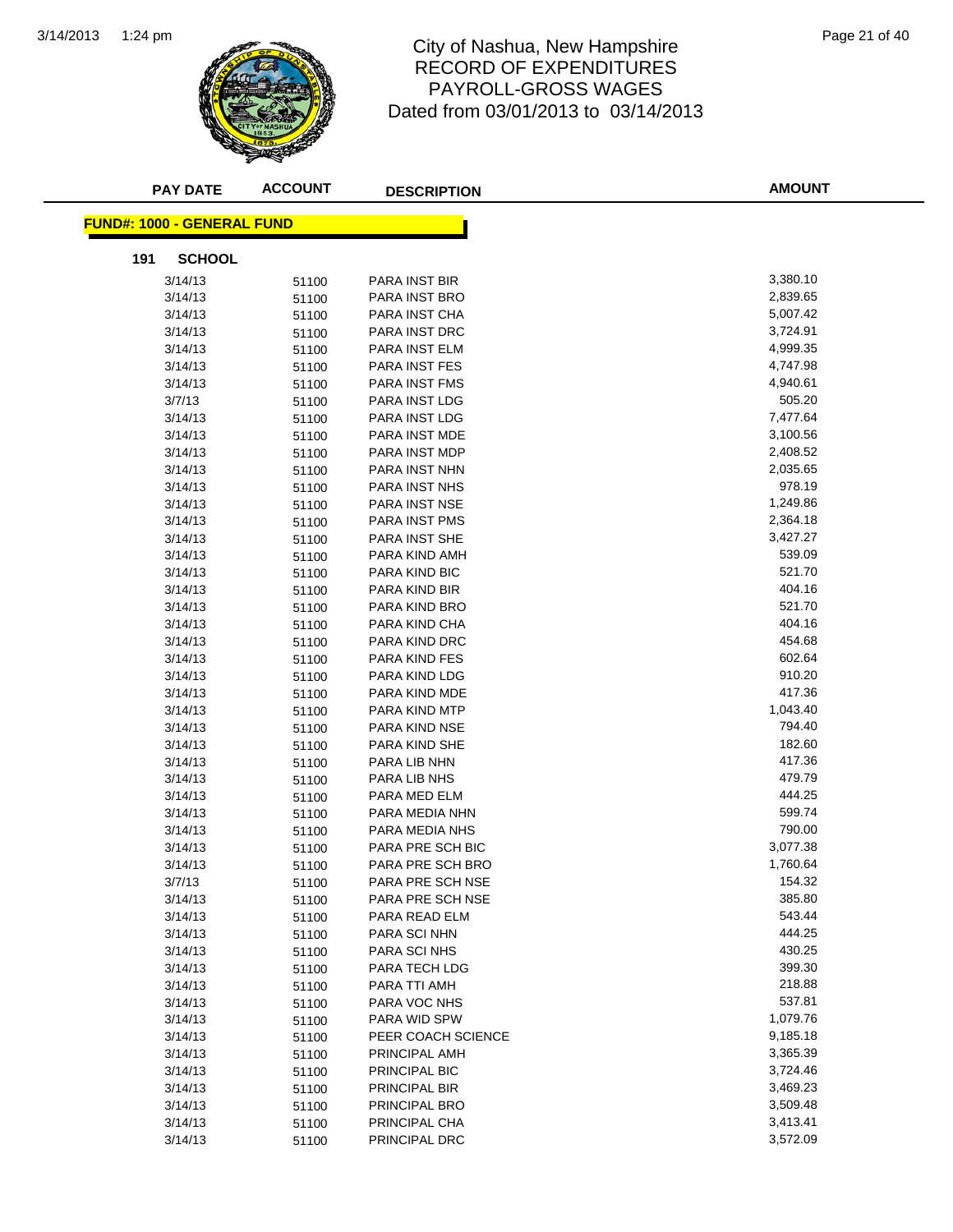

#### 1:24 pm Page 22 of 40 RECORD OF EXPENDITURES PAYROLL-GROSS WAGES Dated from 03/01/2013 to 03/14/2013

| <b>PAY DATE</b>                   | <b>ACCOUNT</b> | <b>DESCRIPTION</b>                             | <b>AMOUNT</b>         |
|-----------------------------------|----------------|------------------------------------------------|-----------------------|
| <b>FUND#: 1000 - GENERAL FUND</b> |                |                                                |                       |
| 191<br><b>SCHOOL</b>              |                |                                                |                       |
| 3/14/13                           | 51100          | PRINCIPAL ELM                                  | 3,754.75              |
| 3/14/13                           | 51100          | <b>PRINCIPAL FES</b>                           | 3,365.39              |
| 3/14/13                           | 51100          | PRINCIPAL FMS                                  | 3,909.86              |
| 3/14/13                           | 51100          | PRINCIPAL LDG                                  | 3,727.94              |
| 3/14/13                           | 51100          | PRINCIPAL MDE                                  | 3,413.41              |
| 3/14/13                           | 51100          | PRINCIPAL MTP                                  | 3,509.48              |
| 3/14/13                           | 51100          | PRINCIPAL NHN                                  | 7,363.46              |
| 3/14/13                           | 51100          | PRINCIPAL NHS                                  | 3,961.54              |
| 3/14/13                           | 51100          | PRINCIPAL NSE                                  | 3,469.23              |
| 3/14/13                           | 51100          | PRINCIPAL SHE                                  | 3,773.82              |
| 3/14/13                           | 51100          | SCHOOL PSYCHOLOGIST WID                        | 34,374.41             |
| 3/14/13                           | 51100          | SCHOOL PSYCHOLOGY INTERN                       | 318.18                |
| 3/14/13                           | 51100          | SECURITY GUARD NHS                             | 1,100.16              |
| 3/14/13                           | 51100          | SECURITY MONITOR NHN                           | 1,517.01              |
| 3/14/13                           | 51100          | <b>SECURITY MONITOR NHS</b>                    | 1,002.77              |
| 3/14/13                           | 51100          | SIGN LANGUAGE INTERPRETER                      | 1,588.20              |
| 3/14/13                           | 51100          | SOCIAL WORKER FMS                              | 2,495.37              |
| 3/14/13                           | 51100          | SPEECH LANG PATHOLOGIST WID                    | 49,198.92             |
| 3/14/13                           | 51100          | STUDENT ACTIVITY COORD NHN                     | 1,143.00              |
| 3/14/13                           | 51100          | STUDENT ACTIVITY COORD NHS                     | 1,074.36              |
| 3/14/13                           | 51100          | STUDENT INFO COORDINATOR                       | 1,806.85              |
| 3/14/13                           | 51100          | <b>SUPERINTENDENT</b>                          | 5,223.46              |
| 3/14/13                           |                | SYSTEMS ADMIN FULL YEAR                        | 12,918.07             |
| 3/14/13                           | 51100<br>51100 | TEACHER ART AMH                                | 2,456.99              |
| 3/14/13                           | 51100          | TEACHER ART BIC                                | 2,716.57              |
| 3/14/13                           |                | TEACHER ART BIR                                | 2,456.99              |
| 3/14/13                           | 51100<br>51100 | <b>TEACHER ART BRO</b>                         | 2,653.68              |
| 3/14/13                           | 51100          | TEACHER ART CHA                                | 2,629.99              |
| 3/14/13                           | 51100          | TEACHER ART DRC                                | 1,867.26              |
| 3/14/13                           | 51100          | TEACHER ART ELM                                | 5,086.98              |
| 3/14/13                           | 51100          | TEACHER ART FES                                | 2,629.99              |
| 3/14/13                           | 51100          | TEACHER ART FMS                                | 4,546.13              |
| 3/14/13                           | 51100          | TEACHER ART LDG                                | 1,927.26              |
| 3/14/13                           |                | TEACHER ART MDE                                | 1,717.26              |
| 3/14/13                           | 51100          | TEACHER ART NHN                                | 9,523.97              |
| 3/14/13                           | 51100          | TEACHER ART NHS                                | 11,024.73             |
| 3/14/13                           | 51100          | TEACHER ART NSE                                | 2,716.57              |
|                                   | 51100          | TEACHER ART PMS                                | 3,296.17              |
| 3/14/13<br>3/14/13                | 51100          | TEACHER ART SHE                                | 1,765.33              |
| 3/14/13                           | 51100          | TEACHER AUTO NHN                               | 4,913.98              |
|                                   | 51100          | <b>TEACHER BEHAVIOR SPEC FES</b>               | 1,638.60              |
| 3/14/13                           | 51100          |                                                | 4,996.98              |
| 3/14/13                           | 51100          | <b>TEACHER BEHAVIOR SPEC WID</b>               |                       |
| 3/14/13                           | 51100          | TEACHER BIO TEC NHN<br>TEACHER BUILD CONST NHS | 2,046.33<br>2,454.82  |
| 3/14/13                           | 51100          |                                                |                       |
| 3/14/13                           | 51100          | TEACHER BUSINESS NHN                           | 10,531.25<br>7,628.88 |
| 3/14/13                           | 51100          | <b>TEACHER BUSINESS NHS</b>                    | 4,347.25              |
| 3/14/13                           | 51100          | TEACHER COMPUTER ELM                           |                       |
| 3/14/13                           | 51100          | TEACHER COMPUTER FMS                           | 1,971.54              |
| 3/14/13                           | 51100          | TEACHER COMPUTER NHN                           | 2,103.10              |
| 3/14/13                           | 51100          | TEACHER COMPUTER NHS                           | 4,627.48              |
| 3/14/13                           | 51100          | TEACHER COMPUTER PMS                           | 5,535.27              |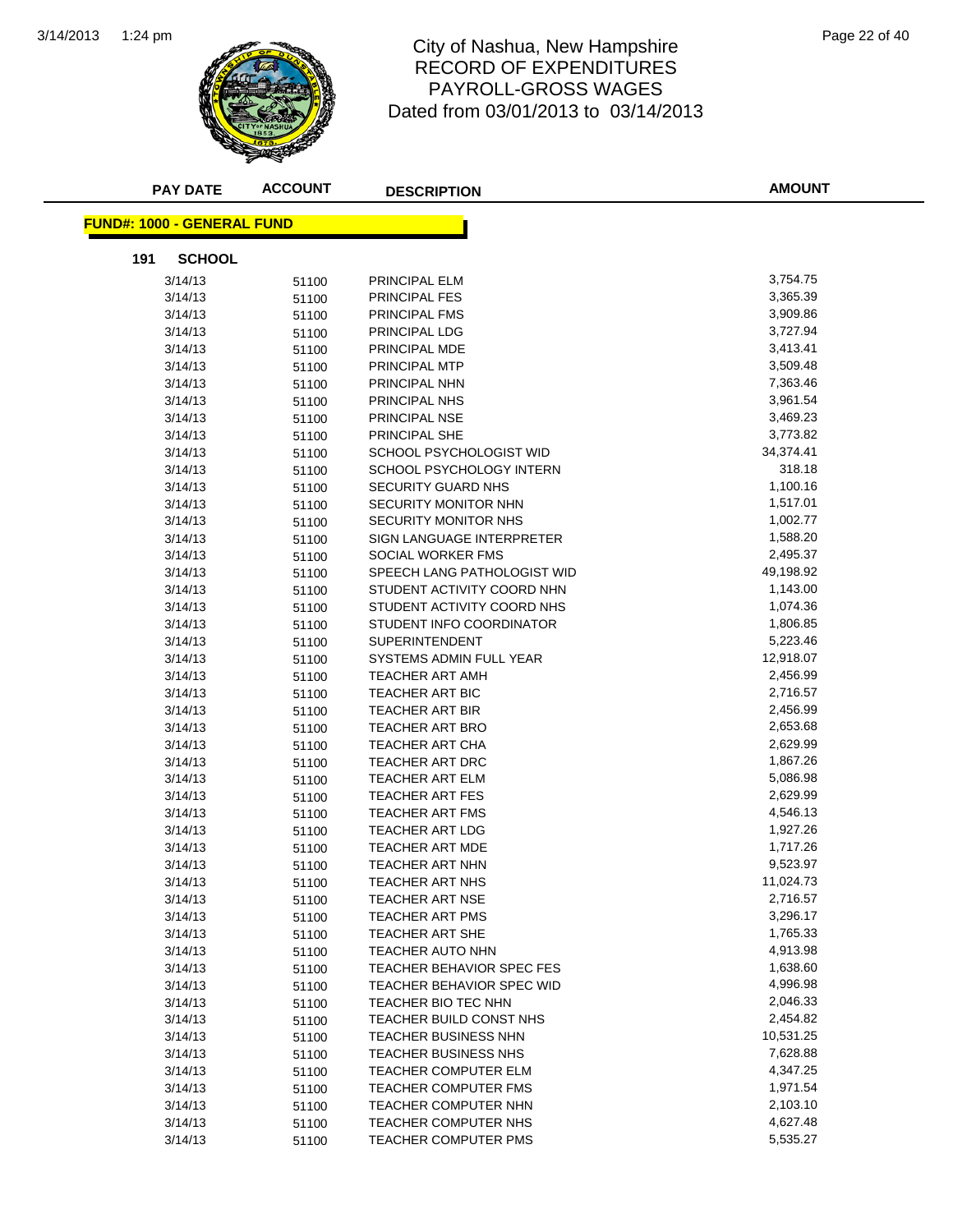

#### 1:24 pm Page 23 of 40 RECORD OF EXPENDITURES PAYROLL-GROSS WAGES Dated from 03/01/2013 to 03/14/2013

| <b>PAY DATE</b>                    | <b>ACCOUNT</b> | <b>DESCRIPTION</b>              | <b>AMOUNT</b> |
|------------------------------------|----------------|---------------------------------|---------------|
| <u> FUND#: 1000 - GENERAL FUND</u> |                |                                 |               |
| <b>SCHOOL</b><br>191               |                |                                 |               |
| 3/14/13                            | 51100          | <b>TEACHER COSMETOLOGY NHN</b>  | 5,118.90      |
| 3/14/13                            | 51100          | <b>TEACHER CULINARY NHN</b>     | 4,913.98      |
| 3/14/13                            | 51100          | <b>TEACHER DEAF NSE</b>         | 4,139.90      |
| 3/14/13                            | 51100          | <b>TEACHER DEAF WID</b>         | 1,720.45      |
| 3/14/13                            | 51100          | <b>TEACHER DWSE AMH</b>         | 6,694.72      |
| 3/14/13                            | 51100          | <b>TEACHER DWSE BIR</b>         | 3,902.09      |
| 3/14/13                            | 51100          | TEACHER DWSE BRO                | 8,090.08      |
| 3/14/13                            | 51100          | <b>TEACHER DWSE CHA</b>         | 4,022.33      |
| 3/14/13                            | 51100          | TEACHER DWSE ELM                | 3,414.71      |
| 3/14/13                            | 51100          | <b>TEACHER DWSE MDE</b>         | 6,674.47      |
| 3/14/13                            | 51100          | <b>TEACHER DWSE NSE</b>         | 2,629.99      |
| 3/14/13                            | 51100          | <b>TEACHER DWSE PMS</b>         | 4,124.40      |
| 3/14/13                            | 51100          | <b>TEACHER DWSE SHE</b>         | 3,923.63      |
| 3/14/13                            | 51100          | TEACHER ECE NHS                 | 5,259.98      |
| 3/14/13                            | 51100          | TEACHER ELECTRICAL NHS          | 2,456.99      |
| 3/14/13                            | 51100          | <b>TEACHER ELL AMH</b>          | 1,638.61      |
| 3/14/13                            | 51100          | TEACHER ELL BIR                 | 2,772.84      |
| 3/14/13                            | 51100          | TEACHER ELL DRC                 | 5,441.84      |
| 3/14/13                            | 51100          | TEACHER ELL ELM                 | 4,207.56      |
| 3/14/13                            | 51100          | TEACHER ELL FES                 | 7,673.70      |
| 3/14/13                            | 51100          | TEACHER ELL FMS                 | 1,509.91      |
| 3/14/13                            | 51100          | TEACHER ELL LDG                 | 5,079.36      |
| 3/14/13                            | 51100          | TEACHER ELL MTP                 | 2,629.99      |
| 3/14/13                            | 51100          | TEACHER ELL NHN                 | 3,927.05      |
| 3/14/13                            | 51100          | TEACHER ELL NHS                 | 6,625.81      |
| 3/14/13                            | 51100          | TEACHER ELL PMS                 | 1,778.22      |
| 3/14/13                            | 51100          | TEACHER ELL SHE                 | 1,910.91      |
| 3/14/13                            | 51100          | <b>TEACHER ENGINEER NHS</b>     | 4,605.82      |
| 3/14/13                            | 51100          | TEACHER ENGLISH ELM             | 22,081.85     |
| 3/14/13                            | 51100          | <b>TEACHER ENGLISH FMS</b>      | 16,677.39     |
| 3/14/13                            | 51100          | <b>TEACHER ENGLISH NHN</b>      | 30,228.72     |
| 3/14/13                            | 51100          | TEACHER ENGLISH NHS             | 38,770.51     |
| 3/14/13                            | 51100          | <b>TEACHER ENGLISH PMS</b>      | 13,770.83     |
| 3/14/13                            | 51100          | <b>TEACHER FACS ELM</b>         | 2,972.60      |
| 3/14/13                            | 51100          | <b>TEACHER FACS FMS</b>         | 4,464.05      |
| 3/14/13                            | 51100          | TEACHER FACS NHN                | 5,601.12      |
| 3/14/13                            | 51100          | <b>TEACHER FACS NHS</b>         | 2,716.57      |
| 3/14/13                            | 51100          | <b>TEACHER FACS PMS</b>         | 5,086.98      |
| 3/14/13                            | 51100          | TEACHER FOREIGN LANG ELM        | 5,346.56      |
| 3/14/13                            | 51100          | <b>TEACHER FOREIGN LANG FMS</b> | 2,629.99      |
| 3/14/13                            | 51100          | TEACHER FOREIGN LANG NHN        | 14,948.09     |
| 3/14/13                            | 51100          | TEACHER FOREIGN LANG NHS        | 16,218.43     |
| 3/14/13                            | 51100          | TEACHER FOREIGN LANG PMS        | 5,419.26      |
| 3/14/13                            | 51100          | <b>TEACHER GR1 AMH</b>          | 8,145.95      |
| 3/14/13                            | 51100          | TEACHER GR1 BIC                 | 11,036.51     |
| 3/14/13                            | 51100          | <b>TEACHER GR1 BIR</b>          | 9,624.83      |
| 3/14/13                            | 51100          | TEACHER GR1 BRO                 | 6,238.62      |
| 3/14/13                            | 51100          | TEACHER GR1 CHA                 | 8,208.81      |
| 3/14/13                            | 51100          | TEACHER GR1 DRC                 | 6,525.11      |
| 3/14/13                            | 51100          | <b>TEACHER GR1 FES</b>          | 9,684.08      |
| 3/14/13                            | 51100          | <b>TEACHER GR1 LDG</b>          | 8,591.42      |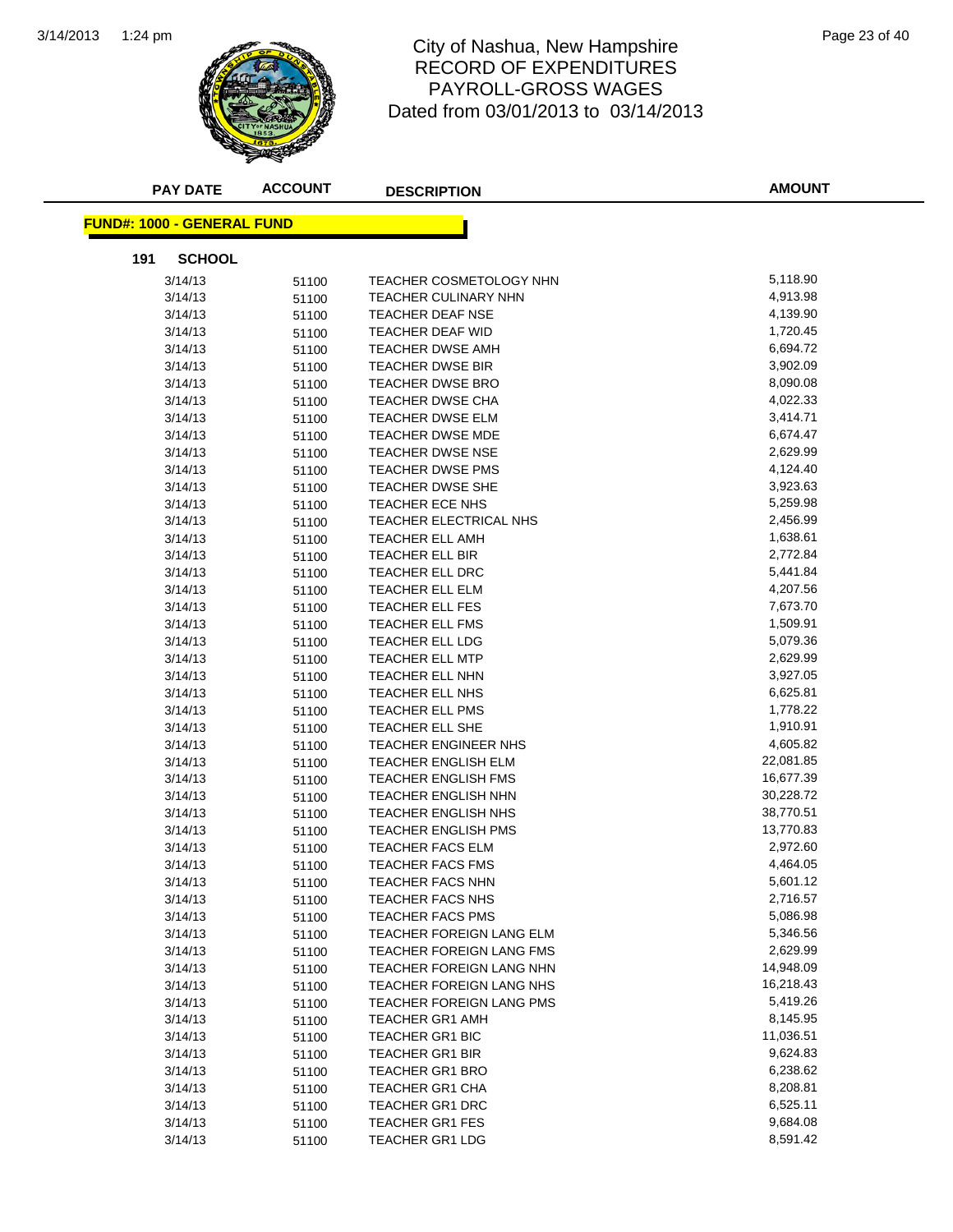

#### 1:24 pm Page 24 of 40 RECORD OF EXPENDITURES PAYROLL-GROSS WAGES Dated from 03/01/2013 to 03/14/2013

| <b>PAY DATE</b>                   | <b>ACCOUNT</b> | <b>DESCRIPTION</b>     | <b>AMOUNT</b> |
|-----------------------------------|----------------|------------------------|---------------|
| <b>FUND#: 1000 - GENERAL FUND</b> |                |                        |               |
| <b>SCHOOL</b><br>191              |                |                        |               |
| 3/14/13                           | 51100          | <b>TEACHER GR1 MDE</b> | 11,116.61     |
| 3/14/13                           | 51100          | <b>TEACHER GR1 MTP</b> | 5,086.98      |
| 3/14/13                           | 51100          | <b>TEACHER GR1 NSE</b> | 5,259.98      |
| 3/14/13                           | 51100          | <b>TEACHER GR1 SHE</b> | 9,931.50      |
| 3/14/13                           | 51100          | <b>TEACHER GR2 AMH</b> | 4,095.59      |
| 3/14/13                           | 51100          | <b>TEACHER GR2 BIC</b> | 11,205.41     |
| 3/14/13                           | 51100          | <b>TEACHER GR2 BIR</b> | 9,584.61      |
| 3/14/13                           | 51100          | TEACHER GR2 BRO        | 6,003.32      |
| 3/14/13                           | 51100          | <b>TEACHER GR2 CHA</b> | 5,985.78      |
| 3/14/13                           | 51100          | TEACHER GR2 DRC        | 5,647.12      |
| 3/14/13                           | 51100          | <b>TEACHER GR2 FES</b> | 5,825.27      |
| 3/14/13                           | 51100          | TEACHER GR2 LDG        | 10,303.69     |
| 3/14/13                           | 51100          | TEACHER GR2 MDE        | 6,398.18      |
| 3/14/13                           | 51100          | <b>TEACHER GR2 MTP</b> | 8,755.46      |
| 3/14/13                           | 51100          | TEACHER GR2 NSE        | 6,725.59      |
| 3/14/13                           | 51100          | TEACHER GR2 SHE        | 7,844.05      |
| 3/14/13                           | 51100          | TEACHER GR3 AMH        | 4,367.59      |
| 3/14/13                           | 51100          | <b>TEACHER GR3 BIC</b> | 10,906.81     |
| 3/14/13                           | 51100          | <b>TEACHER GR3 BIR</b> | 9,183.61      |
| 3/14/13                           | 51100          | <b>TEACHER GR3 BRO</b> | 5,566.73      |
| 3/14/13                           | 51100          | <b>TEACHER GR3 CHA</b> | 9,896.15      |
| 3/14/13                           | 51100          | <b>TEACHER GR3 DRC</b> | 5,207.46      |
| 3/14/13                           | 51100          | <b>TEACHER GR3 FES</b> | 9,222.93      |
| 3/14/13                           | 51100          | <b>TEACHER GR3 LDG</b> | 5,086.98      |
| 3/14/13                           | 51100          | <b>TEACHER GR3 MDE</b> | 13,326.89     |
| 3/14/13                           | 51100          | <b>TEACHER GR3 MTP</b> | 4,912.98      |
| 3/14/13                           | 51100          | <b>TEACHER GR3 NSE</b> | 3,778.29      |
| 3/14/13                           | 51100          | <b>TEACHER GR3 SHE</b> | 10,672.73     |
| 3/14/13                           | 51100          | <b>TEACHER GR4 AMH</b> | 3,731.23      |
| 3/14/13                           | 51100          | <b>TEACHER GR4 BIC</b> | 6,970.97      |
| 3/14/13                           | 51100          | <b>TEACHER GR4 BIR</b> | 6,046.34      |
| 3/14/13                           | 51100          | <b>TEACHER GR4 BRO</b> | 6,921.24      |
| 3/14/13                           | 51100          | <b>TEACHER GR4 CHA</b> | 8,747.10      |
| 3/14/13                           | 51100          | TEACHER GR4 DRC        | 4,807.41      |
| 3/14/13                           | 51100          | <b>TEACHER GR4 FES</b> | 11,449.39     |
| 3/14/13                           | 51100          | <b>TEACHER GR4 LDG</b> | 7,555.24      |
| 3/14/13                           | 51100          | <b>TEACHER GR4 MDE</b> | 7,836.83      |
| 3/14/13                           | 51100          | <b>TEACHER GR4 MTP</b> | 5,173.56      |
| 3/14/13                           | 51100          | <b>TEACHER GR4 NSE</b> | 8,540.81      |
| 3/14/13                           | 51100          | TEACHER GR4 SHE        | 4,022.33      |
| 3/14/13                           | 51100          | <b>TEACHER GR5 AMH</b> | 6,991.78      |
| 3/14/13                           | 51100          | <b>TEACHER GR5 BIC</b> | 6,738.00      |
| 3/14/13                           | 51100          | <b>TEACHER GR5 BIR</b> | 6,967.43      |
| 3/14/13                           | 51100          | <b>TEACHER GR5 BRO</b> | 9,912.78      |
| 3/14/13                           | 51100          | <b>TEACHER GR5 CHA</b> | 6,683.62      |
| 3/14/13                           | 51100          | <b>TEACHER GR5 DRC</b> | 3,465.93      |
| 3/14/13                           | 51100          | <b>TEACHER GR5 FES</b> | 8,533.16      |
| 3/14/13                           | 51100          | <b>TEACHER GR5 LDG</b> | 11,229.52     |
| 3/14/13                           | 51100          | <b>TEACHER GR5 MDE</b> | 7,573.40      |
| 3/14/13                           | 51100          | <b>TEACHER GR5 MTP</b> | 5,430.32      |
| 3/14/13                           | 51100          | <b>TEACHER GR5 NSE</b> | 7,587.20      |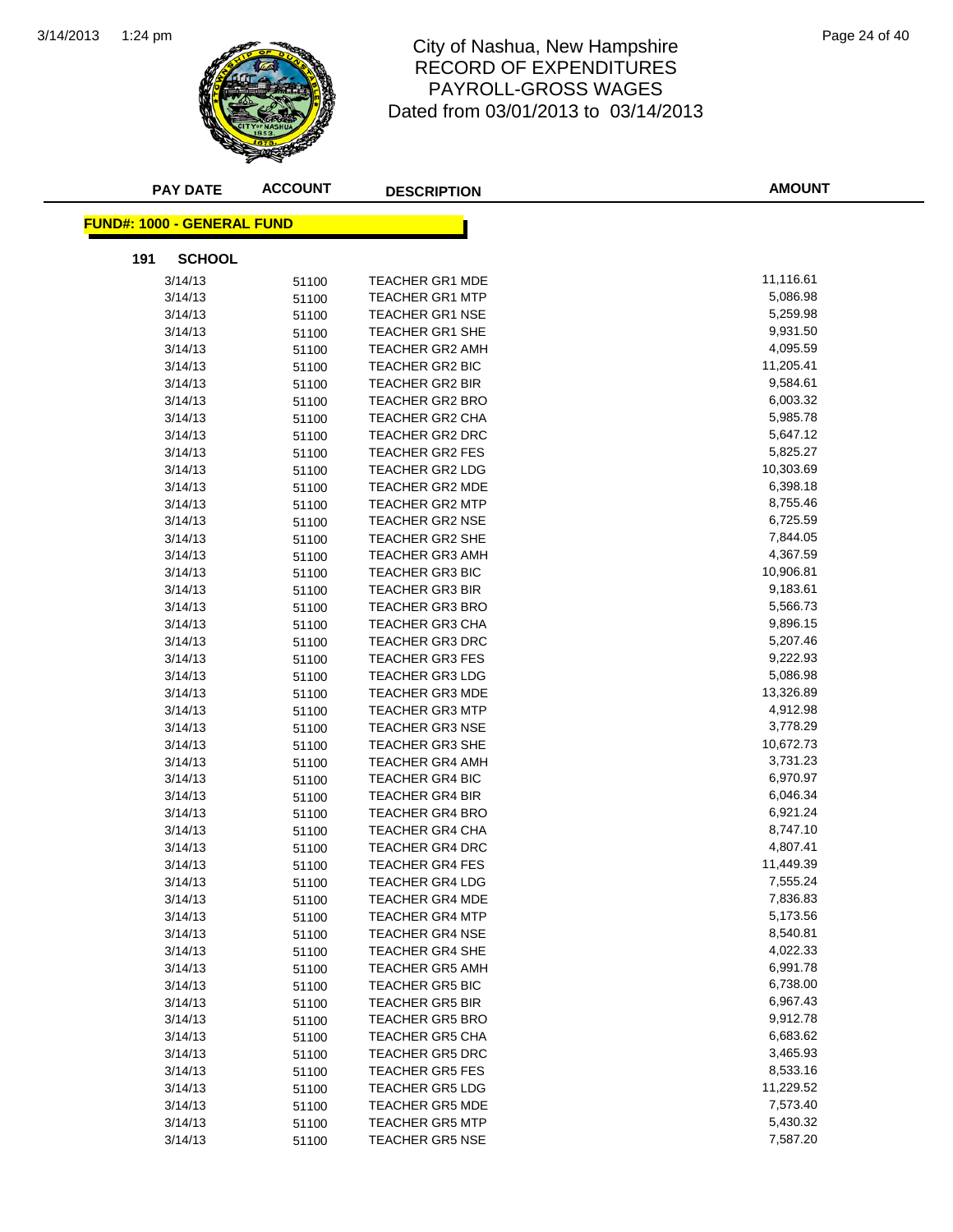

#### 1:24 pm Page 25 of 40 RECORD OF EXPENDITURES PAYROLL-GROSS WAGES Dated from 03/01/2013 to 03/14/2013

| <b>PAY DATE</b>                    | <b>ACCOUNT</b> | <b>DESCRIPTION</b>                                   | <b>AMOUNT</b>          |
|------------------------------------|----------------|------------------------------------------------------|------------------------|
| <u> FUND#: 1000 - GENERAL FUND</u> |                |                                                      |                        |
| 191<br><b>SCHOOL</b>               |                |                                                      |                        |
| 3/14/13                            | 51100          | <b>TEACHER GR5 SHE</b>                               | 5,086.98               |
| 3/14/13                            | 51100          | <b>TEACHER GR6 ELM</b>                               | 27,065.88              |
| 3/14/13                            | 51100          | <b>TEACHER GR6 FMS</b>                               | 25,603.52              |
| 3/14/13                            | 51100          | <b>TEACHER GR6 PMS</b>                               | 24,248.22              |
| 3/14/13                            | 51100          | <b>TEACHER GRAPH NHS</b>                             | 8,950.19               |
| 3/14/13                            | 51100          | <b>TEACHER GRAPHICS NHN</b>                          | 2,456.99               |
| 3/14/13                            | 51100          | TEACHER HEALTH ELM                                   | 2,332.11               |
| 3/14/13                            | 51100          | TEACHER HEALTH NHN                                   | 3,067.07               |
| 3/14/13                            | 51100          | <b>TEACHER HEALTH NHS</b>                            | 2,456.99               |
| 3/14/13                            | 51100          | <b>TEACHER HEALTHOC NHS</b>                          | 7,918.85               |
| 3/14/13                            | 51100          | TEACHER IN SCH SUSPENSION NHS                        | 1,509.91               |
| 3/14/13                            | 51100          | <b>TEACHER INST SPED WID</b>                         | 4,031.57               |
| 3/14/13                            |                | <b>TEACHER KIND AMH</b>                              | 4,657.83               |
| 3/14/13                            | 51100<br>51100 | <b>TEACHER KIND BIC</b>                              | 2,543.50               |
| 3/14/13                            |                | TEACHER KIND BIR                                     | 2,244.11               |
| 3/14/13                            | 51100          | <b>TEACHER KIND BRO</b>                              | 2,456.99               |
| 3/14/13                            | 51100          | TEACHER KIND CHA                                     | 5,086.98               |
| 3/14/13                            | 51100          | <b>TEACHER KIND DRC</b>                              | 6,355.45               |
| 3/14/13                            | 51100          | <b>TEACHER KIND FES</b>                              | 7,122.04               |
|                                    | 51100          |                                                      | 9,140.38               |
| 3/14/13<br>3/14/13                 | 51100          | <b>TEACHER KIND LDG</b><br><b>TEACHER KIND MDE</b>   | 2,074.45               |
|                                    | 51100          |                                                      | 4,297.17               |
| 3/14/13                            | 51100          | <b>TEACHER KIND MTP</b>                              | 4,008.14               |
| 3/14/13                            | 51100          | <b>TEACHER KIND NSE</b>                              |                        |
| 3/14/13                            | 51100          | <b>TEACHER KIND SHE</b>                              | 2,013.62<br>19,964.77  |
| 3/14/13                            | 51100          | <b>TEACHER MATH ELM</b>                              |                        |
| 3/14/13                            | 51100          | <b>TEACHER MATH FMS</b>                              | 13,629.42              |
| 3/14/13                            | 51100          | <b>TEACHER MATH NHN</b>                              | 35,450.88              |
| 3/14/13                            | 51100          | <b>TEACHER MATH NHS</b>                              | 36,723.85<br>11,114.48 |
| 3/14/13                            | 51100          | <b>TEACHER MATH PMS</b>                              |                        |
| 3/14/13                            | 51100          | <b>TEACHER MUSIC AMH</b>                             | 1,509.91<br>2,456.99   |
| 3/14/13                            | 51100          | <b>TEACHER MUSIC BIC</b><br><b>TEACHER MUSIC BIR</b> | 2,456.99               |
| 3/14/13                            | 51100          |                                                      |                        |
| 3/14/13                            | 51100          | <b>TEACHER MUSIC BRO</b>                             | 2,629.99               |
| 3/14/13                            | 51100          | <b>TEACHER MUSIC CHA</b>                             | 2,629.99               |
| 3/14/13                            | 51100          | <b>TEACHER MUSIC DRC</b>                             | 2,456.99               |
| 3/14/13                            | 51100          | TEACHER MUSIC ELM                                    | 3,478.79               |
| 3/14/13                            | 51100          | <b>TEACHER MUSIC FMS</b>                             | 4,727.06<br>2,495.37   |
| 3/14/13                            | 51100          | <b>TEACHER MUSIC LDG</b>                             |                        |
| 3/14/13                            | 51100          | TEACHER MUSIC MDE                                    | 1,778.22               |
| 3/14/13                            | 51100          | <b>TEACHER MUSIC NHN</b>                             | 5,259.98               |
| 3/14/13                            | 51100          | TEACHER MUSIC NHS                                    | 4,708.06               |
| 3/14/13                            | 51100          | <b>TEACHER MUSIC NSE</b>                             | 1,834.07               |
| 3/14/13                            | 51100          | <b>TEACHER MUSIC PMS</b>                             | 4,035.90               |
| 3/14/13                            | 51100          | TEACHER MUSIC SHE                                    | 2,251.07               |
| 3/14/13                            | 51100          | TEACHER PE BIC                                       | 1,840.18               |
| 3/14/13                            | 51100          | TEACHER PE BIR                                       | 2,495.37               |
| 3/14/13                            | 51100          | TEACHER PE BRO                                       | 2,543.49               |
| 3/14/13                            | 51100          | TEACHER PE CHA                                       | 2,456.99               |
| 3/14/13                            | 51100          | TEACHER PE DRC                                       | 2,629.99               |
| 3/14/13                            | 51100          | TEACHER PE ELM                                       | 7,276.11               |
| 3/14/13                            | 51100          | TEACHER PE FES                                       | 1,778.22               |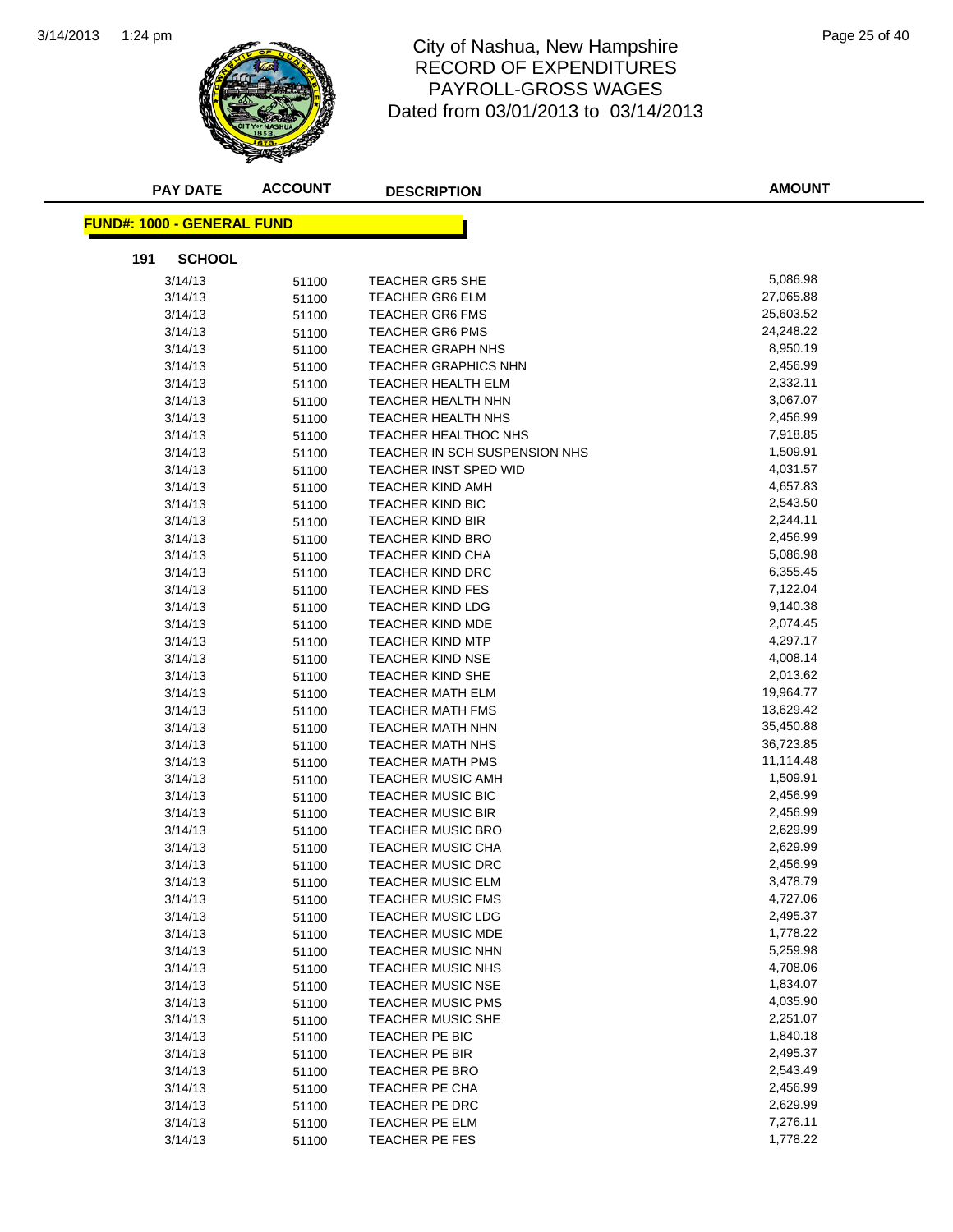

#### 1:24 pm Page 26 of 40 RECORD OF EXPENDITURES PAYROLL-GROSS WAGES Dated from 03/01/2013 to 03/14/2013

| <b>PAY DATE</b>                   | <b>ACCOUNT</b> | <b>DESCRIPTION</b>                | <b>AMOUNT</b> |
|-----------------------------------|----------------|-----------------------------------|---------------|
| <b>FUND#: 1000 - GENERAL FUND</b> |                |                                   |               |
| <b>SCHOOL</b><br>191              |                |                                   |               |
| 3/14/13                           | 51100          | TEACHER PE FMS                    | 4,913.98      |
| 3/14/13                           | 51100          | TEACHER PE LDG                    | 1,638.61      |
| 3/14/13                           | 51100          | TEACHER PE MDE                    | 2,413.72      |
| 3/14/13                           | 51100          | <b>TEACHER PE MTP</b>             | 1,812.31      |
| 3/14/13                           | 51100          | TEACHER PE NHN                    | 7,338.04      |
| 3/14/13                           | 51100          | TEACHER PE NHS                    | 6,898.58      |
| 3/14/13                           | 51100          | <b>TEACHER PE NSE</b>             | 2,252.69      |
| 3/14/13                           | 51100          | TEACHER PE PMS                    | 5,202.36      |
| 3/14/13                           | 51100          | TEACHER PE SHE                    | 1,927.26      |
| 3/14/13                           | 51100          | <b>TEACHER PRESCHOOL BIC</b>      | 10,141.12     |
| 3/14/13                           | 51100          | TEACHER PRESCHOOL BRO             | 6,303.40      |
| 3/14/13                           | 51100          | <b>TEACHER PRESCHOOL MTP</b>      | 5,086.98      |
| 3/14/13                           | 51100          | TEACHER PRESCHOOL NHS             | 2,629.99      |
| 3/14/13                           | 51100          | <b>TEACHER PRESCHOOL NSE</b>      | 7,167.18      |
| 3/14/13                           | 51100          | <b>TEACHER PRESCHOOL WID</b>      | 867.04        |
| 3/14/13                           | 51100          | <b>TEACHER READ AMH</b>           | 2,716.57      |
| 3/14/13                           | 51100          | <b>TEACHER READ BIC</b>           | 4,960.67      |
| 3/14/13                           | 51100          | TEACHER READ BIR                  | 2,629.99      |
| 3/14/13                           | 51100          | <b>TEACHER READ BRO</b>           | 1,772.20      |
| 3/14/13                           | 51100          | TEACHER READ ELM                  | 3,109.73      |
| 3/14/13                           | 51100          | TEACHER READ FMS                  | 4,408.21      |
| 3/14/13                           | 51100          | <b>TEACHER READ LDG</b>           | 2,413.72      |
| 3/14/13                           | 51100          | TEACHER READ MDE                  | 2,629.99      |
| 3/14/13                           | 51100          | TEACHER READ NHN                  | 1,509.91      |
| 3/14/13                           | 51100          | TEACHER READ NSE                  | 3,109.73      |
| 3/14/13                           | 51100          | TEACHER READ PMS                  | 6,035.78      |
| 3/14/13                           | 51100          | <b>TEACHER READ SHE</b>           | 2,716.57      |
| 3/14/13                           | 51100          | <b>TEACHER READ WID</b>           | 10,305.28     |
| 3/14/13                           | 51100          | <b>TEACHER SCIENCE ELM</b>        | 22,354.64     |
| 3/14/13                           | 51100          | <b>TEACHER SCIENCE FMS</b>        | 10,091.97     |
| 3/14/13                           | 51100          | TEACHER SCIENCE NHN               | 32,145.08     |
| 3/14/13                           | 51100          | TEACHER SCIENCE NHS               | 37,764.65     |
| 3/14/13                           | 51100          | <b>TEACHER SCIENCE PMS</b>        | 10,459.51     |
| 3/14/13                           | 51100          | TEACHER SOCIAL STUDIES ELM        | 14,104.51     |
| 3/14/13                           | 51100          | <b>TEACHER SOCIAL STUDIES FMS</b> | 12,629.02     |
| 3/14/13                           | 51100          | TEACHER SOCIAL STUDIES NHN        | 36,273.23     |
| 3/14/13                           | 51100          | TEACHER SOCIAL STUDIES NHS        | 39,982.54     |
| 3/14/13                           | 51100          | TEACHER SOCIAL STUDIES PMS        | 11,676.64     |
| 3/14/13                           | 51100          | TEACHER SPED AMH                  | 3,439.12      |
| 3/14/13                           | 51100          | TEACHER SPED BIC                  | 6,708.17      |
| 3/14/13                           | 51100          | TEACHER SPED BIR                  | 6,611.60      |
| 3/14/13                           | 51100          | TEACHER SPED BRO                  | 5,339.51      |
| 3/14/13                           | 51100          | TEACHER SPED CHA                  | 6,858.15      |
| 3/14/13                           | 51100          | <b>TEACHER SPED DRC</b>           | 5,739.57      |
| 3/14/13                           | 51100          | TEACHER SPED ELM                  | 6,148.14      |
| 3/14/13                           | 51100          | <b>TEACHER SPED FES</b>           | 8,438.50      |
| 3/14/13                           | 51100          | TEACHER SPED FMS                  | 5,132.16      |
| 3/14/13                           | 51100          | TEACHER SPED LDG                  | 7,142.30      |
| 3/14/13                           | 51100          | <b>TEACHER SPED MDE</b>           | 5,534.32      |
| 3/14/13                           | 51100          | TEACHER SPED MTP                  | 4,906.93      |
| 3/14/13                           | 51100          | TEACHER SPED NHN                  | 13,245.55     |
|                                   |                |                                   |               |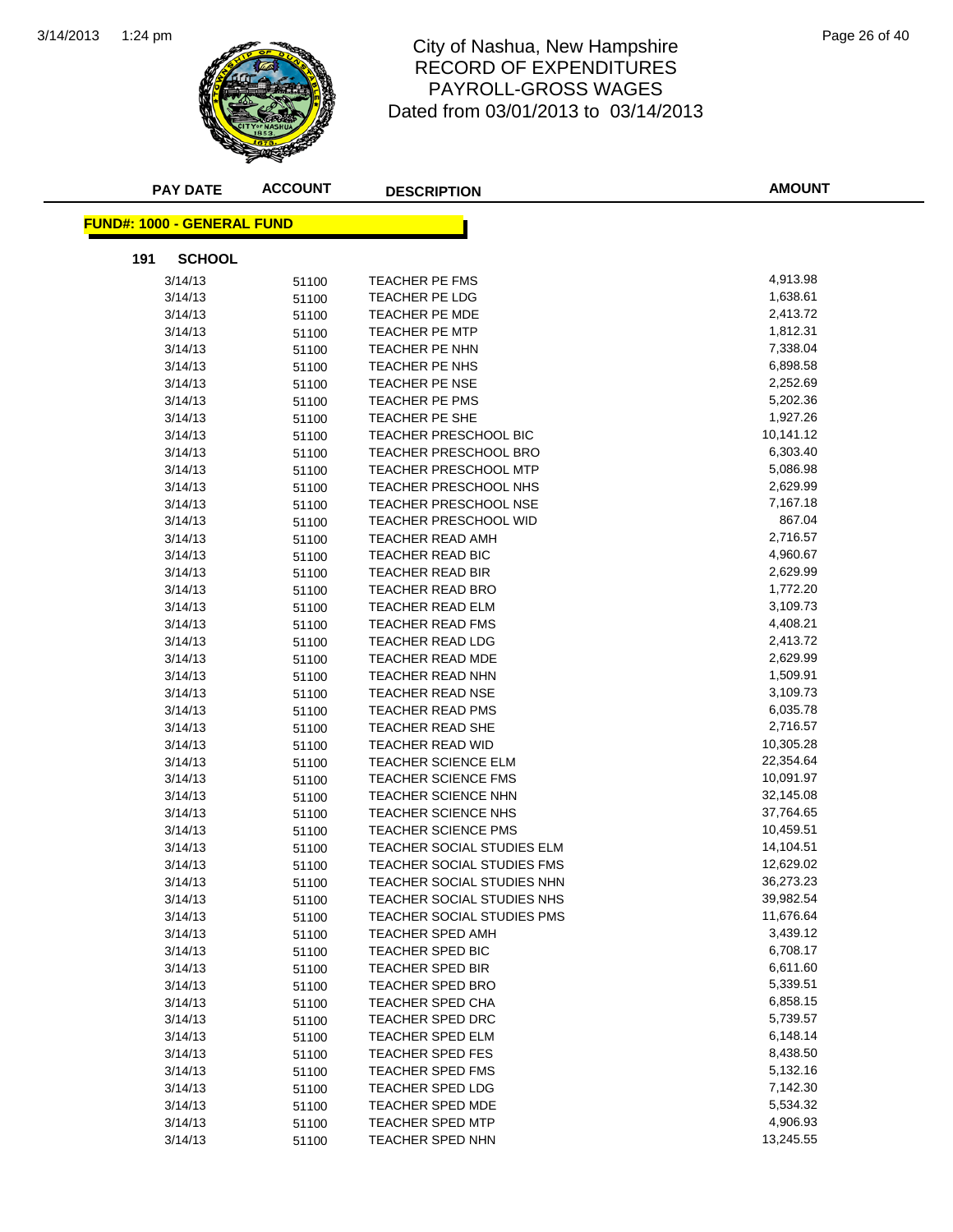

#### 1:24 pm Page 27 of 40 RECORD OF EXPENDITURES PAYROLL-GROSS WAGES Dated from 03/01/2013 to 03/14/2013

| <b>PAY DATE</b>            | <b>ACCOUNT</b> | <b>DESCRIPTION</b>             | <b>AMOUNT</b> |
|----------------------------|----------------|--------------------------------|---------------|
| FUND#: 1000 - GENERAL FUND |                |                                |               |
| <b>SCHOOL</b><br>191       |                |                                |               |
| 3/14/13                    | 51100          | TEACHER SPED NHS               | 17,023.62     |
| 3/14/13                    | 51100          | <b>TEACHER SPED NSE</b>        | 3,411.64      |
| 3/14/13                    | 51100          | TEACHER SPED PMS               | 11,257.63     |
| 3/14/13                    | 51100          | TEACHER SPED SHE               | 4,937.26      |
| 3/14/13                    | 51100          | TEACHER TECHED ELM             | 7,931.18      |
| 3/14/13                    | 51100          | TEACHER TECHED FMS             | 5,130.29      |
| 3/14/13                    | 51100          | TEACHER TECHED NHN             | 10,475.13     |
| 3/14/13                    | 51100          | TEACHER TECHED NHS             | 4,913.98      |
| 3/14/13                    | 51100          | TEACHER TECHED PMS             | 5,294.61      |
| 3/14/13                    | 51100          | TEACHER TV PROD NHS            | 2,413.72      |
| 3/14/13                    | 51100          | <b>TEACHER VISION WID</b>      | 3,212.05      |
| 3/14/13                    | 51100          | TECH INTERGRATION ASST AMH     | 592.88        |
| 3/14/13                    | 51100          | TECH INTERGRATION ASST BIC     | 465.00        |
| 3/14/13                    | 51100          | TECH INTERGRATION ASST CHA     | 474.30        |
| 3/14/13                    | 51100          | TECH INTERGRATION ASST LDG     | 456.11        |
| 3/14/13                    | 51100          | TECH INTERGRATION ASST MDE     | 474.30        |
| 3/14/13                    | 51100          | TECH INTERGRATION ASST NSE     | 447.23        |
| 3/14/13                    | 51100          | TECH INTERGRATION ASST SHE     | 474.31        |
| 3/14/13                    | 51200          | 21 CENTURY ELEM MFAM RES COORD | 1,320.40      |
| 3/14/13                    | 51200          | ASSISTANT PRINCIPAL BIR        | 1,516.44      |
| 3/14/13                    | 51200          | ATHLETIC EQUIPMENT MANAGER NHN | 200.00        |
| 3/14/13                    | 51200          | ATHLETIC EQUIPMENT MANAGER NHS | 100.00        |
| 3/14/13                    | 51200          | <b>BASKETBALL GIRLS PMS</b>    | 2,036.00      |
| 3/14/13                    | 51200          | CHEERLEADER FMS                | 867.00        |
| 3/14/13                    | 51200          | <b>CHEERLEADER PMS</b>         | 804.00        |
| 3/14/13                    | 51200          | <b>CLERICAL VOLUNTEER SUP</b>  | 336.77        |
| 3/14/13                    | 51200          | <b>CROSSING GUARD WPO</b>      | 1,714.16      |
| 3/7/13                     | 51200          | <b>CUSTODIAN CHA</b>           | 321.40        |
| 3/14/13                    | 51200          | <b>CUSTODIAN CHA</b>           | 321.40        |
| 3/14/13                    | 51200          | FOOD SERVICE ASST PT PMS       | 68.50         |
| 3/14/13                    | 51200          | <b>FOOD SERVICE COOK PMS</b>   | 40.00         |
| 3/14/13                    | 51200          | <b>INSTRUMENTAL MUSIC</b>      | 1,200.00      |
| 3/14/13                    | 51200          | LUNCH MONITOR AMH              | 302.70        |
| 3/14/13                    | 51200          | LUNCH MONITOR BIC              | 563.26        |
| 3/14/13                    | 51200          | LUNCH MONITOR BIR              | 371.88        |
| 3/14/13                    | 51200          | LUNCH MONITOR BRO              | 258.72        |
| 3/14/13                    | 51200          | LUNCH MONITOR CHA              | 323.40        |
| 3/14/13                    | 51200          | LUNCH MONITOR DRC              | 431.20        |
| 3/14/13                    | 51200          | LUNCH MONITOR ELM              | 322.84        |
| 3/14/13                    | 51200          | LUNCH MONITOR FES              | 619.85        |
| 3/14/13                    | 51200          | <b>LUNCH MONITOR FMS</b>       | 156.52        |
| 3/14/13                    | 51200          | LUNCH MONITOR LDG              | 566.59        |
| 3/14/13                    | 51200          | LUNCH MONITOR MDE              | 558.40        |
| 3/14/13                    | 51200          | LUNCH MONITOR MTP              | 385.36        |
| 3/14/13                    | 51200          | LUNCH MONITOR NHN              | 215.60        |
| 3/14/13                    | 51200          | LUNCH MONITOR NHS              | 323.40        |
| 3/14/13                    | 51200          | LUNCH MONITOR NSE              | 431.20        |
| 3/14/13                    | 51200          | LUNCH MONITOR PMS              | 215.60        |
| 3/14/13                    | 51200          | LUNCH MONITOR SHE              | 518.21        |
| 3/14/13                    | 51200          | PARA DW SPEC ED BIR            | 340.32        |
| 3/14/13                    | 51200          | PARA DW SPEC ED NHN            | 200.00        |
|                            |                |                                |               |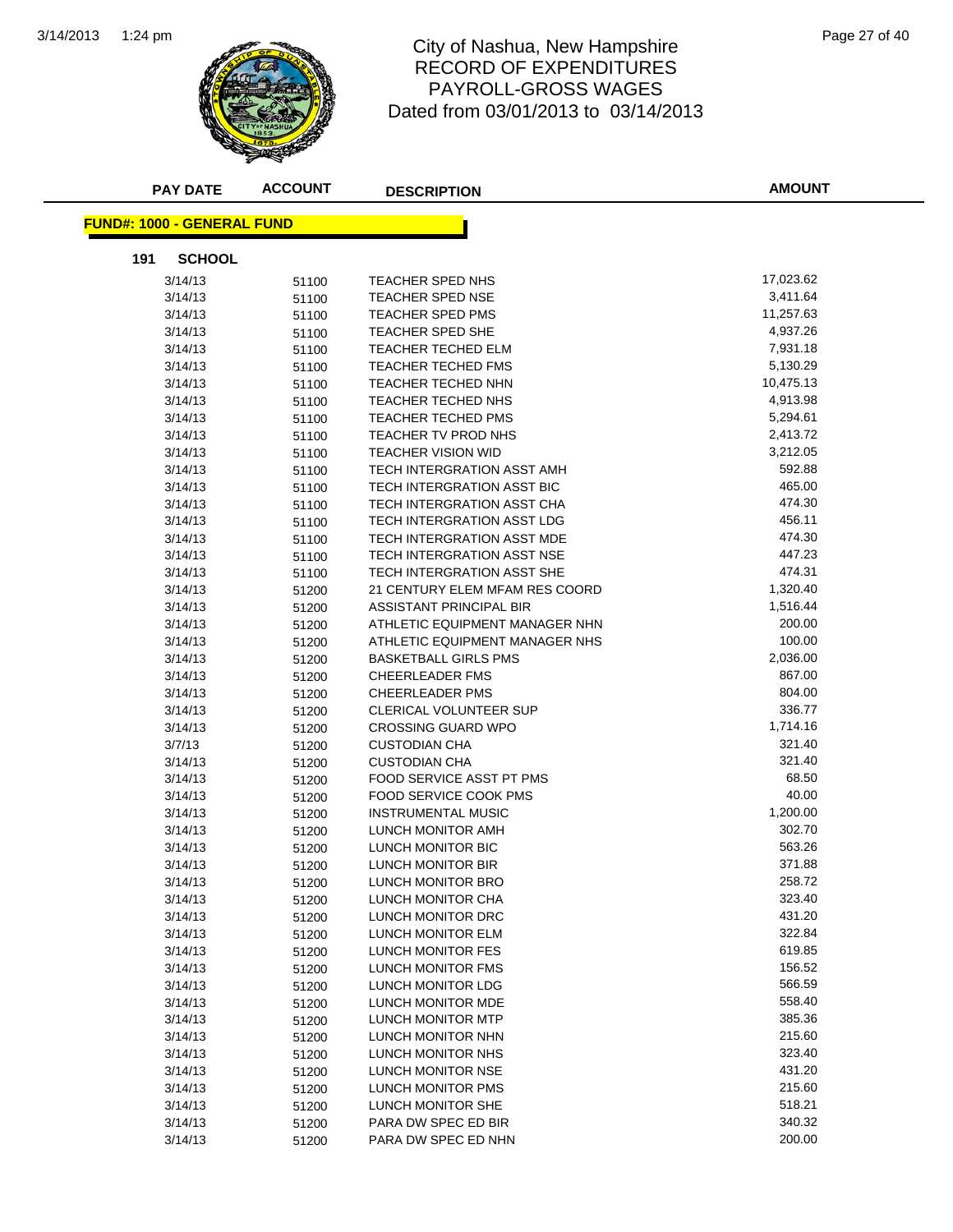

#### 1:24 pm Page 28 of 40 RECORD OF EXPENDITURES PAYROLL-GROSS WAGES Dated from 03/01/2013 to 03/14/2013

| <b>PAY DATE</b>                    | <b>ACCOUNT</b> | <b>DESCRIPTION</b>                                  | <b>AMOUNT</b>    |
|------------------------------------|----------------|-----------------------------------------------------|------------------|
| <u> FUND#: 1000 - GENERAL FUND</u> |                |                                                     |                  |
| 191<br><b>SCHOOL</b>               |                |                                                     |                  |
| 3/14/13                            | 51200          | PARA DW SPEC ED PMS                                 | 64.68            |
| 3/14/13                            | 51200          | PARA INST AMH                                       | 556.48           |
| 3/14/13                            | 51200          | PARA INST BIC                                       | 619.44           |
| 3/14/13                            | 51200          | <b>PARA INST FMS</b>                                | 202.08           |
| 3/14/13                            | 51200          | PARA INST MDP                                       | 313.02           |
| 3/14/13                            | 51200          | PARA INST NHN                                       | 451.84           |
| 3/14/13                            | 51200          | <b>PARA INST NSE</b>                                | 346.08           |
| 3/14/13                            | 51200          | PARA INST SHE                                       | 750.92           |
| 3/14/13                            | 51200          | PARA LIB PMS                                        | 155.40           |
| 3/14/13                            | 51200          | PARA PRE SCH BIC                                    | 2,832.78         |
| 3/14/13                            | 51200          | PARA PRE SCH BRO                                    | 2,489.88         |
| 3/14/13                            | 51200          | PARA PRE SCH MTP                                    | 1,960.62         |
| 3/14/13                            | 51200          | PARA PRE SCH NSE                                    | 2,806.89         |
| 3/14/13                            | 51200          | PARA SCI NHS                                        | 220.00           |
| 3/14/13                            | 51200          | PARA TECH ELM                                       | 193.91           |
| 3/14/13                            | 51200          | PARA TTI LDG                                        | 90.97            |
| 3/14/13                            | 51200          | PARA TTI NURSERY                                    | 82.20            |
| 3/14/13                            | 51200          | SCHOOL PSYCHOLOGIST WID                             | 4,486.69         |
| 3/14/13                            | 51200          | <b>SCOREKEEPER NHN</b>                              | 270.00           |
| 3/14/13                            | 51200          | <b>SCOREKEEPER NHS</b>                              | 60.00            |
| 3/7/13                             | 51200          | SPECIAL EDUCATION TUTOR                             | 325.00           |
| 3/14/13                            | 51200          | SPECIAL EDUCATION TUTOR                             | 750.00           |
| 3/14/13                            | 51200          | SPEECH LANG PATHOLOGIST WID                         | 11,225.74        |
| 3/14/13                            | 51200          | SPEECH LANGUAGE ASST                                | 511.54           |
| 3/14/13                            | 51200          | <b>SUB LUNCH MONITOR</b>                            | 788.00           |
| 3/14/13                            | 51200          | <b>SUB TEACHER</b>                                  | 337.50           |
| 3/14/13                            | 51200          | <b>TEACHER ART NHS</b>                              | 1,228.50         |
| 3/14/13                            | 51200          | <b>TEACHER DWSE BRO</b>                             | 175.00           |
| 3/14/13                            | 51200          | <b>TEACHER ENGLISH NHN</b>                          | 500.00           |
| 3/14/13                            | 51200          | <b>TEACHER ENGLISH NHS</b>                          | 331.93           |
| 3/14/13                            | 51200          | <b>TEACHER FACS NHN</b>                             | 1,017.40         |
| 3/14/13                            | 51200          | TEACHER FOREIGN LANG NHN                            | 2,869.87         |
| 3/14/13                            | 51200          | <b>TEACHER GR3 MDE</b>                              | 150.00           |
| 3/14/13                            | 51200          | TEACHER HEALTHOC NHS                                | 1,044.57         |
| 3/14/13                            | 51200          | <b>TEACHER HVAC NHS</b>                             | 583.03           |
| 3/14/13                            | 51200          | <b>TEACHER KIND BIC</b>                             | 1,315.00         |
| 3/14/13                            | 51200          | <b>TEACHER KIND BIR</b>                             | 825.51           |
| 3/14/13                            | 51200          | TEACHER KIND CHA                                    | 1,315.00         |
| 3/14/13                            | 51200          | <b>TEACHER KIND MDE</b>                             | 1,161.05         |
| 3/14/13                            | 51200          | <b>TEACHER KIND SHE</b>                             | 1,228.49         |
| 3/14/13                            | 51200          | TEACHER MATH NHS                                    | 87.50            |
| 3/14/13                            | 51200          | <b>TEACHER MUSIC AMH</b>                            | 100.00           |
| 3/14/13                            | 51200          | <b>TEACHER MUSIC DRC</b>                            | 100.00           |
| 3/14/13                            | 51200          | <b>TEACHER MUSIC ELM</b><br>TEACHER PE NHS          | 905.95<br>120.00 |
| 3/14/13                            | 51200          |                                                     | 2,206.00         |
| 3/14/13                            | 51200          | TEACHER PE PMS                                      | 150.00           |
| 3/14/13                            | 51200          | TEACHER PE SHE                                      | 462.68           |
| 3/14/13                            | 51200          | TEACHER REACH GIFTED WID<br><b>TEACHER READ WID</b> | 1,554.87         |
| 3/14/13<br>3/14/13                 | 51200          | TEACHER SCIENCE NHN                                 | 1,702.03         |
|                                    | 51200          | TEACHER SCIENCE NHS                                 | 212.50           |
| 3/14/13                            | 51200          |                                                     |                  |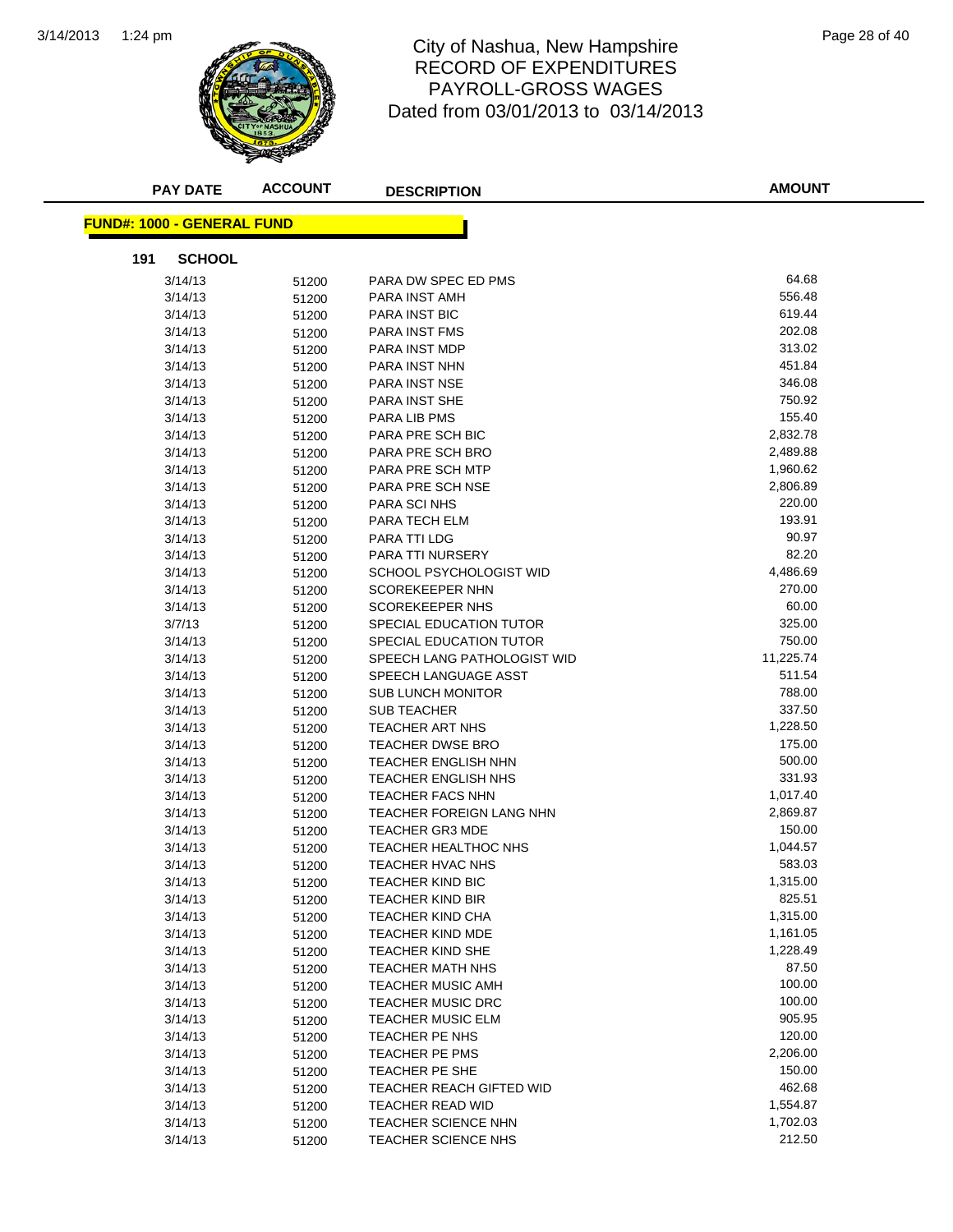

## City of Nashua, New Hampshire<br>
Page 29 of 40 RECORD OF EXPENDITURES PAYROLL-GROSS WAGES Dated from 03/01/2013 to 03/14/2013

| <b>PAY DATE</b>                   | <b>ACCOUNT</b> | <b>DESCRIPTION</b>                | <b>AMOUNT</b> |
|-----------------------------------|----------------|-----------------------------------|---------------|
| <b>FUND#: 1000 - GENERAL FUND</b> |                |                                   |               |
|                                   |                |                                   |               |
| <b>SCHOOL</b><br>191              |                |                                   |               |
| 3/14/13                           | 51200          | <b>TEACHER SOCIAL STUDIES ELM</b> | 3,869.00      |
| 3/14/13                           | 51200          | TEACHER SOCIAL STUDIES FMS        | 1,969.00      |
| 3/14/13                           | 51200          | TEACHER SOCIAL STUDIES NHN        | 525.00        |
| 3/14/13                           | 51200          | TEACHER SPED ELM                  | 691.59        |
| 3/14/13                           | 51200          | TEACHER SPED FMS                  | 1,935.00      |
| 3/14/13                           | 51200          | TEACHER SPED NHN                  | 1,892.93      |
| 3/14/13                           | 51200          | TEACHER SPED NHS                  | 1,551.77      |
| 3/14/13                           | 51200          | <b>TEACHER VISION WIDE</b>        | 1,315.00      |
| 3/4/13                            | 51200          | <b>VOLLEYBALL JR VARSITY NHN</b>  | (1,634.00)    |
| 3/7/13                            | 51300          | <b>OVERTIME-REGULAR</b>           | 1,503.82      |
| 3/14/13                           | 51300          | <b>OVERTIME-REGULAR</b>           | 1,185.96      |
| 3/7/13                            | 51400          | <b>WAGES TEMP-SEASONAL</b>        | 866.16        |
| 3/14/13                           | 51400          | <b>WAGES TEMP-SEASONAL</b>        | 1,009.80      |
| 3/7/13                            | 51412          | WAGES PER DIEM                    | 1,221.98      |
| 3/14/13                           | 51412          | <b>WAGES PER DIEM</b>             | 33,944.54     |
| 3/14/13                           | 51600          | <b>LONGEVITY</b>                  | 2,695.65      |
| 3/7/13                            | 51650          | <b>ADDITIONAL HOURS</b>           | 3,900.16      |
| 3/14/13                           | 51650          | <b>ADDITIONAL HOURS</b>           | 5,641.03      |
| 3/7/13                            | 51700          | <b>STIPENDS</b>                   | 63,384.00     |
| 3/14/13                           | 51700          | <b>STIPENDS</b>                   | 2,065.00      |
| 3/14/13                           | 51750          | SEVERANCE/SEPARATION PAY          | 272.50        |
|                                   |                |                                   |               |

**TOTAL 191 - SCHOOL \$2,835,529.30**

**TOTAL FUND 1000 - GENERAL FUND \$4,569,215.53** 

| <b>FUND#: 2100 - FOOD SERVICES</b> |       |                                      |          |
|------------------------------------|-------|--------------------------------------|----------|
| 3/7/13                             | 51100 | CLERICAL FOOD SERVICE NHS            | 679.13   |
| 3/14/13                            | 51100 | CLERICAL FOOD SERVICE NHS            | 679.13   |
| 3/7/13                             | 51100 | DELIVERY DRIVER FOOD SERVICE         | 258.64   |
| 3/14/13                            | 51100 | DELIVERY DRIVER FOOD SERVICE         | 738.96   |
| 3/14/13                            | 51100 | DIRECTOR FOOD SERVICE                | 3,090.17 |
| 3/14/13                            | 51100 | <b>FOOD SERVICE BUSINESS MANAGER</b> | 1,994.59 |
| 3/14/13                            | 51100 | FOOD SERVICE COOK AMH                | 378.84   |
| 3/14/13                            | 51100 | FOOD SERVICE COOK BIC                | 378.84   |
| 3/14/13                            | 51100 | FOOD SERVICE COOK BIR                | 378.84   |
| 3/14/13                            | 51100 | <b>FOOD SERVICE COOK BRO</b>         | 348.60   |
| 3/14/13                            | 51100 | FOOD SERVICE COOK CHA                | 378.84   |
| 3/14/13                            | 51100 | <b>FOOD SERVICE COOK DRC</b>         | 364.84   |
| 3/14/13                            | 51100 | <b>FOOD SERVICE COOK ELM</b>         | 773.92   |
| 3/14/13                            | 51100 | FOOD SERVICE COOK FES                | 378.84   |
| 3/14/13                            | 51100 | <b>FOOD SERVICE COOK FMS</b>         | 386.96   |
| 3/14/13                            | 51100 | FOOD SERVICE COOK LDG                | 364.84   |
| 3/14/13                            | 51100 | FOOD SERVICE COOK MDE                | 378.84   |
| 3/14/13                            | 51100 | FOOD SERVICE COOK NHN                | 798.28   |
| 3/14/13                            | 51100 | FOOD SERVICE COOK NHS                | 798.56   |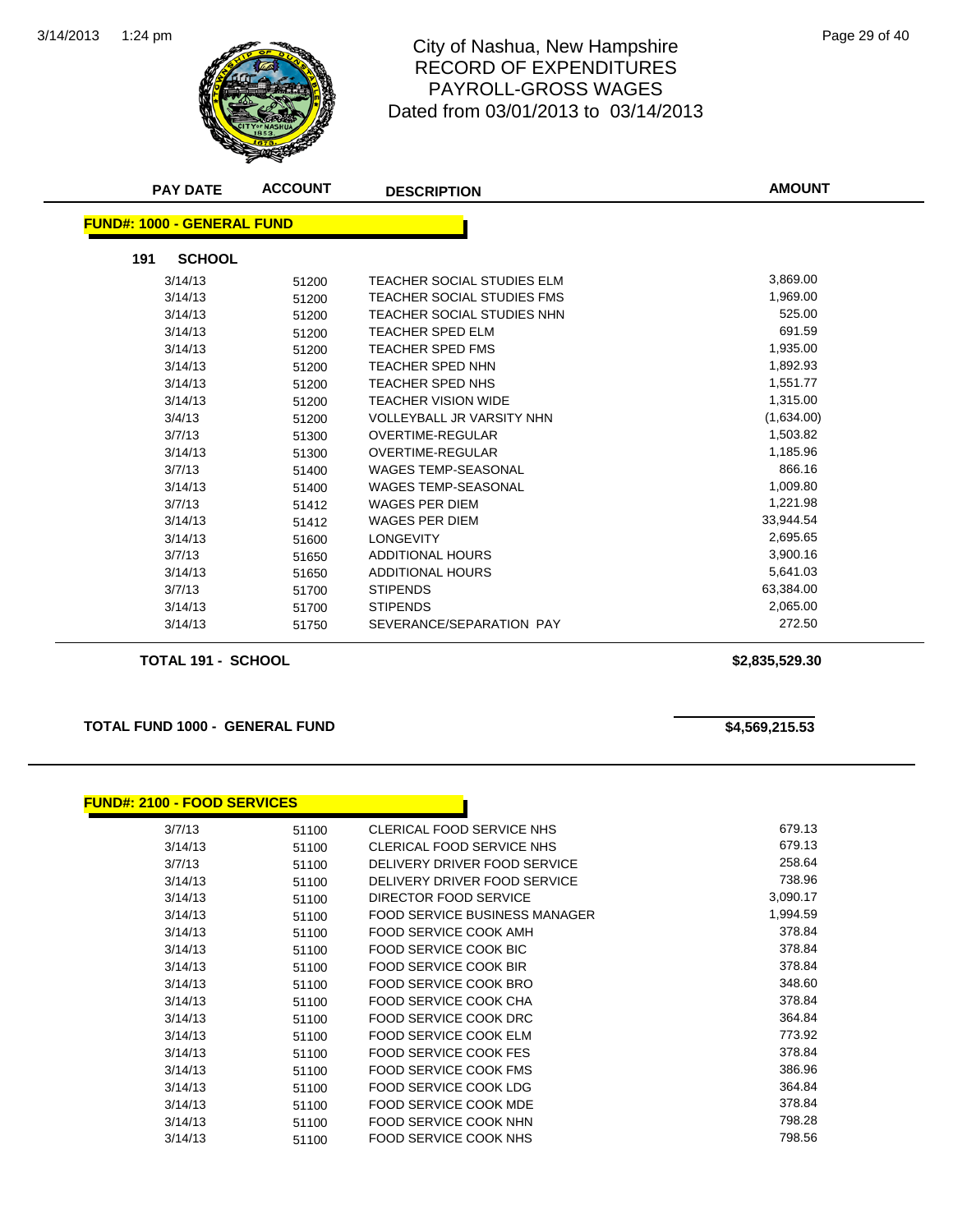

#### City of Nashua, New Hampshire Page 30 of 40 RECORD OF EXPENDITURES PAYROLL-GROSS WAGES Dated from 03/01/2013 to 03/14/2013

| <b>PAY DATE</b>                        | <b>ACCOUNT</b> | <b>DESCRIPTION</b>              | <b>AMOUNT</b> |
|----------------------------------------|----------------|---------------------------------|---------------|
| <b>FUND#: 2100 - FOOD SERVICES</b>     |                |                                 |               |
| 3/14/13                                | 51100          | FOOD SERVICE COOK NSE           | 362.60        |
| 3/14/13                                | 51100          | <b>FOOD SERVICE COOK PMS</b>    | 386.96        |
| 3/14/13                                | 51100          | FOOD SERVICE COOK SHE           | 364.84        |
| 3/14/13                                | 51100          | <b>FOOD SERVICE SITE CORD</b>   | 11,411.80     |
| 3/14/13                                | 51100          | FOOD SERVICECOOK MTP            | 332.64        |
| 3/14/13                                | 51200          | FOOD SERVICE ASST PT AMH        | 350.70        |
| 3/14/13                                | 51200          | FOOD SERVICE ASST PT BIC        | 411.68        |
| 3/14/13                                | 51200          | <b>FOOD SERVICE ASST PT BIR</b> | 398.64        |
| 3/14/13                                | 51200          | <b>FOOD SERVICE ASST PT BRO</b> | 267.12        |
| 3/14/13                                | 51200          | FOOD SERVICE ASST PT CHA        | 531.54        |
| 3/14/13                                | 51200          | FOOD SERVICE ASST PT DRC        | 648.52        |
| 3/14/13                                | 51200          | <b>FOOD SERVICE ASST PT ELM</b> | 2,270.60      |
| 3/14/13                                | 51200          | FOOD SERVICE ASST PT FES        | 864.18        |
| 3/14/13                                | 51200          | FOOD SERVICE ASST PT FMS        | 1,955.48      |
| 3/14/13                                | 51200          | FOOD SERVICE ASST PT LDG        | 823.20        |
| 3/14/13                                | 51200          | <b>FOOD SERVICE ASST PT MDE</b> | 534.50        |
| 3/14/13                                | 51200          | FOOD SERVICE ASST PT MTP        | 367.29        |
| 3/14/13                                | 51200          | FOOD SERVICE ASST PT NHN        | 3,877.47      |
| 3/14/13                                | 51200          | FOOD SERVICE ASST PT NHS        | 3,392.14      |
| 3/14/13                                | 51200          | <b>FOOD SERVICE ASST PT NSE</b> | 232.00        |
| 3/14/13                                | 51200          | FOOD SERVICE ASST PT PMS        | 1,664.52      |
| 3/14/13                                | 51200          | FOOD SERVICE ASST PT SHE        | 424.16        |
| 3/14/13                                | 51200          | LUNCH MONITOR LDG               | 26.58         |
| 3/14/13                                | 51200          | <b>PARA ELL FES</b>             | 26.58         |
| 3/14/13                                | 51200          | <b>PARA INST AMH</b>            | 35.44         |
| 3/14/13                                | 51200          | <b>PARA INST BIC</b>            | 35.44         |
| 3/14/13                                | 51200          | PARA INST BIR                   | 35.44         |
| 3/14/13                                | 51200          | <b>PARA INST DRC</b>            | 35.44         |
| 3/14/13                                | 51200          | <b>PARA INST FES</b>            | 35.44         |
| 3/14/13                                | 51200          | <b>PARA INST LDG</b>            | 53.16         |
| 3/14/13                                | 51200          | PARA TTI AMH                    | 35.44         |
| 3/14/13                                | 51200          | <b>SUB LUNCH MONITOR</b>        | 26.58         |
| 3/14/13                                | 51300          | OVERTIME-REGULAR                | 230.85        |
| 3/14/13                                | 51412          | <b>WAGES PER DIEM</b>           | 2,031.12      |
| <b>TOTAL FUND 2100 - FOOD SERVICES</b> |                |                                 | \$48,029.75   |
|                                        |                |                                 |               |
| <b>FUND#: 2201 - DRIVERS EDUCATION</b> |                |                                 |               |
| 3/14/13                                | 51200          | DRIVER INSTRUCTOR               | 525.00        |
| 3/14/13                                | 51200          | TEACHER TECHED FI M             | 200.00        |

| 3/14/13 | 51200 | DRIVER INSTRUCTOR  | 525.00 |
|---------|-------|--------------------|--------|
| 3/14/13 | 51200 | TEACHER TECHED ELM | 200.00 |
| 3/14/13 | 51200 | TEACHER TECHED FMS | 300.00 |
| 3/14/13 | 51200 | TEACHER TECHED PMS | 250.00 |
| 3/14/13 | 51300 | OVERTIME-REGULAR   | 28.52  |
|         |       |                    |        |

**TOTAL FUND 2201 - DRIVERS EDUCATION \$1,303.52**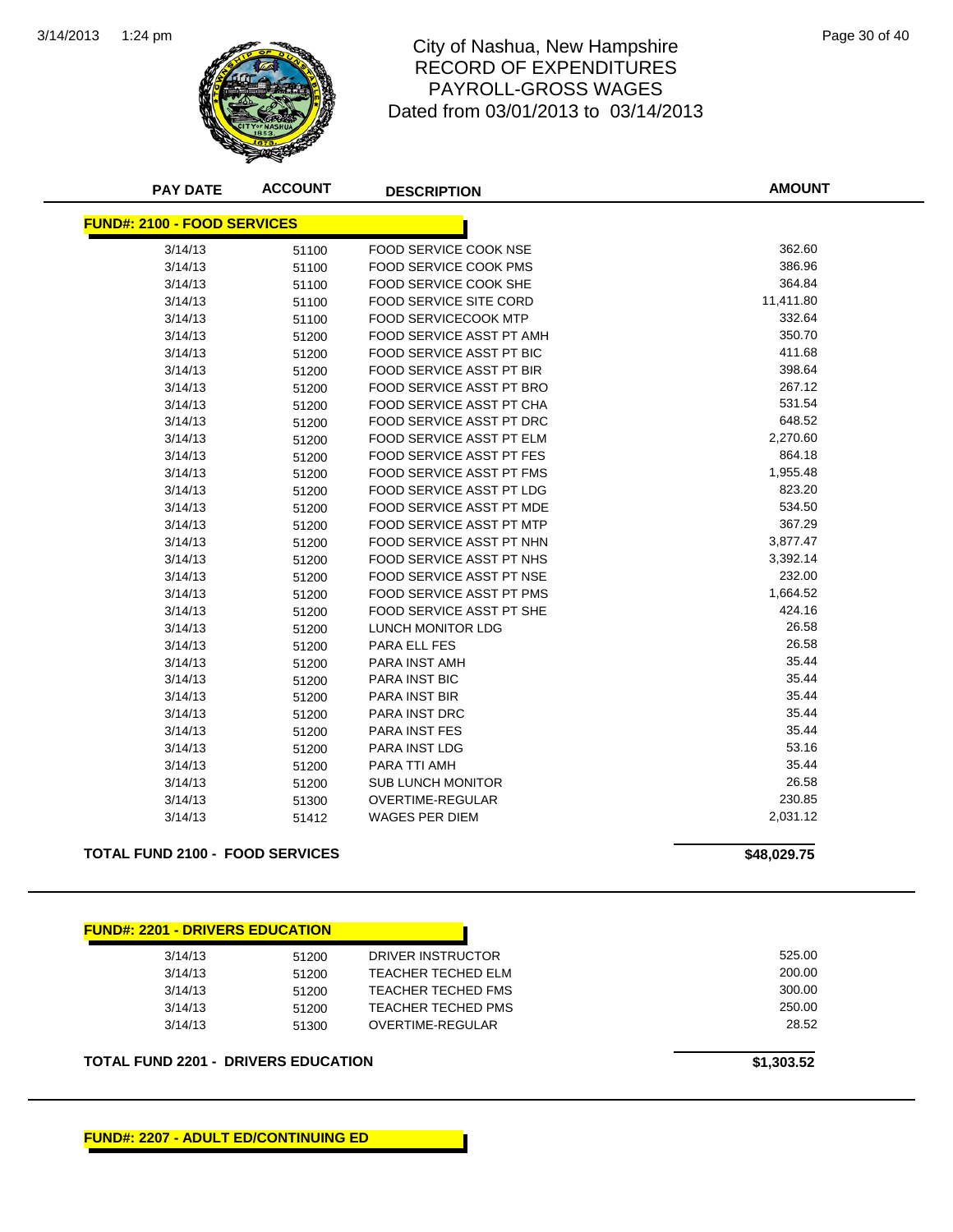

## City of Nashua, New Hampshire<br>
Page 31 of 40 RECORD OF EXPENDITURES PAYROLL-GROSS WAGES Dated from 03/01/2013 to 03/14/2013

| <b>PAY DATE</b>                             | <b>ACCOUNT</b> | <b>DESCRIPTION</b>           | <b>AMOUNT</b> |
|---------------------------------------------|----------------|------------------------------|---------------|
| <b>FUND#: 2207 - ADULT ED/CONTINUING ED</b> |                |                              |               |
| 3/14/13                                     | 51200          | ADULT ED ENRICHMENT INST     | 75.00         |
| 3/14/13                                     | 51200          | ADULT ED ENRICHMENT TEACHER  | 150.00        |
| 3/14/13                                     | 51200          | ASST SYSTEMS ADMIN FULL YEAR | 75.00         |
| 3/14/13                                     | 51200          | CLERICAL PRINCIPAL NHN       | 50.00         |
| 3/14/13                                     | 51200          | STUDENT INFO COORDINATOR     | 50.00         |
| 3/14/13                                     | 51200          | <b>SUB TEACHER</b>           | 50.00         |
| 3/14/13                                     | 51200          | <b>TEACHER GR5 BIC</b>       | 50.00         |
| TOTAL FUND 2207 - ADULT ED/CONTINUING ED    |                |                              | \$500.00      |

**FUND#: 2222 - AFTER SCHOOL PROGRAM**

| 3/14/13 | 51200 | 21 CENTURY ELEM MFAM RES COORD | 180.00   |
|---------|-------|--------------------------------|----------|
| 3/14/13 | 51200 | 21ST CENTURY INSTRUCTOR        | 2,111.62 |
| 3/14/13 | 51200 | FOOD SERVICE COOK LDG          | 35.00    |
| 3/14/13 | 51200 | GUIDANCE COUNSELOR FES         | 83.35    |
| 3/14/13 | 51200 | LIBRARIAN LDG                  | 17.50    |
| 3/14/13 | 51200 | <b>LIBRARIAN MTP</b>           | 110.00   |
| 3/14/13 | 51200 | LUNCH MONITOR DRC              | 360.10   |
| 3/14/13 | 51200 | LUNCH MONITOR SHE              | 87.50    |
| 3/14/13 | 51200 | PARA DW SPEC ED AMH            | 343.40   |
| 3/14/13 | 51200 | <b>PARA INST DRC</b>           | 333.40   |
| 3/14/13 | 51200 | <b>PARA INST FES</b>           | 295.06   |
| 3/14/13 | 51200 | PARA INST LDG                  | 383.38   |
| 3/14/13 | 51200 | PARA INST NHN                  | 103.38   |
| 3/14/13 | 51200 | PARA KIND AMH                  | 105.00   |
| 3/14/13 | 51200 | PARA KIND LDG                  | 83.35    |
| 3/14/13 | 51200 | PARA MEDIA NHN                 | 45.01    |
| 3/14/13 | 51200 | PARA PRE SCH MTP               | 262.50   |
| 3/14/13 | 51200 | PARA TTI LDG                   | 225.03   |
| 3/14/13 | 51200 | SUB LUNCH MONITOR              | 83.35    |
| 3/14/13 | 51200 | SUB TEACHER                    | 258.53   |
| 3/14/13 | 51200 | <b>TEACHER ELL LDG</b>         | 75.00    |
| 3/14/13 | 51200 | <b>TEACHER GR1 AMH</b>         | 305.00   |
| 3/14/13 | 51200 | <b>TEACHER GR1 DRC</b>         | 150.00   |
| 3/7/13  | 51200 | <b>TEACHER GR1 FES</b>         | (50.00)  |
| 3/14/13 | 51200 | <b>TEACHER GR1 FES</b>         | 227.50   |
| 3/14/13 | 51200 | <b>TEACHER GR1 LDG</b>         | 125.00   |
| 3/14/13 | 51200 | TEACHER GR2 AMH                | 337.50   |
| 3/14/13 | 51200 | <b>TEACHER GR2 DRC</b>         | 50.00    |
| 3/14/13 | 51200 | <b>TEACHER GR2 LDG</b>         | 50.00    |
| 3/14/13 | 51200 | <b>TEACHER GR3 AMH</b>         | 300.00   |
| 3/14/13 | 51200 | <b>TEACHER GR3 DRC</b>         | 100.00   |
| 3/14/13 | 51200 | <b>TEACHER GR3 FES</b>         | 125.00   |
| 3/14/13 | 51200 | <b>TEACHER GR3 LDG</b>         | 75.00    |
| 3/14/13 | 51200 | <b>TEACHER GR3 MTP</b>         | 26.25    |
| 3/14/13 | 51200 | <b>TEACHER GR3 SHE</b>         | 150.00   |
| 3/14/13 | 51200 | <b>TEACHER GR4 AMH</b>         | 150.00   |
| 3/14/13 | 51200 | TEACHER GR4 DRC                | 35.00    |
| 3/14/13 | 51200 | <b>TEACHER GR4 FES</b>         | 262.50   |
| 3/14/13 | 51200 | TEACHER GR4 LDG                | 192.50   |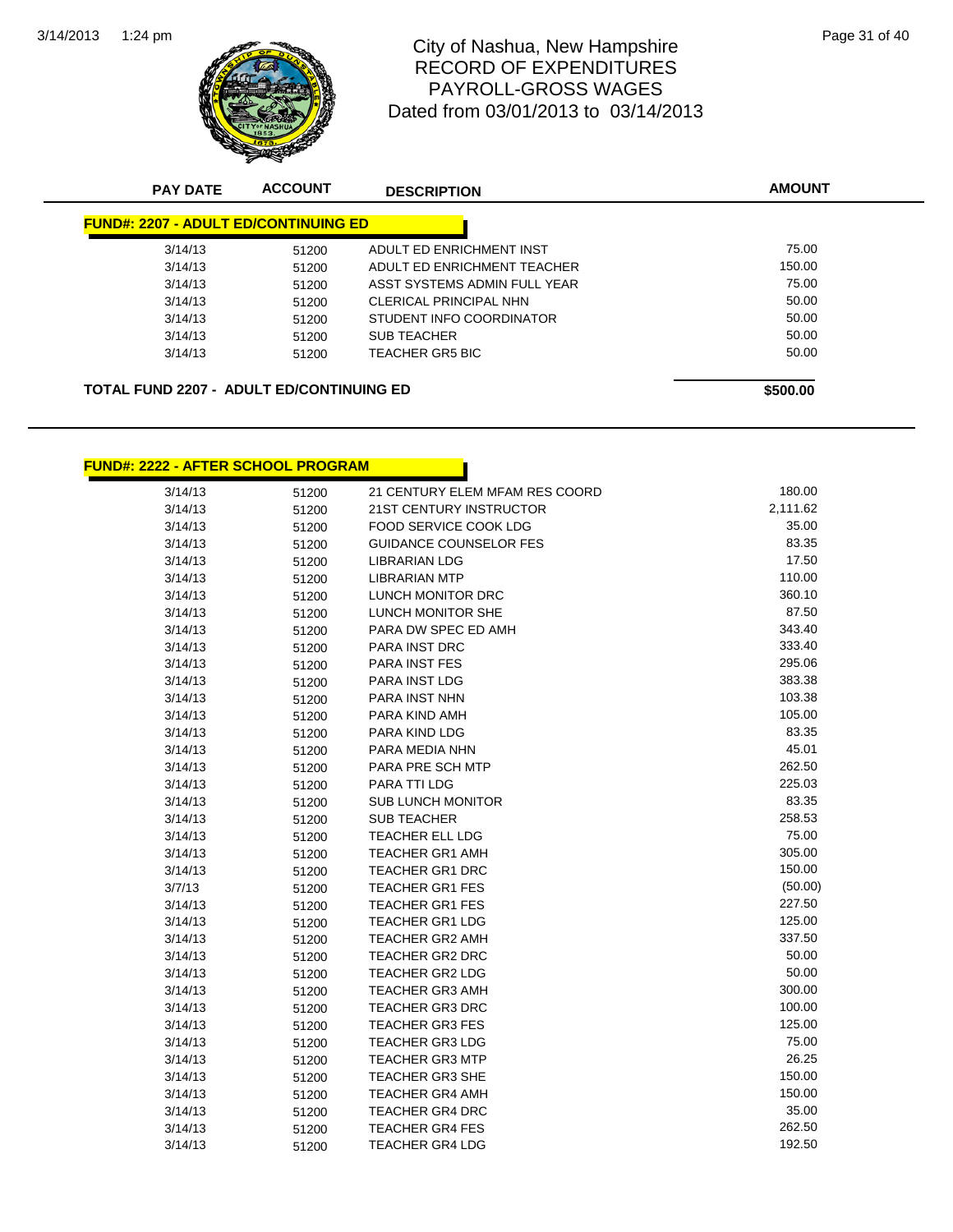

#### 1:24 pm Page 32 of 40 RECORD OF EXPENDITURES PAYROLL-GROSS WAGES Dated from 03/01/2013 to 03/14/2013

|                                                                                                                                                                         | <b>ACCOUNT</b> | <b>DESCRIPTION</b>                                          | <b>AMOUNT</b>      |
|-------------------------------------------------------------------------------------------------------------------------------------------------------------------------|----------------|-------------------------------------------------------------|--------------------|
| <b>FUND#: 2222 - AFTER SCHOOL PROGRAM</b>                                                                                                                               |                |                                                             |                    |
| 3/14/13                                                                                                                                                                 | 51200          | <b>TEACHER GR5 FES</b>                                      | 37.50              |
| 3/14/13                                                                                                                                                                 | 51200          | <b>TEACHER GR5 LDG</b>                                      | 150.00             |
| 3/14/13                                                                                                                                                                 | 51200          | <b>TEACHER GR5 MTP</b>                                      | 117.50             |
| 3/14/13                                                                                                                                                                 | 51200          | <b>TEACHER KIND AMH</b>                                     | 150.00             |
| 3/14/13                                                                                                                                                                 | 51200          | <b>TEACHER KIND FES</b>                                     | 220.00             |
| 3/14/13                                                                                                                                                                 | 51200          | <b>TEACHER KIND LDG</b>                                     | 187.50             |
| 3/14/13                                                                                                                                                                 | 51200          | <b>TEACHER SPED LDG</b>                                     | 375.00             |
| 3/14/13                                                                                                                                                                 | 51200          | TEACHER TEAM FACILITATOR NHS                                | 150.00             |
| 3/14/13                                                                                                                                                                 | 51200          | <b>TEACHER TTI AMH</b>                                      | 75.00              |
| 3/14/13                                                                                                                                                                 | 51200          | <b>TEACHER TTI FES</b>                                      | 175.00             |
| 3/14/13                                                                                                                                                                 | 51200          | <b>TEACHER TTI LDG</b>                                      | 150.00             |
| TOTAL FUND 2222 - AFTER SCHOOL PROGRAM                                                                                                                                  |                |                                                             | \$9,980.21         |
| <u> FUND#: 2252 - DAY CARE</u>                                                                                                                                          |                |                                                             |                    |
| 3/14/13                                                                                                                                                                 | 51100          | PANTHER PRESCHOOL TEACHER                                   | 863.78             |
| <b>TOTAL FUND 2252 - DAY CARE</b>                                                                                                                                       |                |                                                             | \$863.78           |
|                                                                                                                                                                         |                |                                                             |                    |
|                                                                                                                                                                         |                |                                                             |                    |
|                                                                                                                                                                         |                |                                                             |                    |
| 3/7/13                                                                                                                                                                  | 51100          | PROGRAM COORDINATOR                                         | 340.84             |
| 3/14/13                                                                                                                                                                 | 51100          | PROGRAM COORDINATOR                                         | 340.84             |
|                                                                                                                                                                         |                |                                                             | \$681.68           |
|                                                                                                                                                                         |                |                                                             |                    |
| 3/7/13                                                                                                                                                                  | 51100          | ECHANNEL ACCESS ADMINISTRATOR                               | 985.56             |
| 3/14/13                                                                                                                                                                 | 51100          | ECHANNEL ACCESS ADMINISTRATOR                               | 985.56             |
| 3/7/13                                                                                                                                                                  | 51100          | PEG PROGRAM MANAGER                                         | 1,106.96           |
| 3/14/13                                                                                                                                                                 | 51100          | PEG PROGRAM MANAGER                                         | 1,106.97           |
| <b>FUND#: 2503 - PARKS &amp; REC PROGRAMS FUND</b><br><b>TOTAL FUND 2503 - PARKS &amp; REC PROGRAMS FUND</b><br><b>FUND#: 2505 - GOVT &amp; EDUCATION CHANNELS FUND</b> |                |                                                             |                    |
|                                                                                                                                                                         |                | <b>TOTAL FUND 2505 - GOVT &amp; EDUCATION CHANNELS FUND</b> | \$4,185.05         |
|                                                                                                                                                                         |                |                                                             |                    |
| 3/7/13                                                                                                                                                                  | 51100          | DOMESTIC VIOLENCE ADVOCATE                                  | 717.44             |
| 3/14/13                                                                                                                                                                 | 51100          | DOMESTIC VIOLENCE ADVOCATE                                  | 717.44             |
| 3/7/13                                                                                                                                                                  | 51100          | PATROLMAN ALL RANKS                                         | 1,173.90           |
| <b>FUND#: 3050 - POLICE GRANTS FUND</b><br>3/14/13<br>3/7/13                                                                                                            | 51100<br>51300 | PATROLMAN ALL RANKS<br>OVERTIME-REGULAR                     | 1,173.90<br>141.74 |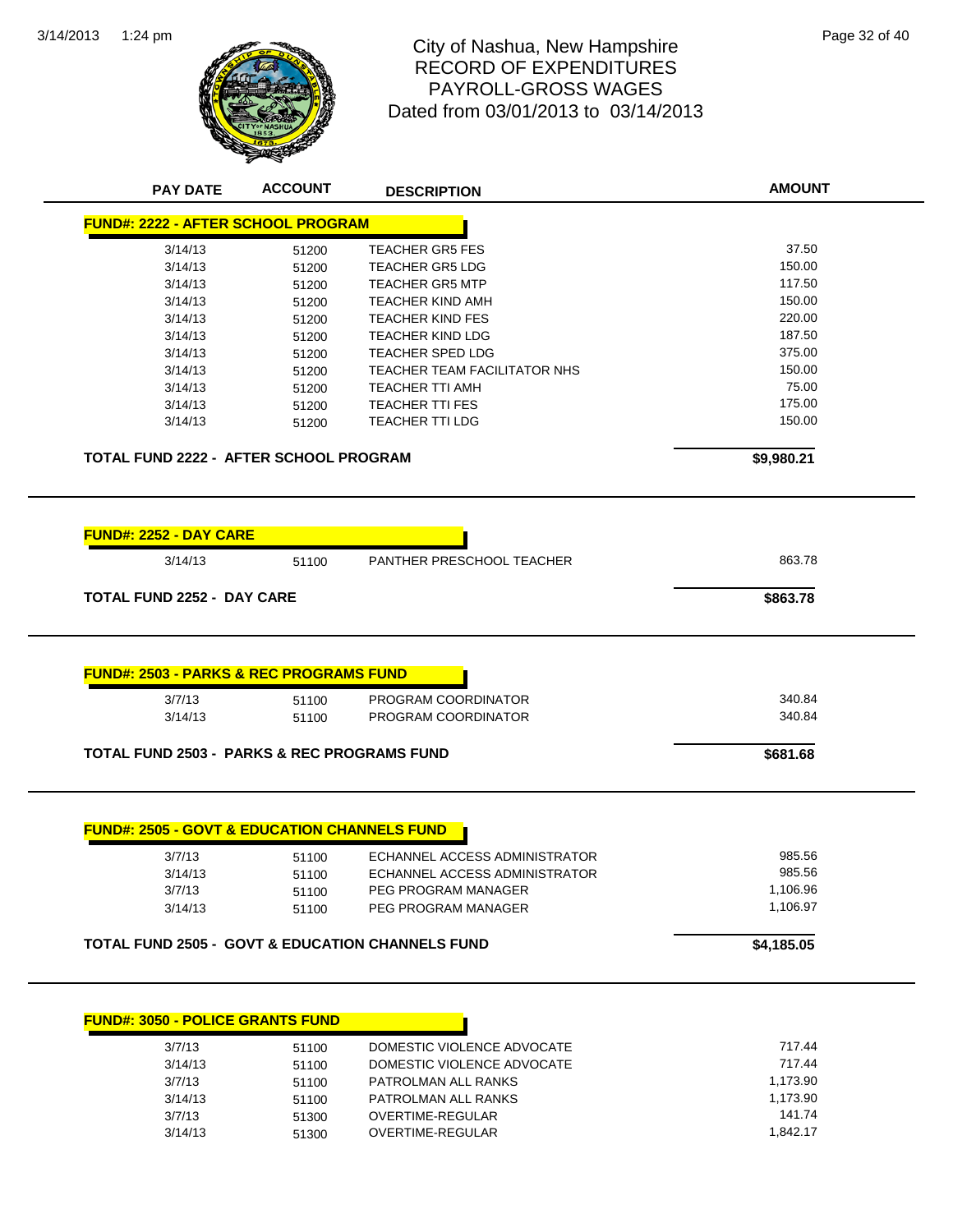

#### 1:24 pm Page 33 of 40 RECORD OF EXPENDITURES PAYROLL-GROSS WAGES Dated from 03/01/2013 to 03/14/2013

| <b>PAY DATE</b>                                                                                                                                           | <b>ACCOUNT</b> | <b>DESCRIPTION</b>                                     | <b>AMOUNT</b>        |
|-----------------------------------------------------------------------------------------------------------------------------------------------------------|----------------|--------------------------------------------------------|----------------------|
| <b>TOTAL FUND 3050 - POLICE GRANTS FUND</b>                                                                                                               |                |                                                        | \$5,766.59           |
|                                                                                                                                                           |                |                                                        |                      |
| <b>FUND#: 3068 - COMMUNITY SERVICES GRANTS</b>                                                                                                            |                |                                                        |                      |
| 3/7/13                                                                                                                                                    | 51100          | ADMINISTRATIVE ASSISTANT II                            | 135.38               |
| 3/14/13                                                                                                                                                   | 51100          | ADMINISTRATIVE ASSISTANT II                            | 135.38               |
| 3/7/13                                                                                                                                                    | 51100          | <b>BILINGUAL OUTREACH WORKER</b>                       | 141.61               |
| 3/14/13                                                                                                                                                   | 51100          | <b>BILINGUAL OUTREACH WORKER</b>                       | 141.60               |
| 3/7/13                                                                                                                                                    | 51100          | <b>EPIDEMIOLOGIST</b>                                  | 1,256.05             |
| 3/14/13                                                                                                                                                   | 51100          | <b>EPIDEMIOLOGIST</b>                                  | 1,256.05             |
| 3/7/13                                                                                                                                                    | 51100          | <b>HEALTH PROGRAM SPEC</b>                             | 451.39               |
| 3/14/13                                                                                                                                                   | 51100          | <b>HEALTH PROGRAM SPEC</b>                             | 451.39               |
| 3/7/13                                                                                                                                                    | 51100          | <b>INTAKE SPECIALIST PROGRAM ASST</b>                  | 359.29               |
| 3/14/13                                                                                                                                                   | 51100          | INTAKE SPECIALIST PROGRAM ASST                         | 359.30               |
| 3/7/13                                                                                                                                                    | 51100          | PUB HEALTH NURSE                                       | 128.47               |
| 3/14/13                                                                                                                                                   | 51100          | PUB HEALTH NURSE                                       | 128.46               |
| 3/7/13                                                                                                                                                    | 51100          | PUB HEALTH PREPAREDNESS COORD                          | 1,044.26             |
| 3/14/13                                                                                                                                                   | 51100          | PUB HEALTH PREPAREDNESS COORD                          | 1,044.26             |
|                                                                                                                                                           |                |                                                        | \$7,032.89           |
|                                                                                                                                                           |                |                                                        |                      |
|                                                                                                                                                           |                |                                                        |                      |
| 3/7/13                                                                                                                                                    | 51100          | <b>BILINGUAL OUTREACH WORKER</b>                       | 566.39               |
| 3/14/13                                                                                                                                                   | 51100          | <b>BILINGUAL OUTREACH WORKER</b>                       | 566.40               |
| 3/7/13                                                                                                                                                    | 51100          | PUB HEALTH NURSE                                       | 859.74               |
| 3/14/13                                                                                                                                                   | 51100          | PUB HEALTH NURSE                                       | 859.75               |
| <b>TOTAL FUND 3068 - COMMUNITY SERVICES GRANTS</b><br><b>FUND#: 3070 - COMMUNITY HEALTH GRANTS FUND</b><br>TOTAL FUND 3070 - COMMUNITY HEALTH GRANTS FUND |                |                                                        | \$2,852.28           |
|                                                                                                                                                           |                |                                                        |                      |
|                                                                                                                                                           |                |                                                        |                      |
|                                                                                                                                                           |                |                                                        |                      |
| 3/7/13                                                                                                                                                    | 51100          | <b>GRANT MGMT SPECIALIST</b>                           | 942.74               |
| 3/14/13                                                                                                                                                   | 51100          | <b>GRANT MGMT SPECIALIST</b>                           | 942.75               |
| 3/7/13                                                                                                                                                    | 51100          | INTAKE SPECIALIST PROGRAM ASST                         | 538.95               |
| 3/14/13                                                                                                                                                   | 51100          | INTAKE SPECIALIST PROGRAM ASST                         | 538.95               |
| 3/7/13                                                                                                                                                    | 51100          | <b>MANAGER URBAN PROGRAMS</b>                          | 1,025.69             |
| 3/14/13                                                                                                                                                   | 51100          | MANAGER URBAN PROGRAMS                                 | 1,367.59             |
| <b>FUND#: 3090 - URBAN PROGRAM GRANTS</b><br>3/7/13<br>3/14/13                                                                                            | 51100<br>51100 | PROGRAM COORDINATOR LP&HH<br>PROGRAM COORDINATOR LP&HH | 1,052.88<br>1,052.88 |

3/14/13 51100 PROJECT ADMINISTRATOR<br>1,139.67 51100 PROJECT ADMINISTRATOR LP&HH

3/7/13 51200 CODE ENFORCEMENT OFFICER II 546.26 3/14/13 51200 CODE ENFORCEMENT OFFICER II 546.26

3/14/13 51100 PROJECT ADMINISTRATOR LP&HH

51100 PROJECT ADMINISTRATOR LP&HH 980.80<br>1100 PROJECT ADMINISTRATOR LP&HH 980.80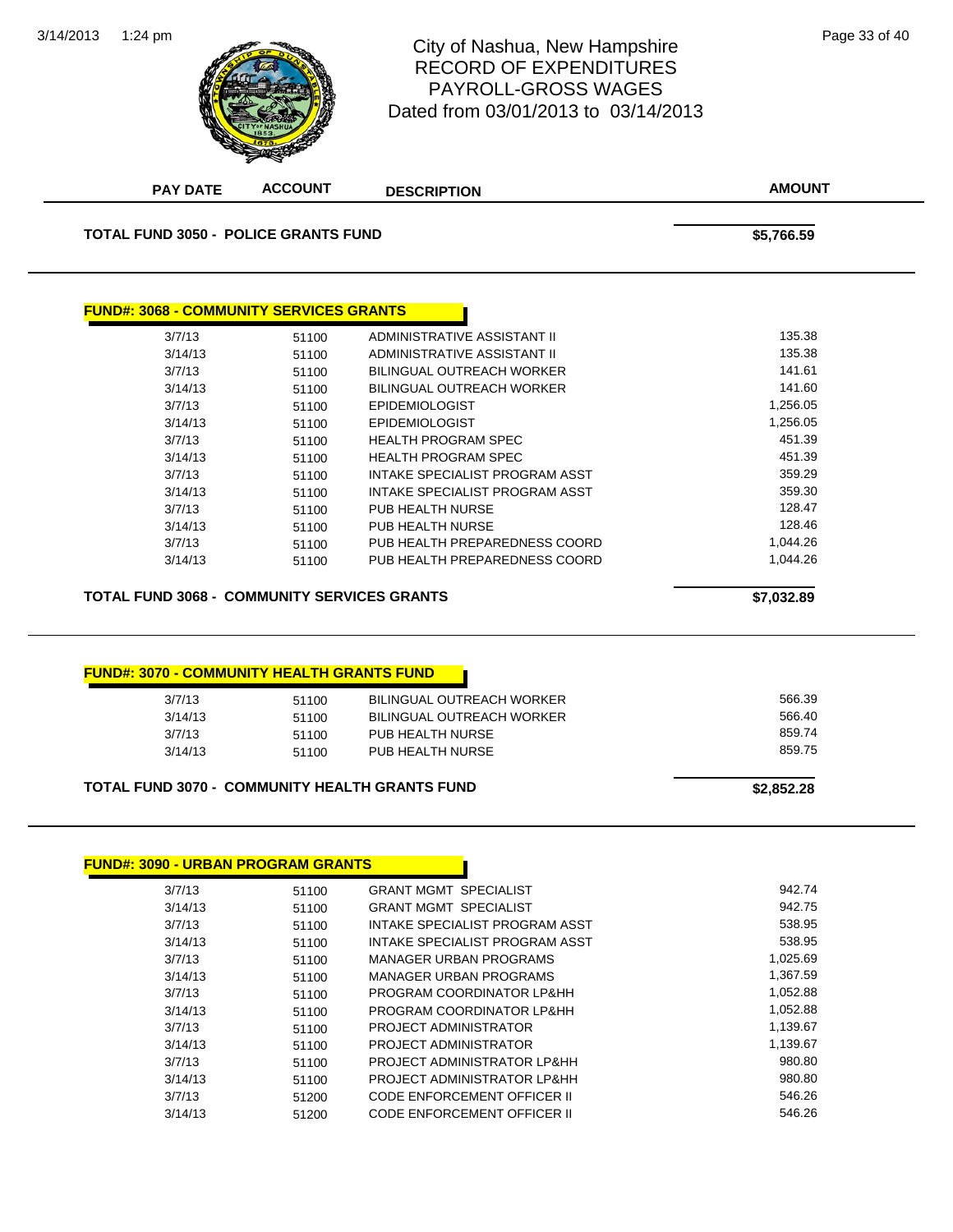![](_page_68_Picture_1.jpeg)

#### 1:24 pm Page 34 of 40 RECORD OF EXPENDITURES PAYROLL-GROSS WAGES Dated from 03/01/2013 to 03/14/2013

**AMOUNT PAY DATE ACCOUNT DESCRIPTION TOTAL FUND 3090 - URBAN PROGRAM GRANTS \$12,795.89 FUND#: 3120 - TRANSIT GRANTS** 3/7/13 51100 TRANSIT FINANCE COORDINATOR 1,117.30 3/14/13 51100 TRANSIT FINANCE COORDINATOR 1,117.29 3/7/13 51100 TRANSIT FLEET FACILITIES SUPV 942.75 3/14/13 51100 TRANSIT FLEET FACILITIES SUPV 942.75 3/7/13 51100 TRANSIT MECHANICS 1,709.81 3/14/13 51100 TRANSIT MECHANICS 1,709.82 3/7/13 51100 TRANSIT OPER MKTG SUPV 956.86 3/14/13 51100 TRANSIT OPER MKTG SUPV 956.86 3/7/13 51100 TRANSIT OPERATIONS COORDINATOR 846.46 3/14/13 51100 TRANSIT OPERATIONS COORDINATOR 846.46 3/7/13 51100 TRANSIT UTILITY SERVICE WORKER 629.89 3/14/13 51100 TRANSIT UTILITY SERVICE WORKER 629.89 3/7/13 51100 TRANSPORTATION DEPT MANAGER 1,418.41 3/14/13 51100 TRANSPORTATION DEPT MANAGER 1,418.41 3/7/13 51200 TRANSIT UTILITY SERVICE WORKER 150.85 3/14/13 51200 TRANSIT UTILITY SERVICE WORKER 150.85 **TOTAL FUND 3120 - TRANSIT GRANTS \$15,544.66**

| <u> FUND#: 3800 - SCHOOL GRANTS FUND</u> |       |                                      |          |
|------------------------------------------|-------|--------------------------------------|----------|
| 3/14/13                                  | 51100 | 21 CENTURY ELEM MFAM RES COORD       | 5,701.52 |
| 3/14/13                                  | 51100 | 21 CENTURY MIDL FAM RES COORD        | 2,047.34 |
| 3/14/13                                  | 51100 | 21ST CENTURY INSTRUCTOR              | 75.00    |
| 3/14/13                                  | 51100 | ADULT ED DIPOLMA TEACHER             | 75.00    |
| 3/14/13                                  | 51100 | ADULT ED ENRICHMENT INST             | 175.00   |
| 3/14/13                                  | 51100 | <b>ADULT ED INSTRUCTOR</b>           | 200.00   |
| 3/14/13                                  | 51100 | ASSISTANT PRINCIPAL BRO              | 1,381.31 |
| 3/14/13                                  | 51100 | ASSISTANT PRINCIPAL MTP              | 1,381.31 |
| 3/14/13                                  | 51100 | ASSISTANT PRINCIPAL SHE              | 1,436.98 |
| 3/14/13                                  | 51100 | AYP FACILITATOR FES                  | 2,629.99 |
| 3/14/13                                  | 51100 | AYP FACILITATOR LDG                  | 3,314.32 |
| 3/14/13                                  | 51100 | CLERICAL 21 CENTURY                  | 646.34   |
| 3/14/13                                  | 51100 | DEPT OF ED POSITION                  | 2,467.00 |
| 3/14/13                                  | 51100 | <b>DIRECTOR 21 CENTURY</b>           | 2,157.90 |
| 3/7/13                                   | 51100 | <b>ELL TUTOR</b>                     | 400.00   |
| 3/14/13                                  | 51100 | <b>ELL TUTOR</b>                     | 400.00   |
| 3/7/13                                   | 51100 | <b>FAMILY LIAISON</b>                | 1,000.00 |
| 3/14/13                                  | 51100 | <b>FAMILY LIAISON</b>                | 300.00   |
| 3/14/13                                  | 51100 | <b>FOCUS MONITORING DATA ANALYST</b> | 1,127.25 |
| 3/14/13                                  | 51100 | <b>INTERPRETER</b>                   | 193.75   |
| 3/14/13                                  | 51100 | <b>LIBRARIAN NHN</b>                 | 100.00   |
| 3/14/13                                  | 51100 | <b>LIBRARIAN NHS</b>                 | 125.00   |
| 3/14/13                                  | 51100 | PARA DW SPEC ED NHN                  | 75.00    |
| 3/14/13                                  | 51100 | <b>PARA INST BIR</b>                 | 140.00   |
| 3/14/13                                  | 51100 | <b>PARA INST FMS</b>                 | 200.00   |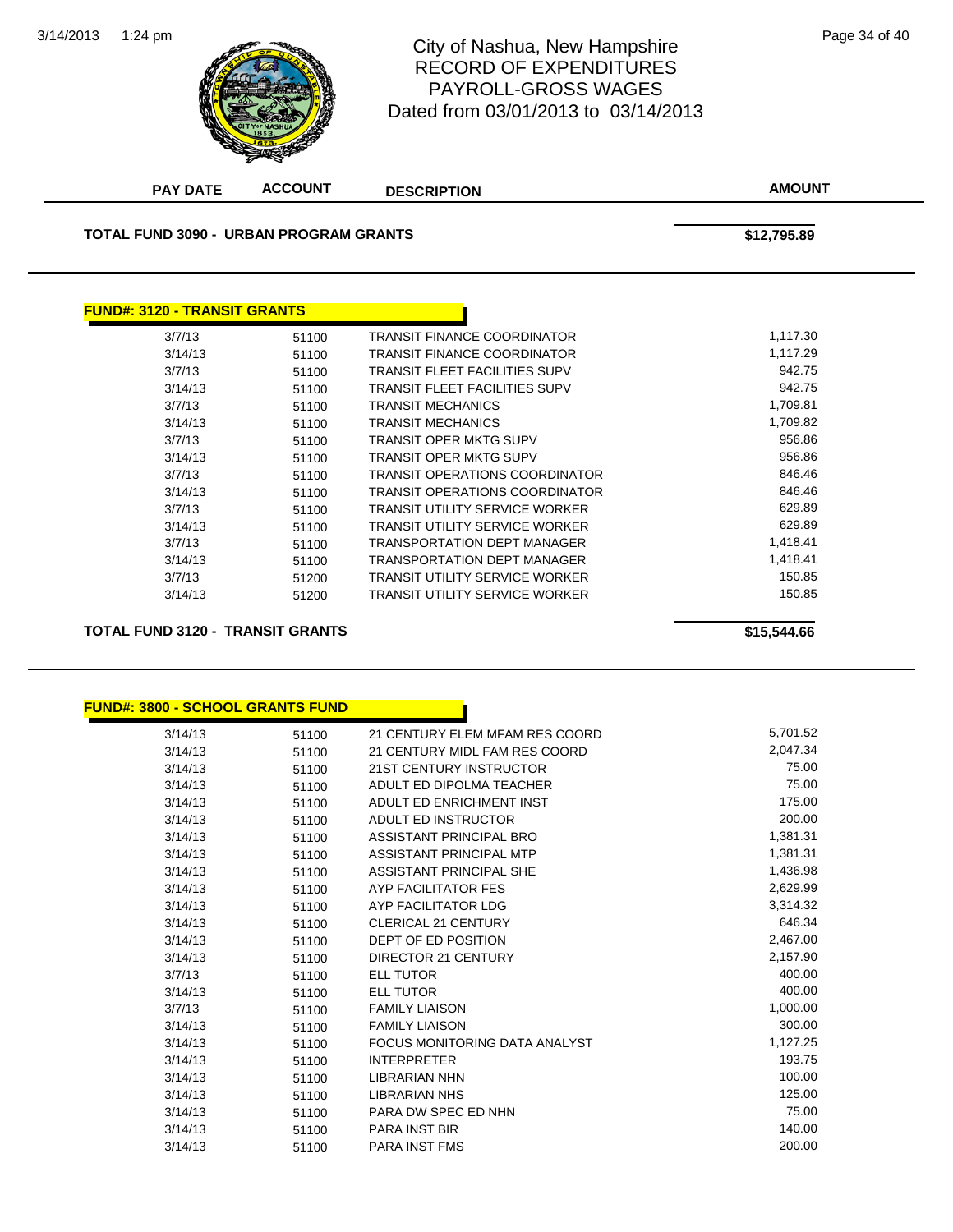![](_page_69_Picture_1.jpeg)

#### 1:24 pm Page 35 of 40 RECORD OF EXPENDITURES PAYROLL-GROSS WAGES Dated from 03/01/2013 to 03/14/2013

| <b>PAY DATE</b>                         | <b>ACCOUNT</b> | <b>DESCRIPTION</b>                               | <b>AMOUNT</b>        |
|-----------------------------------------|----------------|--------------------------------------------------|----------------------|
|                                         |                |                                                  |                      |
| <b>FUND#: 3800 - SCHOOL GRANTS FUND</b> |                |                                                  |                      |
| 3/14/13                                 | 51100          | PARA INST SHE                                    | 131.25               |
| 3/14/13                                 | 51100          | PARA TTI AMH                                     | 821.52               |
| 3/14/13                                 | 51100          | PARA TTI DRC                                     | 788.88               |
| 3/14/13                                 | 51100          | PARA TTI LDG                                     | 2,502.90             |
| 3/14/13                                 | 51100          | PARA TTI NURSERY                                 | 875.70               |
| 3/14/13                                 | 51100          | <b>SLC GRANT DIRECTOR</b>                        | 3,310.28             |
| 3/14/13                                 | 51100          | SOCIAL WORKER FMS                                | 75.00                |
| 3/14/13                                 | 51100          | <b>SUB TEACHER</b>                               | 101.25               |
| 3/14/13                                 | 51100          | SYSTEMS ADMIN SCH YEAR                           | 2,105.58             |
| 3/14/13                                 | 51100          | <b>TEACHER BUSINESS NHN</b>                      | 150.00               |
| 3/14/13                                 | 51100          | <b>TEACHER DWSE ELM</b>                          | 8,111.16             |
| 3/14/13                                 | 51100          | TEACHER ELL ELM                                  | 125.00               |
| 3/14/13                                 | 51100          | TEACHER ELL FMS                                  | 200.00               |
| 3/14/13                                 | 51100          | TEACHER ELL LDG                                  | 986.32               |
| 3/14/13                                 | 51100          | <b>TEACHER ELL MTP</b>                           | 50.00                |
| 3/14/13                                 | 51100          | <b>TEACHER ENGLISH FMS</b>                       | 150.00               |
| 3/14/13                                 | 51100          | <b>TEACHER ENGLISH NHN</b>                       | 75.00                |
| 3/14/13                                 | 51100          | <b>TEACHER GR1 DRC</b>                           | 2,248.83             |
| 3/14/13                                 | 51100          | <b>TEACHER GR2 BRO</b>                           | 858.62               |
| 3/14/13                                 | 51100          | TEACHER GR2 FES                                  | 1,529.84<br>1,509.91 |
| 3/14/13                                 | 51100          | <b>TEACHER GR2 SHE</b>                           | 50.00                |
| 3/14/13<br>3/14/13                      | 51100          | <b>TEACHER GR4 DRC</b><br><b>TEACHER GR4 LDG</b> | 1,717.26             |
| 3/14/13                                 | 51100          | <b>TEACHER GR5 BIC</b>                           | 1,488.22             |
| 3/14/13                                 | 51100          | <b>TEACHER GR6 ELM</b>                           | 125.00               |
| 3/14/13                                 | 51100<br>51100 | <b>TEACHER GR6 FMS</b>                           | 175.00               |
| 3/14/13                                 | 51100          | <b>TEACHER KIND BIR</b>                          | 75.00                |
| 3/14/13                                 | 51100          | <b>TEACHER MATH NHN</b>                          | 75.00                |
| 3/14/13                                 | 51100          | <b>TEACHER MATH NHS</b>                          | 150.00               |
| 3/14/13                                 | 51100          | <b>TEACHER PRESCHOOL WID</b>                     | 1,842.47             |
| 3/14/13                                 | 51100          | <b>TEACHER SCIENCE ELM</b>                       | 50.00                |
| 3/14/13                                 | 51100          | <b>TEACHER SCIENCE NHN</b>                       | 225.00               |
| 3/14/13                                 | 51100          | TEACHER SOCIAL STUDIES NHN                       | 375.00               |
| 3/14/13                                 | 51100          | TEACHER SPED ELM                                 | 15,722.03            |
| 3/14/13                                 | 51100          | <b>TEACHER SPED FMS</b>                          | 4,831.56             |
| 3/14/13                                 | 51100          | <b>TEACHER SPED NHN</b>                          | 12,026.09            |
| 3/14/13                                 | 51100          | TEACHER SPED NHS                                 | 21,634.52            |
| 3/14/13                                 | 51100          | TEACHER TEAM FACILITATOR MTP                     | 1,777.04             |
| 3/14/13                                 | 51100          | TEACHER TEAM FACILITATOR NHS                     | 2,456.99             |
| 3/14/13                                 | 51100          | <b>TEACHER TTI NURSERY</b>                       | 2,526.22             |
| 3/14/13                                 | 51100          | TITLE 1 COORDINATOR TTI                          | 2,917.57             |
| 3/7/13                                  | 51200          | 21ST CENTURY INSTRUCTOR                          | 105.00               |
| 3/14/13                                 | 51200          | 21ST CENTURY INSTRUCTOR                          | 554.69               |
| 3/14/13                                 | 51200          | <b>CLERICAL TITLE 1 TTI</b>                      | 494.26               |
| 3/14/13                                 | 51200          | <b>FAMILY LIAISON</b>                            | 300.00               |
| 3/14/13                                 | 51200          | <b>GUIDANCE COUNSELOR ELM</b>                    | 200.00               |
| 3/14/13                                 | 51200          | GUIDANCE COUNSELOR NHN                           | 250.00               |
| 3/14/13                                 | 51200          | HOME SCHOOL CORD TTI                             | 2,941.28             |
| 3/14/13                                 | 51200          | <b>LIBRARIAN FMS</b>                             | 25.00                |
| 3/14/13                                 | 51200          | PARA ALT FMS                                     | 61.25                |
| 3/14/13                                 | 51200          | PARA DW SPEC ED NHN                              | 174.42               |
| 3/14/13                                 | 51200          | PARA DW SPEC ED PMS                              | 87.50                |
| 3/14/13                                 | 51200          | PARA DW SPEC ELM                                 | 157.50               |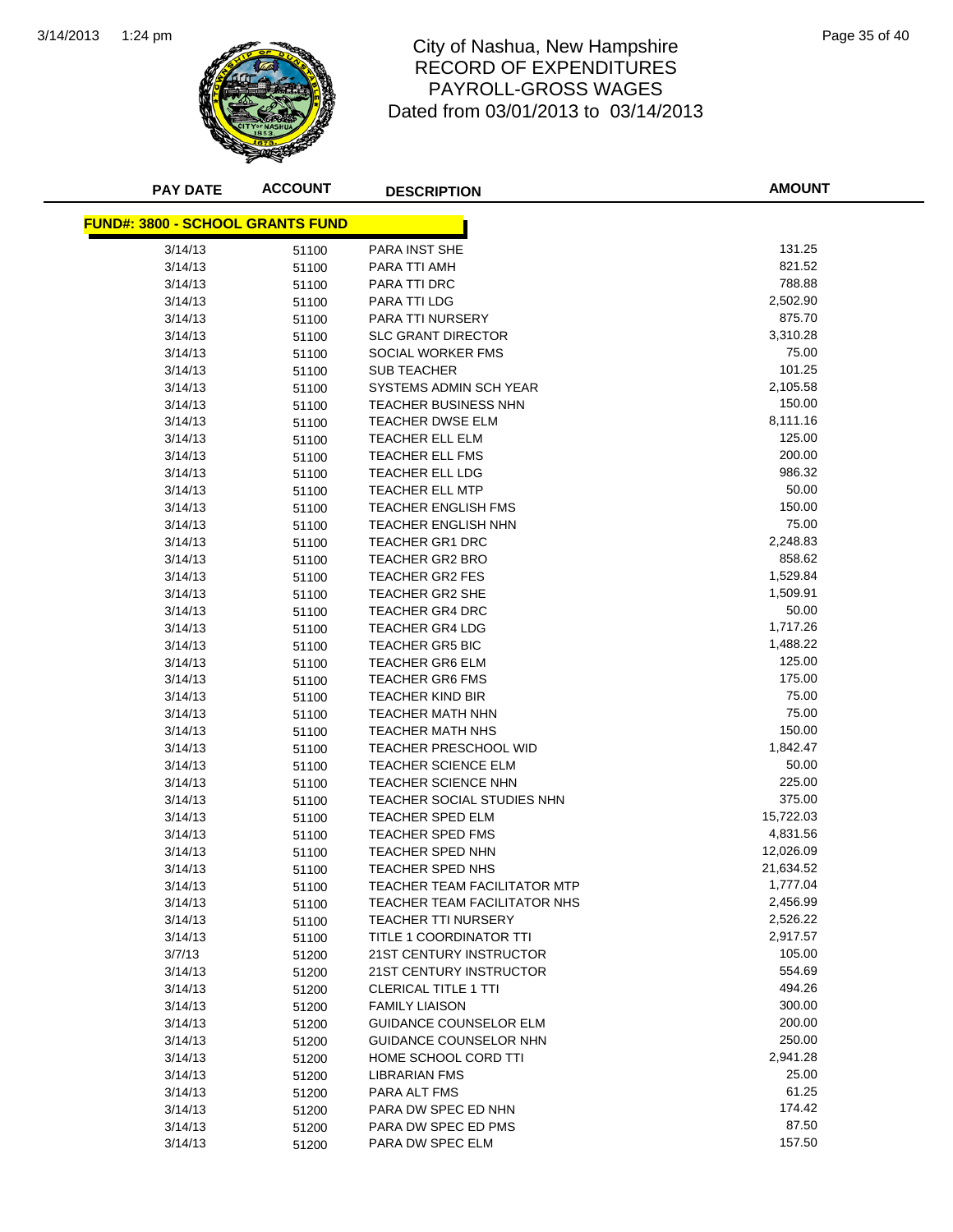![](_page_70_Picture_1.jpeg)

#### City of Nashua, New Hampshire **Page 36 of 40** Page 36 of 40 RECORD OF EXPENDITURES PAYROLL-GROSS WAGES Dated from 03/01/2013 to 03/14/2013

| <b>PAY DATE</b>                         | <b>ACCOUNT</b> | <b>DESCRIPTION</b>          | <b>AMOUNT</b> |
|-----------------------------------------|----------------|-----------------------------|---------------|
| <b>FUND#: 3800 - SCHOOL GRANTS FUND</b> |                |                             |               |
| 3/14/13                                 | 51200          | <b>PARA INST ELM</b>        | 70.00         |
| 3/14/13                                 | 51200          | <b>PARA INST FMS</b>        | 65.63         |
| 3/14/13                                 | 51200          | <b>PARA INST PMS</b>        | 87.50         |
| 3/14/13                                 | 51200          | PARA MEDIA NHN              | 96.25         |
| 3/14/13                                 | 51200          | <b>SUB TEACHER</b>          | 58.36         |
| 3/14/13                                 | 51200          | <b>TEACHER COMPUTER ELM</b> | 17.50         |
| 3/14/13                                 | 51200          | TEACHER DEAF WID            | 17.50         |
| 3/14/13                                 | 51200          | <b>TEACHER ENGLISH FMS</b>  | 21.88         |
| 3/14/13                                 | 51200          | <b>TEACHER ENGLISH PMS</b>  | 50.00         |
| 3/14/13                                 | 51200          | <b>TEACHER FACS ELM</b>     | 25.00         |
| 3/14/13                                 | 51200          | <b>TEACHER FACS PMS</b>     | 42.50         |
| 3/14/13                                 | 51200          | <b>TEACHER GR6 ELM</b>      | 195.00        |
| 3/14/13                                 | 51200          | <b>TEACHER GR6 FMS</b>      | 50.00         |
| 3/14/13                                 | 51200          | <b>TEACHER GR6 PMS</b>      | 64.38         |
| 3/14/13                                 | 51200          | <b>TEACHER SCIENCE PMS</b>  | 50.00         |
| 3/14/13                                 | 51200          | <b>TEACHER SPED FMS</b>     | 219.60        |
| 3/14/13                                 | 51200          | <b>TEACHER SPED PMS</b>     | 17.50         |
| 3/14/13                                 | 51200          | <b>TEACHER TECHED ELM</b>   | 17.50         |
| 3/14/13                                 | 51200          | <b>TEACHER TTI AMH</b>      | 6,135.25      |
| 3/14/13                                 | 51200          | <b>TEACHER TTI FES</b>      | 14,251.30     |
| 3/14/13                                 | 51200          | <b>TEACHER TTI LDG</b>      | 11,625.95     |
| 3/14/13                                 | 51200          | <b>TEACHER TTI MTP</b>      | 7,739.39      |
| 3/14/13                                 | 51200          | <b>TEACHER TTI NURSERY</b>  | 4,395.02      |
| 3/14/13                                 | 51200          | <b>TEACHER TTIDRC</b>       | 9,865.65      |
| 3/14/13                                 | 51300          | <b>OVERTIME-REGULAR</b>     | 55.23         |
| 3/14/13                                 | 51412          | <b>WAGES PER DIEM</b>       | 31.00         |
| 3/14/13                                 | 51650          | <b>ADDITIONAL HOURS</b>     | 1,313.00      |
|                                         |                |                             |               |

**TOTAL FUND 3800 - SCHOOL GRANTS FUND \$186,625.81**

# **FUND#: 3810 - FOOD SERVICE GRANTS FUND**

| 3/7/13  | 51300 | OVERTIME-REGULAR |
|---------|-------|------------------|
|         |       |                  |
| 3/14/13 | 51300 | OVERTIME-REGULAR |
|         |       |                  |
|         |       |                  |

TOTAL FUND 3810 - FOOD SERVICE GRANTS FUND<br>
\$1,362.13

| <b>FUND#: 4005 - TRAFFIC VIOLATIONS FUND</b> |       |                                   |          |
|----------------------------------------------|-------|-----------------------------------|----------|
| 3/7/13                                       | 51100 | <b>COORDINATOR TVB</b>            |          |
| 3/14/13                                      | 51100 | <b>COORDINATOR TVB</b>            |          |
| 3/7/13                                       | 51100 | PARKING ENFORCEMENT SPEC          | 2,272.76 |
| 3/14/13                                      | 51100 | PARKING ENFORCEMENT SPEC          | 2,257.86 |
| 3/7/13                                       | 51100 | RESOURCE COORDINATOR              |          |
| 3/7/13                                       | 51100 | <b>VEHICLE REGISTRATION CLERK</b> |          |
| 3/14/13                                      | 51100 | <b>VEHICLE REGISTRATION CLERK</b> | 5,918.29 |
| 3/7/13                                       | 51300 | OVERTIME-REGULAR                  |          |
| 3/14/13                                      | 51300 | OVERTIME-REGULAR                  |          |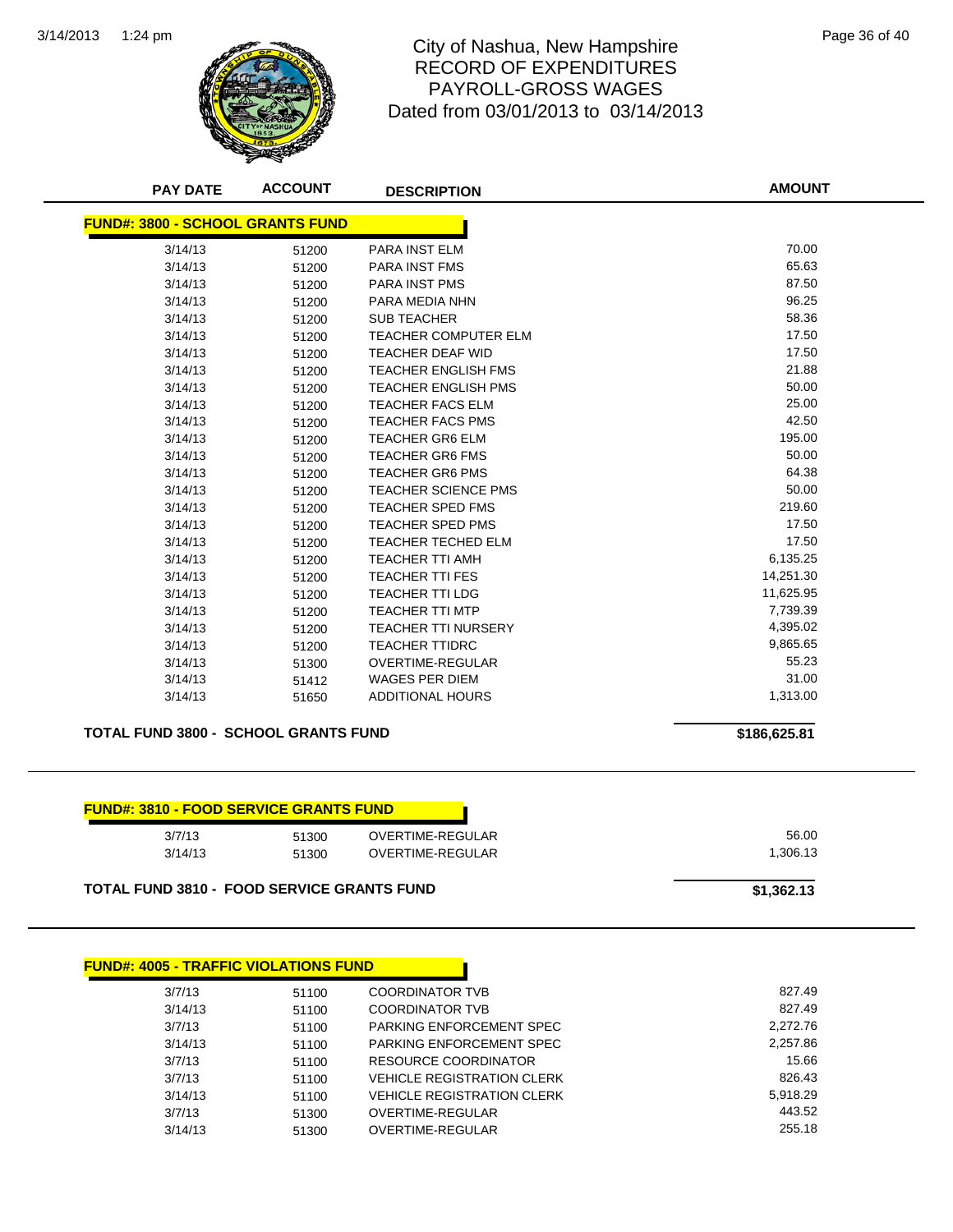| 3/14/2013 | 1:24 pm                                                                                                                           |                                  | City of Nashua, New Hampshire<br><b>RECORD OF EXPENDITURES</b><br><b>PAYROLL-GROSS WAGES</b><br>Dated from 03/01/2013 to 03/14/2013 | Page 37 of 40                                          |
|-----------|-----------------------------------------------------------------------------------------------------------------------------------|----------------------------------|-------------------------------------------------------------------------------------------------------------------------------------|--------------------------------------------------------|
|           | <b>PAY DATE</b>                                                                                                                   | <b>ACCOUNT</b>                   | <b>DESCRIPTION</b>                                                                                                                  | <b>AMOUNT</b>                                          |
|           | <b>TOTAL FUND 4005 - TRAFFIC VIOLATIONS FUND</b>                                                                                  |                                  |                                                                                                                                     | \$13,644.68                                            |
|           | <b>FUND#: 4010 - MOTOR VEHICLE ADMIN FUND</b>                                                                                     |                                  |                                                                                                                                     |                                                        |
|           | 3/7/13                                                                                                                            | 51100                            | <b>VEHICLE REGISTRATION CLERK</b>                                                                                                   | 260.66                                                 |
|           | 3/14/13                                                                                                                           | 51100                            | <b>VEHICLE REGISTRATION CLERK</b>                                                                                                   | 260.66                                                 |
|           | 3/7/13                                                                                                                            | 51200                            | <b>VEHICLE REGISTRATION CLERK</b>                                                                                                   | 662.88                                                 |
|           | 3/14/13                                                                                                                           | 51200                            | <b>VEHICLE REGISTRATION CLERK</b>                                                                                                   | 6,321.78                                               |
|           | 3/7/13                                                                                                                            | 51300                            | OVERTIME-REGULAR                                                                                                                    | 17.09                                                  |
|           | 3/14/13                                                                                                                           | 51300                            | OVERTIME-REGULAR                                                                                                                    | 19.94                                                  |
|           | TOTAL FUND 4010 - MOTOR VEHICLE ADMIN FUND                                                                                        |                                  |                                                                                                                                     | \$7,543.01                                             |
|           | <b>FUND#: 4030 - POLICE SPECIAL DETAILS</b><br>3/7/13<br>3/14/13<br>3/7/13<br>3/14/13<br>TOTAL FUND 4030 - POLICE SPECIAL DETAILS | 51200<br>51200<br>51712<br>51712 | <b>OUTSIDE DETAIL SPEC PT</b><br><b>OUTSIDE DETAIL SPEC PT</b><br>SPECIAL DETAIL<br><b>SPECIAL DETAIL</b>                           | 555.49<br>555.49<br>2,898.89<br>3,484.77<br>\$7,494.64 |
|           | <b>FUND#: 4035 - POLICE OT BILLING</b>                                                                                            |                                  |                                                                                                                                     |                                                        |
|           | 3/7/13                                                                                                                            | 51300                            | <b>OVERTIME-REGULAR</b>                                                                                                             | 598.88                                                 |
|           | 3/14/13                                                                                                                           | 51300                            | <b>OVERTIME-REGULAR</b>                                                                                                             | 300.20                                                 |
|           | <b>TOTAL FUND 4035 - POLICE OT BILLING</b>                                                                                        |                                  |                                                                                                                                     | \$899.08                                               |
|           | <b>FUND#: 5010 - CAP PROJECTS-INFO TECHNOLOGY</b>                                                                                 |                                  |                                                                                                                                     |                                                        |
|           | 3/7/13                                                                                                                            | 51400                            | WAGES TEMP-SEASONAL                                                                                                                 | 2,202.52                                               |
|           | 3/14/13                                                                                                                           | 51400                            | <b>WAGES TEMP-SEASONAL</b>                                                                                                          | 445.00                                                 |
|           |                                                                                                                                   |                                  | TOTAL FUND 5010 - CAP PROJECTS-INFO TECHNOLOGY                                                                                      | \$2,647.52                                             |
|           | <b>FUND#: 6000 - SOLID WASTE FUND</b>                                                                                             |                                  |                                                                                                                                     |                                                        |
|           | 3/7/13                                                                                                                            | 51100                            | ACCOUNTING COMPLIANCE MGR                                                                                                           | 148.93                                                 |
|           | 3/14/13                                                                                                                           | 51100                            | ACCOUNTING COMPLIANCE MGR                                                                                                           | 148.93                                                 |
|           | 2/7/12                                                                                                                            | 54400                            | A DMINICTD ATIVE A CCICTANT I                                                                                                       | 61757                                                  |

3/14/2013 1:24 pm

| 3/14/13 | 51100 | ACCOUNTING COMPLIANCE MGR   | 148.93 |
|---------|-------|-----------------------------|--------|
| 3/7/13  | 51100 | ADMINISTRATIVE ASSISTANT I  | 617.57 |
| 3/14/13 | 51100 | ADMINISTRATIVE ASSISTANT I  | 617.57 |
| 3/7/13  | 51100 | ADMINISTRATIVE ASSISTANT II | 706.42 |
| 3/14/13 | 51100 | ADMINISTRATIVE ASSISTANT II | 763.50 |
|         |       |                             |        |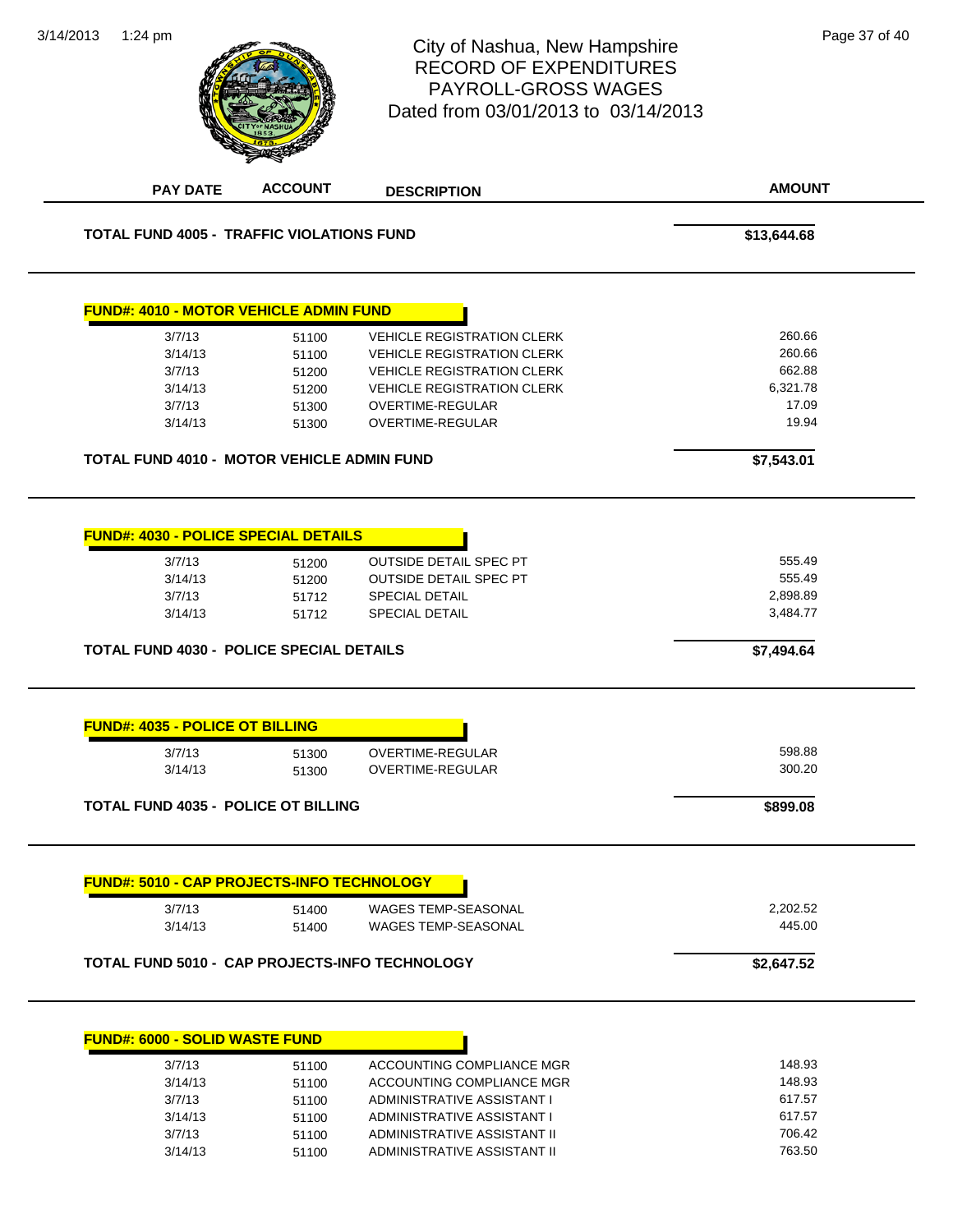

## 1:24 pm Page 38 of 40 RECORD OF EXPENDITURES PAYROLL-GROSS WAGES Dated from 03/01/2013 to 03/14/2013

| <b>PAY DATE</b>                       | <b>ACCOUNT</b> | <b>DESCRIPTION</b>               | <b>AMOUNT</b>        |  |  |
|---------------------------------------|----------------|----------------------------------|----------------------|--|--|
| <b>FUND#: 6000 - SOLID WASTE FUND</b> |                |                                  |                      |  |  |
|                                       |                |                                  |                      |  |  |
| 3/7/13                                | 51100          | AUTOMATIC COLLECTION EQUIP OPR   | 3,564.80<br>3,564.80 |  |  |
| 3/14/13                               | 51100          | AUTOMATIC COLLECTION EQUIP OPR   | 289.38               |  |  |
| 3/7/13                                | 51100          | <b>CITY ENGINEER</b>             |                      |  |  |
| 3/14/13                               | 51100          | <b>CITY ENGINEER</b>             | 289.38               |  |  |
| 3/7/13                                | 51100          | <b>COLLECTION EQUIP OPR</b>      | 8,547.20             |  |  |
| 3/14/13                               | 51100          | <b>COLLECTION EQUIP OPR</b>      | 8,470.40             |  |  |
| 3/7/13                                | 51100          | DEP TREASURER TAX COLLECTOR      | 223.96               |  |  |
| 3/14/13                               | 51100          | DEP TREASURER TAX COLLECTOR      | 223.96               |  |  |
| 3/7/13                                | 51100          | DEPUTY MANAGER OF ENGINEERING    | 72.32                |  |  |
| 3/14/13                               | 51100          | DEPUTY MANAGER OF ENGINEERING    | 72.32                |  |  |
| 3/7/13                                | 51100          | <b>DIRECTOR PUBLIC WORKS</b>     | 199.96               |  |  |
| 3/14/13                               | 51100          | <b>DIRECTOR PUBLIC WORKS</b>     | 199.96               |  |  |
| 3/7/13                                | 51100          | DPW BILLING ACCOUNTANT           | 427.78               |  |  |
| 3/14/13                               | 51100          | DPW BILLING ACCOUNTANT           | 427.78               |  |  |
| 3/7/13                                | 51100          | DPW COLLECTIONS SPEC III         | 355.32               |  |  |
| 3/14/13                               | 51100          | DPW COLLECTIONS SPEC III         | 355.32               |  |  |
| 3/7/13                                | 51100          | DPW CONTRACT ADMINISTRATOR       | 106.16               |  |  |
| 3/14/13                               | 51100          | DPW CONTRACT ADMINISTRATOR       | 106.16               |  |  |
| 3/7/13                                | 51100          | <b>ENVIRONMENTAL ENGINEER</b>    | 1,219.71             |  |  |
| 3/14/13                               | 51100          | <b>ENVIRONMENTAL ENGINEER</b>    | 1,219.71             |  |  |
| 3/7/13                                | 51100          | <b>EQUIPMENT OPR LANDFILL</b>    | 6,254.40             |  |  |
| 3/14/13                               | 51100          | <b>EQUIPMENT OPR LANDFILL</b>    | 5,717.28             |  |  |
| 3/7/13                                | 51100          | <b>FINANCE AND ADMIN MANAGER</b> | 361.60               |  |  |
| 3/14/13                               | 51100          | FINANCE AND ADMIN MANAGER        | 361.60               |  |  |
| 3/7/13                                | 51100          | LICENSED SCALE OPERATOR          | 666.33               |  |  |
| 3/14/13                               | 51100          | <b>LICENSED SCALE OPERATOR</b>   | 666.33               |  |  |
| 3/7/13                                | 51100          | OPERATIONS MANAGER STREETS       | 166.62               |  |  |
| 3/14/13                               | 51100          | OPERATIONS MANAGER STREETS       | 166.62               |  |  |
| 3/7/13                                | 51100          | RECYCLING COORDINATOR            | 1,040.86             |  |  |
| 3/14/13                               | 51100          | <b>RECYCLING COORDINATOR</b>     | 1,040.86             |  |  |
| 3/7/13                                | 51100          | <b>SOLID WASTE FOREMAN</b>       | 2,262.98             |  |  |
| 3/14/13                               | 51100          | <b>SOLID WASTE FOREMAN</b>       | 2,262.98             |  |  |
| 3/7/13                                | 51100          | SUPERINTENDENT OF SOLID WASTE    | 1,485.69             |  |  |
| 3/14/13                               | 51100          | SUPERINTENDENT OF SOLID WASTE    | 1,485.69             |  |  |
| 3/7/13                                | 51300          | <b>OVERTIME-REGULAR</b>          | 3,143.57             |  |  |
| 3/14/13                               | 51300          | <b>OVERTIME-REGULAR</b>          | 3,049.04             |  |  |
|                                       |                |                                  |                      |  |  |

**TOTAL FUND 6000 - SOLID WASTE FUND \$63,071.75** 

| <b>FUND#: 6200 - WASTEWATER FUND</b> |       |                             |          |
|--------------------------------------|-------|-----------------------------|----------|
| 3/7/13                               | 51100 | ACCOUNTING COMPLIANCE MGR   | 297.88   |
| 3/14/13                              | 51100 | ACCOUNTING COMPLIANCE MGR   | 297.88   |
| 3/7/13                               | 51100 | ADMINISTRATIVE ASSISTANT II | 791.44   |
| 3/14/13                              | 51100 | ADMINISTRATIVE ASSISTANT II | 791.44   |
| 3/7/13                               | 51100 | ANALYTICAL CHEMIST          | 855.63   |
| 3/14/13                              | 51100 | ANALYTICAL CHEMIST          | 855.63   |
| 3/7/13                               | 51100 | <b>CITY ENGINEER</b>        | 675.24   |
| 3/14/13                              | 51100 | <b>CITY ENGINEER</b>        | 675.24   |
| 3/7/13                               | 51100 | COLLECTION SYSTEM FOREMAN   | 1,100.58 |
| 3/14/13                              | 51100 | COLLECTION SYSTEM FOREMAN   | 1.077.68 |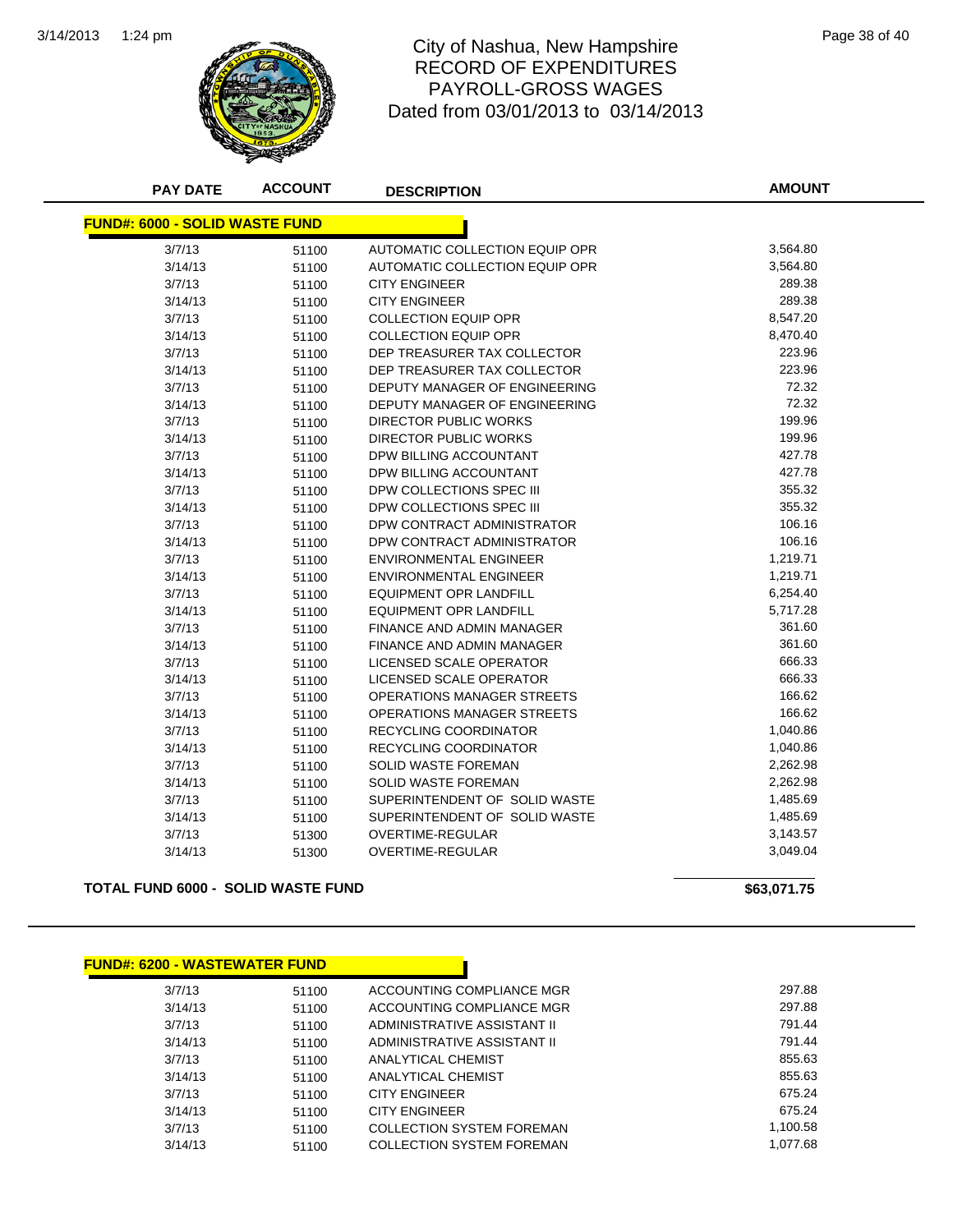

## 1:24 pm Page 39 of 40 RECORD OF EXPENDITURES PAYROLL-GROSS WAGES Dated from 03/01/2013 to 03/14/2013

| <b>ACCOUNT</b><br><b>PAY DATE</b><br><b>DESCRIPTION</b> | <b>AMOUNT</b> |
|---------------------------------------------------------|---------------|
| <b>FUND#: 6200 - WASTEWATER FUND</b>                    |               |
|                                                         |               |
| 3/7/13<br><b>COLLECTION SYSTEMS OPERATOR</b><br>51100   | 3,655.20      |
| 3/14/13<br><b>COLLECTION SYSTEMS OPERATOR</b><br>51100  | 3,670.80      |
| 3/7/13<br>COLLECTION SYSTEMS TECHNICIAN<br>51100        | 1,912.80      |
| COLLECTION SYSTEMS TECHNICIAN<br>3/14/13<br>51100       | 1,911.60      |
| 3/7/13<br><b>CSO STORM WATER ENGINEER</b><br>51100      | 1,173.51      |
| 3/14/13<br><b>CSO STORM WATER ENGINEER</b><br>51100     | 1,173.51      |
| 3/7/13<br>CSO TECHNICIAN INSPECTOR<br>51100             | 974.24        |
| 3/14/13<br>CSO TECHNICIAN INSPECTOR<br>51100            | 974.24        |
| 3/7/13<br>DEP TREASURER TAX COLLECTOR<br>51100          | 223.96        |
| 3/14/13<br>DEP TREASURER TAX COLLECTOR<br>51100         | 223.96        |
| 3/7/13<br>DEPUTY MANAGER OF ENGINEERING<br>51100        | 723.20        |
| 3/14/13<br>DEPUTY MANAGER OF ENGINEERING<br>51100       | 723.20        |
| 3/7/13<br>DIRECTOR PUBLIC WORKS<br>51100                | 399.94        |
| DIRECTOR PUBLIC WORKS<br>3/14/13<br>51100               | 399.94        |
| 3/7/13<br>DPW BILLING ACCOUNTANT<br>51100               | 427.78        |
| 3/14/13<br>DPW BILLING ACCOUNTANT<br>51100              | 427.78        |
| 3/7/13<br>DPW COLLECTIONS SPEC III<br>51100             | 355.33        |
| 3/14/13<br>DPW COLLECTIONS SPEC III<br>51100            | 355.33        |
| 3/7/13<br>DPW CONTRACT ADMINISTRATOR<br>51100           | 637.02        |
| 3/14/13<br>DPW CONTRACT ADMINISTRATOR<br>51100          | 637.02        |
| 3/7/13<br>ELECTRICAL DIAGNOSTIC TECH I<br>51100         | 2,038.40      |
| 3/14/13<br>ELECTRICAL DIAGNOSTIC TECH I<br>51100        | 2,038.40      |
| 3/7/13<br><b>ENGINEERING DESIGNER INSP</b><br>51100     | 223.71        |
| <b>ENGINEERING DESIGNER INSP</b><br>3/14/13<br>51100    | 223.71        |
| 3/7/13<br>FINANCE AND ADMIN MANAGER<br>51100            | 361.60        |
| 3/14/13<br>FINANCE AND ADMIN MANAGER<br>51100           | 361.60        |
| 3/7/13<br>FLEET MANAGER STREET DEPT<br>51100            | 290.61        |
| 3/14/13<br>FLEET MANAGER STREET DEPT<br>51100           | 341.90        |
| 3/7/13<br><b>FOREMAN MAINTENANCE</b><br>51100           | 1,131.49      |
| 3/14/13<br><b>FOREMAN MAINTENANCE</b><br>51100          | 1,131.49      |
| 3/7/13<br>INDUSTRIAL PRETREATMENT COORD<br>51100        | 1,131.52      |
| 3/14/13<br>INDUSTRIAL PRETREATMENT COORD<br>51100       | 1,131.52      |
| 3/7/13<br>MECHANIC WWTP 1ST CLASS<br>51100              | 1,963.20      |
| 3/14/13<br>MECHANIC WWTP 1ST CLASS<br>51100             | 1,963.21      |
| 3/7/13<br>OPERATIONS MANAGER STREETS<br>51100           | 166.61        |
| <b>OPERATIONS MANAGER STREETS</b><br>3/14/13<br>51100   | 166.61        |
| 3/7/13<br><b>OPERATOR II WWTP</b><br>51100              | 7,858.42      |
| <b>OPERATOR II WWTP</b><br>3/14/13<br>51100             | 7,860.80      |
| 3/7/13<br><b>OPERATOR III WWTP</b><br>51100             | 3,086.00      |
| 3/14/13<br><b>OPERATOR III WWTP</b><br>51100            | 3,086.00      |
| 3/7/13<br>PROCESS CHEMIST<br>51100                      | 1,052.88      |
| 3/14/13<br>PROCESS CHEMIST<br>51100                     | 1,052.89      |
| 3/7/13<br>SUPERINTENDENT OF WASTEWATER<br>51100         | 1,670.34      |
| 3/14/13<br>SUPERINTENDENT OF WASTEWATER<br>51100        | 1,670.34      |
| 3/7/13<br><b>SUPV LABORATORY</b><br>51100               | 1,131.51      |
| 3/14/13<br><b>SUPV LABORATORY</b><br>51100              | 1,131.52      |
| 3/7/13<br><b>WASTEWATER PROJECT ENGINEER</b><br>51100   | 1,255.87      |
| 3/14/13<br>WASTEWATER PROJECT ENGINEER<br>51100         | 1,255.87      |
| 3/7/13<br><b>OVERTIME-REGULAR</b><br>51300              | 8,094.86      |
| 3/14/13<br>OVERTIME-REGULAR<br>51300                    | 5,102.43      |
| 3/14/13<br><b>LONGEVITY</b><br>51600                    | 400.00        |